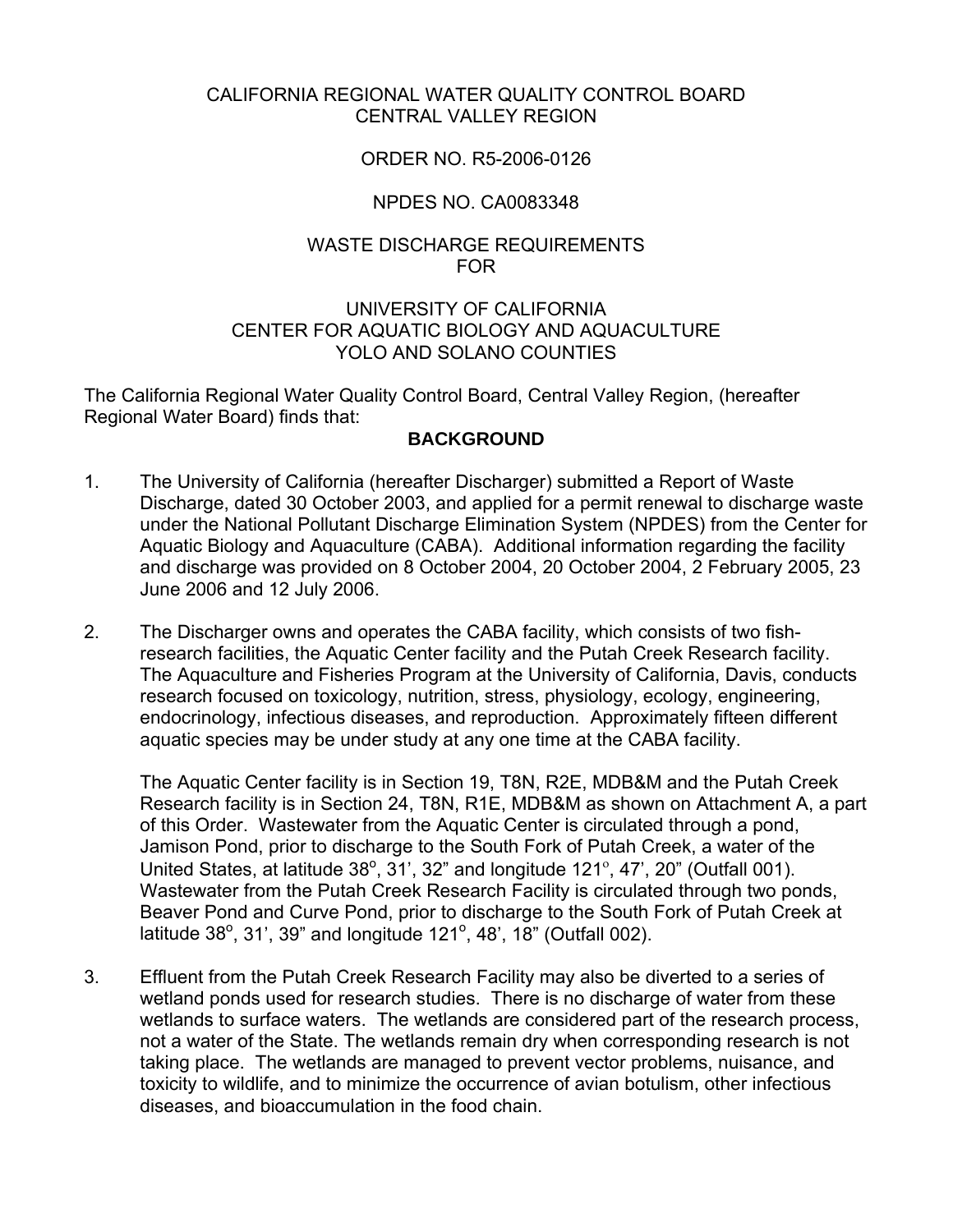To protect the wildlife that is attracted to the wetlands, limitations and requirements have been included in this Order for the discharge to the ponds and wetlands. The Order requires that toxic pollutants shall not be present in the water column, sediments, or biota in concentrations that produce detrimental responses in human, plant, animal, or aquatic life, and that toxic pollutants shall not bioaccumulate in concentrations that are harmful to human health or aquatic resources.

- 4. The source water for the CABA facilities includes dedicated groundwater wells and surface water from Lake Berryessa. The groundwater source water is high in nitrogen gas and low in dissolved oxygen. To provide quality water for their fish population, the Discharger removes the nitrogen and increases the oxygen concentration in the source water by routing it through stripping towers and pressurizing it prior to use in the various laboratories.
- 5. Effluent from the Aquatic Center facility may be reused to serve as irrigation water for adjacent cropland, owned by the Discharger, on an as-needed basis. This Order sets effluent limitations and monitoring and reporting requirements to support the use of effluent for irrigation purposes.
- 6. Effluent from an aquatic disease laboratory at the Aquatic Center is routed to an isolated evaporation/percolation pond for disposal. As required by the California Department of Fish and Game (DFG), the Discharger chlorinates the effluent for disinfection prior to discharge to the evaporation/percolation pond. This Order prohibits the discharge of wastewater from the isolated evaporation/percolation pond to surface water.
- 7. The Report of Waste Discharge submitted by the Discharger describes the Aquatic Center discharge (D-001) as follows:

| Maximum dry weather flow to Putah Creek:<br>Long-term average flow to Putah Creek: | 1.44<br>0.74 | million gallons per day (mgd)<br>mgd |
|------------------------------------------------------------------------------------|--------------|--------------------------------------|
| Maximum dry weather flow to evaporation                                            |              |                                      |
| pond:                                                                              | 0.12         | mgd                                  |
| Maximum dry weather flow to reuse for                                              |              |                                      |
| irrigation:                                                                        | 0.36         | mgd                                  |
| Average Effluent Temperature:                                                      |              |                                      |
| Summer                                                                             | 65           | °F                                   |
| Winter                                                                             | 63           | °F                                   |
| BOD <sup>1</sup>                                                                   | 2.2          | mg/l                                 |
| <b>Total Suspended Solids</b>                                                      | 5.48         | mg/l                                 |
| <b>Electrical Conductivity</b>                                                     | 530          | $µm$ hos/cm                          |
| $\overline{a}$ $\overline{b}$ dou 2000 bisebemies eurose demand                    |              |                                      |

1 5-day, 20°C biochemical oxygen demand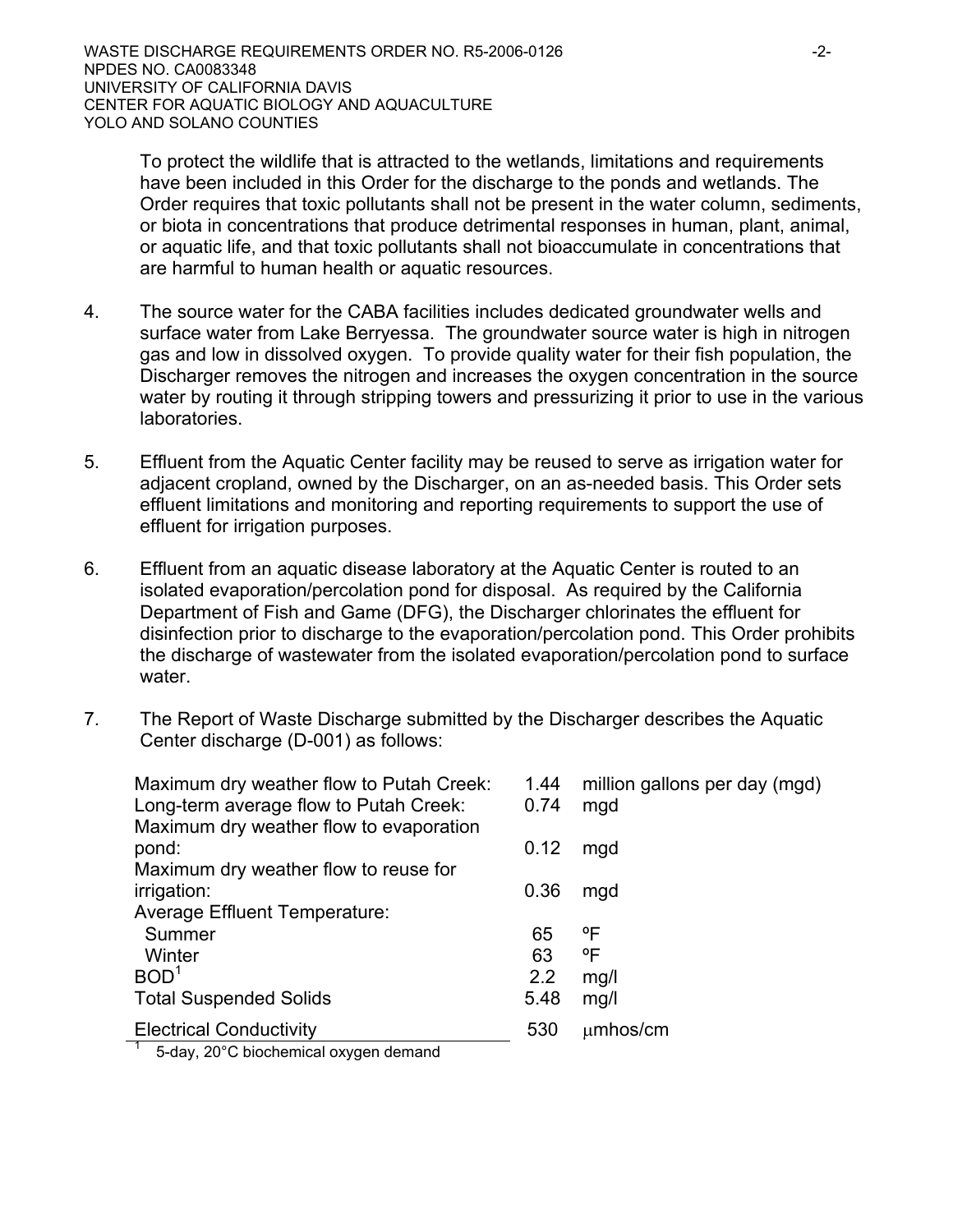8. The Report of Waste Discharge submitted by the Discharger describes the Putah Creek Research Facility discharge (D-002) as follows:

| Maximum dry weather flow to Putah                           |      |             |
|-------------------------------------------------------------|------|-------------|
| Creek:                                                      | 1.44 | mgd         |
| Long-term average flow to Putah Creek:                      | 0.62 | mgd         |
| <b>Average Effluent Temperature:</b>                        |      |             |
| Summer                                                      | 62   | °F          |
| Winter                                                      | 60   | °F          |
| BOD <sup>1</sup>                                            | 1.03 | mq/l        |
| <b>Total Suspended Solids</b>                               | 2.50 | mq/l        |
| <b>Electrical Conductivity</b><br>_ _ _ _ _ _ _ _ _ _ _ _ _ | 450  | $µm$ hos/cm |

 $1$  5-day, 20°C biochemical oxygen demand

9. A cold-water concentrated aquatic animal production (CAAP) facility is defined in Title 40 of the Code of Federal Regulations (40 CFR 122.24) as a fish hatchery, fish farm, or other facility that contains, grows, or holds cold-water fish species or other cold-water aquatic animals in ponds, raceways, or other similar structures. (Other cold-water aquatic animals includes, but not limited to, the Salmonidae family of fish (e.g. trout and salmon.)) In addition, facilities defined as a CAAP must discharge at least 30 calendar days per year, produce at least 20,000 pounds harvest weight (9,090 kilograms) of aquatic animals per year, and feed at least 5,000 pounds (2,272 kilograms) of food during the calendar month of maximum feeding.

Cold-water, flow-through CAAP facilities are designed to allow the continuous flow of fresh water through tanks and raceways used to produce aquatic animals (typically cold-water fish species). Flows from CAAP facilities ultimately are discharged to waters of the United States and of the State. 40 CFR 122.24 specifies that CAAP facilities are point sources subject to the National Pollutant Discharge Elimination System (NPDES) program. The Regional Water Board is defining the CABA facility as an aquatic research facility and is not designating the facility as a cold-water, flow-through CAAP. Due to its similarity in operation and chemicals used, the Regional Board is applying 40 CFR 122.24 regulations for CAAP facilities to the applicable discharge requirements and prohibitions contained in this Order.

10. The operation of CAAP facilities may introduce a variety of pollutants into receiving waters. The United States Environmental Protection Agency (USEPA) identifies three classes of pollutants: (1) conventional pollutants (biochemical oxygen demand (BOD), total suspended solids (TSS), oil and grease (O&G), fecal coliform, and pH; (2) toxic pollutants (metals such as copper, lead, nickel, and zinc), and (3) non-conventional pollutants (ammonia nitrogen, formalin, and phosphorus). Some of the most significant pollutants discharged from the CAAP facilities are solids from uneaten feed and fish feces that settle to the bottom of the raceways. Both types of solids are primarily composed of organic matter including BOD, organic nitrogen, and organic phosphorus.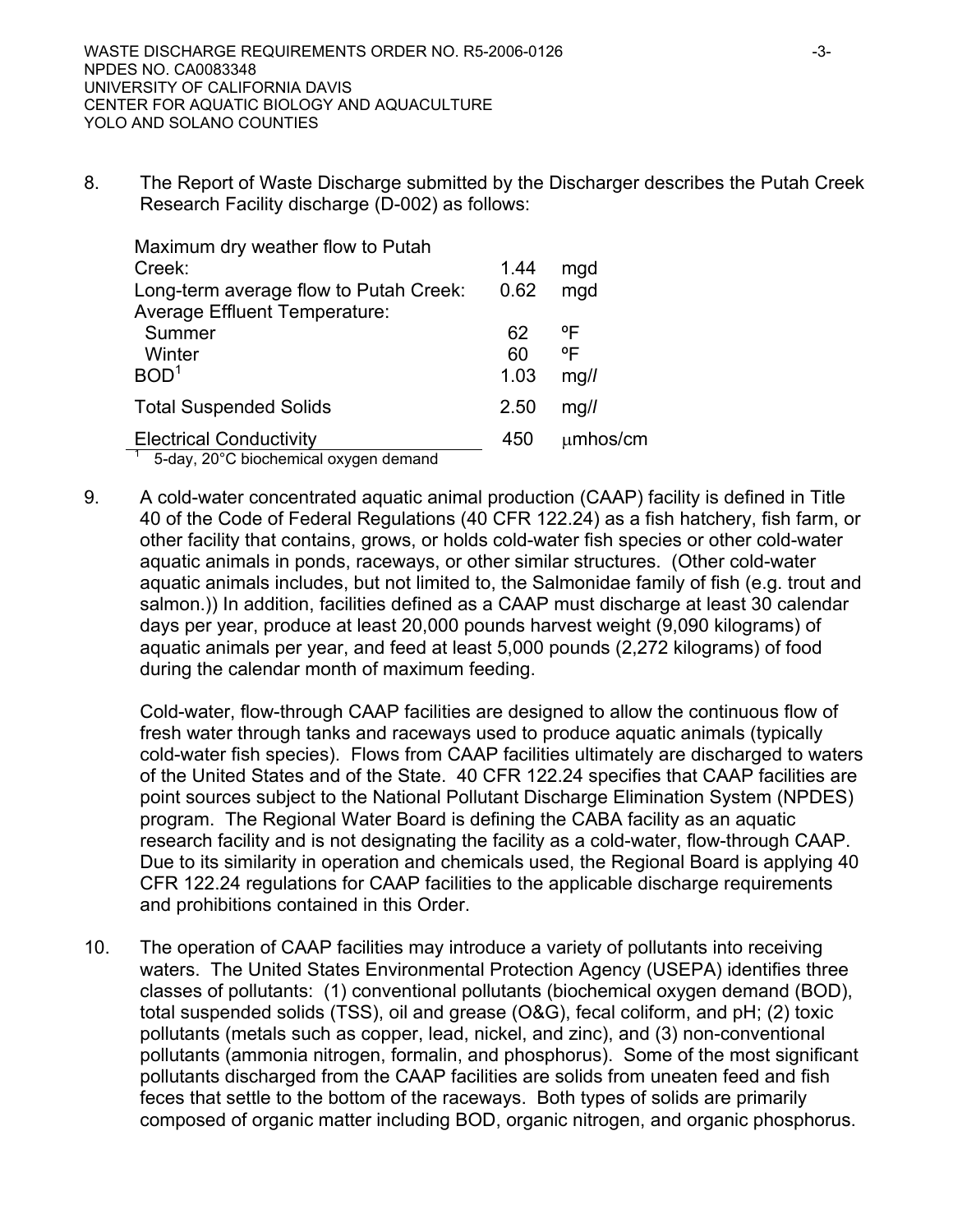Best Management Practices are a required part of this Order. The Discharger must use Best Management Practices in conjunction with complying with effluent limitations to minimize, prevent and/or control the discharge of these pollutants.

11. Fish raised in aquaculture facilities may become vulnerable to disease and parasite infestations. Various aquaculture drugs and chemicals are used, on an as-needed basis, at the facilities to ensure the health and productivity of the confined fish population. These aquaculture drugs and chemicals are used to (1) clean raceways, (2) treat fish for parasites, fungal growths, and bacterial infections, and (3) to anesthetize fish prior to spawning or "tagging" processes.

The CABA is an academic facility engaged in a variety of research projects. Therefore, operations at the facility have a large amount of variability in test species, habitat, exposures, and other conditions. The type of research conducted, and to be conducted, at the facilities is additionally dependent on current research needs and the Discharger's success in acquiring associated grant funding. As described in the Report of Waste Discharge and letters to the Regional Water Board dated 23 June 2006 and 12 July 2006, chemicals currently in use at the CABA facility include formalin, chlorine, sodium chloride (salt), and oxytetracycline. As a result of these operations and practices, aquacultural drugs and chemicals may be present in the effluent to waters of the United States or waters of the State. Constituents that may be present in the discharge from the CABA facilities based on existing and potential research activities include: selenium, mercury, cadmium, chromium, pyrethoids (esvenvalerate), microcystin, beta napthoflavone, estradiol, chlorpyrophos, florfenicol, chloramine T.

Additionally, due to the Discharger's concern regarding the environmental impacts associated with the use of the Malachite-Green and Nitrofurazone, the Discharger has agreed to cease use of these aquacultural drugs at the CABA facilities. Therefore, discharge of these chemicals is also prohibited in this Order.

12. Putah Creek and the Delta, which Putah Creek ultimately flows into, are Clean Water Act (CWA) Section 303(d)-listed water bodies due to the bioaccumulative impact of methyl mercury in fish. This Order prohibits the discharge of mercury in amounts greater than the facility's existing discharge into Putah Creek.

Monitoring conducted by the Discharger in September and November 2004 shows an methyl mercury effluent concentration of 0.032 ng/L and an average receiving water methyl mercury concentration of 0.092 ng/L. The background level of total mercury in Putah Creek, and the concentration of mercury in the facility effluent are unknown due to lack of monitoring information. This Order includes an effluent limitation for total mercury and provision requiring the Discharger to monitor and report priority pollutant concentrations, including total mercury and methyl mercury, as required by the *Policy for Implementation of Toxics Standards for Inland Surface Waters, Enclosed Bays, and Estuaries of California* (State Implementation Policy or SIP). Monitoring information submitted by the Discharger will be used to establish the existing concentration of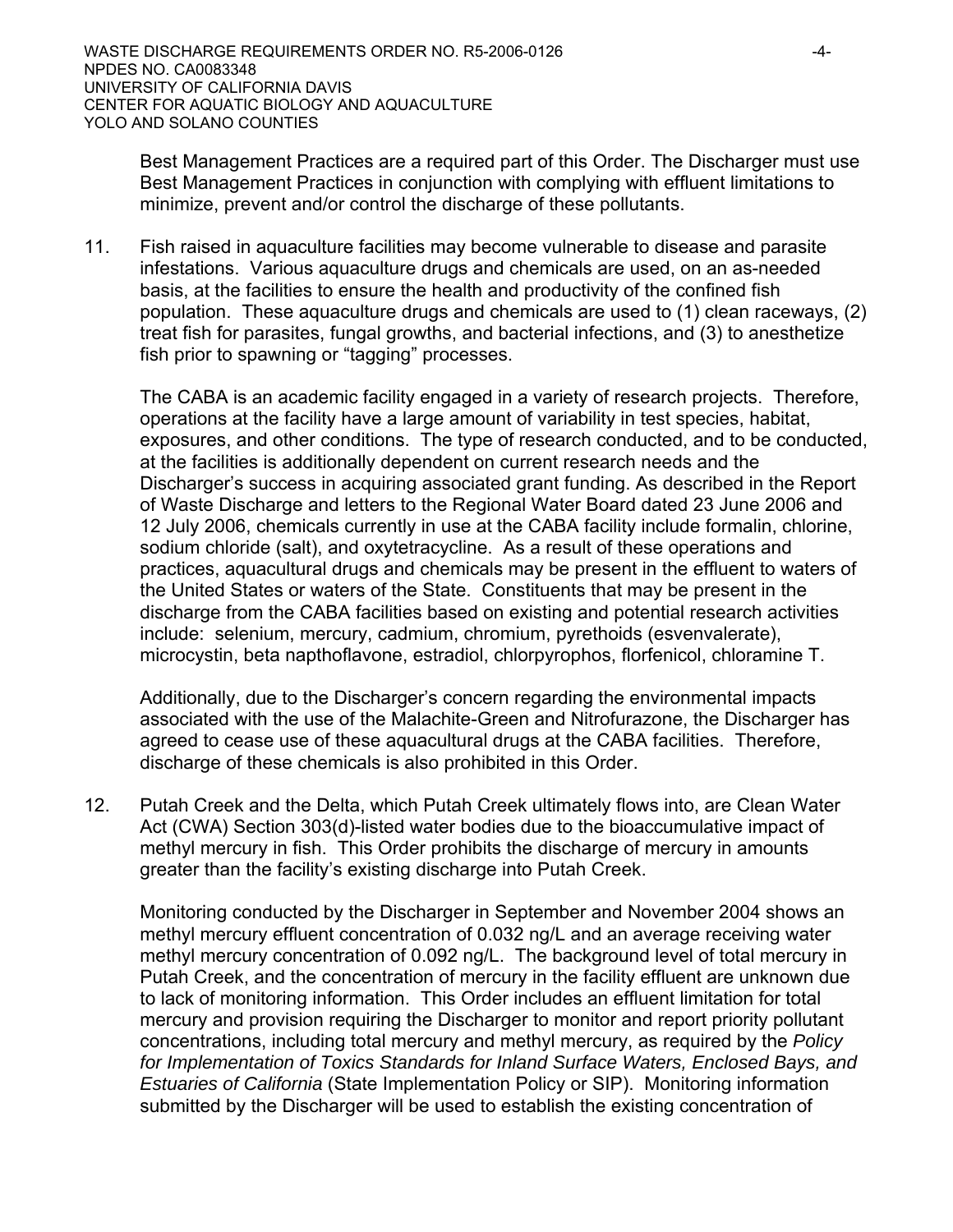mercury and methyl mercury in the effluent. This Order may be reopened to establish methyl mercury effluent limitations if necessary.

- 13. In August 2004, for facilities that produced 100,000 pounds or more of aquatic animals per year, USEPA promulgated Effluent Limitation Guidelines and New Source Performance Standards for the CAAP Point Source Category (hereafter "ELG"). The ELG regulations establish national technology-based effluent discharge requirements for flow-through/recirculating systems and net pens, based on Best Practicable Control Technology Currently Available (BPT); Best Control Technology for Conventional Pollutants (BCT); Best Available Technology Economically Achievable (BAT); and New Source Performance Standards (NSPS). For facilities that do not produce 100,000 pounds or more of aquatic animals per year, such as the CABA facilities, technologybased effluent limitations are determined on a case-by-case basis using best professional judgment (BPJ) in accordance with 40 CFR 125.3.
- 14. The Regional Water Board adopted a *Water Quality Control Plan*, *Fourth Edition, for the Sacramento and San Joaquin River Basins* (hereafter Basin Plan). The Basin Plan designates beneficial uses, establishes water quality objectives, and contains implementation programs and policies to achieve water quality objectives for all waters of the Basin. These requirements implement the Basin Plan.
- 15. USEPA adopted the National Toxic Rule (NTR) on 22 December 1992, amended on 4 May 1995 and 9 November 1999, and the California Toxic Rule (CTR) on 18 May 2000, amended on 13 February 2001. These rules include water quality criteria for priority pollutants and are applicable to this discharge.
- 16. On 2 March 2000, the State Water Resources Control Board adopted the State Implementation Policy (SIP). The SIP became effective on 28 April 2000 with respect to the priority pollutant criteria promulgated for California by the USEPA through the NTR and to the priority pollutant objectives established by the Regional Water Board in the Basin Plan. The SIP became effective on 18 May 2000 with respect to the priority pollutant criteria promulgated by the USEPA through the CTR. The State Water Board adopted amendments to the SIP on 24 February 2005 that became effective on 24 February 2005.

# **BENEFICIAL USES OF THE RECEIVING STREAM**

- 17. Table II-1 of the Basin Plan identifies the beneficial uses of Putah Creek downstream of the CABA facility discharges as:
	- Municipal and domestic supply,
	- Agricultural irrigation,
	- Agricultural stock watering,
	- Water contact recreation,
	- Canoeing and rafting,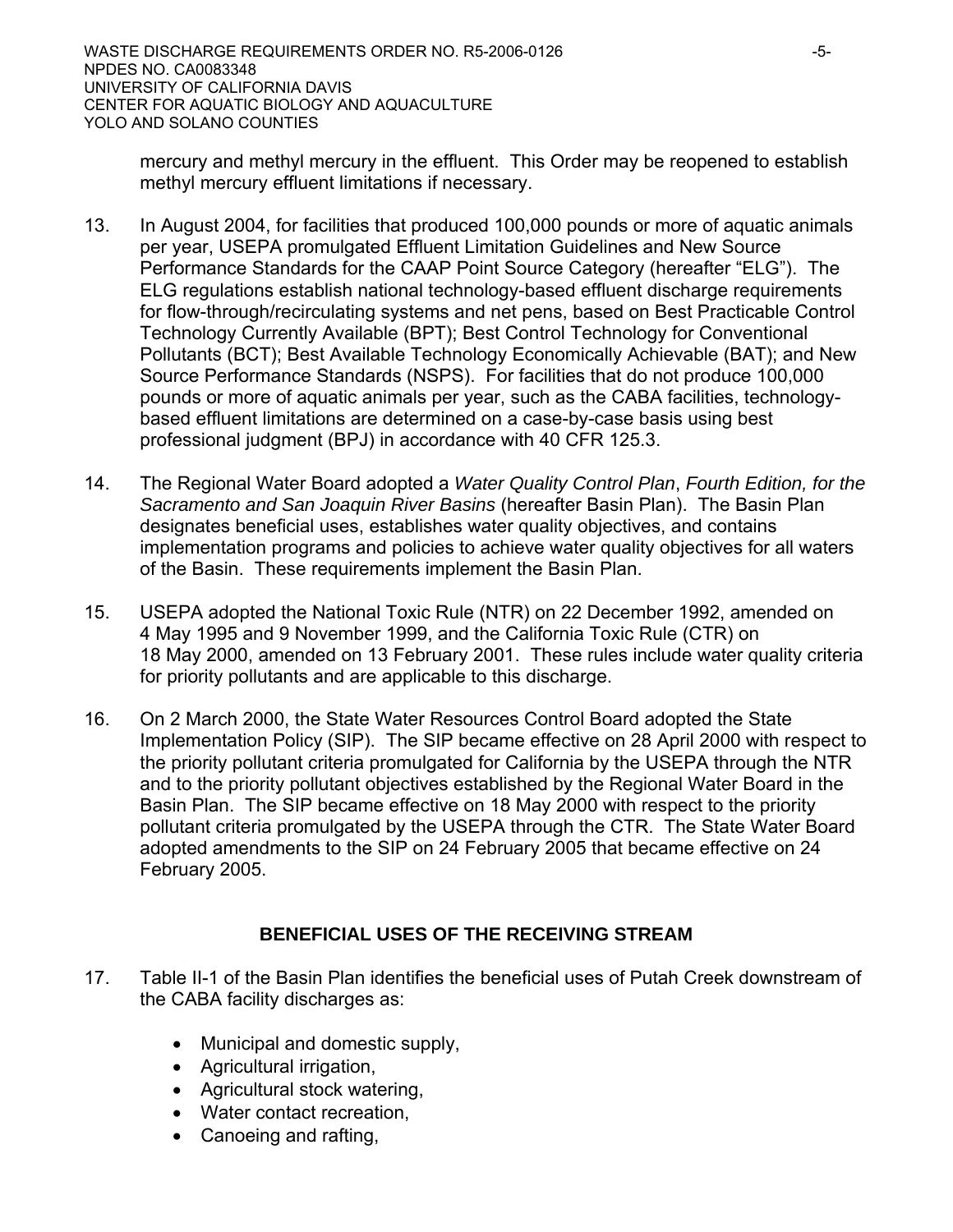- Non-contact water recreation,
- Warm freshwater aquatic habitat,
- Potential cold freshwater aquatic habitat,
- Warm spawning habitat, and
- Wildlife habitat.
- 18. From 1995 through 1998, students of the University of California, Davis, under the direction of Dr. Peter Moyle, observed juvenile and adult salmon in the South Fork of Putah Creek. Salmon were observed spawning in December 1997 and January 1998. Since that time, the University has continued its research and the beneficial use of coldwater aquatic habitat has been site-specifically confirmed to exist in Putah Creek.

## **EFFLUENT LIMITATIONS AND REASONABLE POTENTIAL**

- 19. Effluent limitations and toxic and pretreatment effluent standards established pursuant to Sections 301 (Effluent Limitations), 302 (Water Quality Related Effluent Limitations), 304 (Information and Guidelines), and 307 (Toxic and Pretreatment Effluent Standards) of the Clean Water Act (CWA) and amendments thereto are applicable to the discharge.
- 20. The federal Clean Water Act (CWA) mandates the implementation of effluent limitations that meet water quality standards established pursuant to state or federal law. This requirement applies to narrative criteria and criteria that specify maximum amounts of specific pollutants. Pursuant to Federal Regulations, 40 CFR Section 122.44(d)(1)(i), NPDES permits must contain limits that control all pollutants that "*are or may be discharged at a level which will cause, have the reasonable potential to cause, or contribute to an excursion above any state water quality standard, including state narrative criteria for water quality*." 40 CFR Section 122.44(d)(1)(vi), further states "[W]*here a state has not established a water quality criterion for a specific chemical pollutant that is present in an effluent at a concentration that causes, has the reasonable potential to cause, or contributes to an excursion above a narrative criterion within an applicable State water quality standard, the permitting authority must establish effluent limits*."
- 21. On page IV 17.00 of the Basin Plan, the implementation policy, "Policy for Application of Water Quality Objectives" specifies that the Regional Water Board "*will, on a case-bycase basis, adopt numerical limitations in orders which will implement the narrative objectives*." This Policy complies with 40 CFR 122.44(d)(1). With respect to narrative objectives, the Regional Water Board must establish effluent limitations using one or more of three specified sources, including EPA's published water quality criteria, a proposed state criterion (*i.e*., water quality objective), or an explicit state policy interpreting its narrative water quality criteria (*i.e*., the Regional Water Board's "Policy for Application of Water Quality Objectives")(40 C.F.R. 122.44(d)(1) (vi) (A), (B) or (C)).
- 22. The Basin Plan contains a narrative objective requiring that: "*All waters shall be maintained free of toxic substances in concentrations that produce detrimental*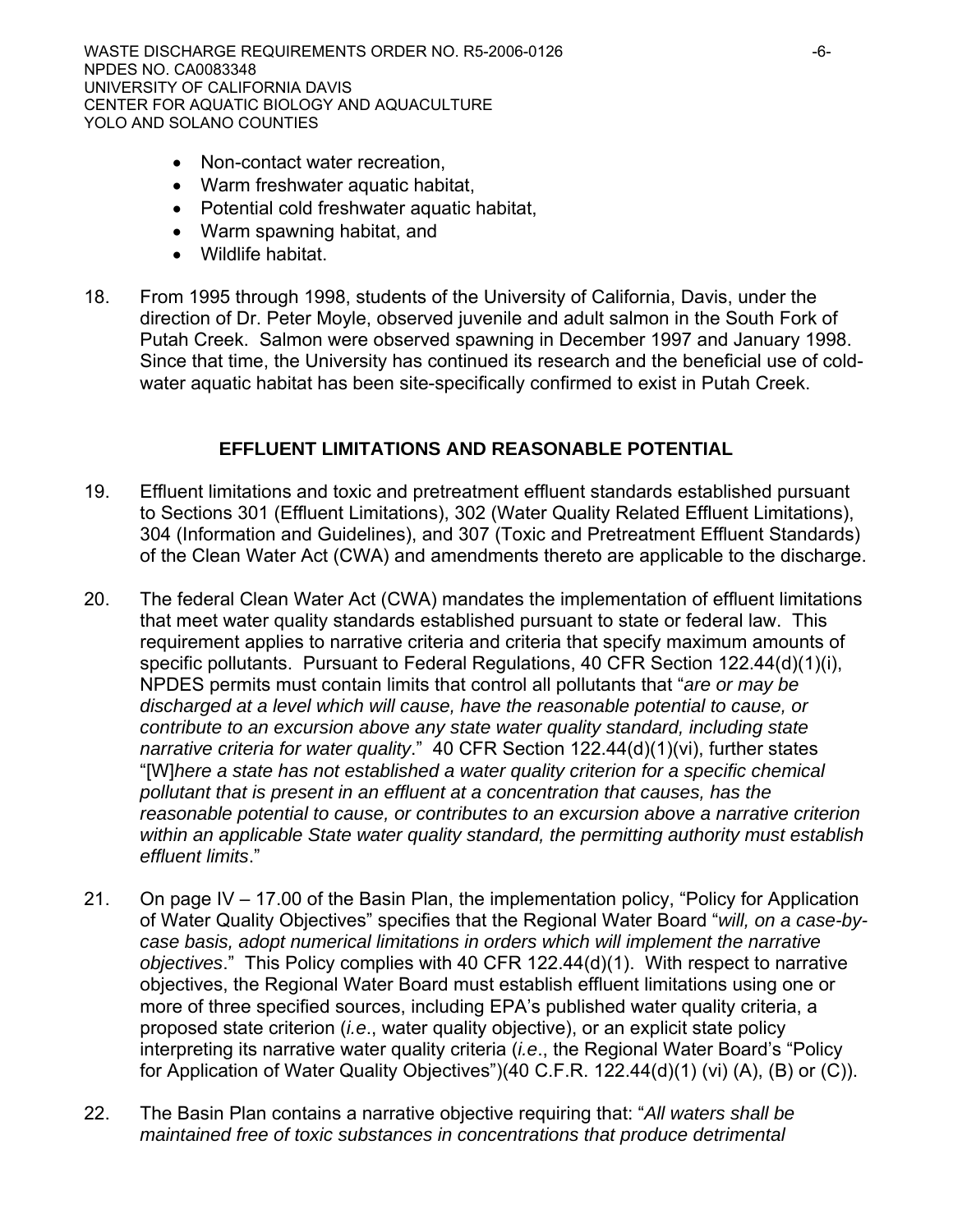*physiological responses in human, plant, animal, or aquatic life*". The Basin Plan requires the application of the most stringent objective necessary to ensure that surface and ground waters do not contain chemical constituents, toxic substances, radionuclide, or taste and odor producing substances that adversely affect beneficial uses. The Basin Plan states that material and relevant information, including numeric criteria, and recommendations from other agencies and scientific literature will be used in evaluating compliance with the narrative toxicity objective. For waters designated as municipal, the Basin Plan specifies that, at a minimum, waters shall not contain concentrations of constituents that exceed Maximum Contaminant Levels (MCL) of CCR Title 22. The Basin Plan further states that, to protect all beneficial uses, the Regional Water Board may apply limitations more stringent than MCLs. When a reasonable potential exists for exceeding a narrative objective, Federal Regulations mandate numerical effluent limitations and the Basin Plan narrative criteria clearly establish a procedure for translating the narrative objectives into numerical effluent limitations.

- 23. Federal Regulations require effluent limitations for all pollutants that are or may be discharged at a level that will cause or have the reasonable potential to cause, or contribute to an in-stream excursion above a narrative or numerical water quality standard. Previous Order 99-017 required the Discharger to conduct a study of USEPA priority pollutants and/or National Toxic Rule (NTR) constituents that could potentially affect the receiving waters. This study was not completed and submitted to the Regional Water Board by the due date of 1 September 2002. The Discharger was also required, by a California Water Code (CWC) Section 13267 Order, issued by the Executive Officer on 10 May 2002, to fully characterize the wastewater discharge for conformance with the California Toxic Rule (CTR), NTR and Basin Plan water quality standards and objectives and to the report this information to the Regional Water Board. On May 7, 2003, the Discharger submitted a partial set of monitoring data, but failed to submit all the data required by previous R5-Order 99-017 and the CWC Section 13267 Order. The Discharger did not comply with requirements contained in Order No. 99-017 or the CWC Section 13267 Order. This Order contains provisions that:
	- a. Require the Discharger to conduct and submit the results of a constituent study to provide information as to whether the levels of CTR / NTR constituents (and all other constituents specially listed in the Attachment I of the CWC Section 13267 letter and Attachment B of this Order) in the discharge cause, have the reasonable potential to cause or contribute to an in-stream excursion above a water quality standard, including Basin Plan numeric and narrative objectives and water quality standards;
	- b. If the discharge has a reasonable potential to cause or contribute to an in-stream excursion above a water quality standard, require the Discharger to submit sufficient information to calculate effluent limitations for those constituents; and
	- c. Allow the Regional Water Board to reopen this Order and include effluent limitations for those constituents.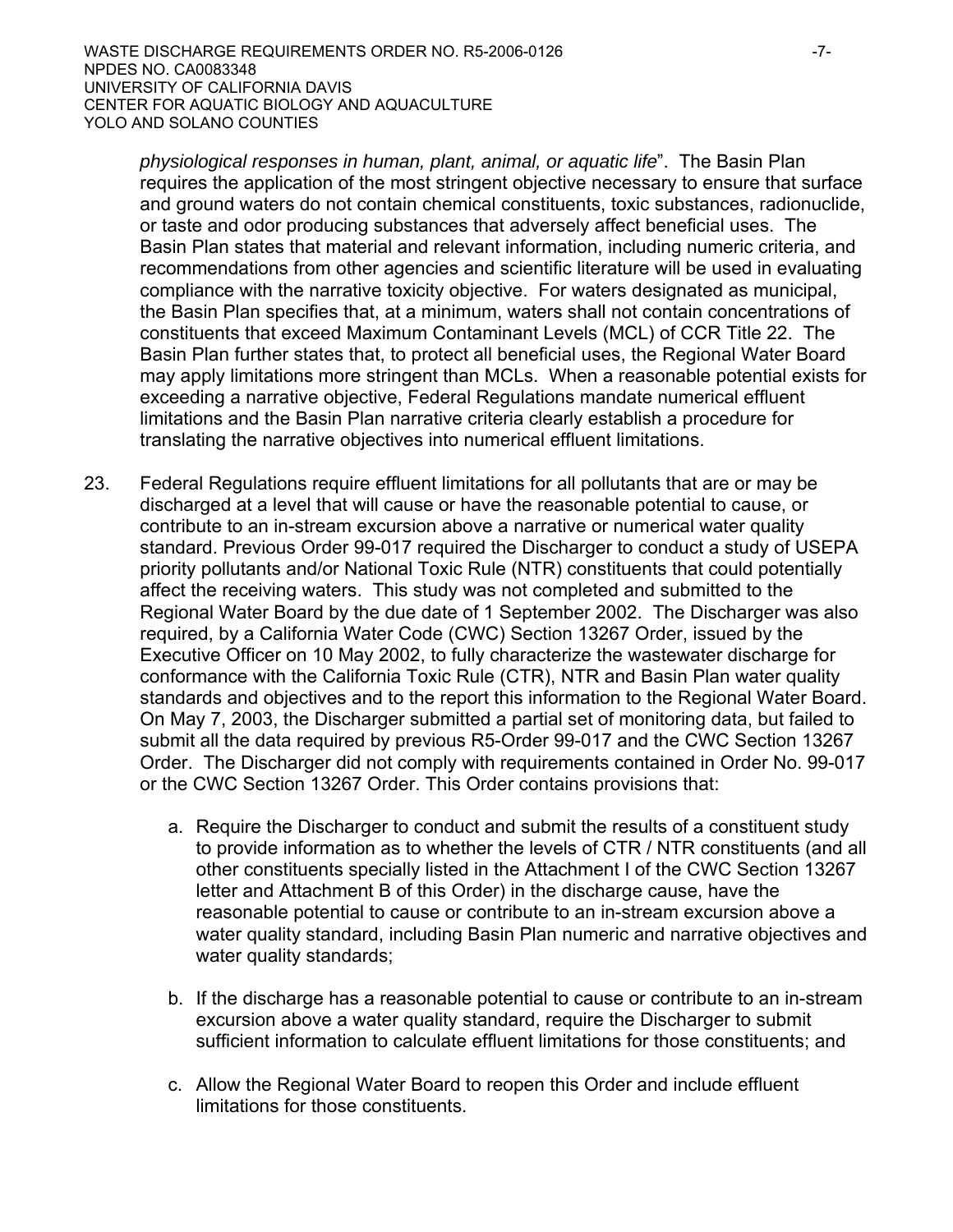- 24. After review of Discharger information submitted in the permit application, in corresponding studies, and in monitoring reports, the Regional Water Board finds that the discharge from the CABA facility does have a reasonable potential to cause or contribute to an in-stream excursion above a water quality standard for chlorine, formalin (formaldehyde), selenium, mercury, cadmium, chromium, and electrical conductivity. Effluent limitations for these parameters are included in this Order, and other constituents that the CABA facility may potentially be using in the future.
- 25. **Chlorine**: Chlorine and chlorine-containing solutions are occasionally used by the Discharger to clean and sanitize tanks and other components of the facility. Chlorine can cause toxicity to aquatic organisms when discharged to surface waters. The use of chlorine as a disinfectant presents a reasonable potential of a discharge in toxic concentrations.

The previous Order contained a daily maximum limitation for residual chlorine of 0.02 mg/l. USEPA recommends, in their Ambient Water Quality Criteria for the protection of fresh water aquatic life, a maximum 1-hour average and a 4-day average chlorine concentrations of 0.019 mg/*l* and 0.011 mg/*l*, respectively. To be protective of aquatic habitat, a maximum daily effluent limitation based on a maximum 1-hour average of 0.019 mg/L, and a 4-day average effluent limitations of 0.011 mg/L of chlorine, based on the Basin Plan narrative toxicity objective and Ambient Water Quality Criteria, have been included in this Order. The Discharger is expected to be able to comply with the new limitations upon adoption of this Order.

26. **Formalin**: In information provided by Discharger on 8 October 2004, 20 October 2004, and 23 June 2006, formalin is administered in fish tanks by dissolving the mixture at an application rate of 150 ppm (or 150 mg/L). For each treatment, the application is once per day for five consecutive days. There are approximately 15 treatments per year.

Formalin is approved through the US Food and Drug Administration's New Animal Drug Application (NADA) program for use in controlling external protozoa and monogenetic trematodes on fish, and for controlling fungi of the family *Saprolegniacae* in foodproducing aquatic species (including trout and salmon). For control of other fungi, formalin may be used under an Investigational New Animal Drug (INAD) exemption. Information submitted with the Report of Waste Discharge indicates a typical usage rate and a historical minimum flow of 300 gallons per minute. Therefore, the estimated maximum calculated concentration of formalin in the discharge from Outfall 001, assuming no removal of formaldehyde, would be 90 μg/L formalin (33.4 μg/L as formaldehyde).

As a Discharger at other fishery locations, the California Department of Fish and Game (DFG) Pesticide Unit conducted biotoxicity studies to determine the aquatic toxicity of formalin using *Pimephales promelas* and *Ceriodaphnia dubia* in accordance with the analytical methods specified in EPA600/4-91-002, *Short-Term Methods for Estimating the Chronic Toxicity of Effluents and Receiving Waters to Freshwater Organisms*. These "short-term chronic tests" measure effects such as reduced growth of the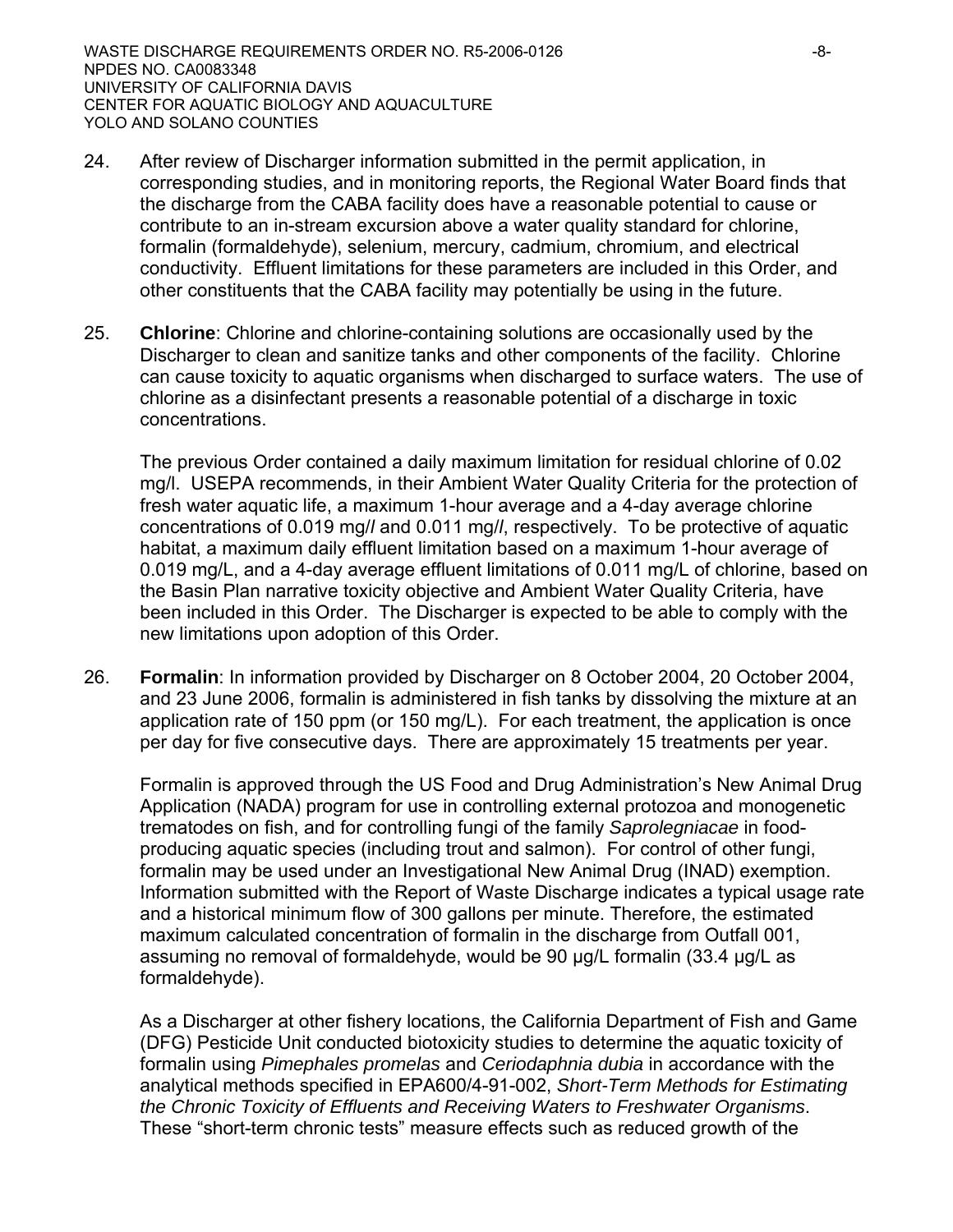organism, reduced reproduction rates, and lethality. Results were reported as a No Observed Effect Concentration (NOEC) and a Lowest Observed Effect Concentration (LOEC).

The DFG Pesticide Unit also conducted acute toxicity tests using *Ceriodaphnia dubia* in accordance with methods specified in EPA600/4-90/027, *Methods for Measuring the Acute Toxicity of Effluents and Receiving Waters to Freshwater and Marine Organisms.* Acute toxicity test results typically are reported as the No Observed Adverse Effect Level (NOAEL), Lowest Observed Adverse Effect Level (LOAEL), and Lethal Concentration to fifty percent of the population  $(LC_{50})$ . Results of the DFG acute and chronic aquatic life toxicity testings and the Basin Plan narrative toxicity objective were considered in determining if water quality-based effluent limitations for formalin as formaldehyde are necessary.

 Results of 7-day chronic toxicity tests indicated *Ceriodaphnia dubia* was the most sensitive species, with a 7-day NOEC value of 1.3 mg/l formaldehyde for survival and <1.3 mg/L for reproduction (the Regional Water Board used a NOEC of 1.3 mg/L). Acute toxicity tests conducted using *Ceriodaphnia dubia* showed a 96-hour NOAEL of 1.3 mg/l formaldehyde. Additional acute toxicity tests with *Ceriodaphnia dubia* were conducted using only an 8-hour exposure, resulting in a 96-hour NOAEL concentration of 6.7 mg/L formaldehyde. The USEPA Integrated Risk Information System (IRIS) reference dose, as a drinking water level, is 1.4 mg/L and the USEPA Drinking Water Health Advisory level is 1.0 mg/L. The taste and odor threshold for formaldehyde is 0.6 mg/l.

 Based on the results of the toxicity tests and estimates of potential discharges of formaldehyde from the facility, formaldehyde may be discharged at levels that cause, or have the reasonable potential to cause, or contribute to an excursion of the narrative water quality objective for toxicity in the Basin Plan. Accordingly, this Order includes water quality-based effluent limitations for formaldehyde based on Basin Plan narrative toxicity objectives. The taste and odor threshold for formaldehyde has been established as a 30-day average effluent limitation based on the Basin Plan's chemical constituents objective.

27. **Oxytetracycline***:* The discharge of uneaten fish food contains some of the most significant pollutants discharged from aquaculture facilities. In a letter dated 23 June 2006, the Discharger states that the antibiotic oxytetracycline is administered in feed formulations and dissolved in tanks to control acute disease outbreaks. However, the Regional Water Board has determined that oxytetracycline can be safely discharged when used in feed formulations. Oxytetracycline, used as a food additive in a manner consistent with associated BMPs, is released in minimal amounts in the facility effluent. Therefore, oxytetracycline, when used in feed formulations, is not likely to be discharged from the CABA facility at levels that would cause, have the reasonable potential to cause, or contribute to an excursion of Basin Plan narrative water quality objectives for toxicity. Effluent limitations for total suspended solids contained in this Order limit the amount of uneated food to be released in the facility effluent.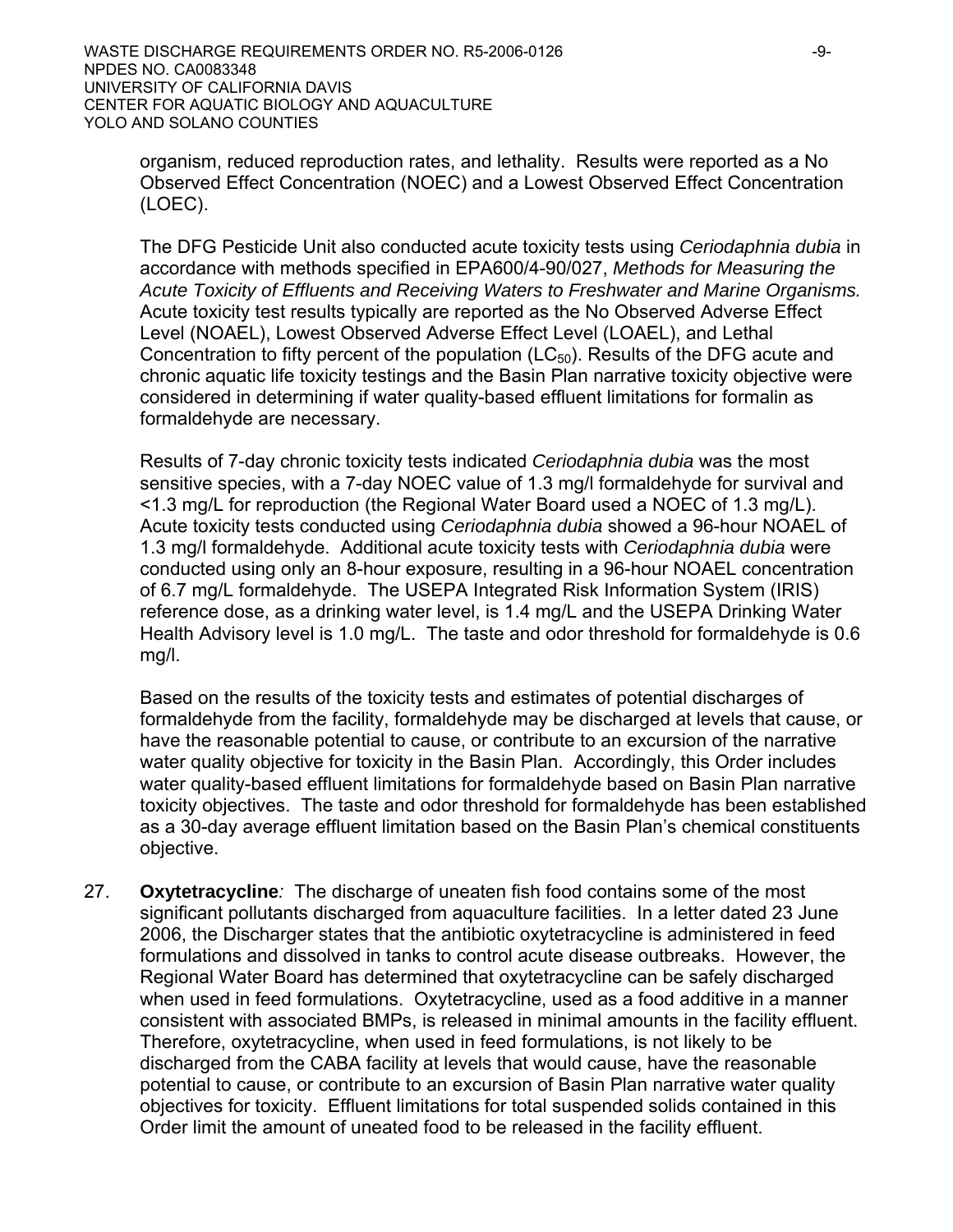Oxytetracycline is dissolved in tanks at an application rate of 20 mg/L. The typical usage rate and a historical minimum flow of 300 gallons per minute provides an estimated maximum calculated concentration of oxytetracycline in the discharge from Outfall 001 of 0.20 mg/L. The Regional Water Board considered the results of acute and chronic aquatic life toxicity testing conducted by the DFG Pesticide Unit for oxytetracycline used in an immersion bath treatment*.* Results of acute toxicity tests using *C. dubia* showed a 96-hour NOAEL of 40.4 mg/L. Results of chronic toxicity tests using *C. dubia* showed a 7-day NOEC for reproduction of 48 mg/L. The estimated maximum discharge concentration of 0.2 mg/L of oxytetracycline from the immersion treatments and the estimated maximum discharge concentration of 2.0 mg/L from the food treatment are both less than the lowest NOEC and NOAEL.

The DFG toxicity testing was based on immersion that introduces the antibiotic directly into the water column. The maximum concentration of oxytetracycline estimated in the Discharger's effluent from food formulation treatments is based on the conservative assumption that all of the Oxytetracycline would be discharged to the receiving waters. Accordingly, this Order does not include water quality-based effluent limitations for this substance; however, it does require reporting of its use as specified in the attached Monitoring and Reporting Program. When additional information becomes available regarding the use or toxicity of any of these substances*,* the Regional Water Board will re-evaluate whether their corresponding discharge may cause, have the reasonable potential to cause, or contribute to an excursion of Basin Plan objectives for toxicity. If necessary, this Order will be re-opened to include numeric effluent limitations.

28. **Salinity (Sodium Chloride)***:* The Discharger reports that sodium chloride (salt) is used at the CABA facility at a rate of up to 35,000 mg/L. Sodium chloride is used as a stress reducer, an osmo-regulatory enhancer, and as a treatment for fish lice. The FDA considers sodium chloride an unapproved new animal drug of low regulatory priority (LRP drug) for use in aquaculture. Consequently, the FDA is unlikely to take regulatory action if an appropriate grade is used, good management practices are followed, and local environmental requirements are met. The Discharger reports that the treatment level for fish lice is 3.5% (30,000mg/L) in a static bath. A maximum estimated effluent concentration of sodium chloride is estimated to be approximately 30 mg/L sodium chloride following treatment.

**Salinity (Electrical Conductivity)**: In water, sodium chloride dissociates into sodium and chloride ions that contribute to total dissolved solids (TDS) concentrations. TDS are solids that can be dissolved in water. These solids may include carbonate, bicarbonate, chloride, sulfate, phosphate, nitrate, calcium magnesium, sodium, organic ions, and other ions. The salinity of wastewater is determined by measuring electrical conductivity (EC) to measure the ability of a water molecule to carry an electrical current, a property that is proportional to the concentration of ions in solution. When salts dissolve in water, ions are formed and the solution will conduct electricity. EC increases with salinity because of the increasing presence of ions (usually sodium and chloride ions).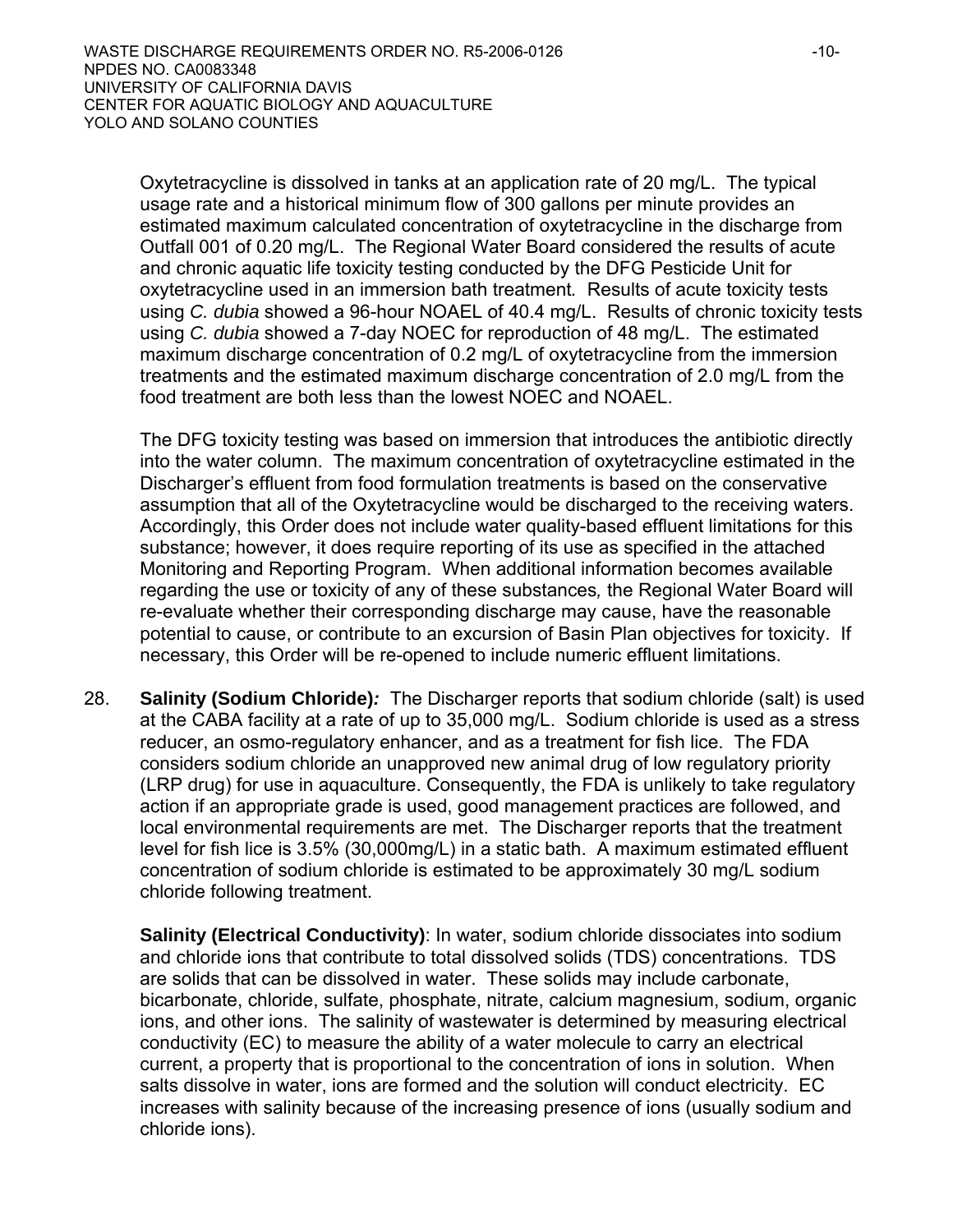There are no numeric water quality objectives for EC, TDS, or chloride in the NTR, CTR, or Basin Plan for Putah Creek. Domestic and municipal water supply and agricultural irrigation are beneficial uses of the receiving water. *Water Quality for Agriculture, Food and Agriculture Organization of the United Nations—Irrigation and Drainage Paper No. 29, Rev. 1* (R.S. Ayers and D.W. Westcot, Rome, 1985), recommends that the EC level in waters used for agricultural irrigation not exceed 700 μmhos/cm (Agricultural Water Quality Goal) because it will reduce crop yield for sensitive plants. The Agricultural Water Quality Goal for TDS is 450 mg/L and the Secondary MCL for EC is 900 μmhos/cm. USEPA's recommended ambient water quality criteria for chloride for the protection of freshwater aquatic life, are 860 mg/l as a one-hour average and 230 mg/l as a four-day average. The Agricultural Water Quality Goal for chloride is 106 mg/L.

Because dissolved ions in water increase EC, the measures of TDS, chloride ions, and EC are related. Therefore, effectively controlling the level of EC in an effluent will also result in the control of TDS and chloride concentrations in the effluent.

Information submitted by the Discharger indicates that water for the CABA facility is supplied by pumped groundwater and Lake Berryessa surface water. Groundwater EC levels range from 620 umhos/cm to 873 umhos/cm. Lake Berryessa supply water EC levels range from 240 umhos/cm to 475 umhos/cm. Receiving water monitoring information submitted by the Discharger indicates that the EC level in Putah Creek upstream and downstream of the two discharge locations range from 238 umhos/cm to 569 umhos/cm.

The Discharger's effluent EC data for September 2003 through July 2006 indicates that the EC in the two discharges range from 542 umhos/cm to 795 umhos/cm for the Aquatic Center and from 450 umhos/cm to 800 umhos/cm for the Putah Creek Research Facility. Therefore, EC effluent limitations have been included in this Order to protect the beneficial uses of the receiving water. To be consistent with the Regional Water Board's current strategy of not allowing an increase of salinity discharges into surface waters that drain into the Delta, an average monthly effluent limitation (AMEL) of 800 μmhos/cm for the Aquatic Center and the Putah Creek Research Center have been established. These EC effluent limitations: (1) allow the Discharger to continue discharging their current amount of salinity until results of the Salinity Minimization Study, as required in this Order, are implemented, and (2) prevent the Discharger from increasing its current salinity loading to the receiving water. Data submitted by the Discharger demonstrates that the Discharger shall be able to comply with the EC limitations and consideration of a compliance schedule for EC is not necessary.

The Regional Water Board may reopen this Order to revise the EC effluent limitation if further information becomes available that concludes the monthly average EC limitation should be less than 800 umhos/cm to protect the beneficial uses of the receiving waters.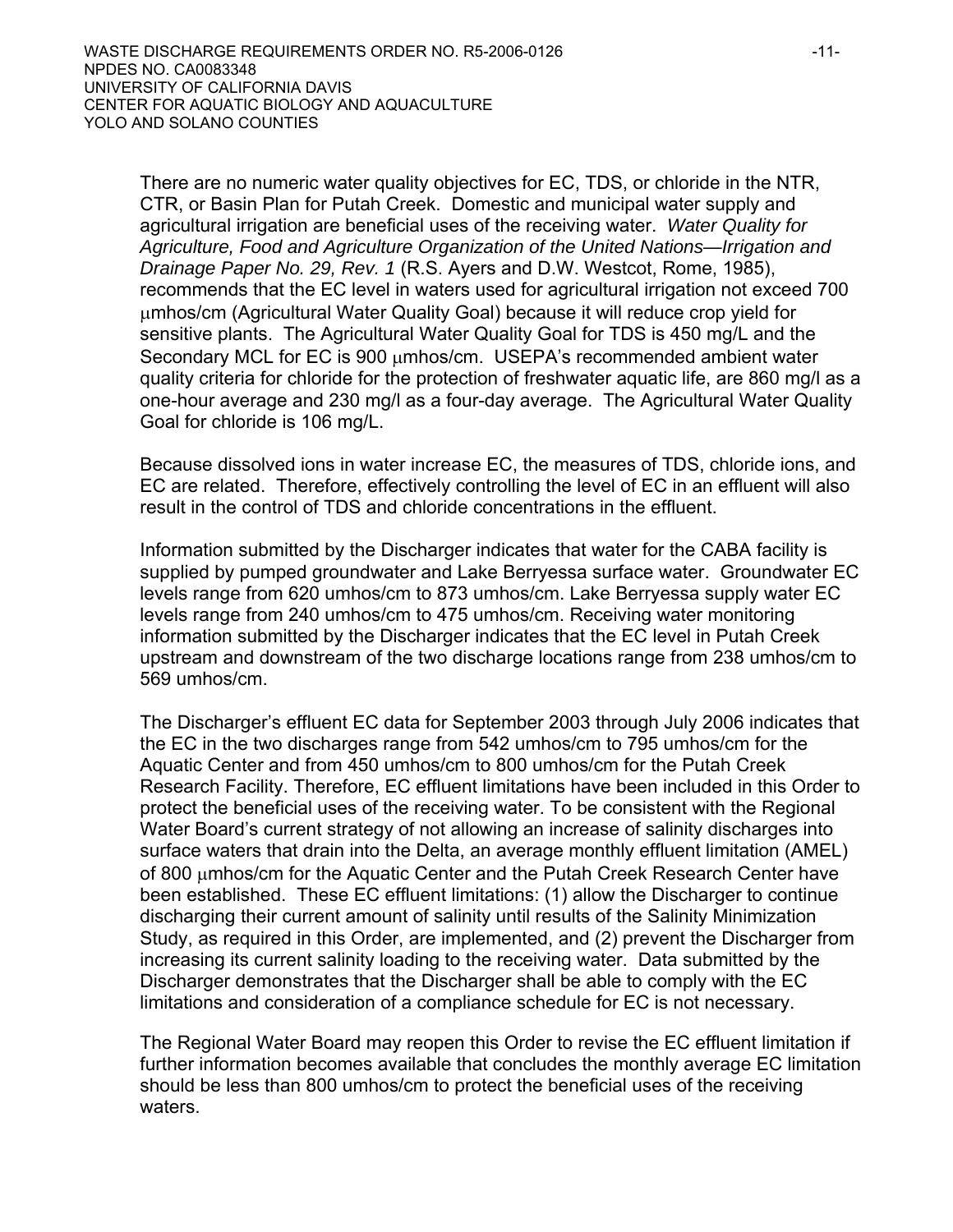Additionally, due to the direct relationship between EC, TDS, and chloride, this Order does not include effluent limitations for TDS or chloride. However, to establish the specific relationship between EC and chloride in the effluent, EC and chloride monitoring are required when salt is being applied at the facility. Because the Discharger has control over the use of salt, and the current discharge has a salinity concentration that meets the 800 μmhos/cm proposed limitation, the Discharger is expected to be able to comply with final limitations for EC upon adoption of this Order.

- 29. **Cadmium:** In a 12 July 2006 letter to the Regional Water Board, the Discharger states that cadmium may potentially be used in future research activities. The CTR criterion for cadmium for aquatic life, after adjusted for hardness, is  $2.65 \mu g/L$ , and the California primary MCL for cadmium is  $5 \mu g/L$ . Effluent limitations have been established for cadmium based on the CTR criterion. Because the Discharger has control over the use of cadmium the Discharger is expected to be able to comply with final limitations upon adoption of this Order.
- 30. **Chromium:** In a 12 July 2006 letter to the Regional Water Board, the Discharger states that chromium may potentially be used in future research activities. The California primary MCL for total chromium is 50 μg/L. Effluent Limitations have been established for total chromium based on the California primary MCL criteria for human health. Because the Discharger has control over the use of chromium the Discharger is expected to be able to comply with final limitations upon adoption of this Order.
- 31. **Mercury:** In a 12 July 2006 letter to the Regional Water Board, the Discharger states that mercury compounds may potentially be used in research activities. The CTR human health criterion for total mercury is 0.05 μg/L. Effluent Limitations have been established for total mercury based on the CTR criterion. Because the Discharger has control over the use of mercury, and mercury compounds, the Discharger is expected to be able to comply with final limitations upon adoption of this Order.
- 32. **Selenium:** In a 12 July 2006 letter to the Regional Water Board, the Discharger states that selenium may potentially be used in research activities. The CTR aquatic life criterion for selenium is 5  $\mu$ g/L. Effluent Limitations have been established for selenium based on the CTR criterion. Because the Discharger has control over the use of selenium the Discharger is expected to be able to comply with final limitations upon adoption of this Order.

## **TECHNOLOGY-BASED EFFLUENT LIMITATIONS**

33. **Biochemical Oxygen Demand (5-day):**Biochemical oxygen demand (BOD) is a measure of the amount of oxygen used in the biochemical oxidation of organic matter. Organic matter is discharged from aquaculture facilities primarily from feces and uneaten feed. Elevated levels of organic compounds contribute to eutrophication and oxygen depletion. Limitations for BOD (5-day) found in the previous Order are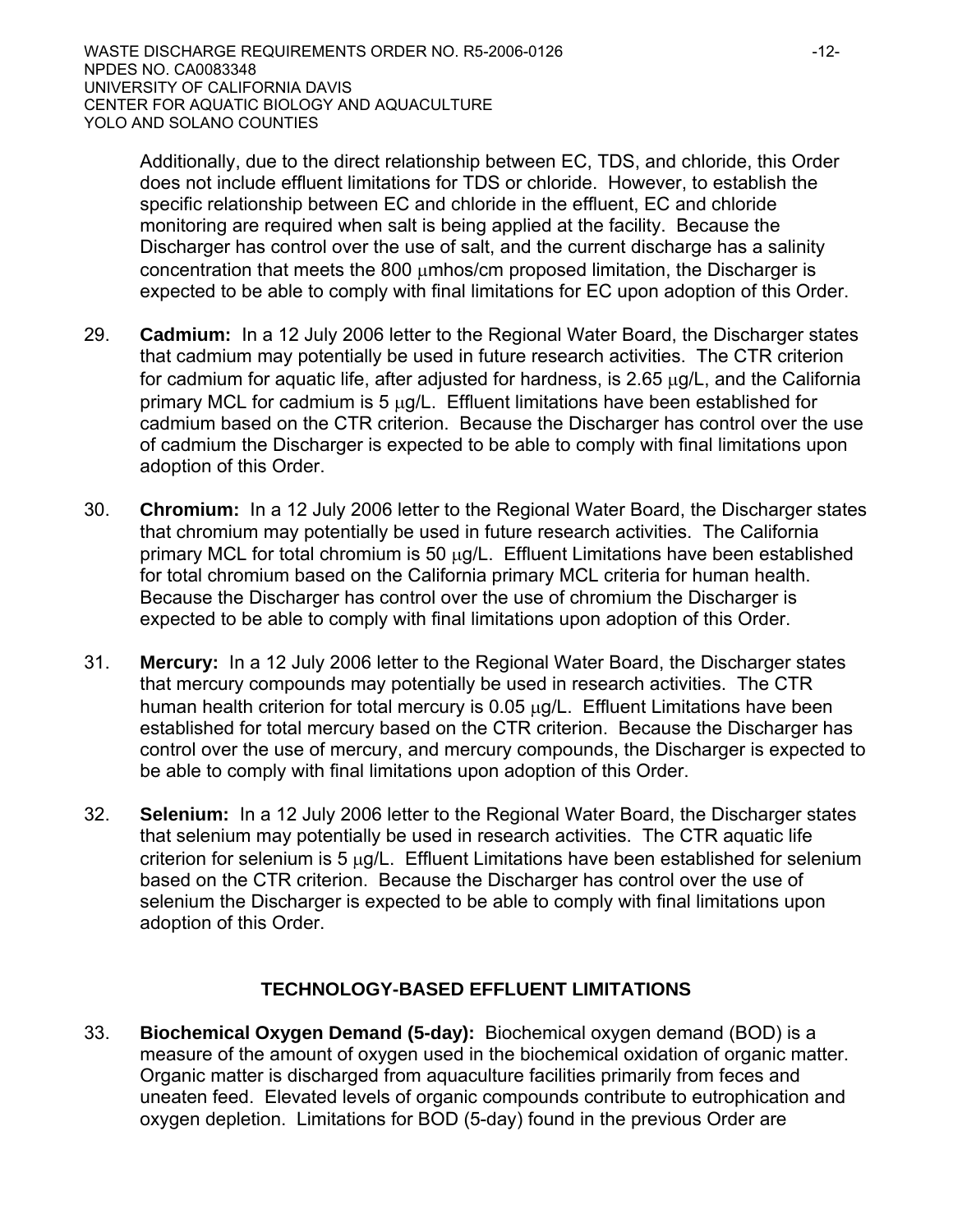technically feasible and indicative of performance for fishery facilities similar to the CABA facility. The USEPA has collected data from aquaculture facilities throughout the nation in support of the Effluent Limitation Guidelines and New Source Performance Standards for the Concentrated Aquatic Animal Production Point Source Category, 40 CFR Part 451. Though not directly applicable to the Discharger, data contained in the Technical Development Document (EPA-821-R-04-012) demonstrate that the limitations for BOD (5-day) in the previous Order are protective of water quality and shall be carried over for this permit.

34. **Total Suspended Solids:** Solids are the largest pollutant loadings from aquaculture facilities. Proper management of flow through systems captures most of the generated solids. As stated in the Technical Development Document (EPA-821-R-04-012), "Suspended solids can degrade aquatic ecosystems by increasing turbidity and reducing the depth to which sunlight can penetrate, which decreases photosynthetic activity and oxygen production by plants and phytoplankton. Increased suspended solids can also increase the temperature of surface water since the particles absorb heat from the sunlight. Higher temperatures can result in lower DO levels and impact aquatic habitat.

Suspended solids can abrade and damage fish gills, increasing the risk of infection and disease. They can also cause a shift toward more sediment-tolerant species, reduce filtering efficiency for zooplankton in lakes and estuaries, carry nutrients and metals, adversely affect aquatic insects that are at the base of the food chain (Schueler and Holland, 2000), and may harm fish development (Colt and Tomasso, 2001)."

Limitations for total suspended solids (TSS) found in the previous Order are technically feasible and indicative of performance for fishery facilities similar to the CABA facility. The USEPA has collected data from aquaculture facilities throughout the nation in support of the Effluent Limitation Guidelines and New Source Performance Standards for the Concentrated Aquatic Animal Production Point Source Category, 40 CFR Part 451. Though not directly applicable to the Discharger, data contained in the Technical Development Document (EPA-821-R-04-012) demonstrate that the limitations for TSS in the previous Order are protective of water quality and shall be carried over for this permit.

35. **Settleable Solids:** *S*ettleable solids are part of the solids pollutant loadings from aquaculture facilities. Proper management of flow through systems captures most of the generated solids. As stated in the Technical Development Document (EPA-821-R-04-012), "As sediment settles, it can smother fish eggs and bottom-dwelling organisms, interrupt the reproduction of aquatic species, destroy habitat for benthic organisms (USEPA, 2000) and fish spawning areas. Deposited sediments also increase the sediment oxygen demand, which can deplete DO in lakes or streams (Schueler and Holland, 2000). The previous Order contained a daily maximum limitation for settleable solids of 0.1 ml/l. In order to ensure the Discharger maintains proper management of the facility and protects the receiving water, this limitation is being carried over to this permit.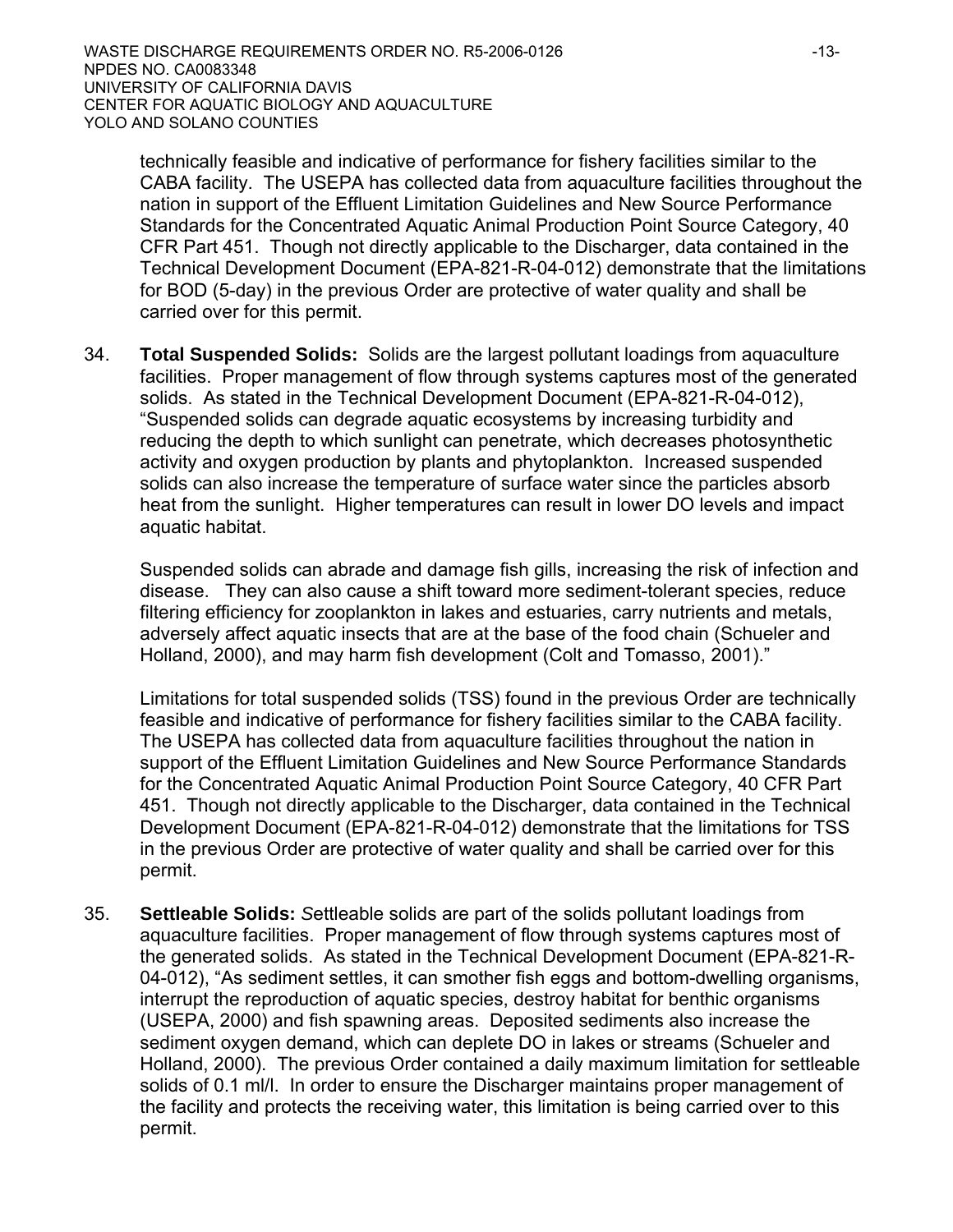- 36. **pH:** The Basin Plan includes numeric water quality objectives that the pH "…*not be depressed below 6.5 nor raised above 8.5. Changes in normal ambient pH levels shall not exceed 0.5 in fresh waters with designated COLD or WARM beneficial uses*." The Receiving Water is designated as having both COLD and WARM beneficial uses. Effluent Limitations for pH are included in this Order and are based on the Basin Plan objectives for pH.
- 37. The provisions and requirements in this Order are consistent with the antidegradation provisions of 40 CFR 131.12 and State Water Resources Control Board Resolution No. 68-16. This Order maintains the effluent limitations in the previous Order No. R5-99-017 and sets additional water quality based effluent limitations and requires the continued implementation of Best Management Practice. Compliance with these requirements will result in the use of best practicable treatment or control of the discharge.
- 38. The Clean Water Act, Section 303(a-c), requires States to adopt numeric criteria where they are necessary to protect designated uses. The Regional Water Board adopted numeric criteria in the Basin Plan. The Basin Plan is a regulatory reference for meeting the state and federal requirements for water quality control (40 CFR 131.20). State Board Resolution No. 68-16, the Antidegradation Policy, does not allow changes in water quality less than that prescribed in Water Quality Control Plans (Basin Plans). The Basin Plan states that; "The numerical and narrative water quality objectives define the least stringent standards that the Regional Board will apply to regional waters in order to protect the beneficial uses." This Order contains Receiving Water Limitations based on the Basin Plan numerical and narrative water quality objectives for Biostimulatory Substances, Chemical Constituents, Color, Dissolved Oxygen, Floating Material, Oil and Grease, pH, Pesticides, Radioactivity, Salinity, Sediment, Settleable Material, Suspended Material, Tastes and Odors, Temperature, Toxicity and Turbidity.

## **GROUNDWATER**

- 39. The Basin Plan designates the beneficial uses of groundwater in the discharge area as municipal and domestic supply, agricultural supply, industrial service supply, and industrial process supply.
- 40. The Discharger discharges wastes to land. This Order prohibits the discharge from causing the underlying groundwater to be degraded.
- 41. Groundwater monitoring must be conducted to determine if discharges to ponds have caused increases in wastewater constituent concentrations in groundwater to be degraded or exceed WQO(s) or otherwise not comply with Regional Water Board plans and policies, including State Water Resources Control Board Resolution No. 68-16. This Order requires the Discharger to develop a Groundwater Monitoring Well Installation Plan and begin groundwater monitoring to determine compliance with the Groundwater Limitations. The Groundwater Monitoring Well Installation Plan must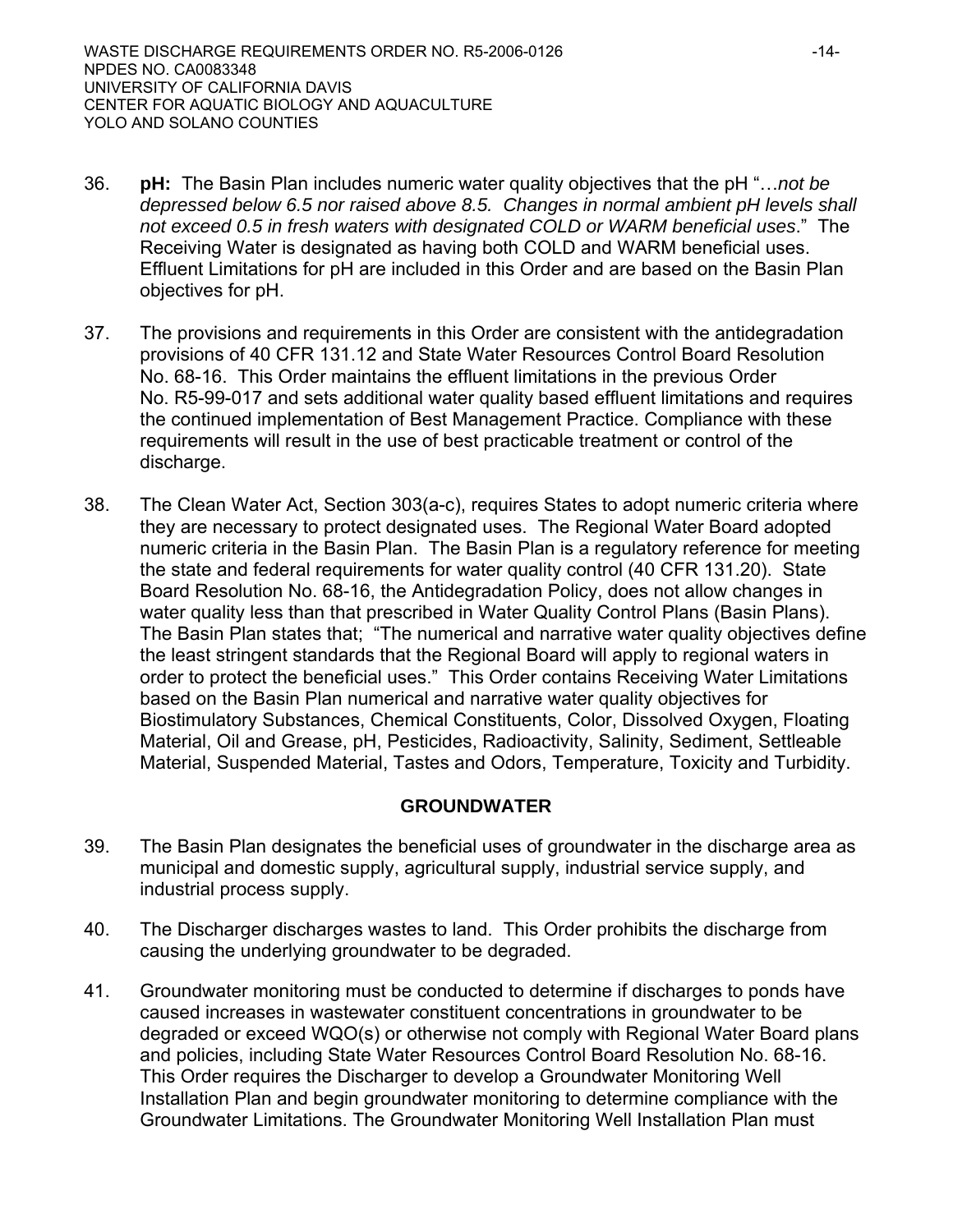propose to assess the potential impact effluent constituents have on the surrounding groundwater body. Specifically, the Plan must include assessment of the impact the chlorinated Aquatic Center Disease Lab effluent discharged to the isolated evaporation/percolation may have to the chloride concentration in the groundwater. A regular schedule of required groundwater monitoring is included in the MRP. The Regional Water Board may reopen this Order to include additional groundwater limitations if data indicates that the discharge to ponds degrade, or have the potential to degrade groundwater or caused groundwater constituents to exceed water quality objectives.

## **BEST MANAGEMENT PRACTICES**

- 42. In the 1990 Pollution Prevention Act (PPA) the United States Congress declared a "national policy of the United States that pollution should be prevented or reduced at the source whenever feasible; pollution that cannot be prevented should be recycled in an environmentally safe manner, whenever feasible; pollution that cannot be prevented or recycled should be treated in an environmentally safe manner whenever feasible; and disposal or other release into the environment should be employed only as a last resort and should be conducted in an environmentally safe manner." 40 CFR Section 122.44(k)(4) states that BMPs are authorized when "The practices are reasonably necessary to achieve effluent limitations and standards or to carry out the purposes and intent of the CWA." The 1990 PPA policy and 40 CFR Section 122.44(k) form the basis for the requirement that the Discharger develop and implement a best management practices (BMP) operating plan to control, reduce and prevent the discharge of pollutants from its operations and activities to Putah Creek. The BMPs required in this Order work in conjunction with the effluent limitations to reduce the quantity of pollutants discharged to the receiving water.
- 43. BMPs are practices designed to minimize the amount of pollutants that must be treated or disposed of. The most important and cost-effective method of controlling the pollutants generated and discharged by an aquaculture facility is the efficient operation of the facility (Phillips et al. 1993, Kendra 1991, Stechey and Trudell 1990, Wester 1989). In developing its BMP operating plan, the Discharger will analyze all processes and activities at the facility to determine the potential for a release of pollutants due to that activity and ways to minimize that potential.
- 44. For the aquaculture industry, typical BMPs include the use of demand feeders, the use of floating feed, and the use of re-aeration water falls when possible. The Order requires that a Discharger develop a plan and implement BMPs **within 120 days after the effective date of this Order**. EPA has developed a general handbook to assist aquaculture facilities in identifying and utilizing BMPs and in developing and implementing materials accounting and BMP Plans (EPA 1993). The BMP operating plan must be reviewed and amended, as necessary, whenever there is a change in the facility or a change in the operation of the facility that materially increases the potential for an increased discharge of pollutants, in response to instances of non-compliance with this Order or when directed by the Regional Board.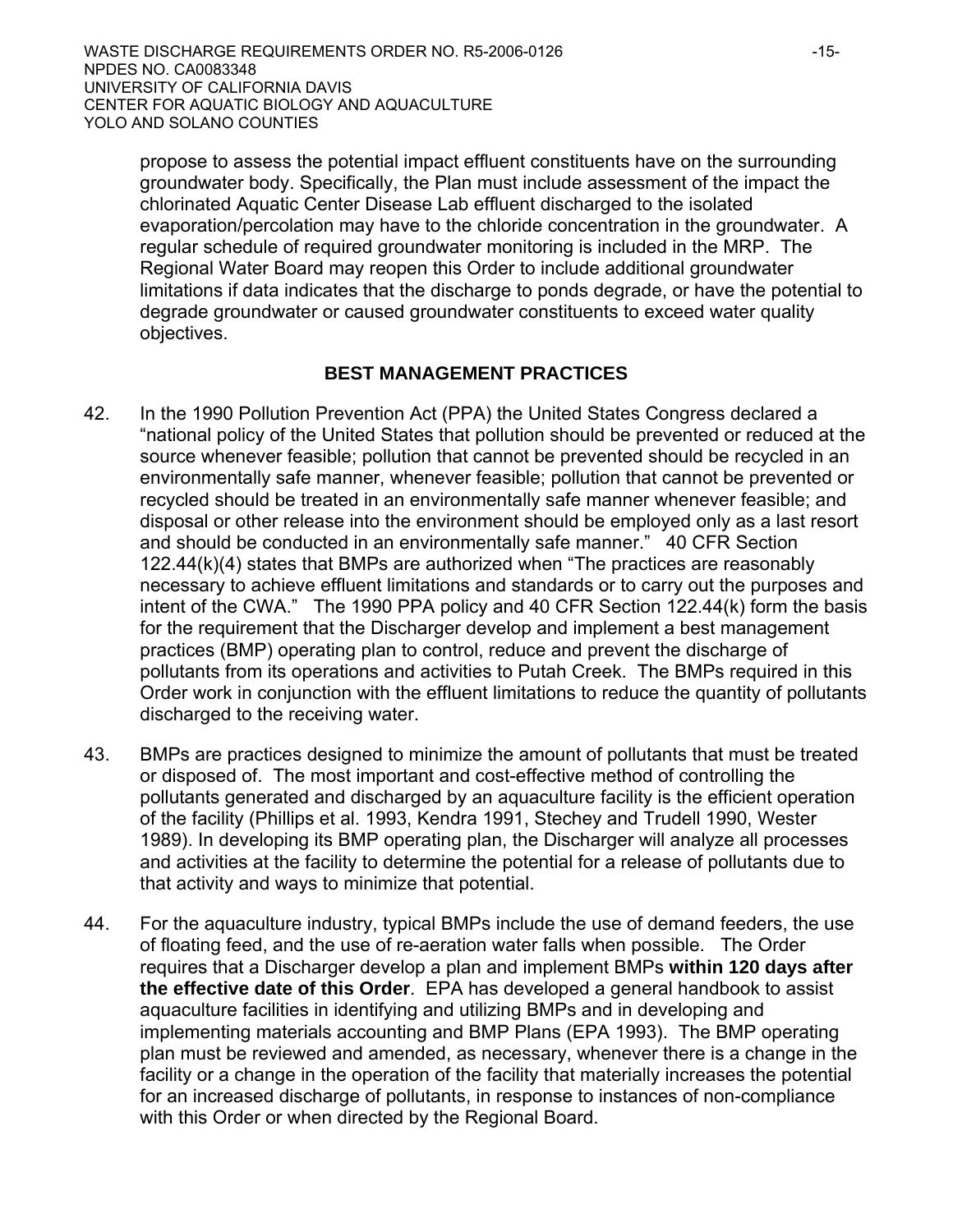#### **GENERAL**

- 45. Monitoring and reporting is required by this Order for the purposes of assessing compliance with permit limitations and water quality objectives and gathering information to evaluate the need for additional limitations.
- 46. California Water Code (CWC) Section 13267 states, in part, "*(a) A regional board, in establishing…waste discharge requirements… may investigate the quality of any waters of the state within its region"* and *"(b) (1) In conducting an investigation…, the regional board may require that any person who… discharges… waste…that could affect the quality of waters within its region shall furnish, under penalty of perjury, technical or monitoring program reports which the regional board requires. The burden, including costs, of these reports shall bear a reasonable relationship to the need for the report and the benefits to be obtained from the reports.*"The attached Monitoring and Reporting Program is issued pursuant to CWC Section 13267 and is necessary to assure compliance with these waste discharge requirements. The Discharger is responsible for the discharges of waste at the facility subject to this Order.
- 47. The discharge is currently regulated by Waste Discharge Requirements Order No. R5-99-017, adopted by the Regional Water Board on 30 April 1999.
- 48. The action to adopt an NPDES permit is exempt from the provisions of Chapter 3 of the California Environmental Quality Act (CEQA) (Public Resources Code Section 21000, et seq.), requiring preparation of an environmental impact report or negative declaration in accordance with Section 13389 of the California Water Code.
- 49. USEPA and the Regional Water Board have classified this discharge as a minor discharge.
- 50. The Regional Water Board has considered the information in the attached Fact Sheet in developing the Findings of this Order. The Fact Sheet, Monitoring and Reporting Program No. R5-2006-0126, Attachment A, and the Standard Provisions and Reporting Requirements for Waste Discharge Requirements (NPDES) are a part of this Order.
- 51. The Regional Water Board has notified the Discharger and interested agencies and persons of its intent to prescribe waste discharge requirements for this discharge and has provided them with an opportunity for a public hearing and an opportunity to submit their written views and recommendations.
- 52. The Regional Water Board, in a public meeting, heard and considered all comments pertaining to the discharge.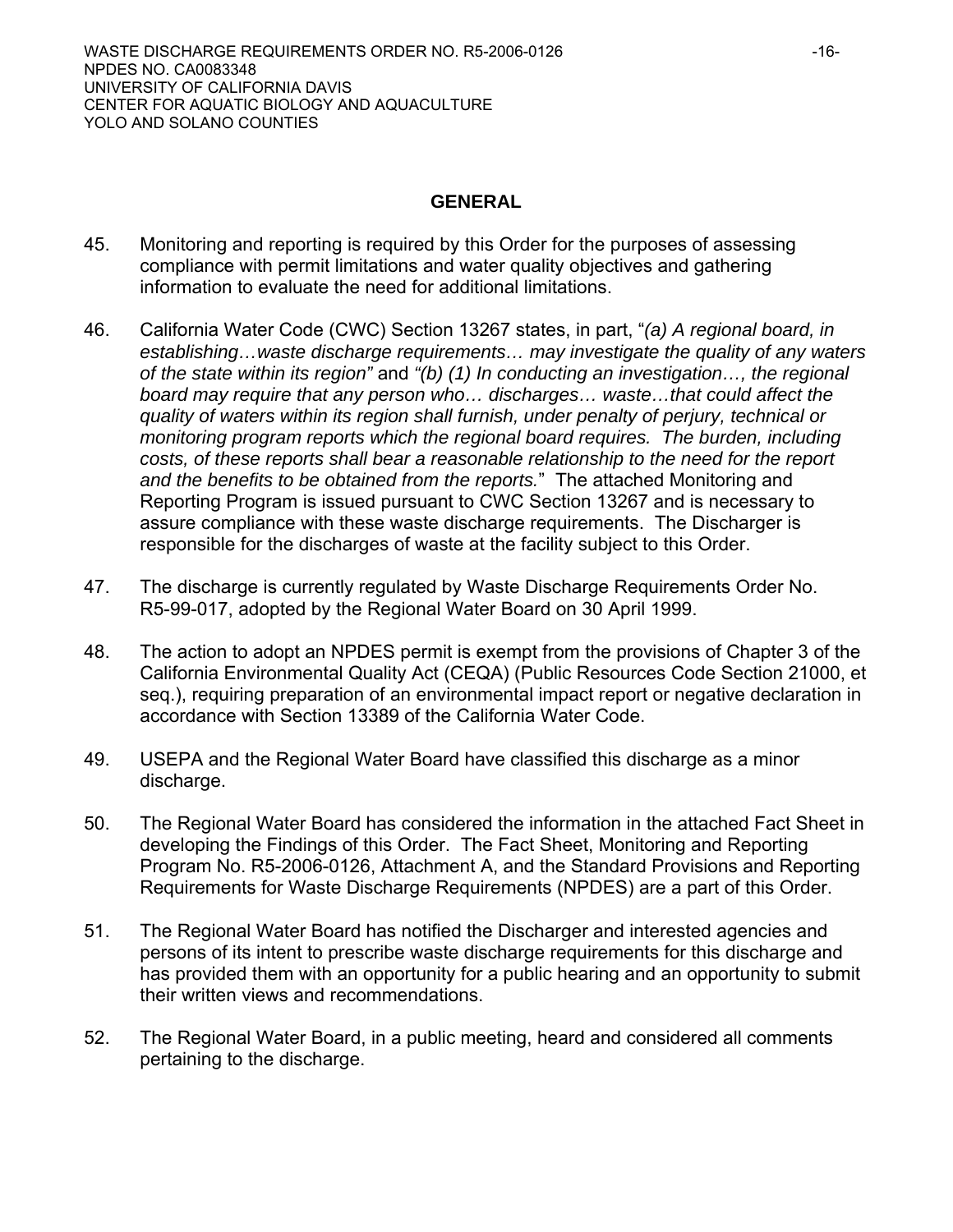53. This Order shall serve as an NPDES permit pursuant to Section 402 of the CWA, and amendments thereto, and shall take effect upon the date of hearing, provided USEPA has no objections.

**IT IS HEREBY ORDERED** that Order No. R5-99-017 is rescinded and the University of California, its agents, successors and assigns, in order to meet the provisions contained in Division 7 of the California Water Code and regulations adopted thereunder, and the provisions of the Clean Water Act and regulations and guidelines adopted thereunder, shall comply with the following:

## **A. Discharge Prohibitions:**

- 1. The discharge of wastewater at a location or in a manner different from that described in the Findings is prohibited.
- 2. The discharge of wastewater from the wetland and ecosystem ponds to surface waters is prohibited.
- 3. The discharge of mercury in an amount greater than the existing discharge is prohibited.
- 4. The discharge of Malachite-Green and Nitrofurazone is prohibited.
- 5. The discharge of aquacultural drugs and/or chemicals, other than Malachite-Green and Nitrofurazon, in which the Regional Water Board has not authorized its use and determined whether waste discharge requirements are required, is prohibited.
- 6. The by-pass or overflow of wastes to surface waters is prohibited, except as allowed by Standard Provision A.13. [See attached "Standard Provisions and Reporting Requirements for Waste Discharge Requirements (NPDES)"].
- 7. Neither the discharge nor its treatment shall create a nuisance as defined in Section 13050 of the California Water Code.
- 8. The discharge of any wastewater or any alcohol, formaldehyde, phenolic resin, or melamine resin storage tank spill catchment basin water or residue to any ground surface, surfaces waters, or surface water drainage courses is prohibited.
- 9. The discharge of any wastes to the ground surface, surface waters or surface water drainage courses is prohibited except as specified in this Order.
- 10. The discharge of waste classified as "hazardous" as defined in Sections 2521(a) and 2522(a) of 23 CCR Division 3, Chapter 15 is prohibited.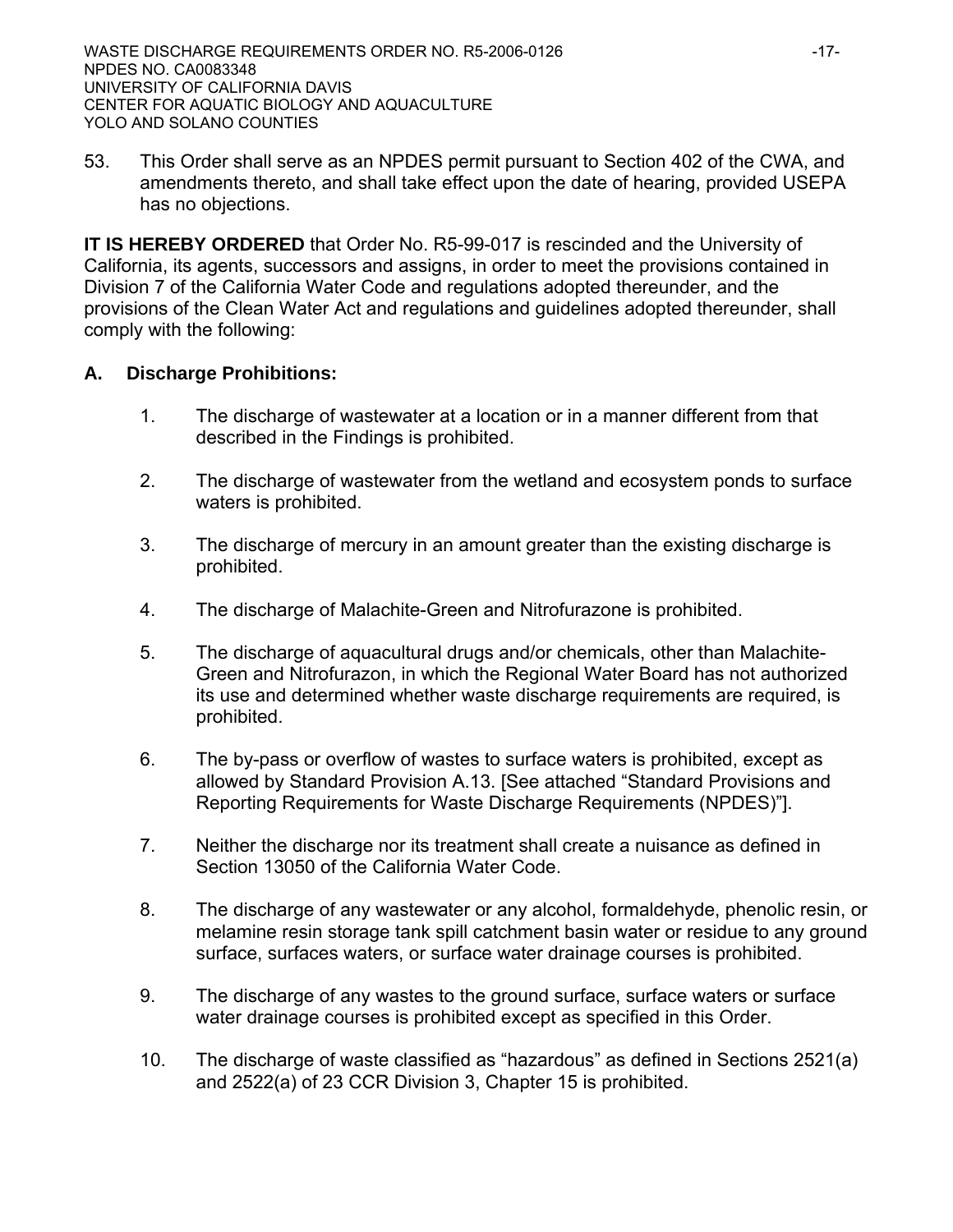11. The discharge of wastewater from the Aquatic Center evaporation and percolation pond to surface waters is prohibited.

## **B. Effluent Limitations:**

1. Effluent discharged from the Aquatic Center facility to the South Fork of Putah Creek (D-001) and to adjacent agricultural land (D-001A) shall not exceed the following limits:

| <b>Constituents</b>        | <b>Units</b>         | <b>Monthly</b><br>Average | <b>Weekly</b><br>Average | <b>Daily</b><br><b>Maximum</b> | Instantaneous<br><b>Maximum</b> | Four-<br>Day<br>Average | One-<br>Hour<br>Average |
|----------------------------|----------------------|---------------------------|--------------------------|--------------------------------|---------------------------------|-------------------------|-------------------------|
| Biochemical                | mg/L                 | 10                        | 15                       | 25                             | --                              |                         |                         |
| Oxygen Demand<br>$(BOD)^1$ | lbs/day <sup>2</sup> | 62                        | 93                       | 154                            |                                 |                         |                         |
| <b>Total Suspended</b>     | mg/L                 | 25                        | 40                       | 65                             | --                              | --                      | --                      |
| Solids (TSS)               | $lbs/day^2$          | 154                       | 247                      | 401                            | $-$                             | --                      | --                      |
| Formaldehyde               | mg/L                 | 0.6                       | $-$                      | $- -$                          | 1.3                             | --                      | --                      |
|                            | lbs/day <sup>2</sup> | 3.7                       | $-$                      | $-$                            | 8.0                             | --                      | $-$                     |
| Electrical<br>Conductivity | umhos/c              |                           |                          |                                |                                 |                         |                         |
| @ 25° C                    | m                    | 800                       | --                       |                                | --                              | --                      |                         |
| Cadmium, Total             | $\mu$ g/L            | 2.2                       | $-$                      | 4.3                            | --                              | $-$                     |                         |
|                            | lbs/day <sup>2</sup> | 0.01                      | --                       | 0.03                           | --                              |                         |                         |
| Chromium, Total            | µg/L                 | 50                        | --                       | 100.5                          | --                              | --                      |                         |
|                            | lbs/day <sup>2</sup> | 0.3                       | --                       | 0.6                            | --                              | --                      | --                      |
| Mercury, Total             | $\mu$ g/L            | 0.05                      | --                       | 0.10                           | --                              |                         | --                      |
|                            | lbs/day <sup>2</sup> | 0.00030                   | --                       | 0.00060                        | --                              | --                      | $-$                     |
| Selenium                   | $\mu$ g/L            | 4.1                       | --                       | 8.2                            |                                 | --                      |                         |
|                            | lbs/day <sup>2</sup> | 0.03                      | --                       | 0.05                           | --                              |                         |                         |
| Settleable Solids          | m/L                  | --                        | --                       | 0.1                            | --                              | --                      | --                      |
| <b>Total Residual</b>      | ug/L                 |                           | --                       | 18.04                          | --                              | 11                      |                         |
| Chlorine                   | lbs/day <sup>2</sup> | --                        | --                       | 0.11                           | --                              | 0.066                   |                         |

1 5-day, 20° C biochemical oxygen demand (BOD)<br><sup>2</sup> Based upon a long-term average discharge of 0.73 million gallons per day (mgd).

- a. The discharge shall not have a pH less than 6.5 nor greater than 8.5.
- b. The average dry weather discharge flow shall not exceed 1.44 mgd from the hatchery.
- c. Survival of aquatic organism in 96-hour bioassays of undiluted waste shall be no less than:

Minimum for any one bioassay - - - - - - - - - - - - - - - - - - 70% Median for any three or more consecutive bioassays - - - - 90%

2. Effluent discharged from the Putah Creek Research Facility to the South Fork of Putah Creek (D-002) shall not exceed the following limits: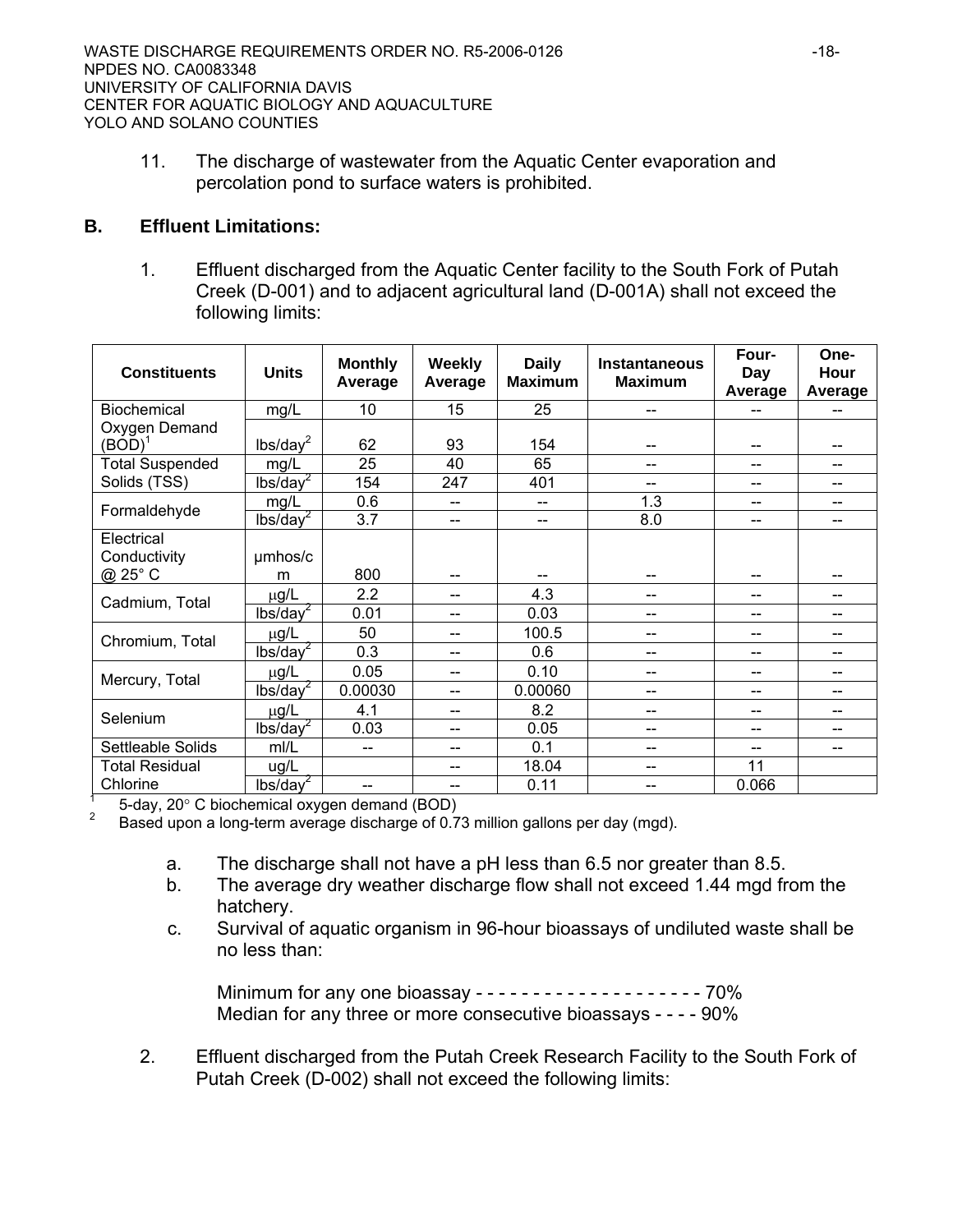#### WASTE DISCHARGE REQUIREMENTS ORDER NO. R5-2006-0126  $-19$ -19-NPDES NO. CA0083348 UNIVERSITY OF CALIFORNIA DAVIS CENTER FOR AQUATIC BIOLOGY AND AQUACULTURE YOLO AND SOLANO COUNTIES

| <b>Constituents</b>                   | <b>Units</b>         | <b>Monthly</b><br>Average | <b>Weekly</b><br>Average | <b>Daily</b><br><b>Maximum</b> | <b>Instantaneous</b><br><b>Maximum</b> | Four-<br>Day<br>Average  | One-<br>Hour<br>Average  |
|---------------------------------------|----------------------|---------------------------|--------------------------|--------------------------------|----------------------------------------|--------------------------|--------------------------|
| <b>Biochemical</b>                    | mg/L                 | 10                        | 15                       | 25                             | --                                     |                          | $\qquad \qquad \qquad -$ |
| Oxygen Demand<br>$(BOD)^1$            | lbs/day <sup>2</sup> | 52                        | 78                       | 129                            | --                                     | $-$                      | --                       |
| <b>Total Suspended</b>                | mg/L                 | 25                        | 40                       | 65                             | --                                     | --                       | --                       |
| Solids (TSS)                          | lbs/day <sup>2</sup> | 129                       | 207                      | 336                            | $-$                                    | --                       | $-$                      |
|                                       | mg/L                 | 0.6                       | $-$                      | --                             | 1.3                                    | $-$                      | $-$                      |
| Formaldehyde                          | lbs/day <sup>2</sup> | 3.1                       | --                       | --                             | 6.7                                    | --                       | --                       |
| Electrical<br>Conductivity<br>@ 25° C | umhos/cm             | 800                       |                          |                                | --                                     | --                       | --                       |
|                                       | $\mu$ g/L            | 2.2                       | --                       | 4.3                            | --                                     | --                       | --                       |
| Cadmium, Total                        | lbs/day <sup>2</sup> | 0.01                      | --                       | 0.02                           | --                                     | --                       | --                       |
| Chromium, Total                       | $\mu$ g/L            | 50                        | $-$                      | 100.5                          | --                                     | $\qquad \qquad \qquad -$ | --                       |
|                                       | lbs/day <sup>2</sup> | 0.26                      | --                       | 0.52                           |                                        | --                       | --                       |
| Selenium                              | $\mu$ g/L            | 4.1                       | $- -$                    | 8.2                            |                                        | --                       | --                       |
|                                       | lbs/day <sup>2</sup> | 0.02                      | $-$                      | 0.04                           | --                                     | $-$                      | --                       |
| Settleable Solids                     | m/L                  | --                        |                          | 0.1                            |                                        | --                       | --                       |
| Total Residual                        | ug/L                 |                           | --                       | 18.04                          | --                                     | 11                       |                          |
| Chlorine                              | lbs/day <sup>2</sup> | --                        | --                       | 0.093                          | --                                     | 0.056                    |                          |

1  $\frac{1}{2}$  5-day, 20° C biochemical oxygen demand (BOD)

Based upon a long-term average discharge of 0.62 mgd.

- a. The discharge shall not have a pH less than 6.5 nor greater than 8.5.
- b. The average dry weather discharge flow shall not exceed 1.44 mgd from the hatchery.
- c. Survival of aquatic organism in 96-hour bioassays of undiluted waste shall be no less than:

 Minimum for any one bioassay - - - - - - - - - - - - - - - - - - - - 70% Median for any three or more consecutive bioassays - - - - 90%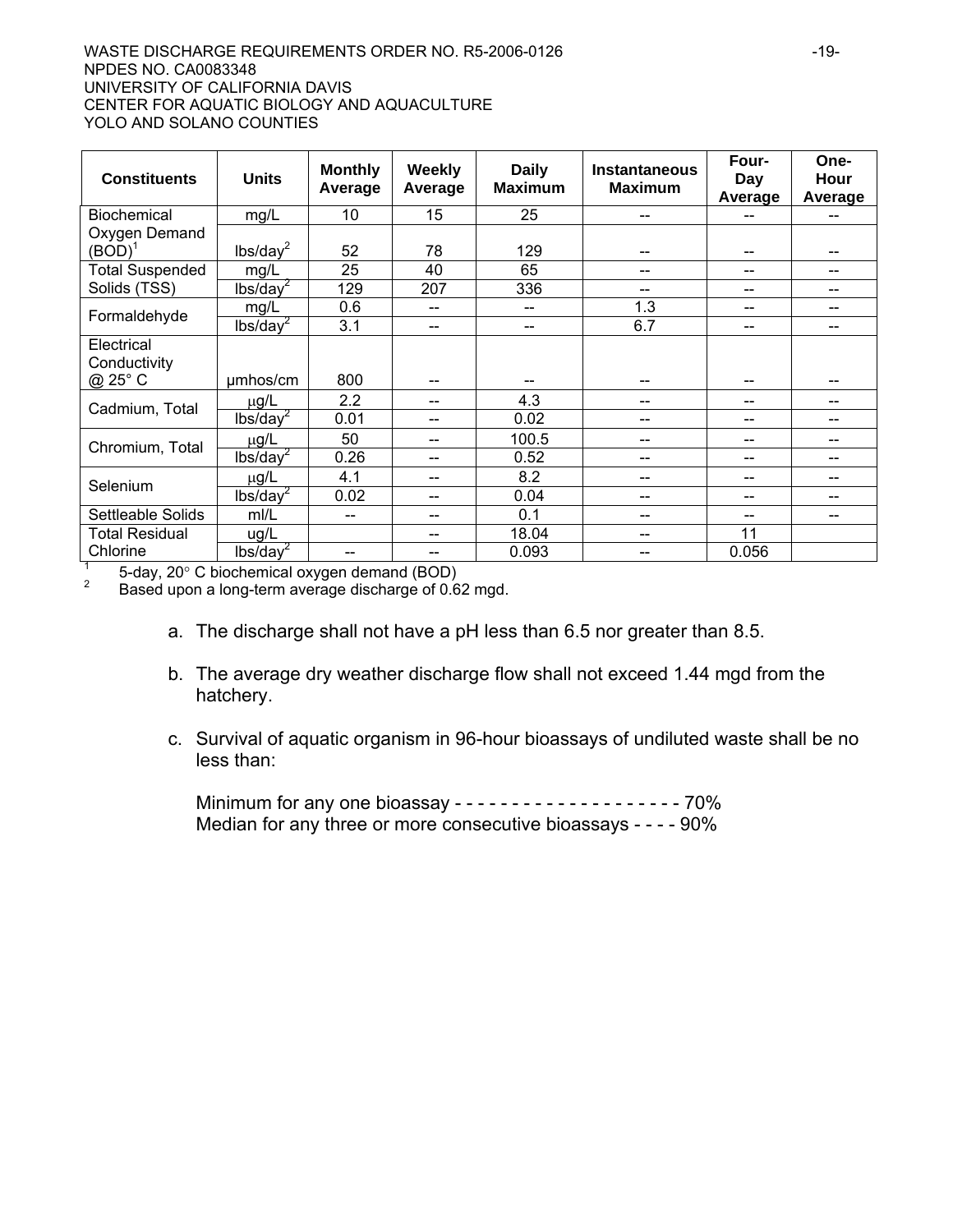## **C. Discharge Specifications / Pond Disposal Limitations**

- 1. Aquatic Center facility pond (Jamison Pond) and Putah Creek Research Facility ponds and wetlands:
	- a. No waste constituent shall be released or discharged, or placed where it will be released or discharged, in a concentration or in a mass that causes violation of groundwater limitations.
	- b. Objectionable odors originating at this facility shall not be perceivable beyond the limits of the disposal areas or property owned by the Discharger.
	- c. The dissolved oxygen concentration, in the upper one-foot of the pond water, shall not be below 1.0 mg/l.
	- d. The ponds shall not have a pH less than 6.5 or greater than 9.0.
	- e. Ponds shall be managed to prevent breeding of mosquitoes. In particular,
		- i. An erosion control program should assure that small coves and irregularities are not created around the perimeter of the water surface;
		- ii. Weeds shall be minimized; and
		- iii. Dead algae, vegetation, and debris shall not accumulate on the water surface.
	- f. Ponds shall have sufficient capacity to accommodate allowable flow and design seasonal precipitation.
	- g. Freeboard shall always be greater than one foot (measured vertically to the lowest point of overflow) to prevent overflows.
- 2. All tail waters from the Putah Creek Research Facility wetlands shall be returned to the Putah Creek Research Facility for treatment and discharge.
- 3. Aquatic Center Evaporation/Percolation Pond:
	- a. No waste constituent shall be released or discharged, or placed where it will be released or discharged, in a concentration or in a mass that causes violation of groundwater limitations.
	- b. There shall be no discharge of wastewater to surface water from this pond.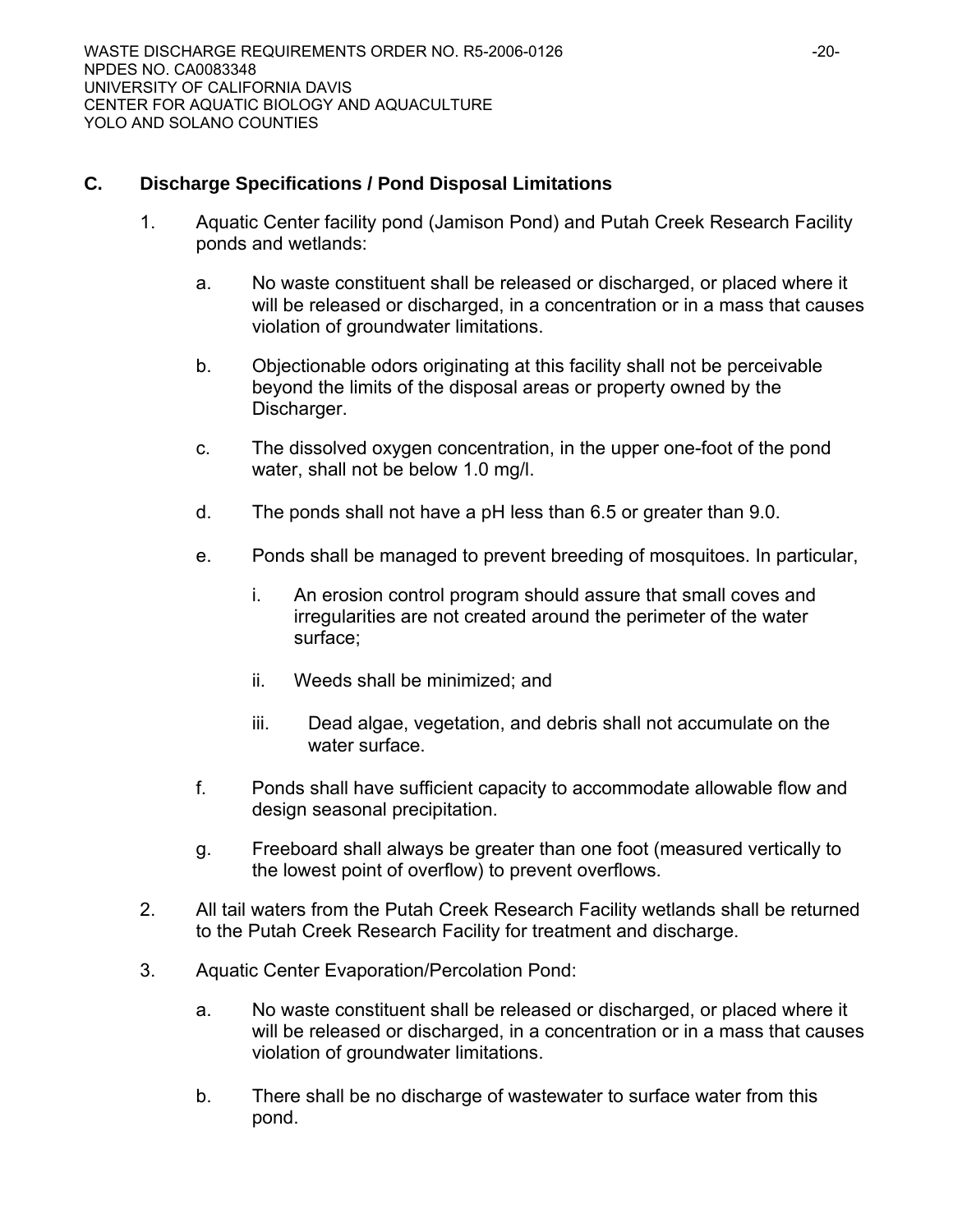- c. Objectionable odors originating at this facility shall not be perceivable beyond the limits of the disposal areas or property owned by the Discharger.
- d. The dissolved oxygen concentration, in the upper one-foot of the pond water, shall not be below 1.0 mg/l, as a means of discerning compliance with Pond Disposal Limitation No. 1.
- e. The ponds shall not have a pH less than 6.5 or greater than 9.0.
- f. Ponds shall be managed to prevent breeding of mosquitoes.In particular,
	- i. An erosion control program should assure that small coves and irregularities are not created around the perimeter of the water surface;
	- ii. Weeds shall be minimized; and
	- iii. Dead algae, vegetation, and debris shall not accumulate on the water surface.
- g. Ponds shall have sufficient capacity to accommodate allowable flow and design seasonal precipitation.
- h. Freeboard shall always be greater than one foot (measured vertically to the lowest point of overflow) to prevent overflows.

## **D. Solids Disposal:**

- 1. Collected residue or other solids removed from liquid wastes or containment areas shall be disposed of in a manner approved by the Executive Officer, and consistent with *Consolidated Regulations for Treatment, Storage, Processing, or Disposal of Solid Waste,* as set forth in Title 27, CCR, Division 2, Subdivision 1, Section 20005, et seq.
- 2. Any proposed change in disposal practices from a previously approved practice shall be reported to the Executive Officer and USEPA Regional Administrator at least **90 days** in advance of the change.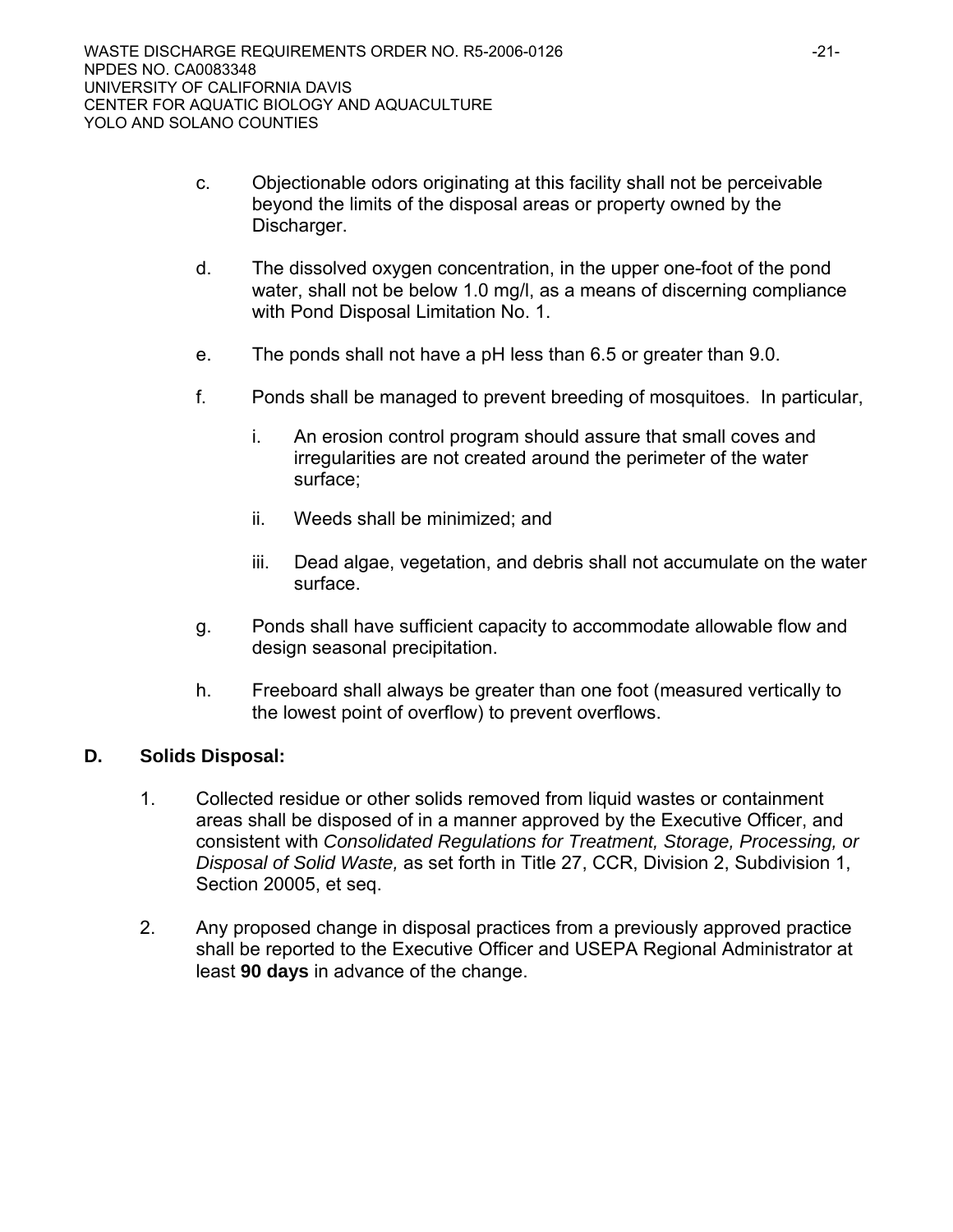## **E. Best Management Practices (BMP) Plan**

1. Within **120 days after adoption of this Order**, the Discharger shall develop and implement a Best Management Practices Plan to prevent or minimize the generation and discharge of wastes and pollutants to the waters of the United States and waters of the State. The Discharger shall develop and implement a BMP plan consistent with the following objectives:

## a. Solids Management

- i. Conduct fish feeding in a manner that minimizes the discharge of unconsumed food to surface waters.
- ii. Clean tanks at frequencies that minimize the disturbance and subsequent discharge of accumulated solids during routine activities.
- iii. Report the final disposition of all other solids and liquids, including aquaculture drugs and chemicals, not discharged to surface waters in the effluent.

## b. Operations and Maintenance

- i. Maintain in-system technologies to prevent the overflow of any floating matter or bypassing treatment technologies.
- ii. Ensure storage and containment of drugs, chemicals, fuel, waste oil, or other materials to prevent spillage or release into the aquatic animal production facility, waters of the United States, or waters of the State.
- iii. Collect, store, and dispose of fish mortalities and other solids in an environmentally safe manner and in manner so as to minimize discharge to waters of the United States or waters of the State.
- iv. Prevent fish from being released within the FDA-required withdrawal time of any drug or chemical with which they have been treated.
- c. Salinity Minimization Study
	- i. Identify and evaluate feasibility of existing and potential water supply alternatives.
	- ii. Evaluate salinity concentrations of feasible water supply sources.
	- iii. Identify potential reduction of salinity in discharge associated with use of identified water supply alternatives.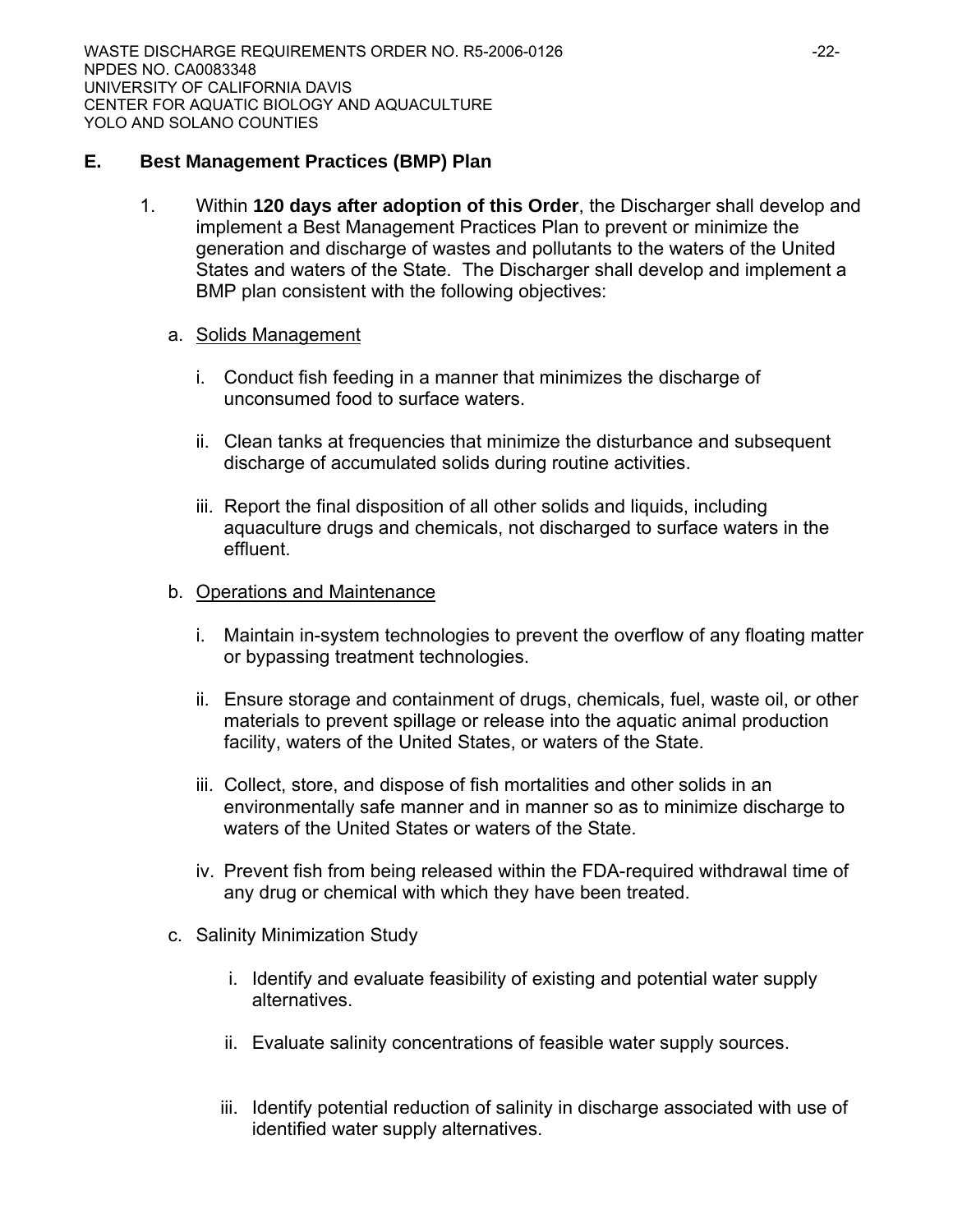- iv. Implement use of feasible water supply(ies) and implement best management practices that feasibly minimize salinity in discharge to receiving water.
- 2. The Discharger shall ensure that its operations staff implement the BMP Plan and are trained in the specific procedures it requires.
- 3. The Discharger shall review the BMP operating plan for adequacy if effluent violations or noncompliance occurs and revise as necessary.
- 4. The Discharger shall review and amend, as necessary, the BMP Plan whenever there is a change in the facility or a change in the operation of the facility that materially increases the potential for an increased discharge of pollutants, in response to instances of non-compliance with this Order or when directed by the Regional Board.

## **F. Receiving Water Limitations:**

Receiving Water Limitations are based upon water quality objectives contained in the Basin Plan. As such, they are a required part of this permit. The discharge shall not cause the following in the receiving water:

- 1. *Bacteria:* The fecal coliform concentration shall not exceed a geometric mean of 200/100ml based on a minimum of not less than five samples for any 30-day period. More than ten percent of the total number of samples taken during any 30-day period shall not exceed 400/100 ml.
- 2. *Dissolved Oxygen:* Concentrations of dissolved oxygen to fall below 7.0 mg/L. The monthly median of the mean daily dissolved oxygen concentration shall not fall below 85 percent of saturation in the main water mass, and the  $95<sup>th</sup>$  percentile concentration shall not fall below 75 percent of saturation.
- 3. *Oil and Grease:* Oils, greases, waxes, or other materials in concentrations that cause nuisance, result in a visible film or coating on the water surface or on objects in the water, or otherwise adversely affect beneficial uses.
- 4. *Color:* Discoloration that causes nuisance or adversely affects beneficial uses.
- 5. *pH:* The ambient pH to be depressed below 6.5, nor raised above 8.5, nor changes in normal ambient pH levels to be exceeded by more than 0.5 units.
- 6. *Temperature:* The natural receiving water temperature to increase more than  $5^{\circ}$ F .
- 7. *Settleable Matter:* Substances in concentrations that result in the deposition of material that causes nuisance or adversely affects beneficial uses.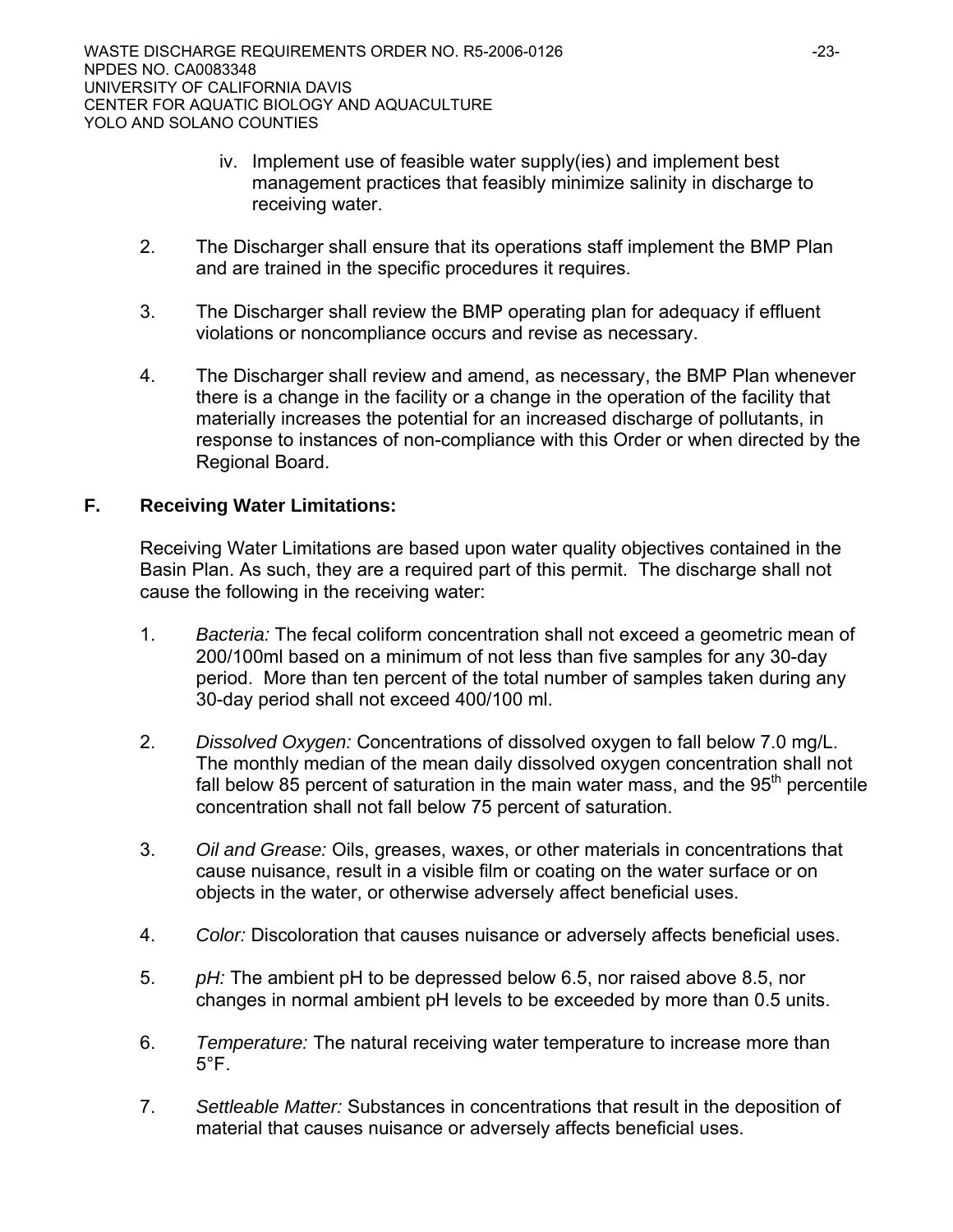8. *Radioactivity:* Radionuclides to be present in concentrations that are harmful to human, plant, animal or aquatic life nor that result in the accumulation of radionuclides in the food web to an extent that presents a hazard to human, plant, animal or aquatic life.

Concentrations of radionuclides in excess of the maximum contaminant levels (MCLs) specified in Table 4 (MCL Radioactivity) of Section 64443 of Title 22 of the California Code of Regulations.

- 9. *Toxicity:* Toxic substances in concentrations that produce detrimental physiological responses in human, plant, animal, or aquatic life. This applies regardless of whether the toxicity is caused by a single substance or the interactive effect of multiple substances.
- 10. *Biostimulatory Substances:* Biostimulatory substances that promote aquatic growths in concentrations that cause nuisance or adversely affect beneficial uses.
- 11. *Floating Material:* Floating material in amounts that cause nuisance or adversely affect beneficial uses.
- 12. *Sediment*: Suspended sediment load and suspended sediment discharge rate alterations to cause nuisance or adversely affect beneficial uses.
- 13. *Suspended Sediment*: Suspended sediment concentrations that cause nuisance or adversely affect beneficial uses.
- 14. *Taste and Order:* Taste or odor-producing substances to impart undesirable tastes or odors to fish flesh or other edible products of aquatic origin or to cause nuisance or adversely affect beneficial uses.
- 15. *Chemical constituents*: Concentrations of chemical constituents in excess of the Maximum Contaminant Levels set forth in California Code of Regulations, Title 22:
- 16. *Turbidity:* Changes in turbidity that cause nuisance or adversely affect beneficial uses. Turbidity attributable to controllable water quality factors to exceed the following:
	- More than 1 Nephelometric Turbidity Units (NTUs) where natural turbidity is between 0 and 5 NTUs.
	- More than 20 percent where natural turbidity is between 5 and 50 NTUs.
	- More than 10 NTUs where natural turbidity is between 50 and 100 NTUs.
	- More than 10 percent where natural turbidity is greater than 100 NTUs.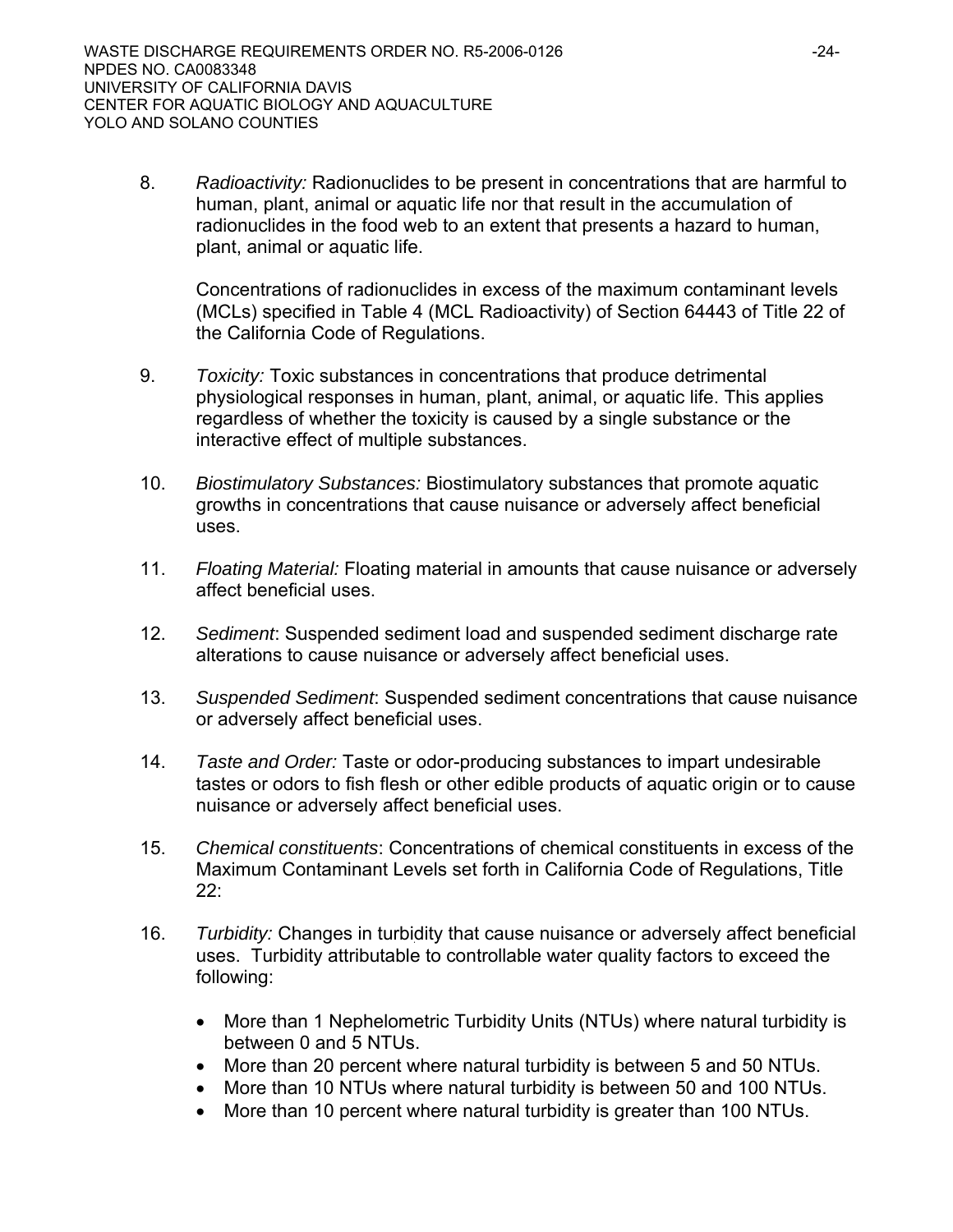- <span id="page-24-0"></span>17. *Pesticides[1](#page-24-0) :*
	- Pesticides in individual or combined concentrations that adversely affect beneficial uses.
	- Pesticide concentrations in bottom sediments or aquatic life that adversely affect beneficial uses.
	- Total identifiable persistent chlorinated hydrocarbon pesticides in concentrations detectable within the accuracy of analytical methods approved by the Environmental Protection Agency or the Executive Officer.
	- Concentrations exceeding those allowable by applicable antidegradation policies (see State Water Resources Control Board Resolution No. 68-16 and 40 CFR Section 131.12.)
	- Concentrations exceeding the lowest levels technically and economically achievable.
	- Concentrations exceeding the Maximum Contaminant Levels set forth in California Code of Regulations, Title 22, Division 4, Chapter 15.
- 18. Aquatic communities and populations, including vertebrate, invertebrate, and plant species, to be degraded.

## **G. Groundwater Limitations:**

The discharge shall not cause the underlying groundwater to be degraded.

## **H. Wetland Limitations:**

 $\overline{a}$ 

- 1. Toxic pollutants shall not be present in the water column, sediments, or biota in concentrations that produce detrimental response in human, plant, animal or aquatic life; or that bioaccumulate in concentration that are harmful to human health or aquatic resources. The discharge into the wetlands shall not cause aquatic communities and populations, including vertebrate, invertebrate and plant species, to be degraded as determined by acute or chronic toxicity analysis, wetlands monitoring or technical reports required by the Executive Officer.
- 2. The wetlands must be managed so as not to create vector problems and to minimize the occurrence of avian botulism and other infectious diseases. The

<sup>1</sup> The term pesticide shall include: (1) any substance, or mixture of substances which is intended to be used for defoliating plants, regulating plant growth, or for preventing, destroying, repelling, or mitigating any pest, which may infest or be detrimental to vegetation, man, animals, or households, or be present in any agricultural or nonagricultural environment whatsoever, or (2) any spray adjuvant, or (3) any breakdown products of these materials that threaten beneficial uses. Note that discharges of "inert" ingredients included in pesticide formulations must comply with all applicable water quality objectives.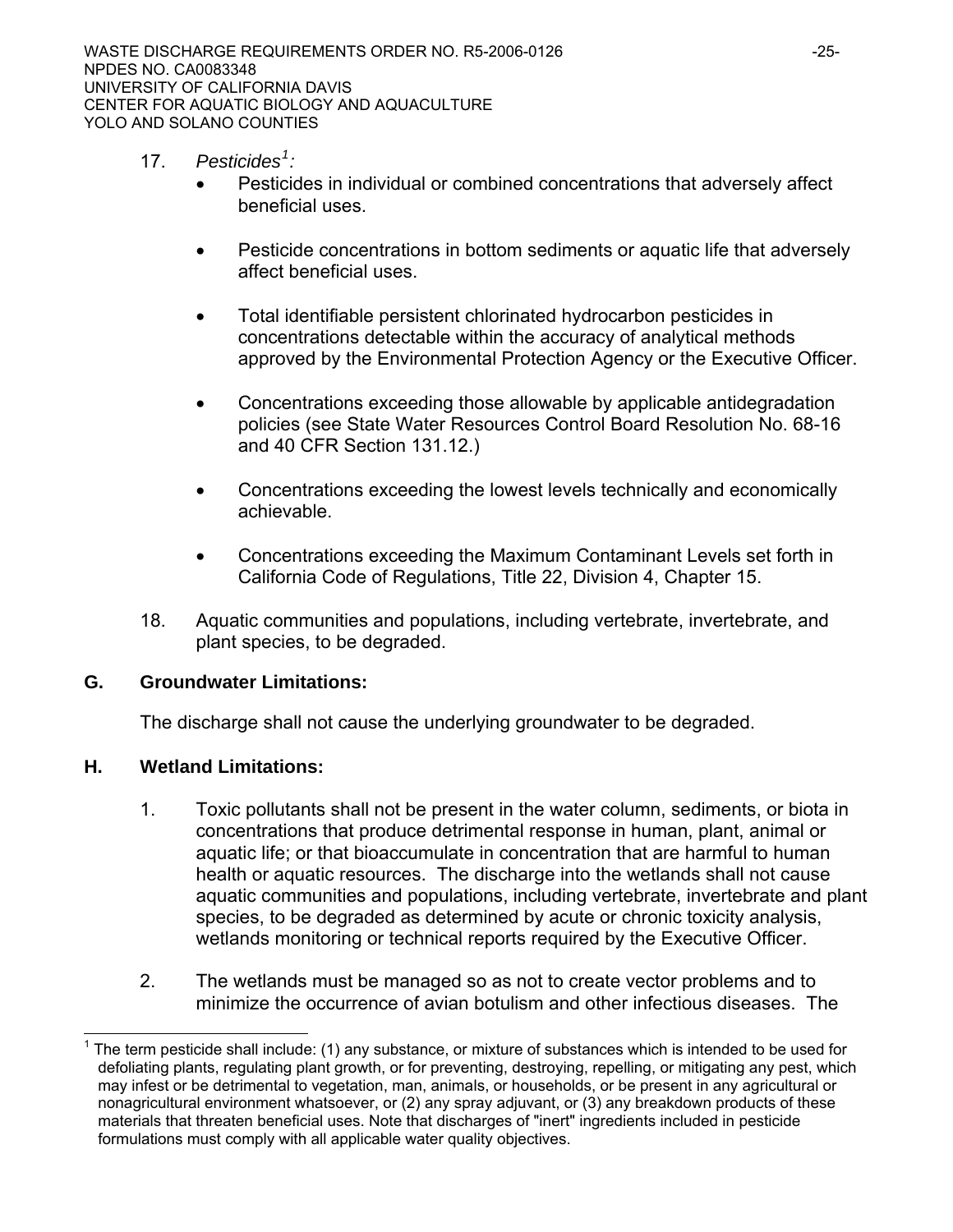local mosquito abatement district or Yolo and Solano County Environmental Health Departments shall be consulted annually to determine if changes need to be made in procedures in managing the wetlands for vector control.

## **I. Provisions:**

- 1. The research facilities shall be designed, constructed, operated, and maintained to prevent inundation or washout due to floods with a 100-year return frequency.
- 2. The Discharger shall not allow pollutant-free wastewater to be discharged, into the collection, treatment, and disposal system, in amounts that significantly diminish the facility's capability to comply with this Order. Pollutant-free wastewater means rainfall, groundwater, cooling waters, and condensates that are essentially free of pollutants.
- 3. The discharge may contain constituents that have a reasonable potential to cause or contribute to an exceedance of water quality objectives: CTR, NTR constituents (priority pollutants), and additional constituents that are specifically listed in a Clean Water Code Section 13267 letter issued by the Executive Officer on 10 May 2002, and Attachment B of this Order. The Discharger shall comply with the following time schedule in conducting a study of these constituents potential effect in surface waters:

| Task                              | <b>Compliance</b><br><b>Date</b>                       |
|-----------------------------------|--------------------------------------------------------|
| Submit Workplan and Time Schedule | 3 months after effective date of this<br>Order         |
| <b>Begin Study</b>                | 6 months after effective date of this<br>Order         |
| <b>Complete Study</b>             | 18 months after effective date of this<br>Order        |
| <b>Submit Study Report</b>        | 21 months after effective date of this<br><b>Order</b> |

 The Discharger shall submit to the Regional Water Board, on or before each compliance due date, the specified document or a written report detailing compliance or noncompliance with the specific date and task. If noncompliance is reported, the Discharger shall (1) state the reasons for noncompliance and (2) include proposed actions and an estimated time schedule for compliance. The Discharger shall provide a follow-up notification to the Regional Water Board, by letter, when compliance is re-established.

The Discharger must utilize USEPA standard test methods and detection limits to achieve detection levels below applicable water quality criteria. At a minimum the Discharger shall comply with the Monitoring Requirements for these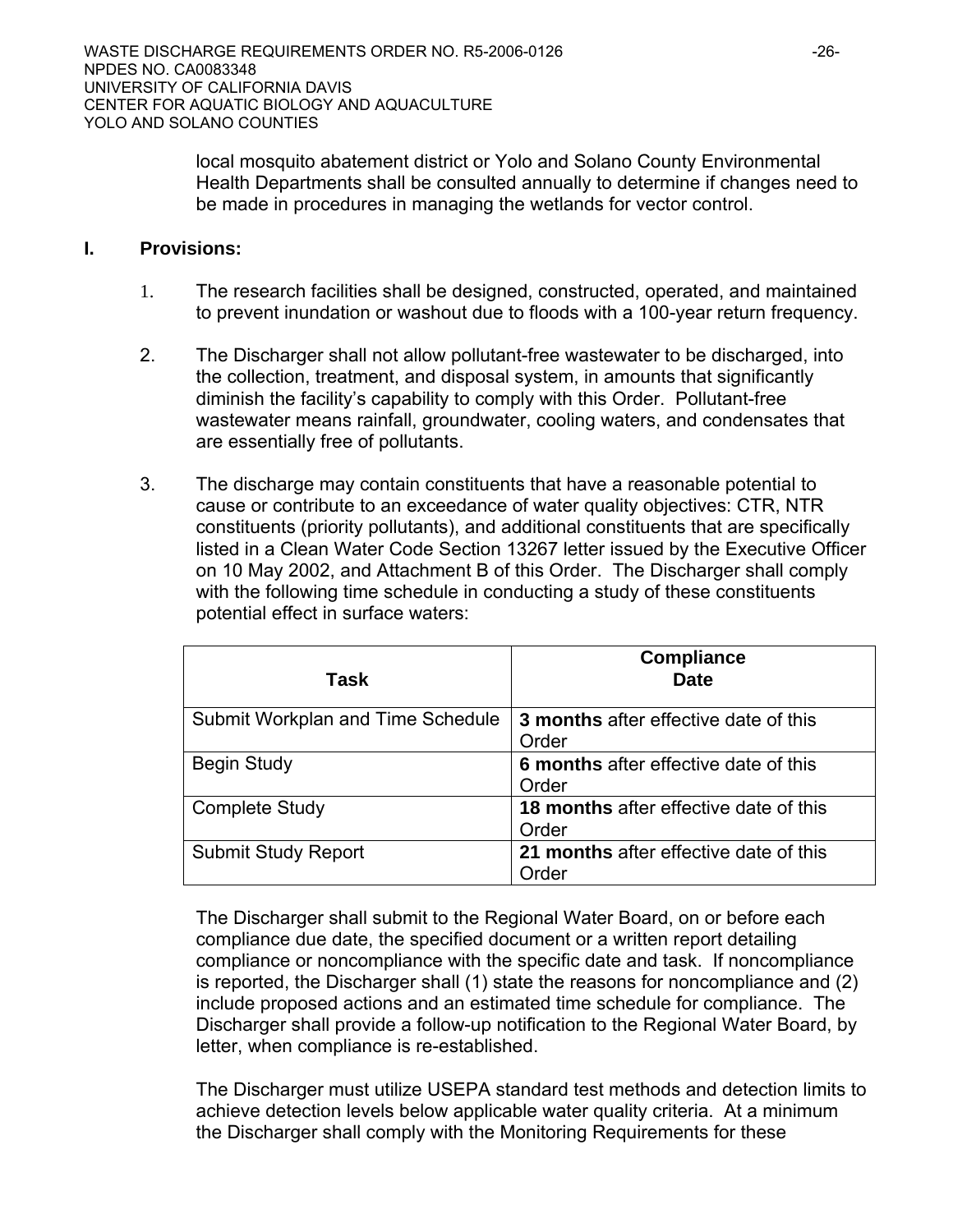constituents as outlined in Section 2.3 and 2.4 of the *Policy for Implementation of Toxics Standards for Inland Surface Waters, Enclosed Bays, and Estuaries of California*, adopted 2 March 2000 by the State Water Resources Control Board. Report all peaks identified by the USEPA standard test methods.

If, after review of the study results, it is determined that the discharge has reasonable potential to cause or contribute to an exceedance of a water quality objective, this Order will be reopened and effluent limitations will be added for the subject constituents.

- 4. The Discharger shall conduct the acute and chronic toxicity testing specified in the Monitoring and Reporting Program. If the testing indicates that the discharge causes, has the reasonable potential to cause, or contributes to an in-stream excursion above the water quality objective for toxicity, the Discharger initiate a Toxicity Identification Evaluation (TIE) to identify the causes of toxicity. Upon completion of the TIE, the Discharger shall submit a workplan to conduct a Toxicity Reduction Evaluation (TRE) and, after Regional Board evaluation, conduct the TRE. This Order will be reopened and a chronic toxicity limitation included and/or a limitation for the specific toxicant identified in the TRE included. Additionally, if a chronic toxicity water quality objective is adopted by the State Water Resources Control Board, this Order may be reopened and a limitation based on that objective included.
- 5. This permit authorizes the discharge of sodium chloride, oxytetracycline, and formalin in accordance with the effluent limitations, BMP plan requirements, Monitoring and Reporting requirements and other conditions of this permit. This permit authorizes the discharge of cadmium, chromium, mercury, and selenium in accordance with the effluent limitations, BMP plan requirements, Monitoring and Reporting requirements and conditions set forth below. The Discharger shall submit the following prior to the use of pyrethroids, microcystin, beta napthoflavone, estradiol, chlorpyrophos, florfenicol, chloramine T, or any other chemical or antibiotic that may enter the wastewater discharge:
	- a. The common name(s) and active ingredient(s) of the drug or chemical proposed for use and discharge.
	- b. The purpose for the proposed use of the drug or chemical (i.e. list the specific disease for treatment and specific species for treatment).
	- c. The amount proposed for use and the resulting calculated concentration in the discharge.
	- d. The duration and frequency of the proposed use.
	- e. Material Safety Data Sheets and available toxicity information.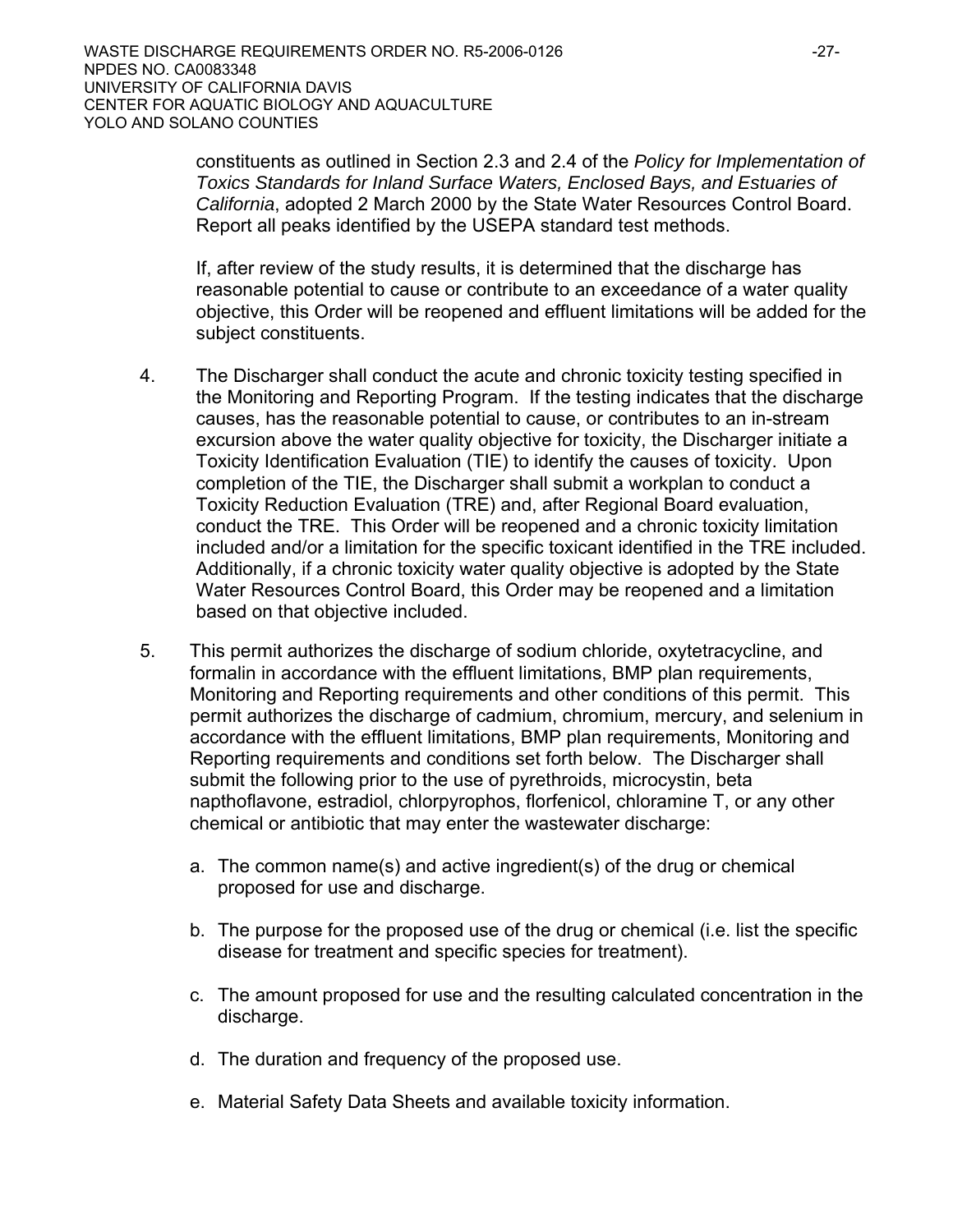f. Any related Investigational New Animal Drug (INAD), New Animal Drug Application (NADA) information, extra-label use requirements and/or veterinarian prescriptions.

The Discharger also shall also submit acute toxicity test information on any new chemical or drug in accordance with methods specified in EPA600/4-90/027, *Methods for Measuring the Acute Toxicity of Effluents and Receiving Waters to Freshwater and Marine Organisms*, using *Ceriodaphnia dubia,* to determine the NOAEL, and LOAEL.

If the toxicity testing, or above listed information submitted to the Regional Board indicates that the drug or chemical is, or may be discharged at a level that will cause, have the reasonable potential to cause, or contribute to an in-stream excursion above any chemical-specific water quality criteria, or Basin Plan objective, this Permit may be reopened to established effluent limitations. In this instance, the drug or chemical shall not be discharged until the permit is modified accordingly.

- 6. The Discharger shall comply with all the items of the "Standard Provisions and Reporting Requirements for Waste Discharge Requirements (NPDES)", dated February 2004, which are part of this Order. This attachment and its individual paragraphs are referred to as "Standard Provisions."
- 7. The Discharger shall comply with Monitoring and Reporting Program No. R5-2006-0126, which is part of this Order, and any revisions thereto as ordered by the Executive Officer.

When requested by USEPA, the Discharger shall complete and submit Discharge Monitoring Reports. The submittal date shall be no later than the submittal date specified in the Monitoring and Reporting Program for Discharger Self Monitoring Reports.

- 8. This Order expires on 1 December 2011 and the Discharger must file a Report of Waste Discharge in accordance with Title 23, CCR, not later than **180 days** prior to the expiration date, in application for renewal of waste discharge requirements if it wishes to continue the discharge.
- 9. This Order may be reopened for revision of the effluent limitations, prohibitions, or monitoring and reporting requirement if information becomes available that indicates such revisions are necessary to assure water quality criteria/objectives are met and the beneficial uses of the receiving waters are protected.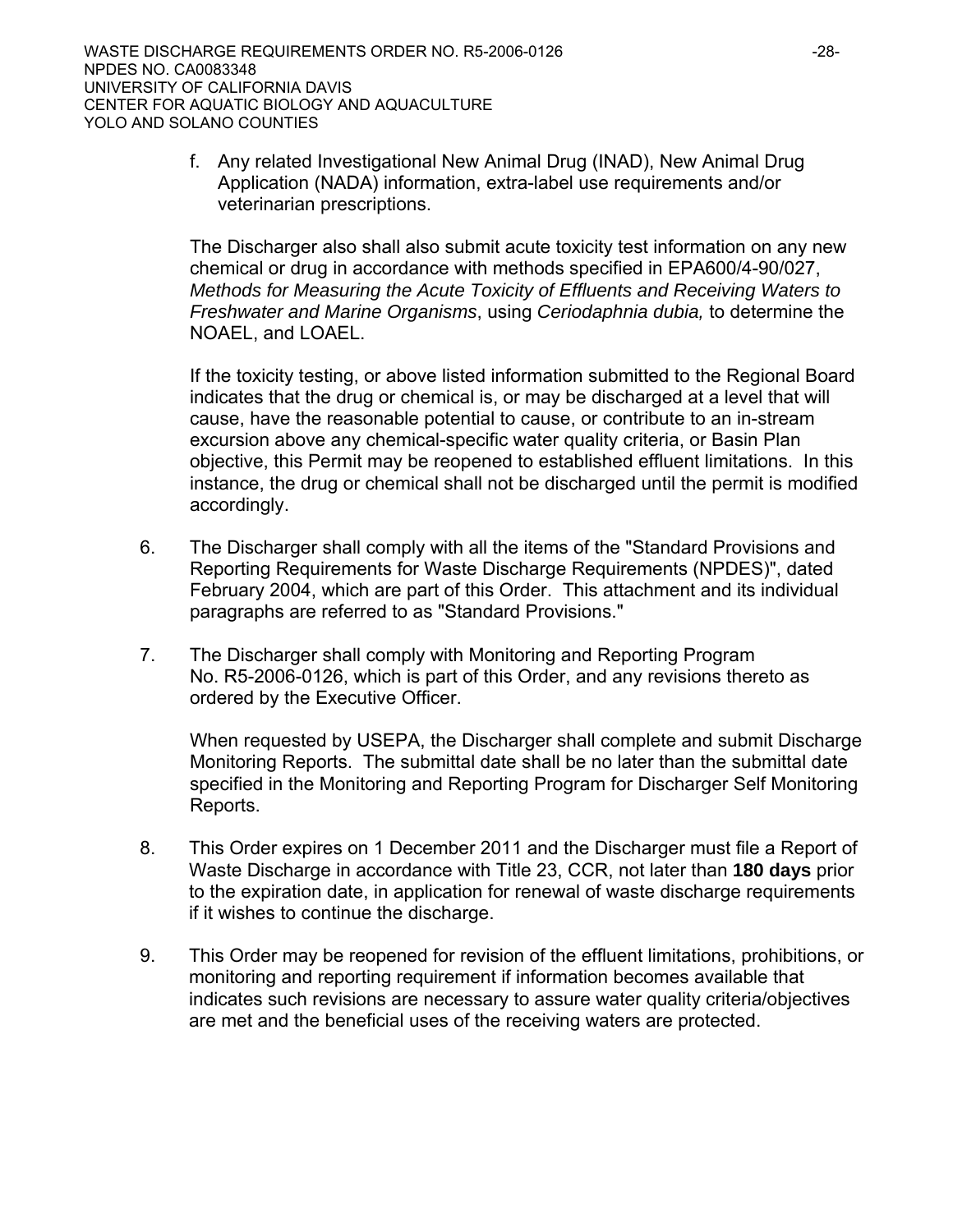#### **J. Groundwater Provisions:**

1. **Groundwater Monitoring Tasks.** Within **120 days after adoption of this Order**, the Discharger shall submit a Groundwater *Monitoring Well Installation Work Plan.* The work plan shall describe a proposed groundwater monitoring well network containing one or more background monitoring wells and sufficient number of designated monitoring wells to evaluate performance and compliance with this Order's groundwater limitations. These include monitoring wells immediately down gradient of the Aquatic Center ponds (aquatic disease wet lab evaporation/percolation pond and Jamison pond), the Putah Creek Research Facility sedimentation pond, and the wetlands area.

The Groundwater *Monitoring Well Installation Work Plan* must evaluate the hydrogeology of the groundwater aquifer between the Aquatic Center effluent pond and Putah Creek and address the potential hydraulic flow between the groundwater and the surface water. The plan must include supporting information that addressed if data from a groundwater monitoring well between the Aquatic Center pond and Putah Creek will provide water quality information that differs from receiving water quality data. The Discharger is permitted to use existing groundwater monitoring wells 4A, 3A, and 14A, as shown in Attachment A, for monitoring of groundwater from the Putah Creek Research Facility.

The network's monitoring wells shall be constructed to yield representative samples from the first saturated zone, and deeper zones as necessary, to evaluate the discharge's impact on groundwater. All wells shall comply with appropriate standards as described in *California Well Standards Bulletin 74-90*  (June 1991) and *Water Well Standards: State of California Bulletin 94-81* (December 1981), and any more stringent standards adopted by the Discharger or county pursuant to CWC Section 13801. The proposed network should include existing monitoring wells where they will serve to measure compliance or provide other relevant information (e.g., depth to groundwater).

The Discharger shall install approved monitoring wells, properly destroy ineffective wells (as necessary), and monitor groundwater in accord with this Order's MRP. Following well installation, the Discharger shall submit a *Monitoring Well Installation Report.*

The Discharger shall continue to monitor groundwater in existing monitoring wells in accordance with the MRP unless and until individual existing wells are removed from the approved network. After the first sampling event, the Discharger shall report on its sampling protocol as specified in this Order's MRP. After one year of monitoring, the Discharger shall characterize natural background quality of monitored constituents in a technical report. The report shall present a summary of monitoring data and determine natural background quality for each parameter/constituent identified in the MRP based on data from at least eight consecutive groundwater monitoring events using the methods described in Title 27, Section 20415(e)(10). For each parameter/constituent, the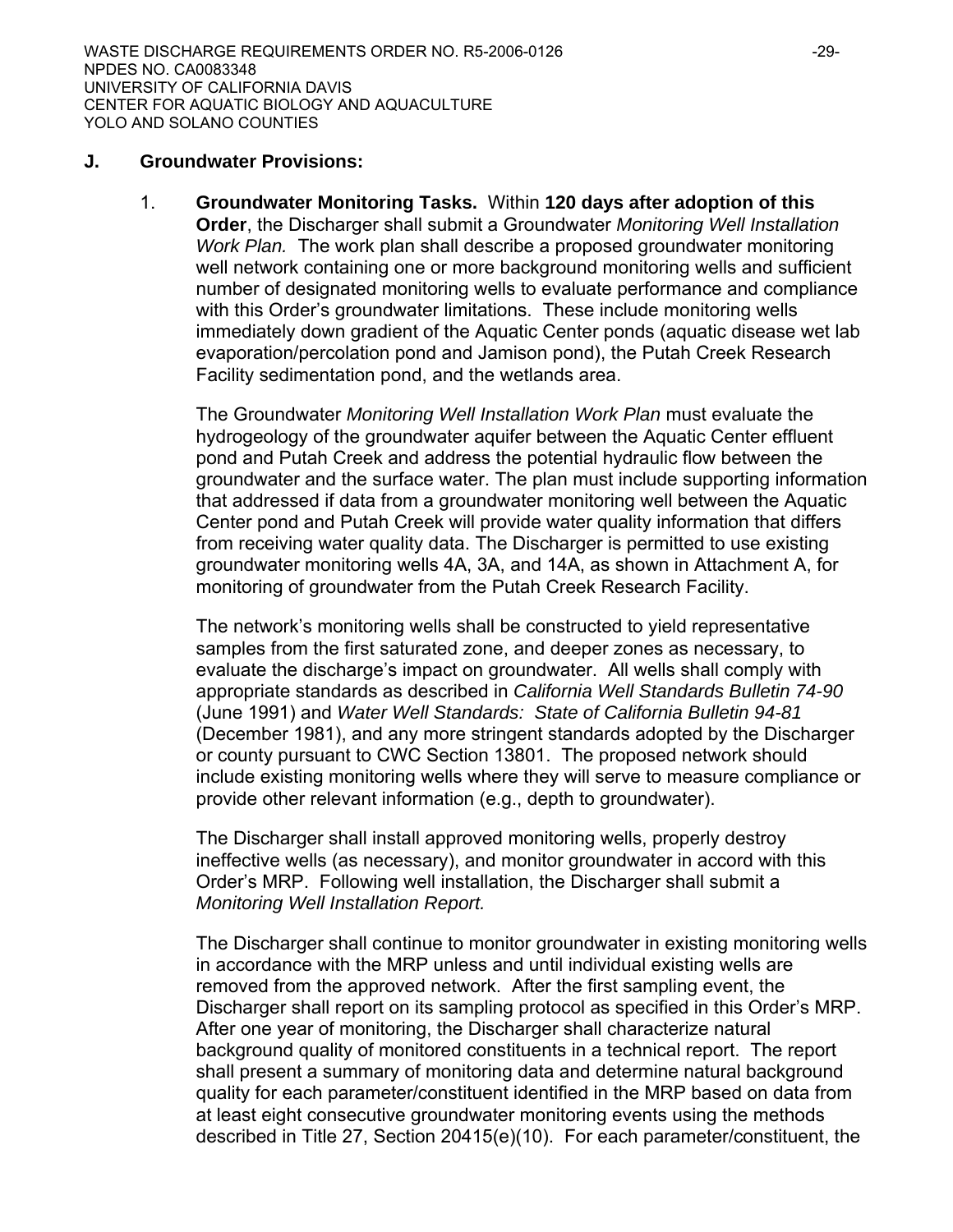report shall compare measured concentrations in wells used to monitor impacts from the discharge against the calculated natural background concentration, as well as the interim numeric groundwater limitations.

The Discharger shall comply with the following compliance schedule in implementing the work required by this Provision:

| Task                                                                                                                                     | <b>Compliance Date</b>                                                        |
|------------------------------------------------------------------------------------------------------------------------------------------|-------------------------------------------------------------------------------|
| A. Submit Groundwater Monitoring<br><b>Well Installation Work Plan</b><br>(See Attachment C)                                             | <b>Within 120 days after the effective</b><br>date of this Order              |
| B. Implement monitoring well<br>installation work plan                                                                                   | 30 days following completion of<br>task A                                     |
| C. Complete monitoring well<br>installation and well destruction<br>and commence groundwater<br>monitoring from newly installed<br>wells | 60 days following completion of<br>task B                                     |
| D. Submit Monitoring Well Installation<br>Report                                                                                         | 30 days following completion of<br>task C                                     |
| E. Submit technical report on<br>sampling procedures and<br>proposed Data Analysis Methods<br>as described in the MRP                    | 1 <sup>st</sup> day of the second month<br>following the first sampling event |
| F. Submit technical report: natural<br>background quality                                                                                | 365/730 days following completion<br>of task E                                |

2. All technical reports required herein that involve planning, investigation, evaluation, or design, or other work requiring interpretation and proper application of engineering or geologic sciences, shall be prepared by or under the direction of persons registered to practice in California pursuant to California Business and Professions Code, Sections 6735, 7835, and 7835.1. To demonstrate compliance with Title 16, CCR, Sections 415 and 3065, all technical reports must contain a statement of the qualifications of the responsible registered professional(s). As required by these laws, completed technical reports must bear the signature(s) and seal(s) of the registered professional(s) in a manner such that all work can be clearly attributed to the professional responsible for the work.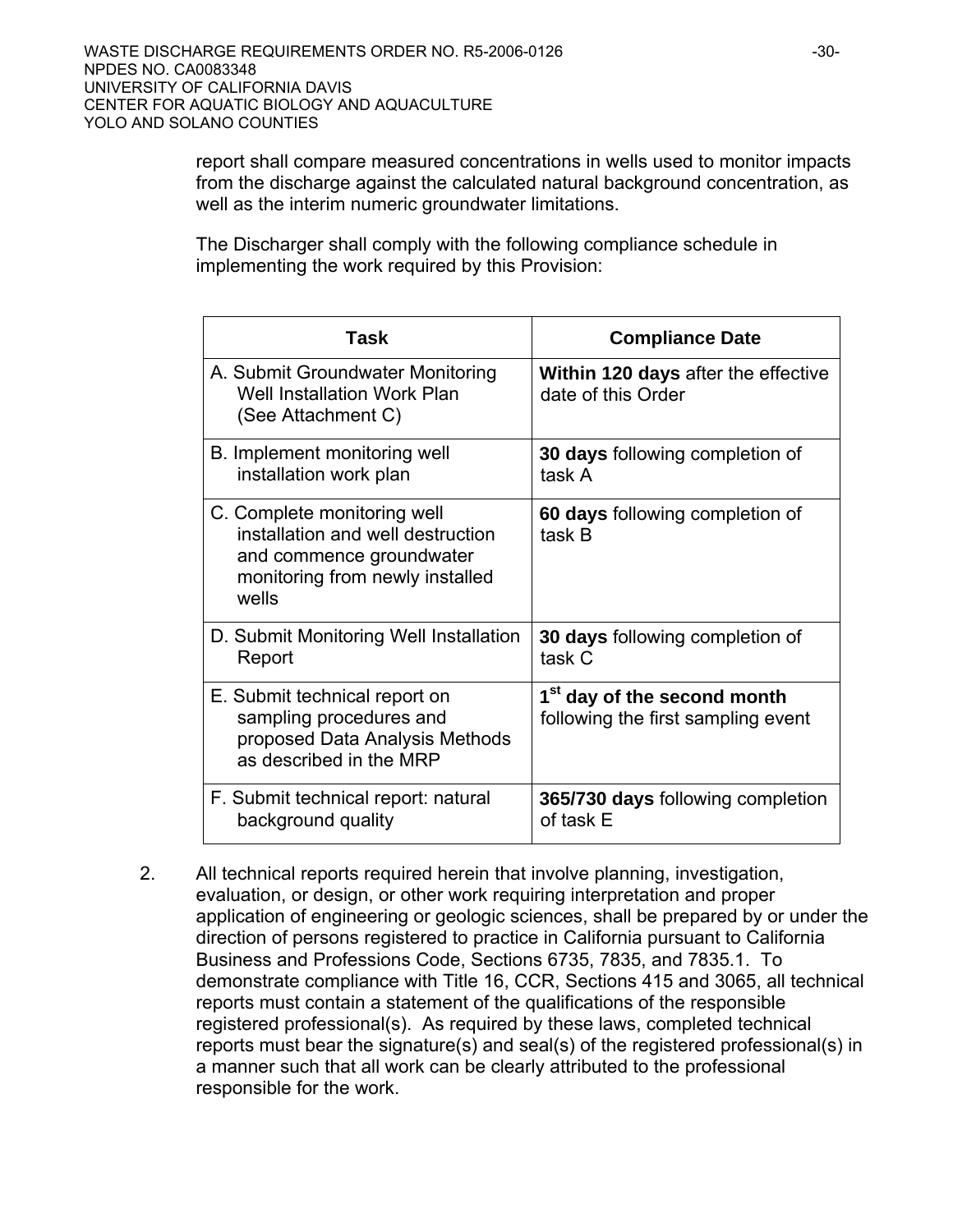#### **K. General Provisions:**

- 1. Prior to making any change in the discharge point, place of use, or purpose of use of the wastewater, the Discharger shall obtain approval of, or clearance from the State Water Resources Control Board (Division of Water Rights).
- 2. In the event of any change in control or ownership of land or waste discharge facilities presently owned or controlled by the Discharger, the Discharger shall notify the succeeding owner or operator of the existence of this Order by letter, a copy of which shall be immediately forwarded to this office.

To assume operation under this Order, the succeeding owner or operator must apply in writing to the Executive Officer requesting transfer of the Order. The request must contain the requesting entity's full legal name, the State of incorporation if a corporation, address and telephone number of the persons responsible for contact with the Regional Water Board and a statement. The statement shall comply with the signatory paragraph of Standard Provision D.6 and state that the new owner or operator assumes full responsibility for compliance with this Order. Failure to submit the request shall be considered a discharge without requirements, a violation of the California Water Code. Transfer shall be approved or disapproved in writing by the Executive Officer.

I, PAMELA C. CREEDON, Executive Officer, do hereby certify the foregoing is a full, true, and correct copy of an Order adopted by the California Regional Water Quality Control Board, Central Valley Region, on 8 December 2006.

 $\frac{1}{\sqrt{2}}$  ,  $\frac{1}{\sqrt{2}}$  ,  $\frac{1}{\sqrt{2}}$  ,  $\frac{1}{\sqrt{2}}$  ,  $\frac{1}{\sqrt{2}}$  ,  $\frac{1}{\sqrt{2}}$  ,  $\frac{1}{\sqrt{2}}$  ,  $\frac{1}{\sqrt{2}}$  ,  $\frac{1}{\sqrt{2}}$  ,  $\frac{1}{\sqrt{2}}$  ,  $\frac{1}{\sqrt{2}}$  ,  $\frac{1}{\sqrt{2}}$  ,  $\frac{1}{\sqrt{2}}$  ,  $\frac{1}{\sqrt{2}}$  ,  $\frac{1}{\sqrt{2}}$ 

PAMELA C. CREEDON, Executive Officer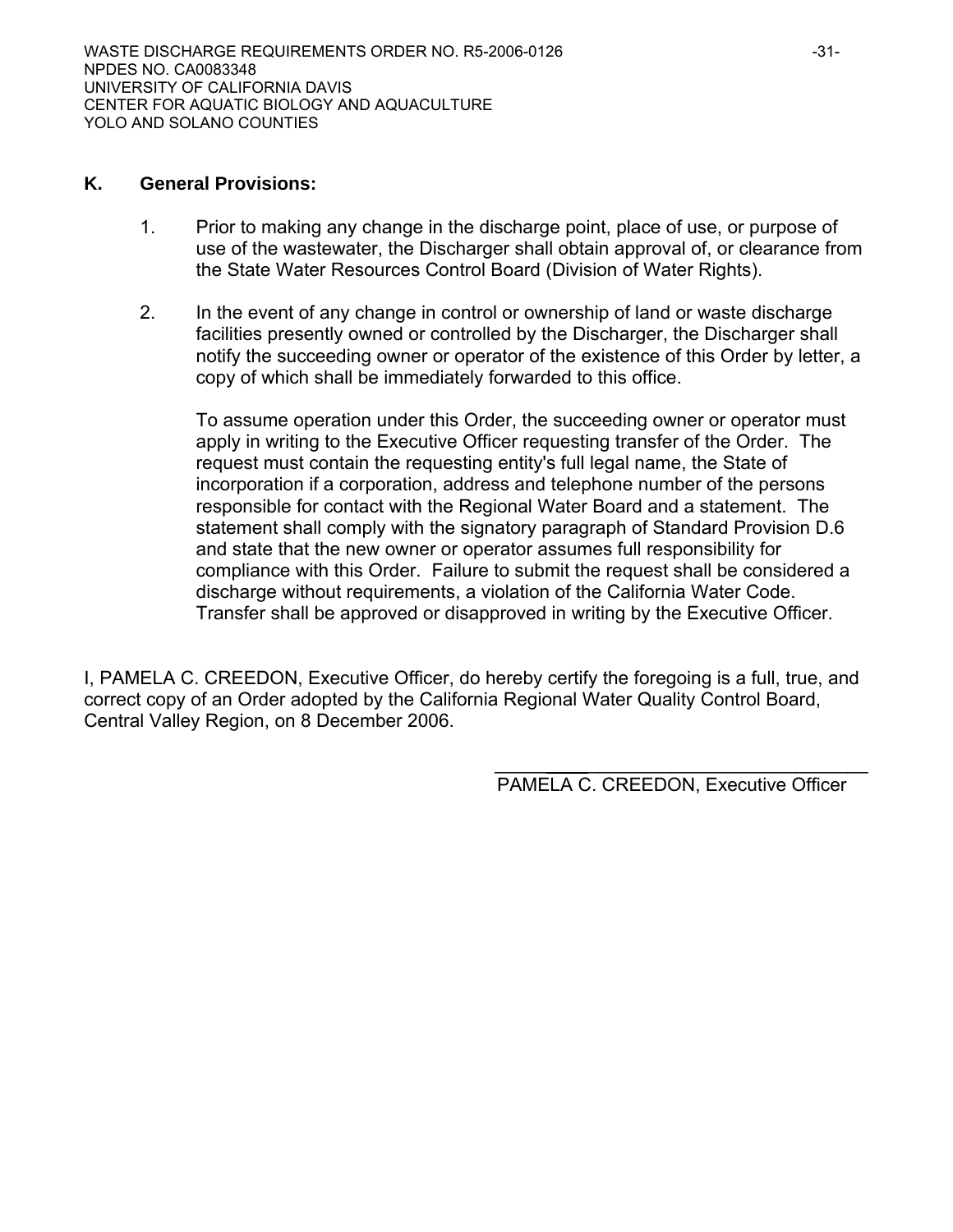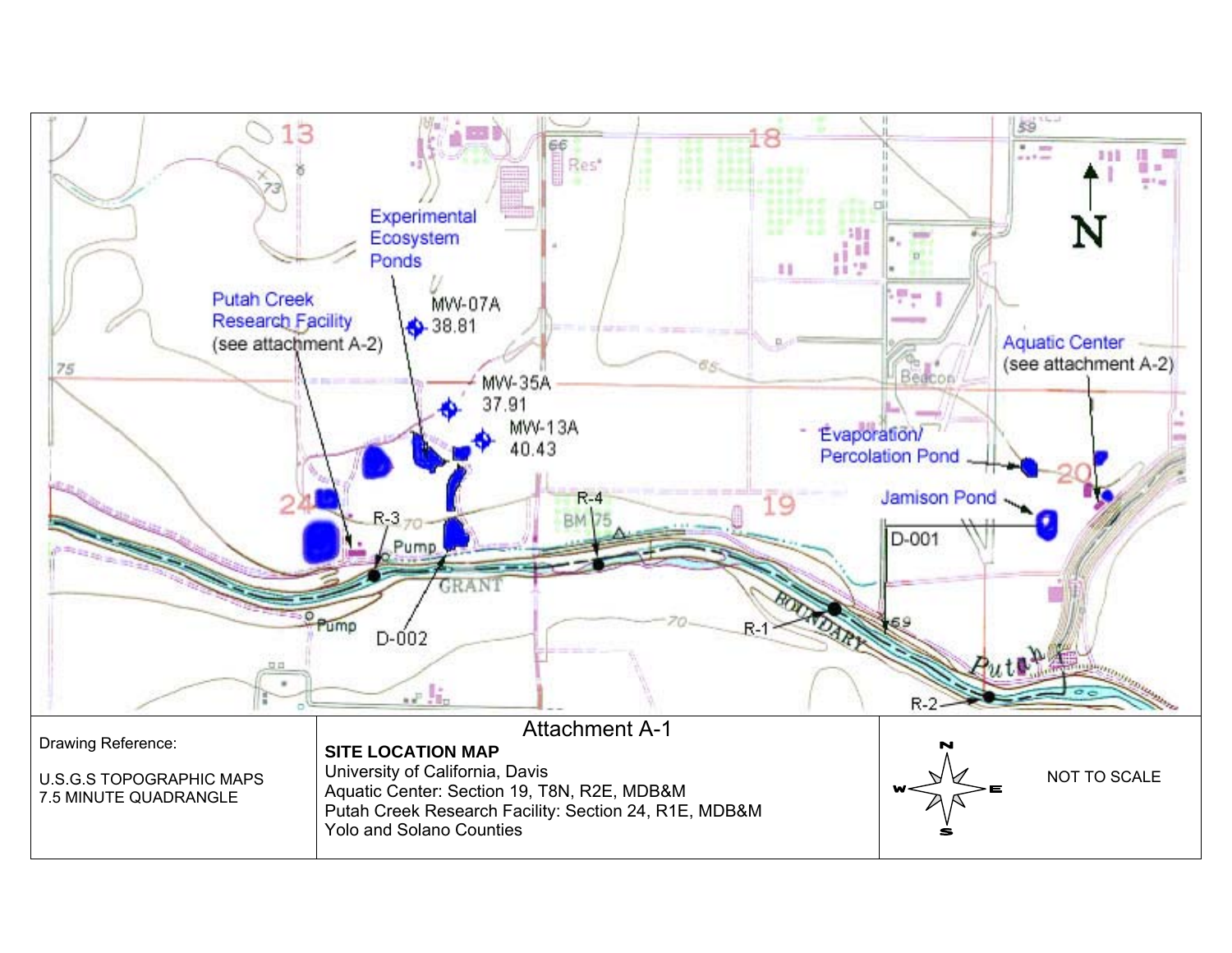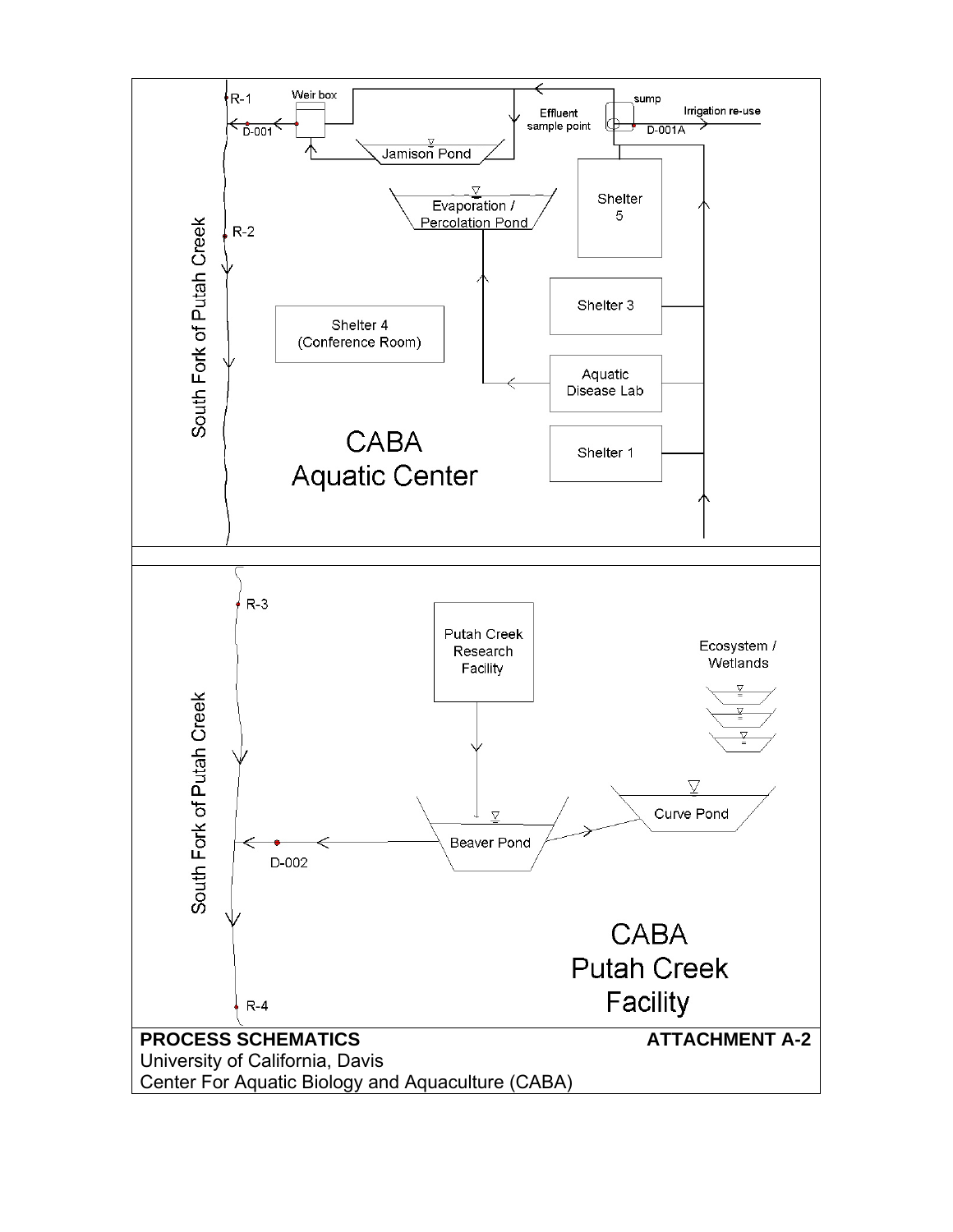## <span id="page-33-0"></span>I. **SAMPLING FREQUENCY AND NUMBER OF SAMPLES**

Samples shall be collected from the effluent and upstream receiving water and analyzed for the constituents listed in Attachment B, section IV, to provide the indicated number of valid sample results by the submittal due date. Sampling frequency shall be adjusted so that the appropriate number of samples is collected by the due date and so that the sampling is representative of the wastewater discharge.

| <b>Constituent/Sample</b><br><b>Type</b>                 | <b>Frequency</b> | <b>Timeframe</b><br>(Years) | <b>Total</b><br><b>Number of</b><br><b>Samples</b> |
|----------------------------------------------------------|------------------|-----------------------------|----------------------------------------------------|
| Volatile<br>Organics/grab                                | Quarterly        | 1                           | 4                                                  |
| Semi-Volatile<br>Organics/grab or<br>composite           | Quarterly        | 1                           | 4                                                  |
| Inorganics/grab or<br>composite                          | Quarterly        | 1                           | 4                                                  |
| Pesticides &<br>PCBs/grab or<br>composite                | Quarterly        | 1                           | $\overline{4}$                                     |
| Other<br>Constituents <sup>2</sup> /grab or<br>composite | Quarterly        | 1                           | $\overline{4}$                                     |
| Discharge Flow <sup>3</sup>                              | Monthly          | 1                           | 12                                                 |
| Dioxins/grab or<br>composite                             | Semi-annual      | 1                           | $\overline{2}$                                     |

 $\overline{a}$ 

<sup>1</sup> The effluent sampling station and the upstream receiving water station specified in the NPDES Permit Monitoring and Reporting Program should be used.

<sup>2</sup> See list in Attachment B, section II.

<sup>3</sup> Discharge Flow. Discharge flow should be recorded and reported for each day of sample collection.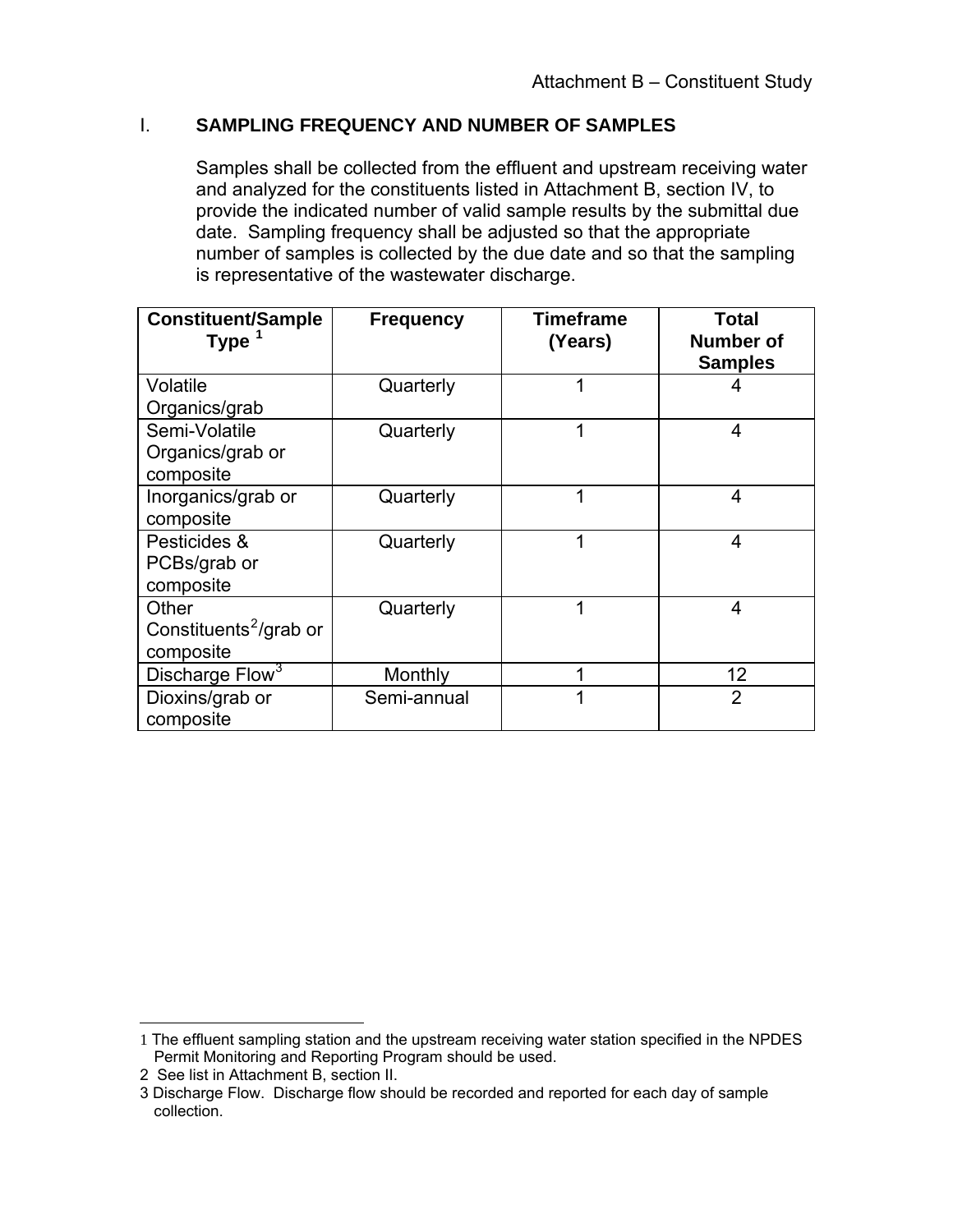## II. **DIOXIN AND FURAN SAMPLING**

Section 3 of the SIP requires that each NPDES discharger conduct sampling and analysis of dioxin and dibenzofuran congeners.

- A. The required number and frequency of sampling are once during dry weather and once during wet weather for one year, for a total of two samples.
- B. Each sample shall be analyzed for the seventeen congeners listed in the table below. High Resolution GCMS Method 8290, or another method capable of individually quantifying the congeners to an equivalent detection level, shall be used for the analyses.
- C. Sampling shall start during winter months and all analyses shall be completed and submitted in accordance with the compliance dates specified in this Order. Sample results shall be submitted along with routine monitoring reports as soon as the laboratory results are available.
- D. For each sample the discharger shall report:
	- 1. The measured or estimated concentration of each of the seventeen congeners
	- 2. The quantifiable limit of the test (as determined by procedures in Section 2.4.3, No. 5 of the SIP)
	- 3. The Method Detection Level (MDL) for the test
	- 4. The TCDD equivalent concentration for each analysis calculated by multiplying the concentration of each congener by the Toxicity Equivalency Factor (TEF) in the following table, and summing the resultant products to determine the equivalent toxicity of the sample expressed as 2,3,7,8-TCDD.

| <b>Congener</b>     | <b>TEF</b> | Congener            | <b>TEF</b> |
|---------------------|------------|---------------------|------------|
| 2,3,7,8TetraCDD     |            | 2,3,4,7,8-PentaCDF  | 0.5        |
| 1,2,3,7,8-PentaCDD  | 1.0        | 1,2,3,4,7,8-HexaCDF | 0.1        |
| 1,2,3,4,7,8-HexaCDD | 0.1        | 1,2,3,6,7,8-HexaCDF | 0.1        |
| 1,2,3,6,7,8-HexaCDD | 0.1        | 1,2,3,7,8,9-HexaCDF | 0.1        |
| 1,2,3,7,8,9-HexaCDD | 0.1        | 2,3,4,6,7,8-HexaCDF | 0.1        |
| $1,2,3,4,6,7,8$ -   | 0.01       | 1, 2, 3, 4, 6, 7, 8 | 0.01       |
| HeptaCDD            |            | <b>HeptaCDF</b>     |            |
| OctaCDD             | 0.0001     | $1,2,3,4,7,8,9$ -   | 0.01       |
|                     |            | <b>HeptaCDF</b>     |            |
| 2,3,7,8-TetraCDF    | 0 1        | <b>OctaCDF</b>      | 0.0001     |
| 1,2,3,7,8-PentaCDF  | 0.05       |                     |            |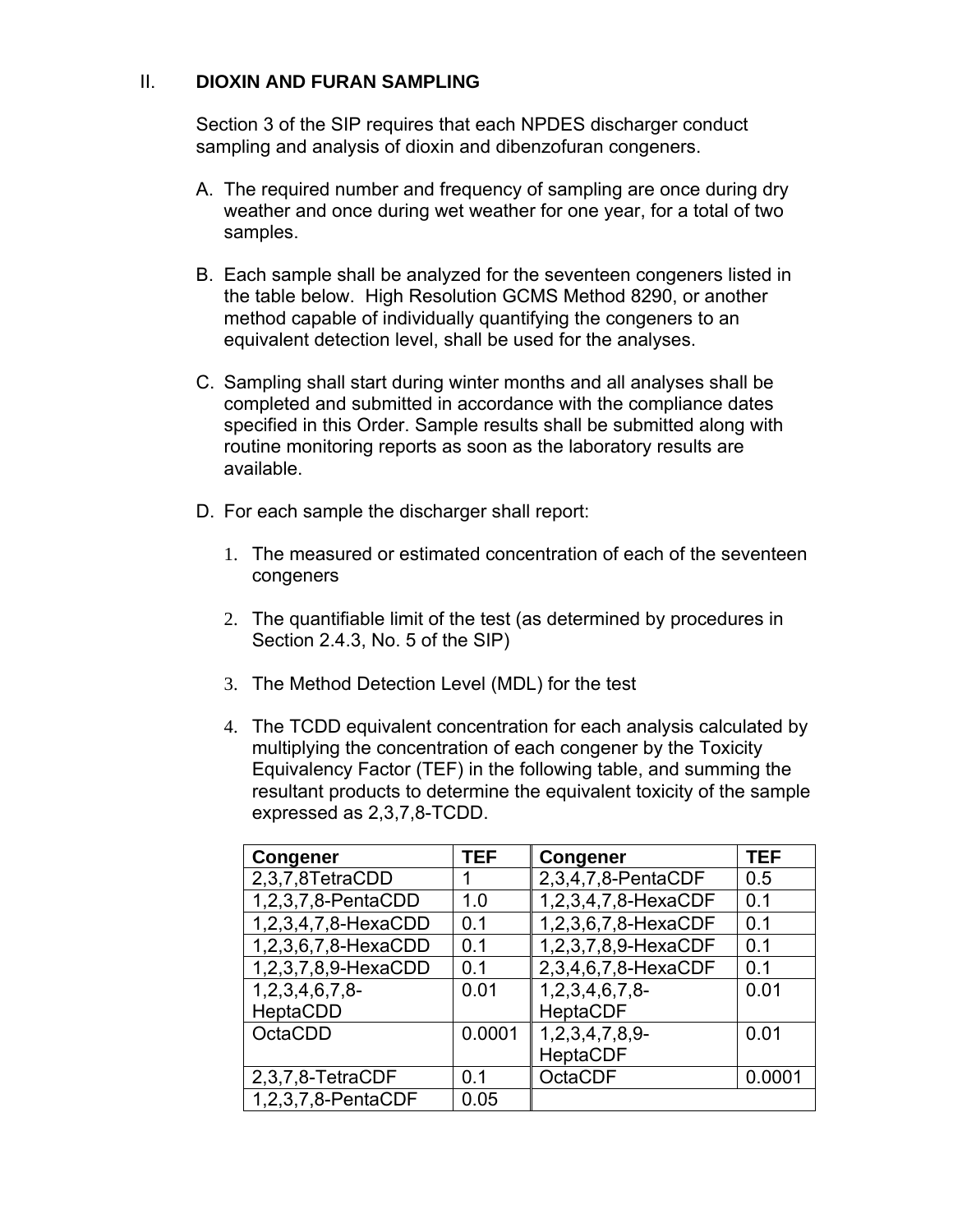## III. **REPORTING REQUIREMENTS**

1999).

- A. **Laboratory Requirements**. The laboratory analyzing the monitoring samples shall be certified by the Department of Health Services in accordance with the provisions of Water Code Section 13176 and must include quality assurance/quality control data with their reports.
- B. **Criterion Quantitation Limit (CQL)**. The criterion quantitation limits will be equal to or lower than the minimum levels (MLs) in Appendix 4 of the *Policy for Implementation of Toxics Standards for Inland Surface Waters, Enclosed Bays, and Estuaries of California* (Copies of the SIP may be obtained from the State Water Resources Control Board, or downloaded from [http://www.waterboards.ca.gov/iswp/index.html](http://www.swrcb.ca.gov/iswp/final.pdf)) or the detection limits for purposes of reporting (DLRs) published by the Department of Health Services (<http://www.dhs.ca.gov/ps/ddwem/chemicals/DLR/dlrindex.htm>) which is below the controlling water quality criterion concentrations

C. **Method Detection Limit (MDL)**. The method detection limit for the laboratory shall be determined by the procedure found in 40 Code of Federal Regulations (CFR) Part 136, Appendix B (revised as of 14 May

summarized in Attachment B, section II of this Order.

- D. **Reporting Limit (RL).** The reporting limit for the laboratory. This is the lowest quantifiable concentration that the laboratory can determine. Ideally, the RL should be equal to or lower than the CQL to meet the purposes of this monitoring.
- E. **Reporting Protocols**. The results of analytical determinations for the presence of chemical constituents in a sample shall use the following reporting protocols:
	- 1. Sample results greater than or equal to the reported RL shall be reported as measured by the laboratory (*i.e*., the measured chemical concentration in the sample).
	- 2. Sample results less than the report RL, but greater than or equal to the laboratory's MDL, shall be reported as "Detected, but Not Quantified," or DNQ. The estimated chemical concentration of the sample shall also be reported.
	- 3. For the purposes of data collection, the laboratory shall write the estimated chemical concentration next to DNQ as well as the words "Estimated Concentration" (may be shortened to "Est. Conc."). The laboratory, if such information is available, may include numerical estimates of the data quantity for the reported result. Numerical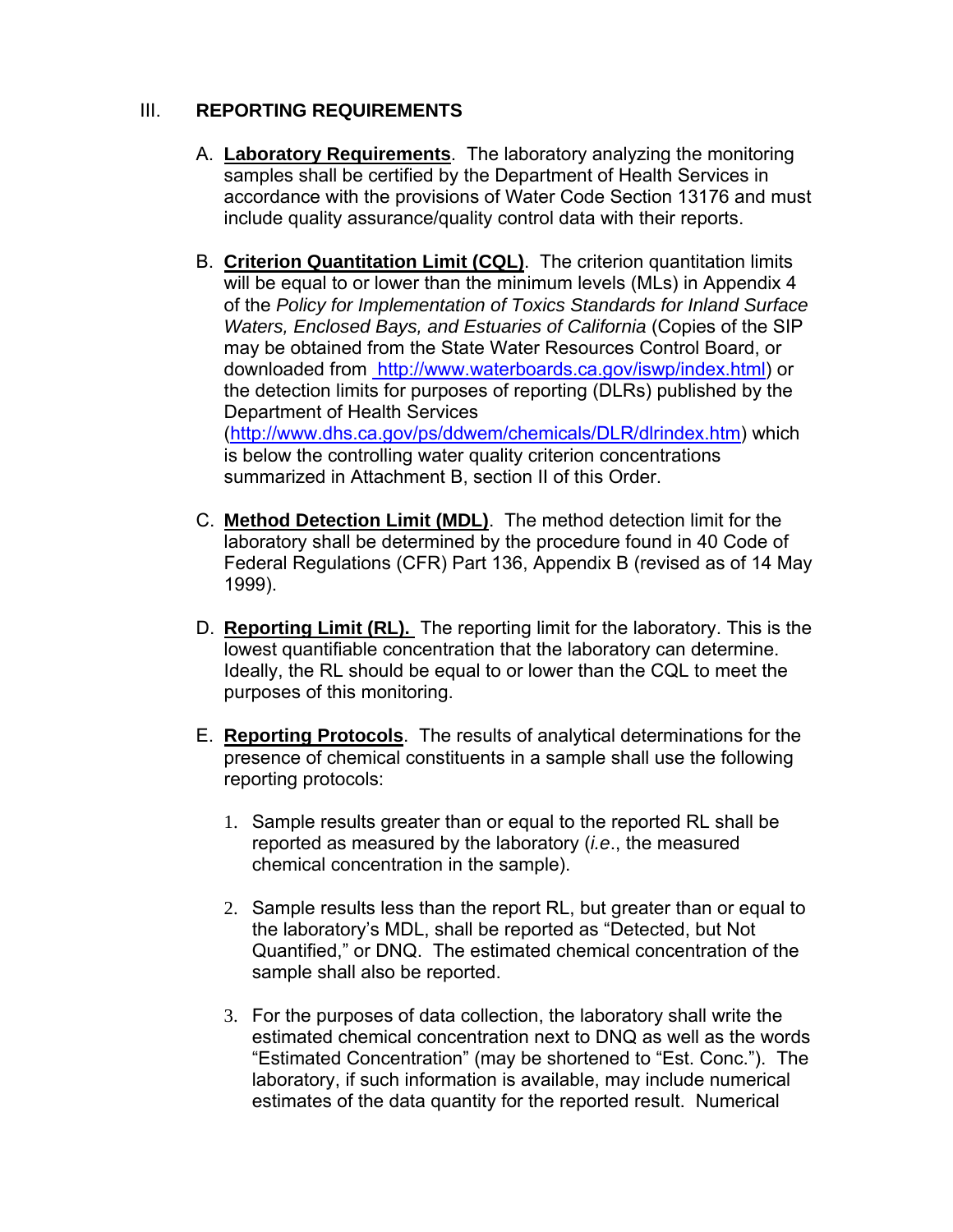estimates of data quality may be percent accuracy (± a percentage of the reported value), numerical ranges (low to high), or any other means considered appropriate by the laboratory.

- 4. Sample results that are less than the laboratory's MDL shall be reported as "Not Detected" or ND.
- F. **Data Format**. The monitoring report shall contain the following information for each pollutant:
	- 1. The name of the constituent.
	- 2. Sampling location.
	- 3. The date the sample was collected.
	- 4. The time the sample was collected.
	- 5. The date the sample was analyzed. For organic analyses, the extraction date will also be indicated to assure that hold times are not exceeded for prepared samples.
	- 6. The analytical method utilized.
	- 7. The measured or estimated concentration.
	- 8. The required Criterion Quantitation Limit (CQL).
	- 9. The laboratory's current Method Detection Limit (MDL), as determined by the procedure found in 40 CFR Part 136, Appendix B (revised as of 14 May 1999).
	- 10. The laboratory's lowest reporting limit (RL).
	- 11. Any additional comments.

# IV. **CALIFORNIA TOXIC RULE CONSTITUENTS TO BE MONITORED**

The Discharger is required to monitoring for the constituents that are listed in the following table in accordance with requirements set forth in this Order.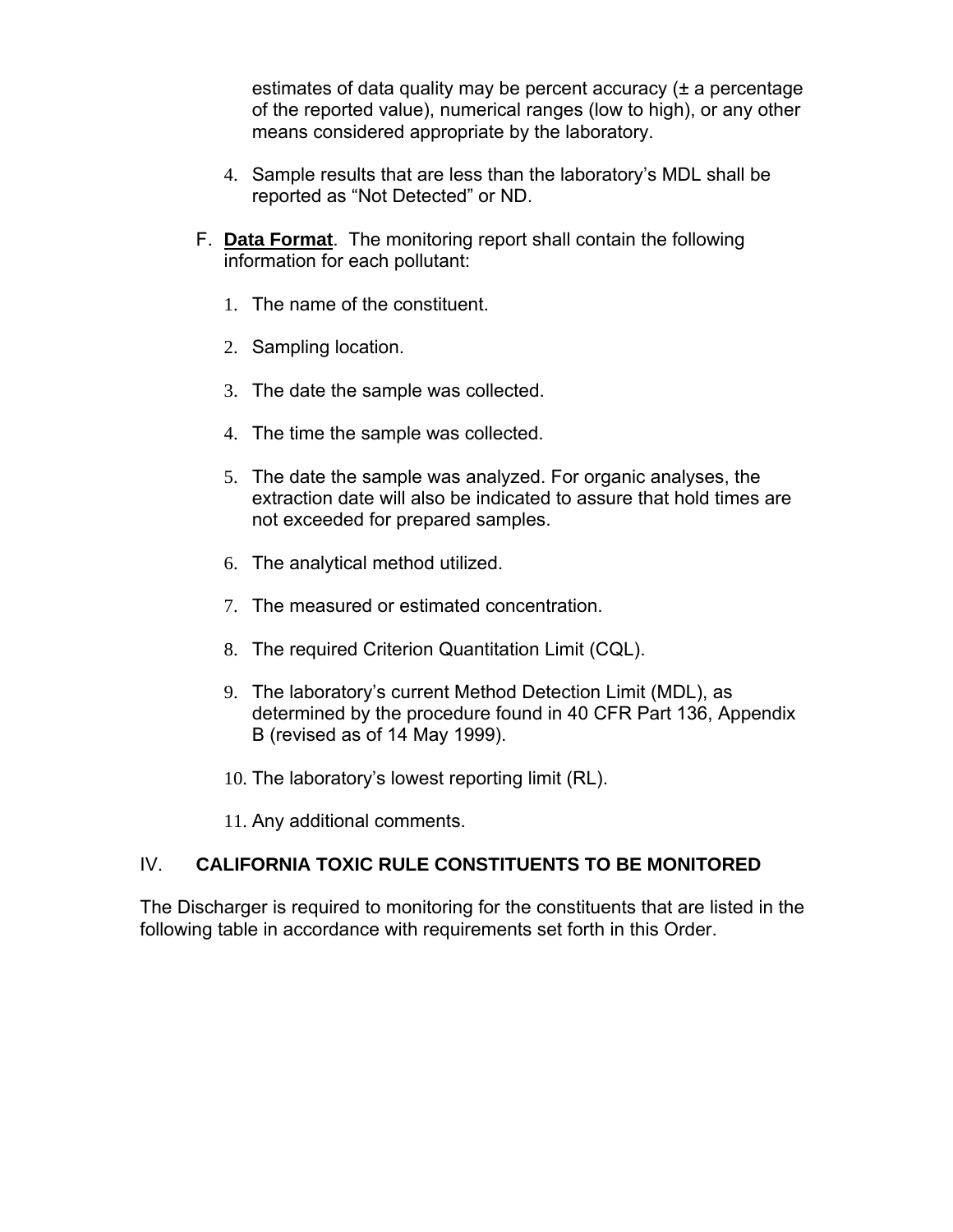|                 | <b>Attachment II - Constituents to be monitored</b> |                   |                                                                         |                                                             |                                                                     |                                         |  |  |  |
|-----------------|-----------------------------------------------------|-------------------|-------------------------------------------------------------------------|-------------------------------------------------------------|---------------------------------------------------------------------|-----------------------------------------|--|--|--|
|                 |                                                     |                   | <b>Controlling Water Quality Criterion for</b><br><b>Surface Waters</b> |                                                             |                                                                     |                                         |  |  |  |
| <b>CTR</b><br># | <b>Constituent</b>                                  | <b>CAS Number</b> | <b>Basis</b>                                                            | <b>Criterion</b><br>Concentration<br>(ug/L or noted)<br>(1) | <b>Criterion</b><br><b>Quantitation</b><br>Limit (ug/L or<br>noted) | <b>Suggested Test</b><br><b>Methods</b> |  |  |  |
|                 | <b>VOLATILE ORGANICS</b>                            |                   |                                                                         |                                                             |                                                                     |                                         |  |  |  |
| 28              | 1,1-Dichloroethane                                  | 75343             | Primary MCL                                                             | 5                                                           | 0.5                                                                 | <b>EPA 8260B</b>                        |  |  |  |
| 30              | 1,1-Dichloroethene                                  | 75354             | <b>National Toxics Rule</b>                                             | 0.057                                                       | 0.5                                                                 | <b>EPA 8260B</b>                        |  |  |  |
| 41              | 1,1,1-Trichloroethane                               | 71556             | Primary MCL                                                             | 200                                                         | 0.5                                                                 | <b>EPA 8260B</b>                        |  |  |  |
| 42              | 1,1,2-Trichloroethane                               | 79005             | <b>National Toxics Rule</b>                                             | 0.6                                                         | 0.5                                                                 | <b>EPA 8260B</b>                        |  |  |  |
| 37              | 1,1,2,2-Tetrachloroethane                           | 79345             | <b>National Toxics Rule</b>                                             | 0.17                                                        | 0.5                                                                 | <b>EPA 8260B</b>                        |  |  |  |
| 75              | 1,2-Dichlorobenzene                                 | 95501             | Taste & Odor                                                            | 10                                                          | 0.5                                                                 | <b>EPA 8260B</b>                        |  |  |  |
| 29              | 1,2-Dichloroethane                                  | 107062            | <b>National Toxics Rule</b>                                             | 0.38                                                        | 0.5                                                                 | <b>EPA 8260B</b>                        |  |  |  |
|                 | cis-1,2-Dichloroethene                              | 156592            | Primary MCL                                                             | 6                                                           | 0.5                                                                 | <b>EPA 8260B</b>                        |  |  |  |
| 31              | 1,2-Dichloropropane                                 | 78875             | Calif. Toxics Rule                                                      | 0.52                                                        | 0.5                                                                 | <b>EPA 8260B</b>                        |  |  |  |
| 101             | 1,2,4-Trichlorobenzene                              | 120821            | <b>Public Health Goal</b>                                               | 5                                                           | 0.5                                                                 | <b>EPA 8260B</b>                        |  |  |  |
| 76              | 1,3-Dichlorobenzene                                 | 541731            | Taste & Odor                                                            | 10                                                          | 0.5                                                                 | <b>EPA 8260B</b>                        |  |  |  |
| 32              | 1,3-Dichloropropene                                 | 542756            | Primary MCL                                                             | 0.5                                                         | 0.5                                                                 | <b>EPA 8260B</b>                        |  |  |  |
| 77              | 1,4-Dichlorobenzene                                 | 106467            | Primary MCL                                                             | 5                                                           | 0.5                                                                 | <b>EPA 8260B</b>                        |  |  |  |
| 17              | Acrolein                                            | 107028            | <b>Aquatic Toxicity</b>                                                 | 21                                                          | $\overline{2}$                                                      | <b>EPA 8260B</b>                        |  |  |  |
| 18              | Acrylonitrile                                       | 107131            | <b>National Toxics Rule</b>                                             | 0.059                                                       | $\overline{2}$                                                      | <b>EPA 8260B</b>                        |  |  |  |
| 19              | Benzene                                             | 71432             | Primary MCL                                                             |                                                             | 0.5                                                                 | <b>EPA 8260B</b>                        |  |  |  |
| 20              | <b>Bromoform</b>                                    | 75252             | Calif. Toxics Rule                                                      | 4.3                                                         | 0.5                                                                 | <b>EPA 8260B</b>                        |  |  |  |
| 34              | Bromomethane                                        | 74839             | Calif. Toxics Rule                                                      | 48                                                          |                                                                     | <b>EPA 8260B</b>                        |  |  |  |
| 21              | Carbon tetrachloride                                | 56235             | <b>National Toxics Rule</b>                                             | 0.25                                                        | 0.5                                                                 | <b>EPA 8260B</b>                        |  |  |  |
| 22              | Chlorobenzene (mono chlorobenzene)                  | 108907            | Taste & Odor                                                            | 50                                                          | 0.5                                                                 | <b>EPA 8260B</b>                        |  |  |  |
| 24              | Chloroethane                                        | 75003             | Taste & Odor                                                            | 16                                                          | 0.5                                                                 | <b>EPA 8260B</b>                        |  |  |  |
| 25              | 2- Chloroethyl vinyl ether                          | 110758            | <b>Aquatic Toxicity</b>                                                 | 122(3)                                                      |                                                                     | <b>EPA 8260B</b>                        |  |  |  |
| 26              | Chloroform                                          | 67663             | <b>OEHHA Cancer Risk</b>                                                | 1.1                                                         | 0.5                                                                 | <b>EPA 8260B</b>                        |  |  |  |
| 35              | Chloromethane                                       | 74873             | <b>USEPA Health Advisory</b>                                            | 3                                                           | 0.5                                                                 | <b>EPA 8260B</b>                        |  |  |  |
| 23              | Dibromochloromethane                                | 124481            | Calif. Toxics Rule                                                      | 0.41                                                        | 0.5                                                                 | <b>EPA 8260B</b>                        |  |  |  |
| 27              | Dichlorobromomethane                                | 75274             | Calif. Toxics Rule                                                      | 0.56                                                        | 0.5                                                                 | <b>EPA 8260B</b>                        |  |  |  |
| 36              | Dichloromethane                                     | 75092             | Calif. Toxics Rule                                                      | 4.7                                                         | 0.5                                                                 | <b>EPA 8260B</b>                        |  |  |  |
| 33              | Ethylbenzene                                        | 100414            | Taste & Odor                                                            | 29                                                          | 0.5                                                                 | <b>EPA 8260B</b>                        |  |  |  |
| 88              | Hexachlorobenzene                                   | 118741            | Calif. Toxics Rule                                                      | 0.00075                                                     |                                                                     | <b>EPA 8260B</b>                        |  |  |  |
| 89              | Hexachlorobutadiene                                 | 87683             | <b>National Toxics Rule</b>                                             | 0.44                                                        |                                                                     | <b>EPA 8260B</b>                        |  |  |  |
| 91              | Hexachloroethane                                    | 67721             | <b>National Toxics Rule</b>                                             | 1.9                                                         | 1                                                                   | <b>EPA 8260B</b>                        |  |  |  |
| 94              | Naphthalene                                         | 91203             | <b>USEPA IRIS</b>                                                       | 14                                                          | 10                                                                  | <b>EPA 8260B</b>                        |  |  |  |
| 38              | Tetrachloroethene                                   | 127184            | <b>National Toxics Rule</b>                                             | 0.8                                                         | 0.5                                                                 | <b>EPA 8260B</b>                        |  |  |  |
| 39              | Toluene                                             | 108883            | Taste & Odor                                                            | 42                                                          | 0.5                                                                 | <b>EPA 8260B</b>                        |  |  |  |
| 40              | trans-1,2-Dichloroethylene                          | 156605            | Primary MCL                                                             | 10                                                          | 0.5                                                                 | <b>EPA 8260B</b>                        |  |  |  |
| 43              | Trichloroethene                                     | 79016             | <b>National Toxics Rule</b>                                             | 2.7                                                         | 0.5                                                                 | <b>EPA 8260B</b>                        |  |  |  |
| 44              | Vinyl chloride                                      | 75014             | Primary MCL                                                             | 0.5                                                         | 0.5                                                                 | <b>EPA 8260B</b>                        |  |  |  |
|                 | Methyl-tert-butyl ether (MTBE)                      | 1634044           | Secondary MCL                                                           | 5                                                           | 0.5                                                                 | <b>EPA 8260B</b>                        |  |  |  |
|                 | Trichlorofluoromethane                              | 75694             | Primary MCL                                                             | 150                                                         | 5                                                                   | <b>EPA 8260B</b>                        |  |  |  |
|                 | 1,1,2-Trichloro-1,2,2-Trifluoroethane               | 76131             | Primary MCL                                                             | 1200                                                        | 10                                                                  | <b>EPA 8260B</b>                        |  |  |  |
|                 | Styrene                                             | 100425            | Taste & Odor                                                            | 11                                                          | 0.5                                                                 | <b>EPA 8260B</b>                        |  |  |  |
|                 | Xylenes                                             | 1330207           | Taste & Odor                                                            | 17                                                          | 0.5                                                                 | <b>EPA 8260B</b>                        |  |  |  |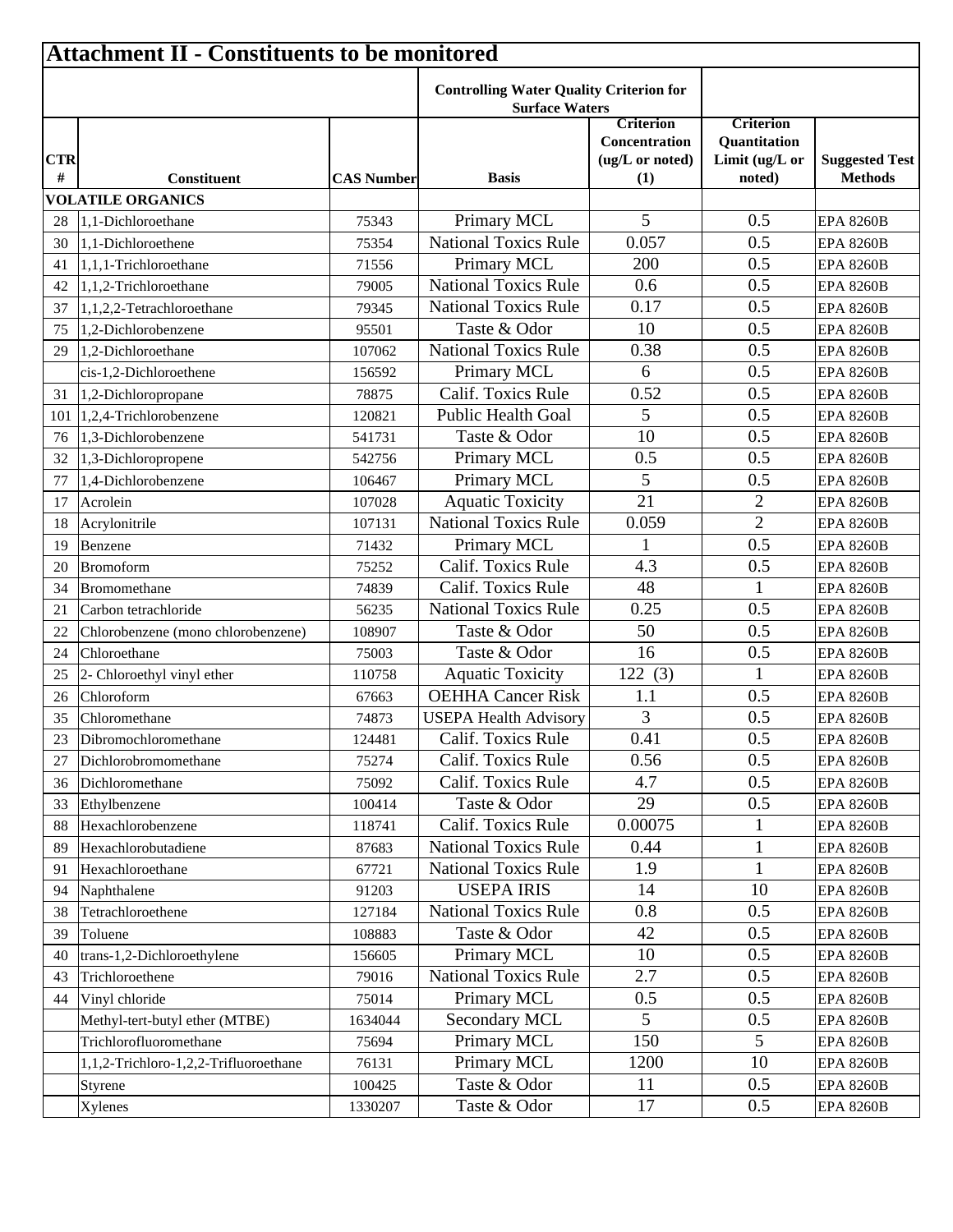| <b>SEMI-VOLATILE ORGANICS</b> |                                                             |          |                              |                |                  |                  |
|-------------------------------|-------------------------------------------------------------|----------|------------------------------|----------------|------------------|------------------|
| 60                            | $1,2$ -Benzanthracene                                       | 56553    | <b>Calif. Toxics Rule</b>    | 0.0044         | 5                | <b>EPA 8270C</b> |
| 85                            | $ 1,2$ -Diphenylhydrazine                                   | 122667   | <b>National Toxics Rule</b>  | 0.04           | $\mathbf{1}$     | <b>EPA 8270C</b> |
| 45                            | 2-Chlorophenol                                              | 95578    | <b>Taste and Odor</b>        | 0.1            | $\overline{2}$   | <b>EPA 8270C</b> |
| 46                            | 2,4-Dichlorophenol                                          | 120832   | <b>Taste and Odor</b>        | 0.3            | $\mathbf{1}$     | <b>EPA 8270C</b> |
| 47                            | $ 2,4$ -Dimethylphenol                                      | 105679   | <b>Calif. Toxics Rule</b>    | 540            | $\overline{2}$   | <b>EPA 8270C</b> |
| 49                            | 2,4-Dinitrophenol                                           | 51285    | <b>National Toxics Rule</b>  | 70             | 5                | <b>EPA 8270C</b> |
| 82                            | $ 2,4$ -Dinitrotoluene                                      | 121142   | <b>National Toxics Rule</b>  | 0.11           | 5                | <b>EPA 8270C</b> |
| 55                            | $2,4,6$ -Trichlorophenol                                    | 88062    | <b>Taste and Odor</b>        | $\overline{2}$ | 10               | <b>EPA 8270C</b> |
| 83                            | 2,6-Dinitrotoluene                                          | 606202   | <b>USEPA IRIS</b>            | 0.05           | 5                | <b>EPA 8270C</b> |
| 50                            | 2-Nitrophenol                                               | 25154557 | <b>Aquatic Toxicity</b>      | 150(5)         | 10               | <b>EPA 8270C</b> |
| 71                            | 2-Chloronaphthalene                                         | 91587    | <b>Aquatic Toxicity</b>      | 1600(6)        | 10               | <b>EPA 8270C</b> |
| 78                            | $3,3'$ -Dichlorobenzidine                                   | 91941    | <b>National Toxics Rule</b>  | 0.04           | 5                | <b>EPA 8270C</b> |
| 62                            | 3,4-Benzofluoranthene                                       | 205992   | <b>Calif. Toxics Rule</b>    | 0.0044         | 10               | <b>EPA 8270C</b> |
| 52                            | 4-Chloro-3-methylphenol                                     | 59507    | <b>Aquatic Toxicity</b>      | 30             | 5                | <b>EPA 8270C</b> |
| 48                            | $4,6$ -Dinitro-2-methylphenol                               | 534521   | <b>National Toxics Rule</b>  | 13.4           | 10               | <b>EPA 8270C</b> |
| 51                            | 4-Nitrophenol                                               | 100027   | <b>USEPA Health Advisory</b> | 60             | 5                | <b>EPA 8270C</b> |
| 69                            | 4-Bromophenyl phenyl ether                                  | 101553   | <b>Aquatic Toxicity</b>      | 122            | 10               | <b>EPA 8270C</b> |
| 72                            | 4-Chlorophenyl phenyl ether                                 | 7005723  | <b>Aquatic Toxicity</b>      | 122(3)         | 5                | <b>EPA 8270C</b> |
| 56                            | Acenaphthene                                                | 83329    | <b>Taste and Odor</b>        | 20             |                  | <b>EPA 8270C</b> |
| 57                            | Acenaphthylene                                              | 208968   | No Criteria Available        |                | 10               | <b>EPA 8270C</b> |
| 58                            | Anthracene                                                  | 120127   | <b>Calif. Toxics Rule</b>    | 9,600          | 10               | <b>EPA 8270C</b> |
| 59                            | Benzidine                                                   | 92875    | <b>National Toxics Rule</b>  | 0.00012        | 5                | <b>EPA 8270C</b> |
| 61                            | Benzo(a)pyrene (3,4-Benzopyrene)                            | 50328    | <b>Calif. Toxics Rule</b>    | 0.0044         | 0.1              | <b>EPA 8270C</b> |
| 63                            | Benzo(g,h,i)perylene                                        | 191242   | No Criteria Available        |                | 5                | <b>EPA 8270C</b> |
| 64                            | <b>Calif. Toxics Rule</b><br>Benzo(k)fluoranthene<br>207089 |          | 0.0044                       | $\overline{2}$ | <b>EPA 8270C</b> |                  |
| 65                            | Bis(2-chloroethoxy) methane                                 | 111911   | No Criteria Available        |                | 5                | <b>EPA 8270C</b> |
| 66                            | Bis(2-chloroethyl) ether                                    | 111444   | <b>National Toxics Rule</b>  | 0.031          |                  | <b>EPA 8270C</b> |
| 67                            | Bis(2-chloroisopropyl) ether                                | 39638329 | <b>Aquatic Toxicity</b>      | 122(3)         | 10               | <b>EPA 8270C</b> |
| 68                            | Bis(2-ethylhexyl) phthalate                                 | 117817   | <b>National Toxics Rule</b>  | 1.8            | 3                | <b>EPA 8270C</b> |
| 70                            | Butyl benzyl phthalate                                      | 85687    | <b>Aquatic Toxicity</b>      | 3(7)           | 10               | <b>EPA 8270C</b> |
| 73                            | Chrysene                                                    | 218019   | <b>Calif. Toxics Rule</b>    | 0.0044         | 5                | <b>EPA 8270C</b> |
| 81                            | Di-n-butylphthalate                                         | 84742    | <b>Aquatic Toxicity</b>      | 3(7)           | 10               | <b>EPA 8270C</b> |
| 84                            | Di-n-octylphthalate                                         | 117840   | <b>Aquatic Toxicity</b>      | 3(7)           | 10               | <b>EPA 8270C</b> |
| 74                            | $Dibenzo(a,h)$ -anthracene                                  | 53703    | Calif. Toxics Rule           | 0.0044         | 0.1              | <b>EPA 8270C</b> |
| 79                            | Diethyl phthalate                                           | 84662    | <b>Aquatic Toxicity</b>      | 3(7)           | $\overline{c}$   | <b>EPA 8270C</b> |
| 80                            | Dimethyl phthalate                                          | 131113   | <b>Aquatic Toxicity</b>      | 3(7)           | $\overline{2}$   | <b>EPA 8270C</b> |
| 86                            | Fluoranthene                                                | 206440   | Calif. Toxics Rule           | 300            | 10               | <b>EPA 8270C</b> |
| 87                            | Fluorene                                                    | 86737    | <b>Calif. Toxics Rule</b>    | 1300           | 10               | <b>EPA 8270C</b> |
| 90                            | Hexachlorocyclopentadiene                                   | 77474    | <b>Taste and Odor</b>        | 1              | 1                | <b>EPA 8270C</b> |
| 92                            | Indeno $(1,2,3-c,d)$ pyrene                                 | 193395   | <b>Calif. Toxics Rule</b>    | 0.0044         | 0.05             | <b>EPA 8270C</b> |
| 93                            | Isophorone                                                  | 78591    | <b>National Toxics Rule</b>  | 8.4            |                  | <b>EPA 8270C</b> |
| 98                            | N-Nitrosodiphenylamine                                      | 86306    | <b>National Toxics Rule</b>  | 5              |                  | <b>EPA 8270C</b> |
| 96                            | N-Nitrosodimethylamine                                      | 62759    | <b>National Toxics Rule</b>  | 0.00069        | 5                | <b>EPA 8270C</b> |
| 97                            | N-Nitrosodi-n-propylamine                                   | 621647   | <b>Calif. Toxics Rule</b>    | 0.005          | 5                | <b>EPA 8270C</b> |
| 95                            | Nitrobenzene                                                | 98953    | <b>National Toxics Rule</b>  | 17             | 10               | <b>EPA 8270C</b> |
| 53                            | Pentachlorophenol                                           | 87865    | <b>Calif. Toxics Rule</b>    | 0.28           | 0.2              | <b>EPA 8270C</b> |
| 99                            | Phenanthrene                                                | 85018    | No Criteria Available        |                | 5                | <b>EPA 8270C</b> |
| 54                            | Phenol                                                      | 108952   | Taste and Odor               | 5              | 1                | <b>EPA 8270C</b> |
|                               | $100$ Pyrene                                                | 129000   | Calif. Toxics Rule           | 960            | 10               | <b>EPA 8270C</b> |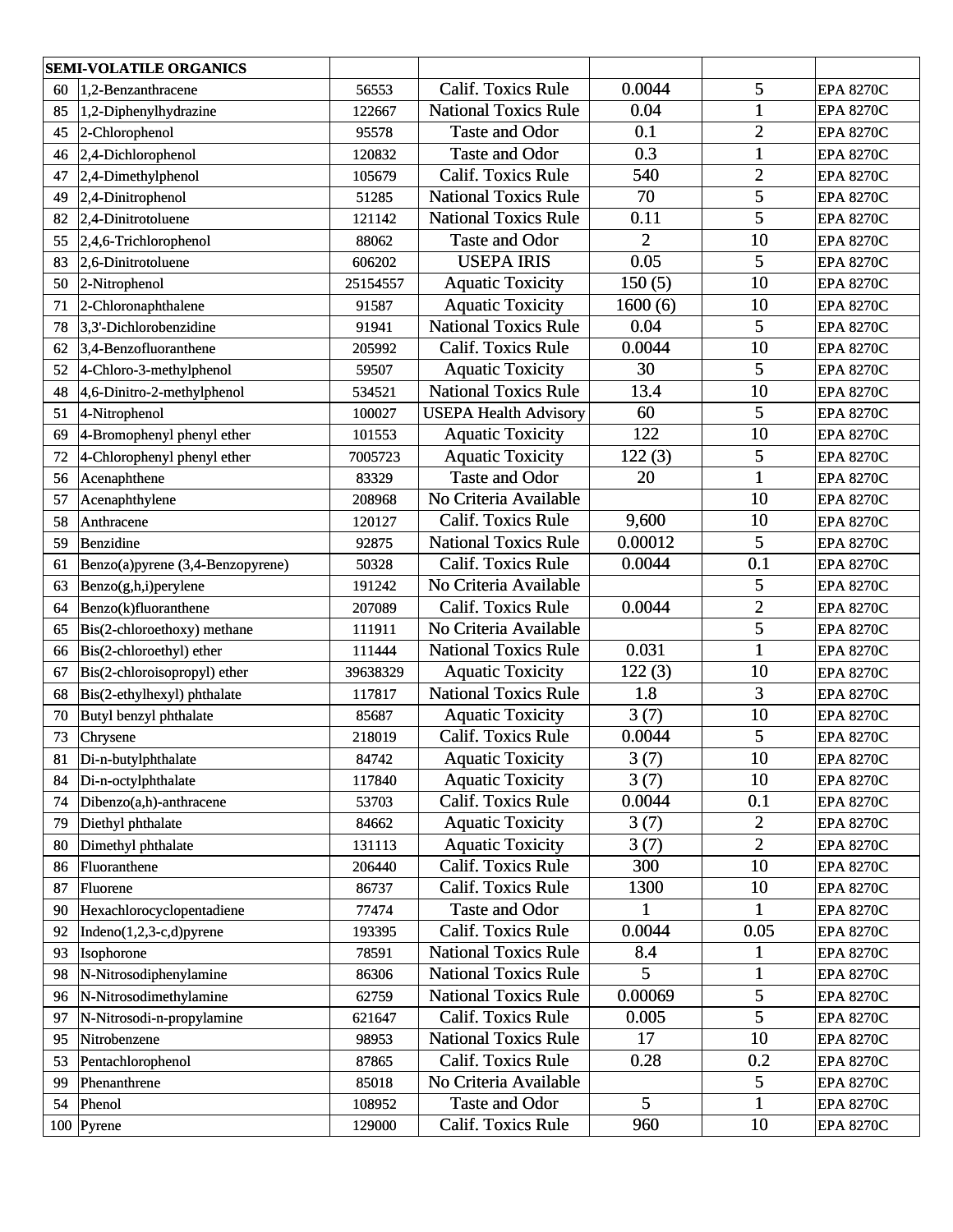|                          | <b>INORGANICS</b>                         |          |                                                    |                |                |                          |
|--------------------------|-------------------------------------------|----------|----------------------------------------------------|----------------|----------------|--------------------------|
|                          | Aluminum                                  | 7429905  | <b>Ambient Water Quality</b>                       | 87             | 50             | EPA 6020/200.8           |
| 1                        | Antimony                                  | 7440360  | Primary MCL                                        | 6              | 5              | EPA 6020/200.8           |
| 2                        | Arsenic                                   | 7440382  | <b>Ambient Water Quality</b>                       | 0.018          | 0.01           | EPA 1632                 |
|                          |                                           |          | National Toxics Rule/                              |                | $0.2$ MFL      | EPA/600/R-               |
| 15                       | Asbestos                                  | 1332214  | Primary MCL                                        | 7 MFL          | $>10$ um       | 93/116(PCM)              |
|                          | Barium                                    | 7440393  | <b>Basin Plan Objective</b>                        | 100            | 100            | EPA 6020/200.8           |
| 3                        | Beryllium                                 | 7440417  | Primary MCL                                        | $\overline{4}$ |                | EPA 6020/200.8           |
| $\overline{\mathcal{A}}$ | Cadmium                                   | 7440439  | <b>Public Health Goal</b>                          | 0.07           | 0.25           | EPA 1638/200.8           |
| 5a                       | Chromium (total)                          | 7440473  | Primary MCL                                        | 50             | $\overline{2}$ | EPA 6020/200.8           |
| 5b                       | Chromium (VI)                             | 18540299 | <b>Public Health Goal</b>                          | 0.2            | 0.5            | <b>EPA 7199/</b><br>1636 |
| 6                        | Copper                                    | 7440508  | <b>National Toxics Rule</b>                        | 4.1(2)         | 0.5            | EPA 6020/200.8           |
| 14                       | Cyanide                                   | 57125    | <b>National Toxics Rule</b>                        | 5.2            | 5              | <b>EPA 9012A</b>         |
|                          | Fluoride                                  | 7782414  | <b>Public Health Goal</b>                          | 1000           | 0.1            | <b>EPA 300</b>           |
|                          | Iron                                      | 7439896  | Secondary MCL                                      | 300            | 100            | EPA 6020/200.8           |
| 7                        | Lead                                      | 7439921  | Calif. Toxics Rule                                 | 0.92(2)        | 0.5            | EPA 1638                 |
| 8                        | Mercury                                   | 7439976  | <b>TMDL</b> Development                            |                | 0.0002(11)     | EPA 1669/1631            |
|                          |                                           |          | Secondary MCL/                                     |                |                |                          |
|                          | Manganese                                 | 7439965  | <b>Basin Plan Objective</b>                        | 50             | 20             | EPA 6020/200.8           |
| $\mathbf Q$              | Nickel                                    | 7440020  | Calif. Toxics Rule                                 | 24(2)          | 5              | EPA 6020/200.8           |
| 10                       | Selenium                                  | 7782492  | Calif. Toxics Rule                                 | 5(8)           | 5              | EPA 6020/200.8           |
| 11                       | Silver                                    | 7440224  | Calif. Toxics Rule                                 | 0.71(2)        | 1              | EPA 6020/200.8           |
| 12                       | Thallium                                  | 7440280  | <b>National Toxics Rule</b>                        | 1.7            | 1              | EPA 6020/200.8           |
|                          | Tributyltin                               | 688733   | <b>Ambient Water Quality</b>                       | 0.063          | 0.002          | EV-024/025               |
| 13                       | Zinc                                      | 7440666  | Calif. Toxics Rule/<br><b>Basin Plan Objective</b> | 54/16(2)       | 10             | EPA 6020/200.8           |
|                          | <b>PESTICIDES - PCBs</b>                  |          |                                                    |                |                |                          |
|                          | 110 $ 4,4$ -DDD                           | 72548    | Calif. Toxics Rule                                 | 0.00083        | 0.02           | <b>EPA 8081A</b>         |
|                          | 109 4,4'-DDE                              | 72559    | Calif. Toxics Rule                                 | 0.00059        | 0.01           | <b>EPA 8081A</b>         |
|                          | 108 4,4'-DDT                              | 50293    | Calif. Toxics Rule                                 | 0.00059        | 0.01           | <b>EPA 8081A</b>         |
|                          | 112 alpha-Endosulfan                      | 959988   | <b>National Toxics Rule</b>                        | 0.056(9)       | 0.02           | <b>EPA 8081A</b>         |
|                          | 103 alpha-Hexachlorocyclohexane (BHC)     | 319846   | Calif. Toxics Rule                                 | 0.0039         | 0.01           | EPA 8081A                |
|                          | Alachlor                                  | 15972608 | Primary MCL                                        | 2              |                | <b>EPA 8081A</b>         |
|                          | 102 Aldrin                                | 309002   | Calif. Toxics Rule                                 | 0.00013        | 0.005          | EPA 8081A                |
|                          | 113 beta-Endosulfan                       | 33213659 | Calif. Toxics Rule                                 | 0.056(9)       | 0.01           | EPA 8081A                |
|                          | 104 beta-Hexachlorocyclohexane            | 319857   | Calif. Toxics Rule                                 | 0.014          | 0.005          | EPA 8081A                |
|                          | 107 Chlordane                             | 57749    | Calif. Toxics Rule                                 | 0.00057        | 0.1            | <b>EPA 8081A</b>         |
|                          | 106 delta-Hexachlorocyclohexane           | 319868   | No Criteria Available                              |                | 0.005          | <b>EPA 8081A</b>         |
|                          | 111 Dieldrin                              | 60571    | Calif. Toxics Rule                                 | 0.00014        | 0.01           | EPA 8081A                |
|                          | 114 Endosulfan sulfate                    | 1031078  | <b>Ambient Water Quality</b>                       | 0.056          | 0.05           | EPA 8081A                |
|                          | $115$ Endrin                              | 72208    | Calif. Toxics Rule                                 | 0.036          | 0.01           | <b>EPA 8081A</b>         |
|                          | 116 Endrin Aldehyde                       | 7421934  | Calif. Toxics Rule                                 | 0.76           | 0.01           | EPA 8081A                |
|                          | 117 Heptachlor                            | 76448    | Calif. Toxics Rule                                 | 0.00021        | 0.01           | EPA 8081A                |
|                          | 118 Heptachlor Epoxide                    | 1024573  | Calif. Toxics Rule                                 | 0.0001         | 0.01           | <b>EPA 8081A</b>         |
|                          | 105 Lindane (gamma-Hexachlorocyclohexane) | 58899    | Calif. Toxics Rule                                 | 0.019          | 0.019          | EPA 8081A                |
|                          | 119 PCB-1016                              | 12674112 | Calif. Toxics Rule                                 | 0.00017(10)    | 0.5            | <b>EPA 8082</b>          |
|                          | 120 PCB-1221                              | 11104282 | Calif. Toxics Rule                                 | 0.00017(10)    | 0.5            | <b>EPA 8082</b>          |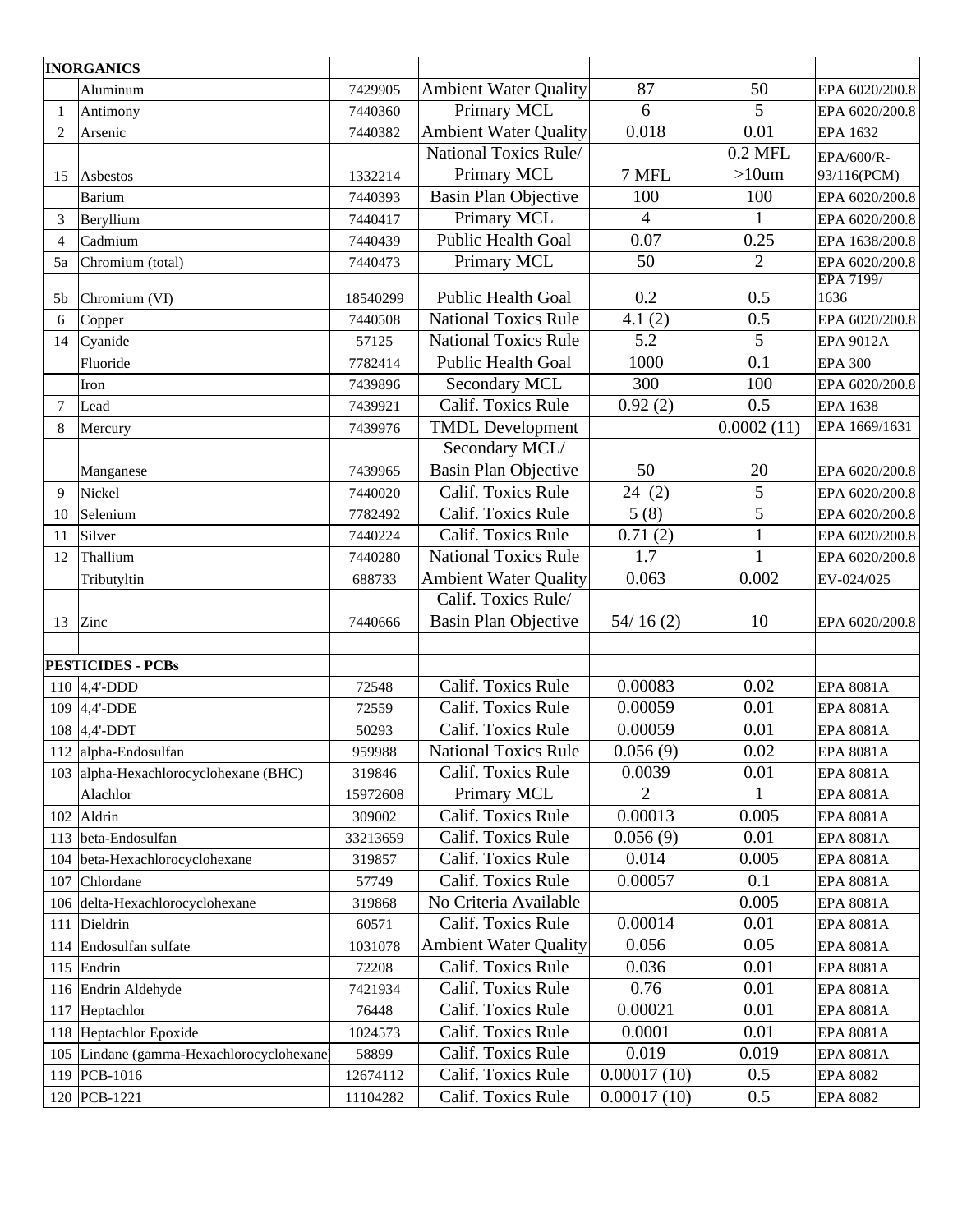| 121 PCB-1232                               | 11141165 | Calif. Toxics Rule           | 0.00017(10)    | 0.5                      | <b>EPA 8082</b>                  |
|--------------------------------------------|----------|------------------------------|----------------|--------------------------|----------------------------------|
| 122 PCB-1242                               | 53469219 | Calif. Toxics Rule           | 0.00017(10)    | 0.5                      | <b>EPA 8082</b>                  |
| 123 PCB-1248                               | 12672296 | Calif. Toxics Rule           | 0.00017(10)    | 0.5                      | <b>EPA 8082</b>                  |
| 124 PCB-1254                               | 11097691 | Calif. Toxics Rule           | 0.00017(10)    | 0.5                      | <b>EPA 8082</b>                  |
| 125 PCB-1260                               | 11096825 | Calif. Toxics Rule           | 0.00017(10)    | 0.5                      | <b>EPA 8082</b>                  |
| 126 Toxaphene                              | 8001352  | Calif. Toxics Rule           | 0.0002         | 0.5                      | <b>EPA 8081A</b>                 |
| Atrazine                                   | 1912249  | <b>Public Health Goal</b>    | 0.15           | $\mathbf{1}$             | <b>EPA 8141A</b>                 |
|                                            |          |                              |                |                          | EPA 643/                         |
| Bentazon                                   | 25057890 | Primary MCL                  | 18             | $\overline{2}$           | 515.2                            |
| Carbofuran                                 | 1563662  | <b>CDFG Hazard Assess.</b>   | 0.5            | $\overline{5}$           | <b>EPA 8318</b>                  |
| $2,4-D$                                    | 94757    | Primary MCL                  | 70             | 10                       | <b>EPA 8151A</b>                 |
| Dalapon                                    | 75990    | <b>Ambient Water Quality</b> | 110            | 10                       | <b>EPA 8151A</b>                 |
| 1,2-Dibromo-3-chloropropane (DBCP)         | 96128    | Public Health Goal           | 0.0017         | 0.01                     | <b>EPA 8260B</b>                 |
| Di(2-ethylhexyl)adipate                    | 103231   | <b>USEPA IRIS</b>            | 30             | 5                        | <b>EPA 8270C</b>                 |
| Dinoseb                                    | 88857    | Primary MCL                  | $\overline{7}$ | $\overline{2}$           | <b>EPA 8151A</b>                 |
|                                            |          |                              |                |                          | EPA 8340/                        |
| Diquat                                     | 85007    | <b>Ambient Water Quality</b> | 0.5            | $\overline{\mathcal{A}}$ | 549.1/HPLC                       |
| Endothal                                   | 145733   | Primary MCL                  | 100            | 45                       | EPA 548.1                        |
|                                            |          |                              |                |                          | <b>EPA 8260B/</b>                |
| Ethylene Dibromide                         | 106934   | <b>OEHHA Cancer Risk</b>     | 0.0097         | 0.02                     | 504<br>HPLC/                     |
| Glyphosate                                 | 1071836  | Primary MCL                  | 700            | 25                       | <b>EPA 547</b>                   |
| Methoxychlor                               | 72435    | <b>Public Health Goal</b>    | 30             | 10                       | EPA 8081A                        |
| Molinate (Ordram)                          | 2212671  | <b>CDFG Hazard Assess.</b>   | 13             | $\overline{2}$           | <b>EPA 634</b>                   |
|                                            |          |                              |                |                          | EPA 8318/                        |
| Oxamyl                                     | 23135220 | <b>Public Health Goal</b>    | 50             | 20                       | 632                              |
| Picloram                                   | 1918021  | Primary MCL                  | 500            | $\mathbf{1}$             | <b>EPA 8151A</b>                 |
| Simazine (Princep)                         | 122349   | <b>USEPA IRIS</b>            | 3.4            | $\mathbf{1}$             | <b>EPA 8141A</b>                 |
|                                            |          | Basin Plan Objective/        |                |                          | HPLC/                            |
| Thiobencarb                                | 28249776 | Secondary MCL                | $\mathbf{1}$   | $\mathbf{1}$             | EPA 639                          |
|                                            |          |                              |                |                          | <b>EPA 8290</b>                  |
| 16 $\left  2,3,7,8 \right $ -TCDD (Dioxin) | 1746016  | Calif. Toxics Rule           | 1.30E-08       | 5.00E-06                 | (HRGC) MS                        |
| $2,4,5$ -TP (Silvex)                       | 93765    | <b>Ambient Water Quality</b> | 10             | $\mathbf{1}$             | <b>EPA 8151A</b>                 |
|                                            |          |                              |                |                          | <b>EPA 8141A/</b><br><b>GCMS</b> |
| Diazinon                                   | 333415   | <b>CDFG Hazard Assess.</b>   | 0.05           | 0.25                     | <b>EPA 8141A/</b>                |
| Chlorpyrifos                               | 2921882  | CDFG Hazard Assess.          | 0.014          | $\mathbf{1}$             | <b>GCMS</b>                      |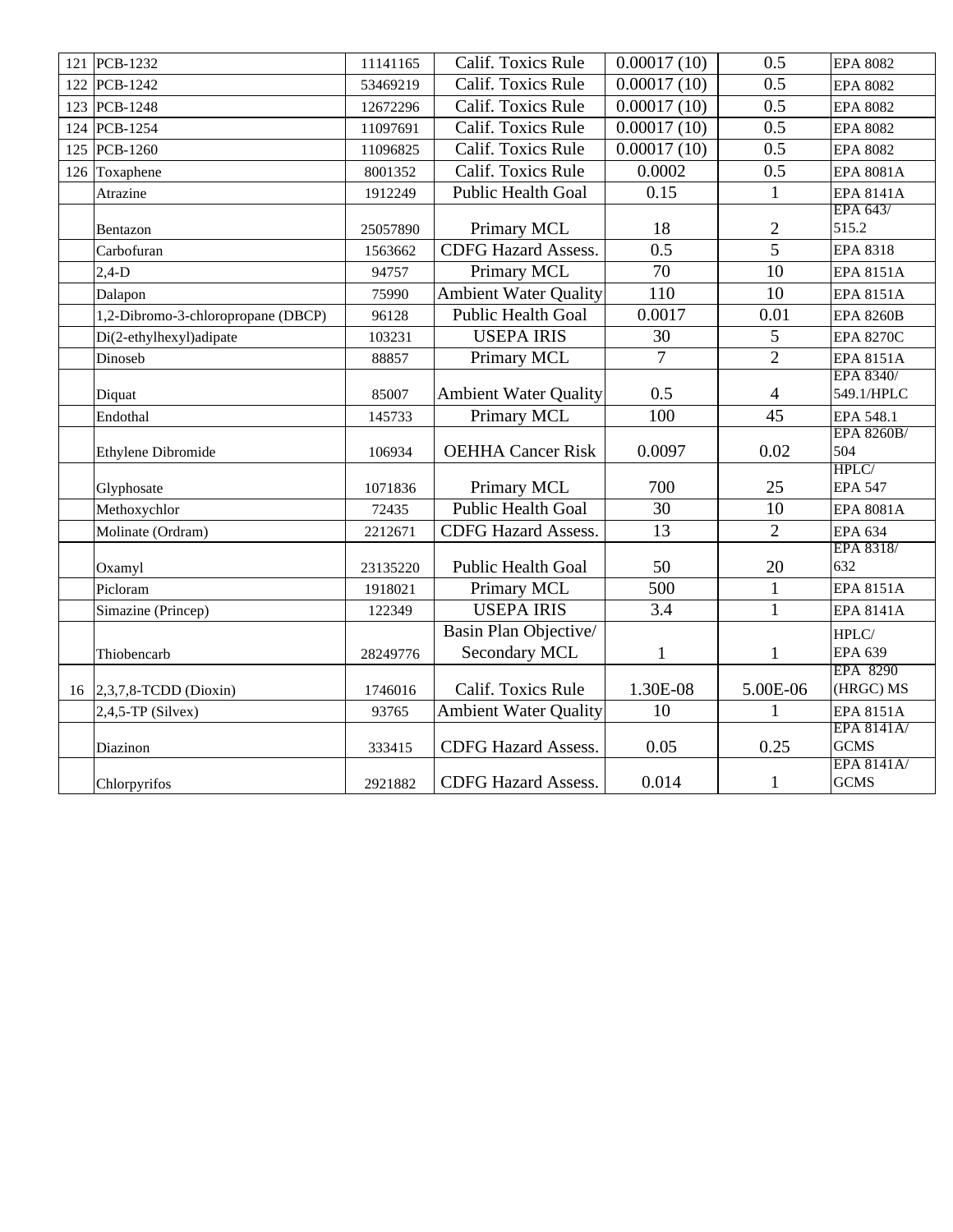| <b>OTHER CONSTITUENTS</b>          |          |                              |                           |       |                |
|------------------------------------|----------|------------------------------|---------------------------|-------|----------------|
| Ammonia (as N)                     |          | <b>Ambient Water Quality</b> | 1500(4)                   |       | EPA 350.1      |
| Chloride                           | 16887006 | <b>Agricultural Use</b>      | 106,000                   |       | EPA 300.0      |
| Flow                               |          |                              | 1 CFS                     |       |                |
| Hardness (as $CaCO3$ )             |          |                              | 5000                      |       | EPA 130.2      |
| Foaming Agents (MBAS)              |          | Secondary MCL                | 500                       |       | <b>SM5540C</b> |
| Nitrate (as N)                     | 14797558 | Primary MCL                  | 10,000                    | 2,000 | EPA 300.0      |
| Nitrite (as N)                     | 14797650 | Primary MCL                  | 1000                      | 400   | EPA 300.0      |
| pH                                 |          | <b>Basin Plan Objective</b>  | $6.5 - 8.5$               | 0.1   | EPA 150.1      |
| Phosphorus, Total (as P)           | 7723140  | <b>USEPA IRIS</b>            | 0.14                      |       | EPA 365.3      |
| Specific conductance (EC)          |          | <b>Agricultural Use</b>      | 700 umhos/cm              |       | EPA 120.1      |
| Sulfate                            |          | Secondary MCL                | 250,000                   | 500   | EPA 300.0      |
| Sulfide (as S)                     |          | Taste and Odor               | 0.029                     |       | EPA 376.2      |
| Sulfite (as $SO_3$ )               |          | No Criteria Available        |                           |       | SM4500-SO3     |
| Temperature                        |          | <b>Basin Plan Objective</b>  | $\mathrm{P}^{\mathrm{o}}$ |       |                |
| <b>Total Disolved Solids (TDS)</b> |          | <b>Agricultural Use</b>      | 450,000                   |       | EPA 160.1      |
|                                    |          |                              |                           |       |                |

FOOTNOTES:

(2) - Freshwater aquatic life criteria for metals are expressed as a function of total hardness (mg/L) in the water body. Values displayed correspond to a total hardness of 40 mg/L. (1) - The Criterion Concentrations serve only as a point of reference for the selection of the appropriate analytical method. They do not indicate a regulatory decision that the cited concentration is either necessary or sufficient for full protection of beneficial uses. Available technology may require that effluent limits be set lower than these values.

(3) - For haloethers

(4) - Freshwater aquatic life criteria for ammonia are expressed as a function of pH and temperature of the water body. Values displayed correspond to pH 8.0 and temperature of 22 C.

(5) - For nitrophenols.

(6) - For chlorinated naphthalenes.

(7) - For phthalate esters.

(8) - Basin Plan objective = 2 ug/L for Salt Slough and specific constructed channels in the Grassland watershed.

(9) - Criteria for sum of alpha- and beta- forms.

(10) - Criteria for sum of all PCBs.

(11) - Mercury monitoring shall utilize "ultra-clean" sampling and analytical methods. These methods include: Method 1669: Sampling Ambient Water for Trace Metals at EPA Water Quality Criteria Levels, US EPA; and Method 1631: Mercury in Water by Oxidation, Purge and Trap, and Cold Vapor Atomic Fluoresence, US EPA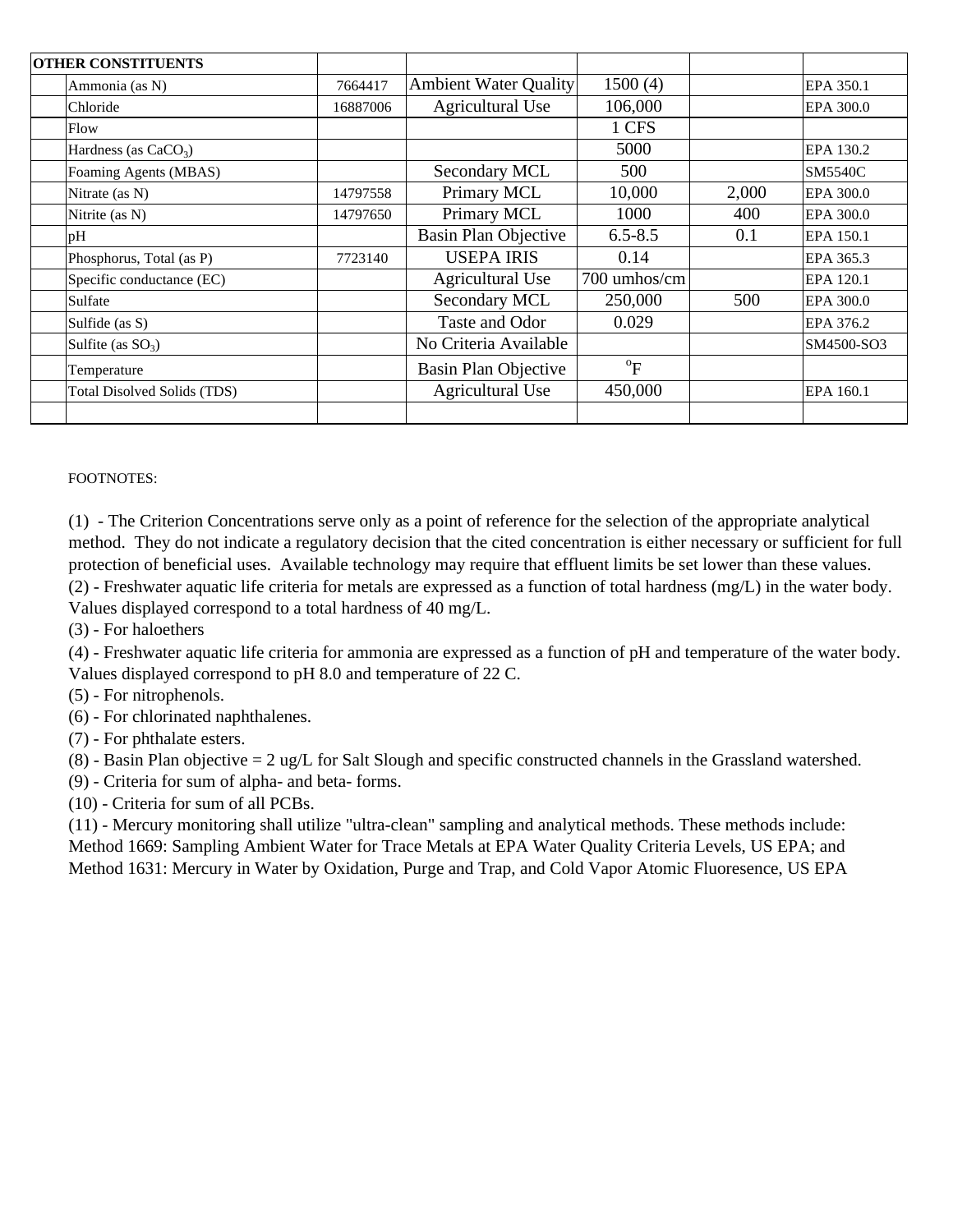### **ITEMS TO BE INCLUDED IN A MONITORING WELL INSTALLATION WORKPLAN AND A MONITORING WELL INSTALLATION REPORT OF RESULTS**

Prior to installation of groundwater monitoring wells, the Discharger shall submit a workplan containing the minimum listed information. Wells may be installed after staff approves the workplan. Upon installation of the monitoring wells, the Discharger shall submit a report of results, as described below. All workplans and reports must be signed by a registered geologist, certified engineering geologist, or civil engineer registered or certified by the State of California.

Monitoring Well Installation Workplan

A. General Information:

 Monitoring well locations and rationale Survey details Equipment decontamination procedures Health and safety plan Topographic map showing any existing monitoring wells, proposed wells, waste handling facilities, utilities, and other major physical and manmade features.

- B. Drilling Details: describe drilling and logging methods
- C. Monitoring Well Design:

 Casing diameter Borehole diameter Depth of surface seal Well construction materials Diagram of well construction Type of well cap Size of perforations and rationale Grain size of sand pack and rationale Thickness and position of bentonite seal and sand pack Depth of well, length and position of perforated interval

D. Well Development:

 Method of development to be used Method of determining when development is complete Method of development water disposal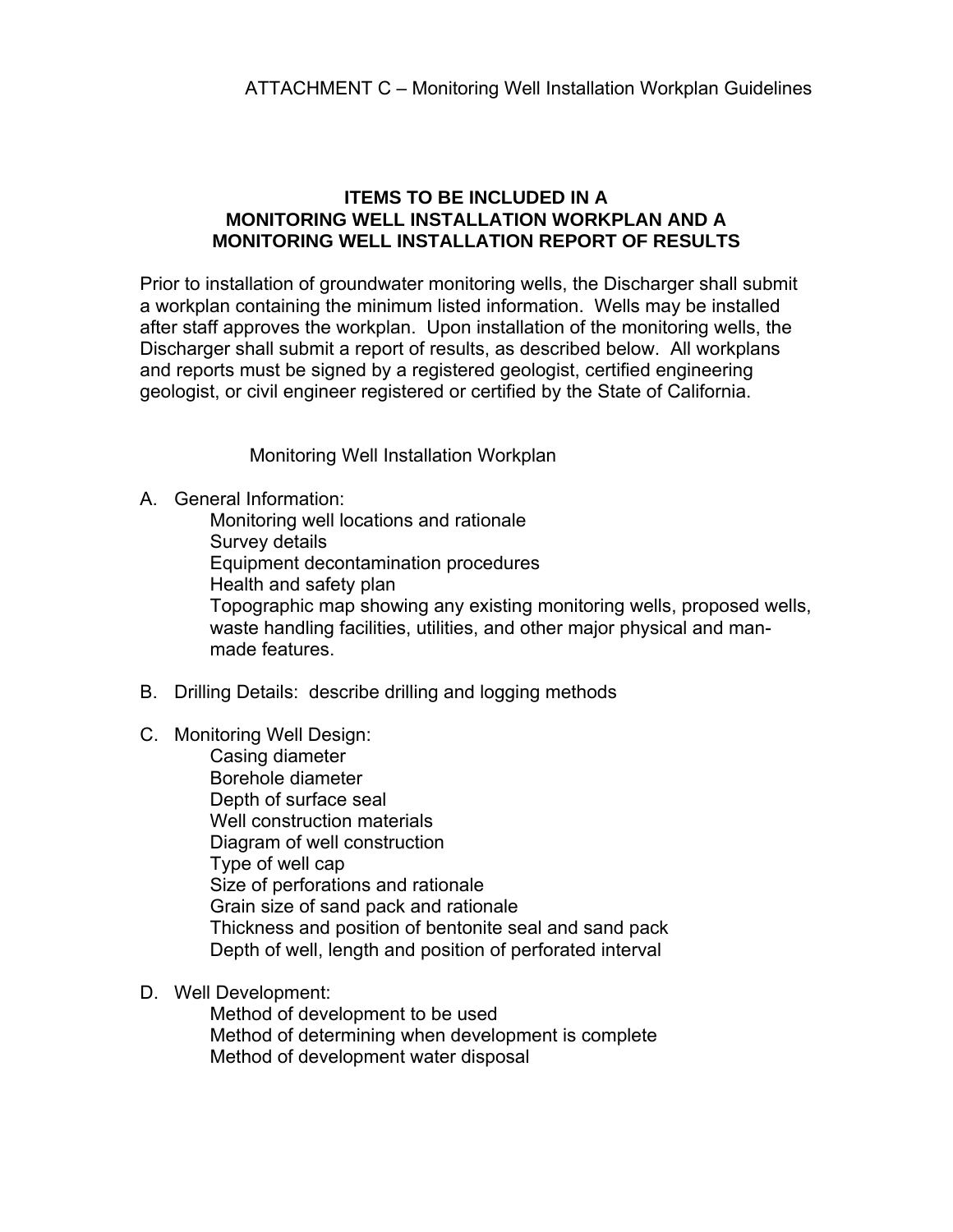- E. Surveying Details: discuss how each well will be surveyed to a common reference point
- F. Soil Sampling (if applicable):

 Cuttings disposal method Analyses to be run and methods Sample collection and preservation method Intervals at which soil samples are to be collected Number of soil samples to be analyzed and rationale Location of soil samples and rationale QA/QC procedures

G. Well Sampling:

 Minimum time after development before sampling (48 hours) Well purging method and amount of purge water Sample collection and preservation method Table describing sample volumes, sample containers, preservation agents, and hold times QA/QC procedures

H. Water Level Measurement:

 The elevation reference point at each monitoring well shall be within 0.01 foot. Ground surface elevation at each monitoring well shall be within 0.1 foot. Method and time of water level measurement shall be specified.

I. Proposed time schedule for work.

# **Monitoring Well Installation Report of Results**

A. Well Construction:

Number and depth of wells drilled

Date(s) wells drilled

Description of drilling and construction

Approximate locations relative to facility site(s)

A well construction diagram for each well must be included in the report, and contain the following information:

 Total depth drilled Depth of open hole (same as total depth drilled if no caving occurs) Footage of hole collapsed Length of slotted casing installed Depth of bottom of casing Depth to top of sand pack Thickness of sand pack Depth to top of bentonite seal Thickness of bentonite seal Thickness of concrete grout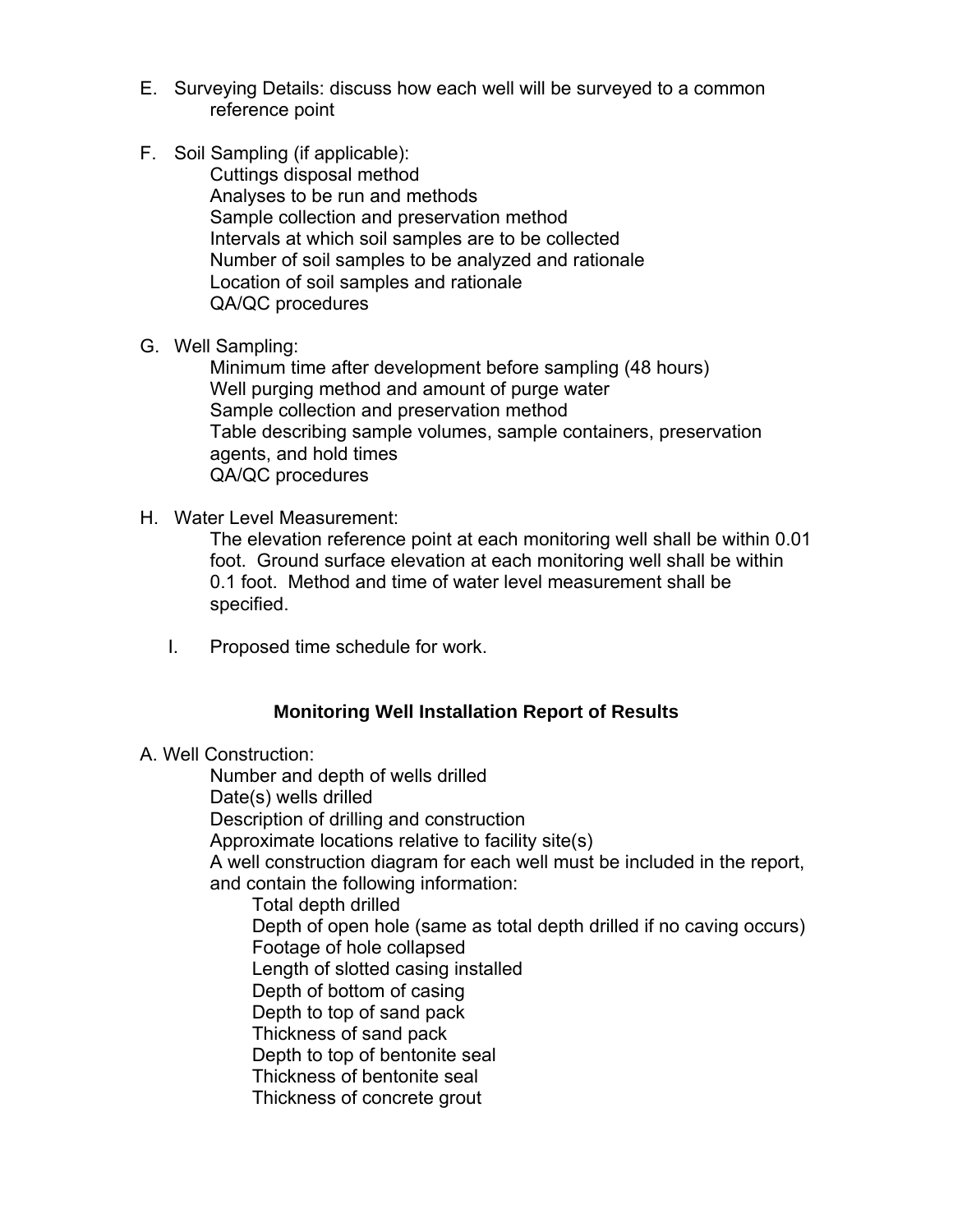Boring diameter Casing diameter Casing material

 Size of perforations Number of bags of sand Well elevation at top of casing Depth to ground water Date of water level measurement Monitoring well number Date drilled Location

B. Well Development:

 Date(s) of development of each well Method of development Volume of water purged from well How well development completion was determined Method of effluent disposal Field notes from well development should be included in report.

- C. Well Surveying: provide reference elevations for each well and surveyor's notes
- D. Water Sampling:

 Date(s) of sampling How well was purged How many well volumes purged Levels of temperature, EC, and pH at stabilization Sample collection, handling, and preservation methods Sample identification Analytical methods used Laboratory analytical data sheets Water level elevation(s) Groundwater contour map

E. Soil Sampling (if applicable):

 Date(s) of sampling Sample collection, handling, and preservation method Sample identification Analytical methods used Laboratory analytical data sheets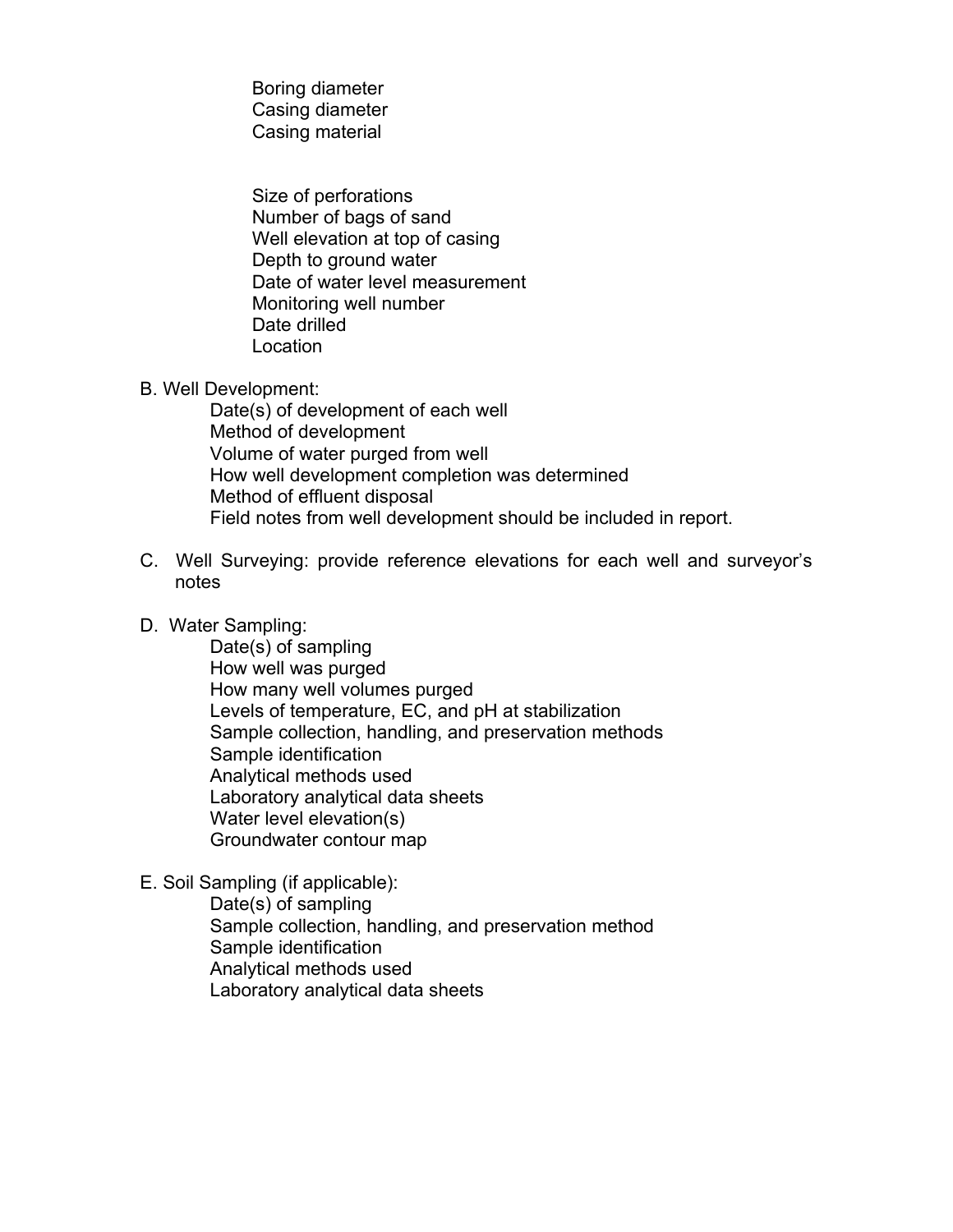# **FACT SHEET**

ORDER NO. R5-2006-0126 UNIVERSITY OF CALIFORNIA CENTER FOR AQUATIC BIOLOGY AND AQUACULTURE YOLO AND SOLANO COUNTIES NPDES NO. CA0083348

#### **SCOPE OF PERMIT**

This renewed Order regulates the discharge of a combined effluent design flow of up to 2.88 million gallons per day (mgd) from the University of California Center for Aquatic Biology and Aquaculture (CABA) facilities. This Order includes effluent and surface water limitations, monitoring and reporting requirements, additional study requirements, and permit re-opener provisions for effluent constituents.

#### **BACKGROUND INFORMATION**

The University of California (Discharger) owns and operates two fish research facilities that comprise the CABA facility. The CABA is not a commercial hatchery and does not release fish into the environment. The Aquaculture and Fisheries Program at the University of California, Davis, conducts research focused in toxicology, nutrition, stress, genetics, general and physiology ecology, engineering, endocrinology, infectious diseases, and reproduction. About fifteen different aquatic species may be under study at any one time. The Aquatic Center facility is in Section 19, T8N, R2E, MDB&M and the Putah Creek Research facility is in Section 24, T8N, R1E, MDB&M as shown on Attachment A, a part of this Order.

Facility wastewater from the Aquatic Center facility is circulated through a pond, Jamison Pond, prior to discharge to the South Fork of Putah Creek, a water of the United States, at the points, latitude 38 $^{\circ}$ , 31', 32" and longitude 121 $^{\circ}$ , 47', 20" (D-001). Wastewater from the Putah Creek Research Facility is circulated through two ponds, Beaver Pond and Curve Pond, prior to discharge to the South Fork of Putah Creek at latitude  $38^\circ$ ,  $31^\prime$ ,  $39^{\prime\prime}$ and longitude 121°, 48', 18" (D-002).

Effluent from the Aquatic Center facility may be used for irrigation of agricultural land, owned by the Discharger, on an as-needed basis. Effluent from the Putah Creek Research Facility may be diverted to a series of ponds used for wetlands and ecosystems studies. There is no discharge of water from these wetlands. The wetlands are considered part of the research process and not a water of the State. The wetlands are managed and effluent limitations and requirements have been included to prevent vector problems, nuisance, direct toxicity to wildlife, and to minimize the occurrence of avian botulism and other infectious diseases and bioaccumulation in the food chain.

Due to attraction of wildlife to the wetlands, this Order requires that no toxic pollutants shall be present in the water column, sediments, or biota in concentrations that produce detrimental response in human, plant, animal, or aquatic life or bioaccumulate in concentrations that are harmful to human health or aquatic resources.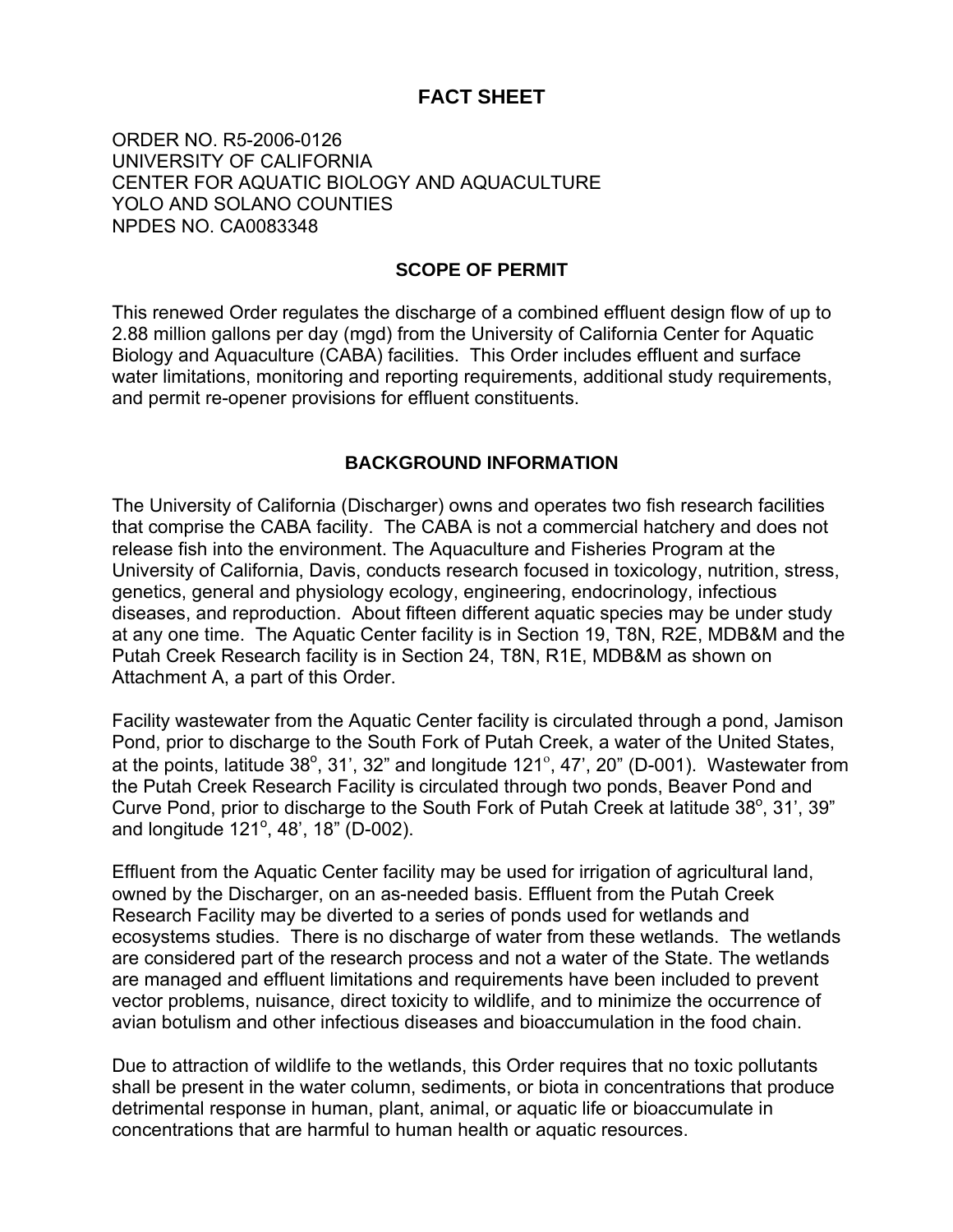FACT SHEET - ORDER NO. R5-2006-0126 -2- NPDES NO. CA0083348 UNIVERSITY OF CALIFORNIA DAVIS CENTER FOR AQUATIC BIOLOGY AND AQUACULTURE YOLO AND SOLANO COUNTIES

The source water for the facilities includes dedicated wells and irrigation water from Lake Berryessa. The source water is high in nitrogen gas and low in dissolved oxygen. Therefore, the Discharger must treat the source water so that it is suitable for the fish population. Prior to being routed to the fish laboratories, the supply water is processed through stripping towers to remove the nitrogen and then pressurized to increase the oxygen concentration.

# **RECEIVING WATER BENEFICIAL USES AND ASSIMILATIVE CAPACITY**

The *Water Quality Control Plan*, *Fourth Edition, for the Sacramento and San Joaquin River Basins* (hereafter Basin Plan) states, on page II-1.00, "*Protection and enhancement of existing and potential beneficial uses are primary goals of water quality planning…*" and "*disposal of wastewaters is* [not] *a prohibited use of waters of the state; it is merely a use which cannot be satisfied to the detriment of beneficial uses*." The existing and beneficial uses that currently apply to surface waters of the basins are presented in Figure II-1 and Table II-1 of the Basin Plan. The beneficial uses of Putah Creek downstream of the discharge, as identified in Table II-1 of the Basin Plan are as follows:

- Municipal and domestic supply,
- Agricultural irrigation,
- Agricultural stock watering,
- Water contact recreation,
- Canoeing and rafting,
- Non-contact water recreation,
- Warm freshwater aquatic habitat,
- Potential cold freshwater aquatic habitat,
- Warm spawning habitat and
- Wildlife habitat.

In 1995, 1997 and 1998, University of California, Davis students under the direction of Dr. Peter Moyle observed juvenile and adult salmon in the South Fork Putah Creek. Some salmon were observed spawning in December 1997 and January 1998. Since that time the University has continued its research and the potential beneficial use of cold freshwater aquatic habitat has been confirmed to exist in Putah Creek.

The South Fork of Putah Creek contains continuous flow year around as a result of the Putah Creek Accord, a legal settlement agreement that requires the Solano Irrigation District to maintain a minimum required flow in the creek. Nevertheless, for the development of this permit, the worst-case dilution is assumed to be zero to provide maximum protection of the receiving water beneficial uses. The impact of assuming zero assimilative capacity within the receiving water is that discharge limitations are end-ofpipe limits with no allowance for dilution within the receiving water. The lack of dilution results in more stringent effluent limitations to protect contact recreational uses, agricultural water quality goals and aquatic life.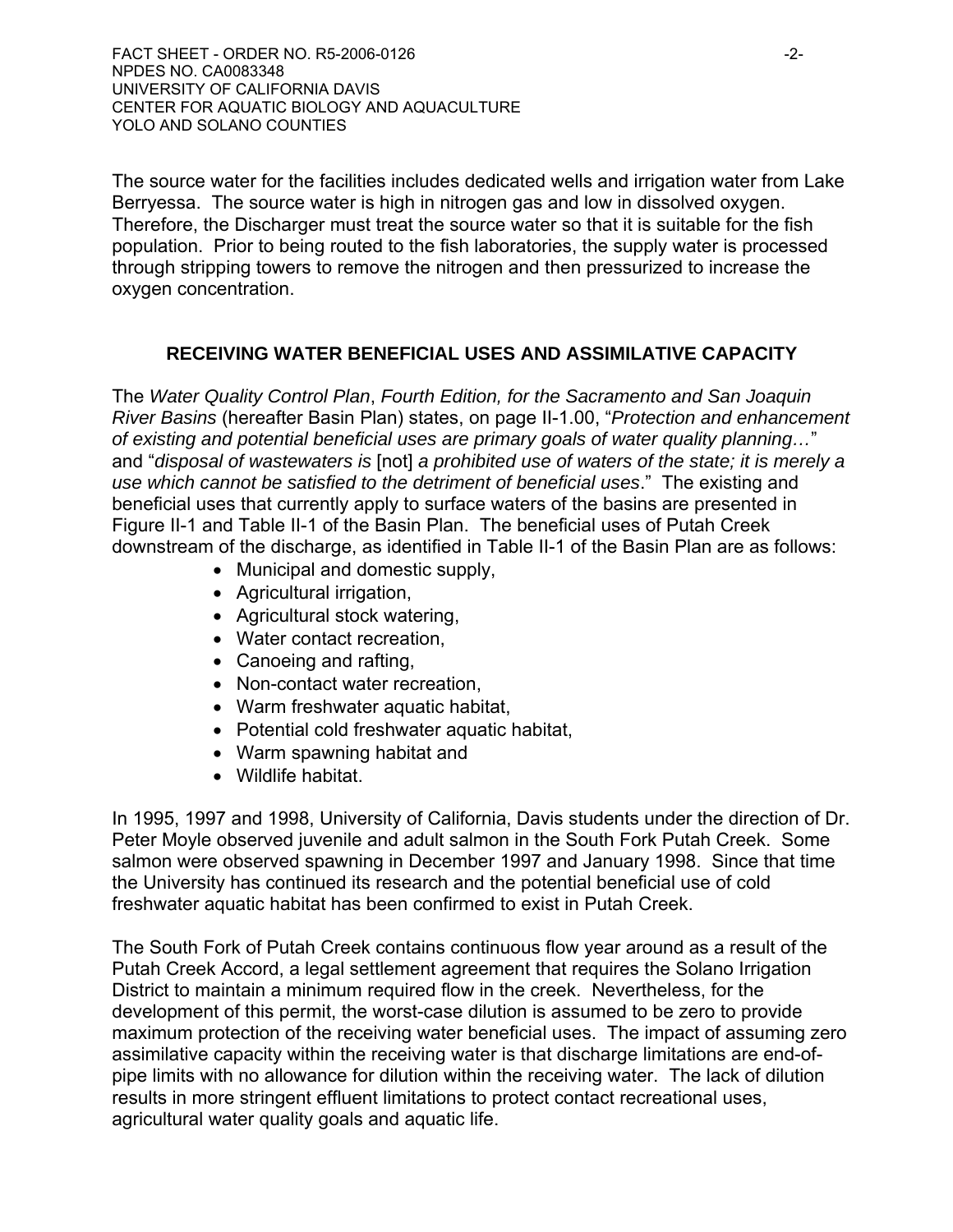In a 12 July 2006 letter to the Regional Water Board, the Discharger states that mercury may potentially be used in research activities. The CTR contains a human health criterion (based on a one-in-a-million cancer risk) of 0.050 µg/L for waters from which both water and aquatic organisms are consumed. Typically, effluent limitations are established for mercury based on the most stringent criteria such as the CTR criteria shown above. Putah Creek and the Delta are CWA Section 303(d)-listed impaired water bodies due to high concentration of methyl mercury in fish. The background effluent methyl mercury concentration, in September and November 2004, measured 0.032 ng/L, which is lower than the CTR criterion of 0.050  $\mu$ g/L. However, due to the bioaccumulative nature of methyl mercury, an increase in loading will not be allowed. Therefore, this Order contains total mercury effluent limitations and prohibits the discharge of total mercury (and methyl mercury) in amounts greater than the existing discharge.

Due to the lack of effluent monitoring data, the concentration and loading of total mercury and methyl mercury currently discharged is unknown. This Order requires the Discharger to monitor and report priority pollutant concentrations, including total mercury and methyl mercury. If necessary, this Order will be reopened and an effluent limitation for methyl mercury will be established to protect downstream water quality.

# **REASONABLE POTENTIAL AND EFFLUENT LIMITATIONS**

The previous Order R5-99-017 required the Discharger to conduct a study of U.S. Environmental Protection Agency (USEPA) priority pollutants and/or National Toxic Rule (NTR) constituents that could potentially affect the receiving waters. This study was to be completed and submitted to the Regional Water Board by 1 September 2002. The Discharger was also required, by a California Water Code Section 13267 technical report requirement (CWC Section 13267 letter) issued by the Executive Officer on 10 May 2002, to fully characterize the wastewater discharge for conformance with California Toxic Rule (CTR), NTR and Basin Plan water quality standards and objectives. On 7 May 2003, the Discharger submitted a partial set of monitoring data but failed to submit all the data required by previous Order R5-99-017 and the CWC Section13267 letter. This Order directs the Discharger to conduct the special monitoring study required by the CWC Section 3267 letter with a time schedule. Effluent data that was submitted as part of the previous Order R5-99-017, and used to establish the requirements of this Order, is presented in Table 1.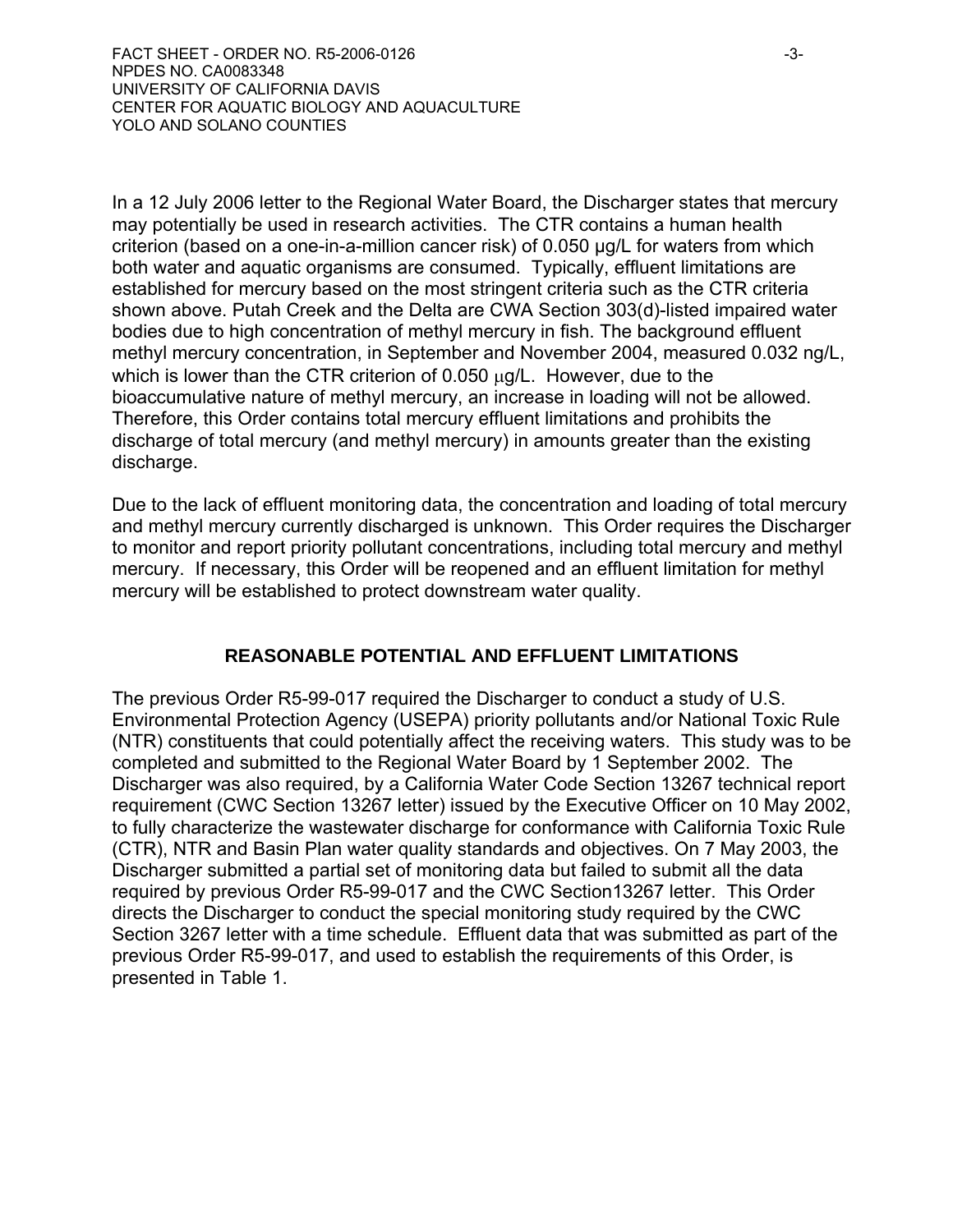#### Reasonable Potential Analysis

A Reasonable Potential Analysis was conducted on the monitoring results to determine reasonable potential for monitored constituents to exceed water quality criteria. If there is a reasonable potential to cause or contribute to an exceedance of water quality criteria, objectives or limits, effluent limitations are included in the Order to protect the beneficial uses of the receiving stream and to ensure that the discharge complies with the Basin Plan numeric and narrative objectives and requirements. Unless otherwise noted, all mass limitations this Order were calculated by multiplying the concentration limitation by the long term average flow from each facility and the appropriate unit conversion factors.

Reasonable potential (RP) is determined using either the method prescribed in (1) the *Policy for Implementation of Toxics Standards for Inland Surface Waters*, Enclosed Bays, and Estuaries of California (also referred to as the State Implementation Plan or SIP), adopted 2 March 2000 and amended on 24 February 2005 by the State Water Resources Control Board (State Water Board) or (2) the U.S. EPA Technical Support Document (TSD) for Water Quality-Based Toxics Control [EPA/505/2-90-001], whichever is applicable to the constituent being evaluated. In each instance the reasonable potential is evaluated by calculating the projected maximum effluent concentration (MEC) of each constituent and comparing it to applicable water quality criteria, objective or limits; if the projected MEC exceeds the criterion, objective or limit, the discharge is determined to have reasonable potential to cause or contribute to an exceedance of a water quality criteria, objective or limit for that constituent.

The projected MEC is determined by multiplying the observed MEC by a factor that accounts for statistical variation. The multiplying factor is determined (for 99% confidence level and 99% probability basis) using the number of results available and the coefficient of variation (standard deviation divided by the mean) of the sample results. Using the SIP as guidance, non-detect results will be counted as one-half the detection level when calculating the mean. For constituents where the source of the applicable water quality standard is the CTR or NTR, the multiplying factor is 1.

If the reasonable potential analysis indicates that water quality-based effluent limitations are necessary, the limitations will be calculated in accordance with Section 1.4 of the SIP and the TSD. The general methodology for calculating effluent limitations is as follows:

### Calculations for Effluent Limitations

In calculating maximum effluent limitations, the effluent concentration allowances (ECA) are set equal to the receiving water criteria/standards/objectives.

$$
ECA_{acute} = CMC
$$
 
$$
ECA_{chromic} = CCC
$$
 
$$
ECA_{HH} = HH
$$

where:

 $ECA<sub>acute</sub>$  =concentration allowance for acute (one-hour average) toxicity criterion effluent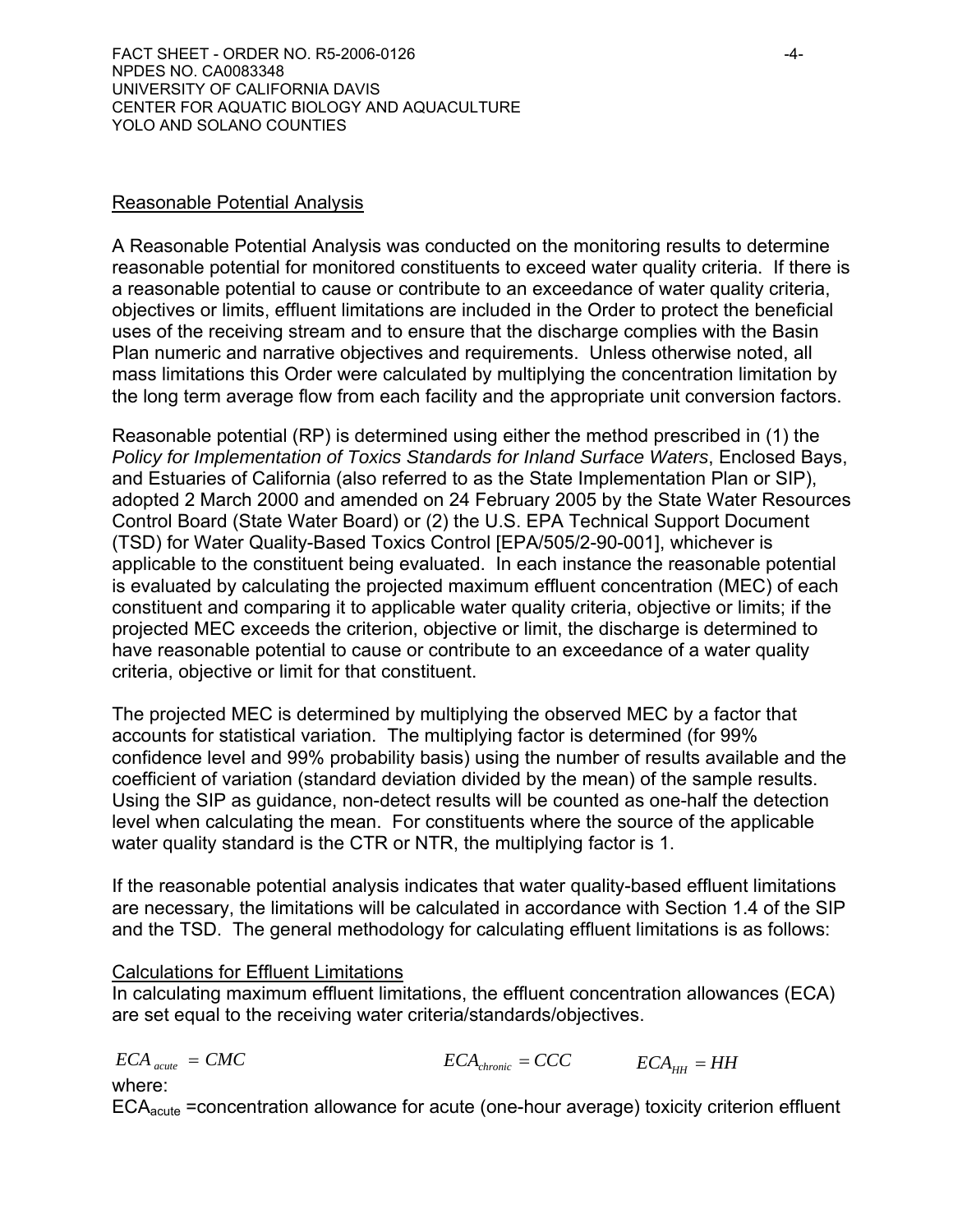FACT SHEET - ORDER NO. R5-2006-0126 NPDES NO. CA0083348 UNIVERSITY OF CALIFORNIA DAVIS CENTER FOR AQUATIC BIOLOGY AND AQUACULTURE YOLO AND SOLANO COUNTIES

|              | $ECA_{\text{chronic}}$ = effluent concentration allowance for chronic (four-day average) toxicity |
|--------------|---------------------------------------------------------------------------------------------------|
| $ECA_{HH} =$ | effluent concentration allowance for human health                                                 |
| $CMC =$      | criteria maximum concentration (one-hour average)                                                 |
| $CCC =$      | criteria continuous concentration (four-day average, unless otherwise                             |
|              | noted), and                                                                                       |

HH = human health

Acute and chronic toxicity ECAs are converted to equivalent long-term averages (LTA) using statistical multipliers and the lowest LTA is used. Additional statistical multipliers are used to calculate the maximum daily effluent limitation (MDEL) and the average monthly effluent limitation (AMEL).

| $AMEL = mult_{AMEL} \left[ min(M_{A}ECA_{acute}, M_{C}ECA_{chronic}) \right]$ | $LTA_{acute}$   |
|-------------------------------------------------------------------------------|-----------------|
| $MDEL = mult_{MDEL} \left[ min(M_{A}ECA_{acute}, M_{C}ECA_{chronic}) \right]$ | $LTA_{chronic}$ |

where:  $mult_{AMEL}$  = statistical multiplier converting minimum LTA to AMEL  $mult<sub>MDFI</sub>$  = statistical multiplier converting minimum LTA to MDEL  $M_A$  = statistical multiplier converting CMC to LTA  $M<sub>C</sub>$  = statistical multiplier converting CCC to LTA

Human health ECAs are set equal to the AMEL and a statistical multiplier is used to calculate the MDEL.

$$
MDEL_{HH} = \left(\frac{mult_{MDEL}}{mult_{AMEL}}\right) AMEL_{HH}
$$

where: mult<sub>AMEL</sub> = statistical multiplier converting minimum LTA to AMEL  $mult<sub>MDFI</sub>$  = statistical multiplier converting minimum LTA to MDEL  $M_A$  = statistical multiplier converting CMC to LTA  $M<sub>C</sub>$  = statistical multiplier converting CCC to LTA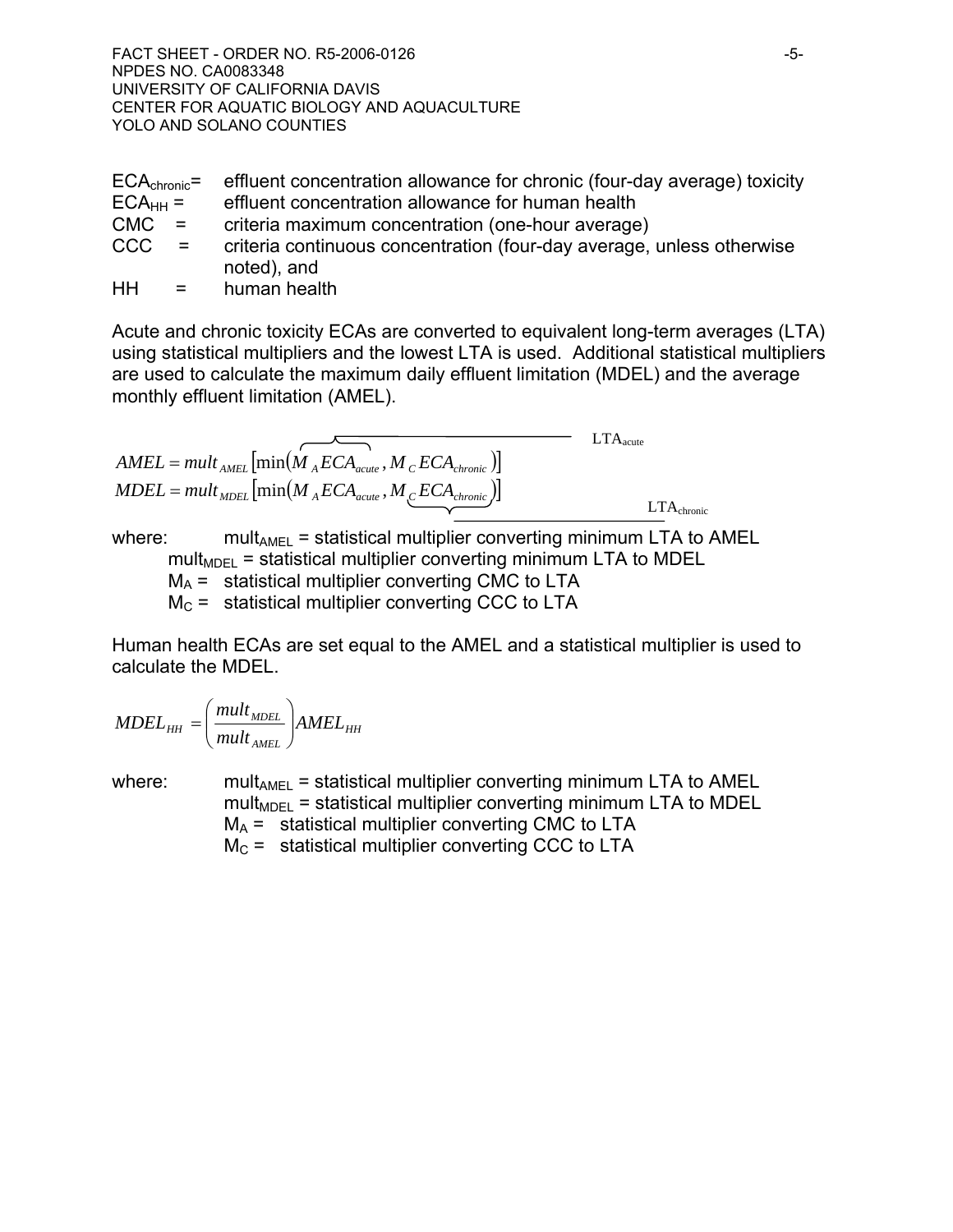# Table 1. UC Davis Center for Aquatic Biology and Aquaculture

Facility Effluent Data

|               | <b>Aquatic Center Facility</b> |            |                    |                    |     |                                 | <b>Putah Creek Research Facility</b> |                   |            |                    |                    |                           |                              |                               |
|---------------|--------------------------------|------------|--------------------|--------------------|-----|---------------------------------|--------------------------------------|-------------------|------------|--------------------|--------------------|---------------------------|------------------------------|-------------------------------|
| Date          | Flow<br>mgd                    | CI<br>mg/L | <b>BOD</b><br>mg/L | <b>TSS</b><br>mg/L |     | EC Settleable<br>Matter<br>mg/L | Temperature<br>$\mathrm{P}$          | Flow              | CI<br>mg/L | <b>BOD</b><br>mg/L | <b>TSS</b><br>mg/L | <b>EC</b><br>µMhos/<br>cm | Settleable<br>Matter<br>mg/L | Temperature<br>$\overline{P}$ |
|               |                                |            |                    |                    |     |                                 |                                      |                   |            |                    |                    |                           |                              |                               |
| Sep-03        | 0.8835                         |            |                    |                    | 750 | < 0.1                           | 65.5                                 | 0.3676            |            |                    |                    | 475                       | < 0.1                        | 61.7                          |
| Aug-03        | 0.6949                         |            |                    |                    | 650 | < 0.1                           | 64.9                                 | 0.5198            |            |                    |                    | 500                       | < 0.1                        | 63.5                          |
| $Jul-03$      | $0.8103$ 0.02                  |            | 1.3                | $5$                | 690 | < 0.1                           | 66.4                                 | $0.4698$ 0.02 2.6 |            |                    | $5$                | 780                       | < 0.1                        | 66                            |
| $Jun-03$      | 0.7764                         |            |                    |                    | 650 | < 0.1                           | 63.5                                 | 0.6471            |            |                    |                    | 500                       | < 0.1                        | 63                            |
| May-03        | 0.837                          |            |                    |                    | 640 | < 0.1                           | 64.6                                 | 0.5921            |            |                    |                    | 540                       | < 0.1                        | 63.3                          |
| Apr-03        | 0.786                          | 0.02       | $<$ 1              | $5$                | 580 | < 0.1                           | 64                                   | 0.5782   0.02     |            | 1.7                | $5$                | 540                       | < 0.1                        | 61.3                          |
| Mar-03        | 0.8597                         |            |                    |                    | 700 | < 0.1                           | 63.5                                 | 0.5867            |            |                    |                    | 550                       | < 0.1                        | 60.8                          |
| Feb-03        | 0.8984                         |            |                    |                    | 650 | < 0.1                           | 64.4                                 | 0.613             |            |                    |                    | 570                       | < 0.1                        | 60.8                          |
| Jan-03        | 0.9444                         | 0.02       | $<$ 1              | 6.3                | 700 | < 0.1                           | 64                                   | 0.5725   0.02     |            | < 1                | $5$                | 500                       | < 0.1                        | 60                            |
| Dec-02        | 0.8999                         |            |                    |                    | 650 | < 0.1                           | 62.6                                 | 0.4412            |            |                    |                    | 350                       | < 0.1                        | 59                            |
| <b>Nov-02</b> | 0.8844                         |            |                    |                    | 650 | < 0.1                           | 63.3                                 | 0.6001            |            |                    |                    | 350                       | < 0.1                        | 60.1                          |
| Oct-02        | 0.7636                         | 0.02       | 2.4                | 5.3                | 500 | < 0.1                           | 63.9                                 | 0.464             | 0.02       | 1.1                | $5$                | 400                       | < 0.1                        | 60.4                          |
| Sep-02        | 0.7203                         |            |                    |                    | 500 | < 0.1                           | 64                                   | 0.8084            |            |                    |                    | 350                       | < 0.1                        | 62.6                          |
| Aug-02        | 0.6981                         |            |                    |                    | 500 | < 0.1                           | 65.3                                 | 0.9571            |            |                    |                    | 350                       | < 0.1                        | 64                            |
| <b>Jul-02</b> | 0.6595                         | 0.02       | 1.8                | 1.8                | 500 | < 0.1                           | 65.1                                 | 0.989             | 0.02 <1    |                    | $5$                | 350                       | < 0.1                        | 63.3                          |
| $Jun-02$      | 0.6306                         |            |                    |                    | 450 | < 0.1                           | 65.2                                 | 0.7369            |            |                    |                    | 300                       | < 0.1                        | 64.6                          |
| May-02        | 0.6051                         |            |                    |                    | 450 | < 0.1                           | 64                                   | 0.6754            |            |                    |                    | 300                       | < 0.1                        | 63.2                          |
| Apr-02        | 0.5821                         | 0.02       | $<$ 1              | $5$                | 450 | < 0.1                           | 62.6                                 | 0.647             | 0.02       | 1.4                | $5$                | 300                       | < 0.1                        | 63                            |
| Jan-02        | 0.6732                         |            |                    |                    | 450 | < 0.1                           | 63.5                                 | 0.6484            |            |                    |                    | 350                       | < 0.1                        | 62.2                          |
| Feb-02        | 0.7185                         |            |                    |                    | 500 | < 0.1                           | 61.5                                 | 0.7175            |            |                    |                    | 350                       | < 0.1                        | 59.9                          |
| Jan-02        | $0.7484$ 0.02                  |            | 5.1                | 8.4                | 500 | < 0.1                           | 60.4                                 | 0.705             | 0.02       | 1.3                | $5$                | 400                       | < 0.1                        | 58.5                          |
| Dec-01        | 0.612                          |            |                    |                    | 500 | < 0.1                           | 62.6                                 | 0.5118            |            |                    |                    | 350                       | < 0.1                        | 59.9                          |
| <b>Nov-01</b> | 0.6079                         |            |                    |                    | 450 | < 0.1                           | 63.5                                 | 0.4269            |            |                    |                    | 300                       | < 0.1                        | 61.3                          |
| Oct-01        | 0.7636                         | 0.02       | 5.9                | 12                 | 450 | < 0.1                           | 64.4                                 | 0.464             | 0.02       | $<$ 1              | $5$                | 400                       | < 0.1                        | 61.7                          |
| Sep-01        | 0.7856                         |            |                    |                    | 450 | < 0.1                           | 64.4                                 | 0.5329            |            |                    |                    | 400                       | < 0.1                        | 61.7                          |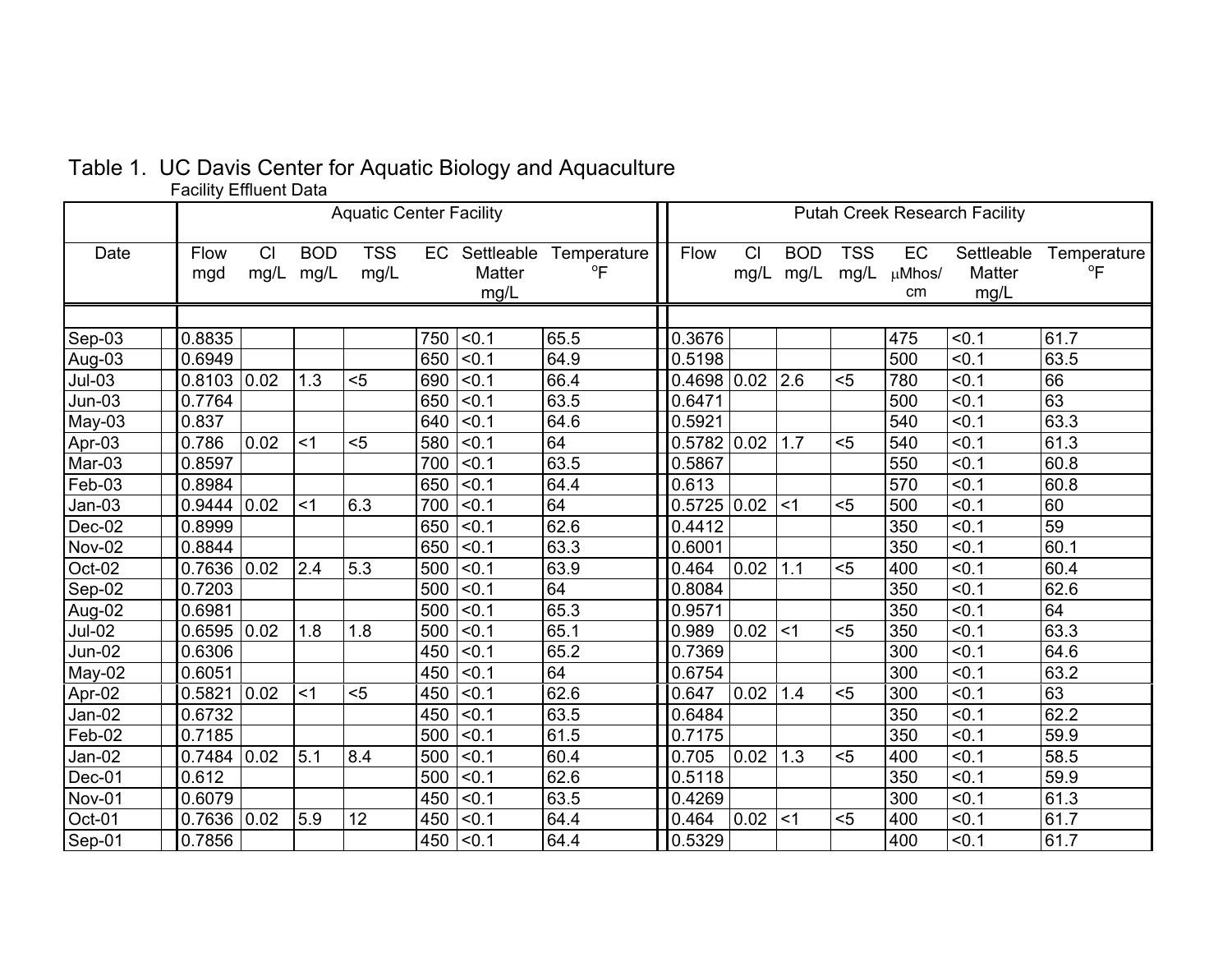#### FACT SHEET - ORDER NO. R5-2006-0126 NPDES NO. CA0083348 UNIVERSITY OF CALIFORNIA DAVIS CENTER FOR AQUATIC BIOLOGY AND AQUACULTURE YOLO AND SOLANO COUNTIES

## Table 1. UC Davis Center for Aquatic Biology and Aquaculture Facility Effluent Data

|                | <b>Aquatic Center Facility</b> |            |                    |             |     |                              | <b>Putah Creek Research Facility</b> |  |               |                   |                    |             |                    |                              |                   |
|----------------|--------------------------------|------------|--------------------|-------------|-----|------------------------------|--------------------------------------|--|---------------|-------------------|--------------------|-------------|--------------------|------------------------------|-------------------|
| Date           | Flow<br>mgd                    | CI<br>mg/L | <b>BOD</b><br>mg/L | TSS<br>mg/L | EC  | Settleable<br>Matter<br>mg/L | Temperature<br>$\overline{P}$        |  | Flow          | <b>CI</b><br>mg/L | <b>BOD</b><br>mg/L | TSS<br>mg/L | EC<br>µMhos/<br>cm | Settleable<br>Matter<br>mg/L | Temperature<br>°F |
| Aug-01         | 0.728                          |            |                    |             | 500 | < 0.1                        | 65.3                                 |  | 0.6228        |                   |                    |             | 450                | < 0.1                        | 63.1              |
| <b>Jul-01</b>  | 0.5927                         | 0.02       | 4.1                | 13          | 450 | < 0.1                        | 64.4                                 |  | 0.535         | 0.02              | $<$ 1              | $5$         | 300                | < 0.1                        | 62.6              |
| Jun-01         | 0.6086                         |            |                    |             | 500 | < 0.1                        | 65.1                                 |  | 0.4858        |                   |                    |             | 400                | < 0.1                        | 62.6              |
| May-01         | 0.6639                         |            |                    |             | 525 | < 0.1                        | 64.8                                 |  | 0.5723        |                   |                    |             | 400                | < 0.1                        | 62.2              |
| Apr-01         | 0.6552                         | 0.02       | 2.7                | 9.5         | 500 | < 0.1                        | 63.3                                 |  | 0.569         | 0.02              | 1.3                | $5$         | 450                | < 0.1                        | 61                |
| Mar-01         | 0.6108                         |            |                    |             | 500 | < 0.1                        | 63                                   |  | 0.617         |                   |                    |             | 400                | < 0.1                        | 59.7              |
| Feb-01         | 0.7013                         |            |                    |             | 450 | < 0.1                        | 63.5                                 |  | 0.6737        |                   |                    |             | 350                | < 0.1                        | 59                |
| Jan-01         | 0.691                          | 0.02       | 1.9                | $5$         | 450 | < 0.1                        | 61.7                                 |  | 0.6163   0.02 |                   |                    | $5$         | 300                | < 0.1                        | 57.9              |
| Dec-00         | 0.6868                         |            |                    |             | 450 | < 0.1                        | 63.9                                 |  | 0.6481        |                   |                    |             | 350                | < 0.1                        | 60.2              |
| Nov-00         | 0.7001                         |            |                    |             | 450 | < 0.1                        | 64.4                                 |  | 0.6377        |                   |                    |             | 300                | < 0.1                        | 61.7              |
| Oct-00         | 0.6934                         | 0.02       | $<$ 1              | $5$         | 550 | < 0.1                        | 64.4                                 |  | 0.6517        | 0.02              | $<$ 1              | $5$         | 400                | < 0.1                        | 60.8              |
| Sep-00         | 0.7112                         |            |                    |             | 550 | < 0.1                        | 65.3                                 |  | 0.6325        |                   |                    |             | 400                | < 0.1                        | 63                |
| Aug-00         | 0.7861                         |            |                    |             | 450 | < 0.1                        | 65.3                                 |  | 0.7407        |                   |                    |             | 350                | < 0.1                        | 62.6              |
|                | Flow                           | CI         | <b>BOD</b>         | <b>TSS</b>  | EC  | Settleable<br>Matter         | TEMP                                 |  | Flow          | CI                | <b>BOD</b>         | <b>TSS</b>  | EC                 | Settleable<br>Matter         | <b>TEMP</b>       |
| <b>AVERAGE</b> | 0.73                           | 0.02       | 2.1                | 4.7         | 533 | < 0.1                        | 63.99                                |  | 0.62          | 0.02              | 0.87               | $5$         | 405                | < 0.1                        | 61.64             |
| <b>MAX</b>     | 0.94                           | 0.02       | 5.9                | 13          | 750 | < 0.01                       | 66.4                                 |  | 0.99          | 0.02              | 2.6                | $5$         | 780                | < 0.1                        | 66                |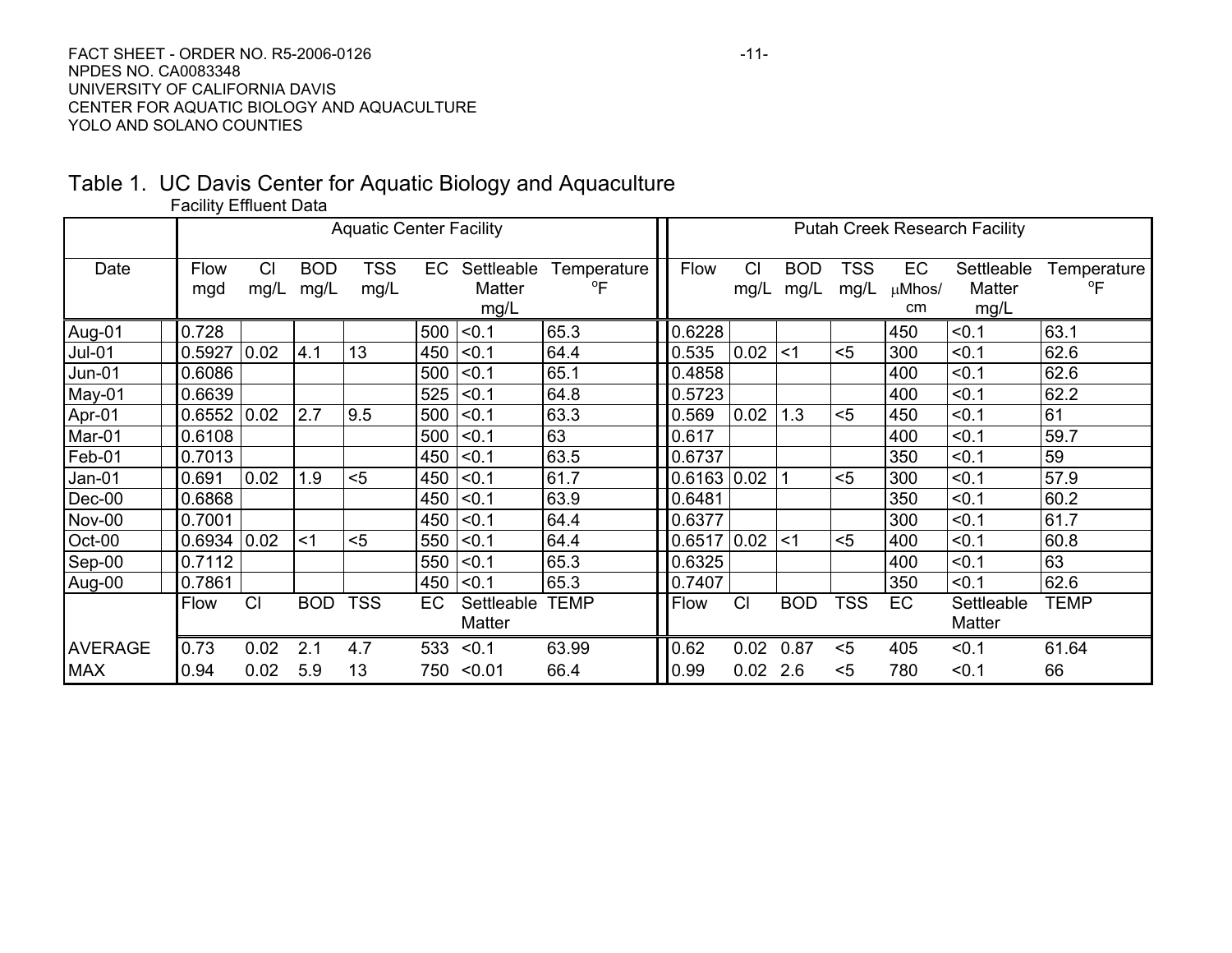#### EFFLUENT LIMITATIONS

Federal regulations at 40 CFR 122.45(b)(2)(i) require that the calculation of any permit limitations, standards, or prohibitions be based not upon the designed production capacity (or other measure of operation) but rather upon a reasonable measure of actual production of the facility. The mass limitations in the previous Order were based on the design flow of the treatment facilities, which is 1.44 mgd each for the Aquatic Center facility and Putah Creek Research Facility. This Order contains mass limitations based on the long-term average discharge flow from both the Aquatic Center facility and the Putah Creek Research Facility. The long-term average flow for each discharge was based on flow data submitted from the Discharger in accordance with the prior Order (Table 1). The flow bases used to calculate the mass limitations are 0.74 million gallons per day (mgd) for the Aquatic Center facility and 0.62 mgd for the Putah Creek Research Facility.

## WATER QUALITY-BASED EFFLUENT LIMITATIONS

1. **Chlorine:** Aquatic habitat is a beneficial use of Putah Creek. The Basin Plan includes a narrative water quality objective that "[a]*ll waters shall be maintained free of toxic substances in concentrations that produce detrimental physiological responses in human, plant, animal, or aquatic life*." Chlorine can cause toxicity to aquatic organisms when discharged to surface waters. U.S. EPA recommends, in its Ambient Water Quality Criteria for the protection of fresh water aquatic life, maximum 1-hour average and 4-day average chlorine concentrations of 0.02 mg/*l* and 0.01 mg/*l*, respectively.

Chlorine and chlorine-containing solutions are occasionally used by the Discharger to clean and sanitize tanks and other components of the facility. Chlorine can cause toxicity to aquatic organisms when discharged to surface waters. The use of chlorine as a disinfectant presents a reasonable potential of a discharge in toxic concentrations.

The previous Order contained a daily maximum limitation for residual chlorine of 0.02 mg/l. USEPA recommends, in their Ambient Water Quality Criteria for the protection of fresh water aquatic life, a maximum 1-hour average and a 4-day average chlorine concentrations of 0.019 mg/*l* and 0.011 mg/*l*, respectively. The previous limitation is not protective of aquatic habitat. Revised effluent limitations for chlorine, based on the Basin Plan narrative toxicity objective and Ambient Water Quality Criteria, have been included in this Order to protect the receiving stream aquatic life beneficial uses. A Maximum Daily Effluent Limitation (MDEL) was established by converting the 1-hour average criteria of 0.19 mg/L and 4-day average criteria of 0.011 mg/L into  $99<sup>th</sup>$  percentile long-term average (LTA) values. The lowest LTA was then converted to an MDEL with a conversion factor based on the  $99<sup>th</sup>$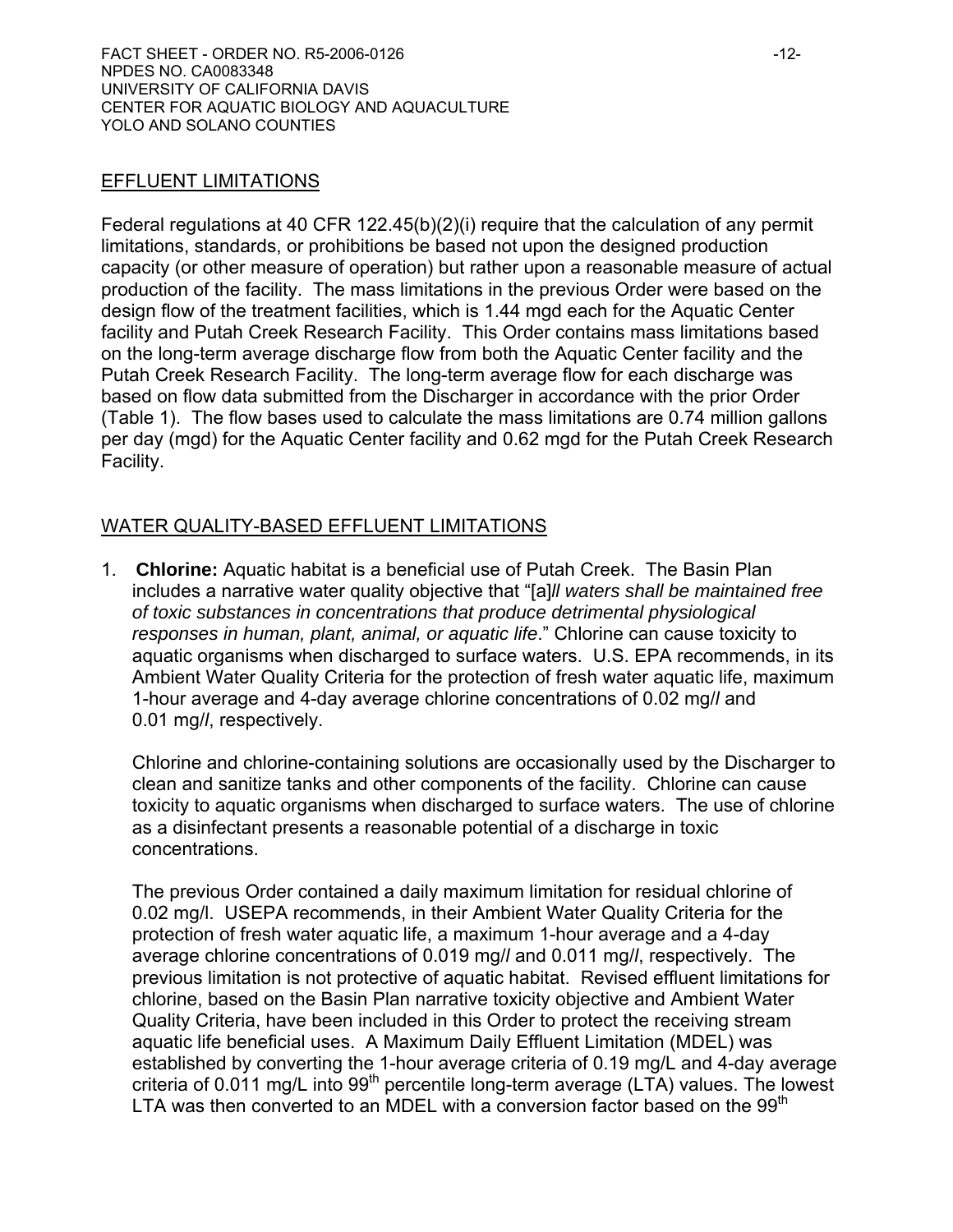percentile and a 30-day frequency in sampling. Due to the intermittent nature of chlorine application at the CABA facility, a 4-day effluent limitation of 0.011 mg/L is included in this Order to protect against chronic impacts to aquatic life. The Discharger is expected to be able to comply with the new limitations upon adoption of this Order.

2. **Formalin and Malachite Green:** In information provided by Discharger on 8 October 2004, 20 October 2004, and 23 June 2006, formalin is administered in fish tanks by dissolving the mixture at an application rate of 150 ppm (or 150 mg/L). For each treatment, the application is once per day for five consecutive days. There are approximately 15 treatments per year.

Formalin is approved through the US Food and Drug Administration's New Animal Drug Application (NADA) program for use in controlling external protozoa and monogenetic trematodes on fish, and for controlling fungi of the family *Saprolegniacae* in food-producing aquatic species (including trout and salmon). For control of other fungi, formalin may be used under an Investigational New Animal Drug (INAD) exemption. Information submitted with the Report of Waste Discharge indicates a typical usage rate and a historical minimum flow of 300 gallons per minute. Therefore, the estimated maximum calculated concentration of formalin in the discharge from Outfall 001, assuming no removal of formaldehyde, would be 90 μg/L formalin (33.4 μg/L as formaldehyde).

As a Discharger at other fishery locations, the California Department of Fish and Game (DFG) Pesticide Unit conducted biotoxicity studies to determine the aquatic toxicity of formalin using *Pimephales promelas* and *Ceriodaphnia dubia* in accordance with the analytical methods specified in EPA600/4-91-002, *Short-Term Methods for Estimating the Chronic Toxicity of Effluents and Receiving Waters to Freshwater Organisms*. These "short-term chronic tests" measure effects such as reduced growth of the organism, reduced reproduction rates, and lethality. Results were reported as a No Observed Effect Concentration (NOEC) and a Lowest Observed Effect Concentration (LOEC).

The DFG Pesticide Unit also conducted acute toxicity tests using *Ceriodaphnia dubia* in accordance with methods specified in EPA600/4-90/027, *Methods for Measuring the Acute Toxicity of Effluents and Receiving Waters to Freshwater and Marine Organisms.* Acute toxicity test results typically are reported as the No Observed Adverse Effect Level (NOAEL), Lowest Observed Adverse Effect Level (LOAEL), and Lethal Concentration to fifty percent of the population  $(LC_{50})$ . Results of the DFG acute and chronic aquatic life toxicity testing and the Basin Plan narrative toxicity objective were considered in determining if water quality-based effluent limitations for formalin as formaldehyde are necessary.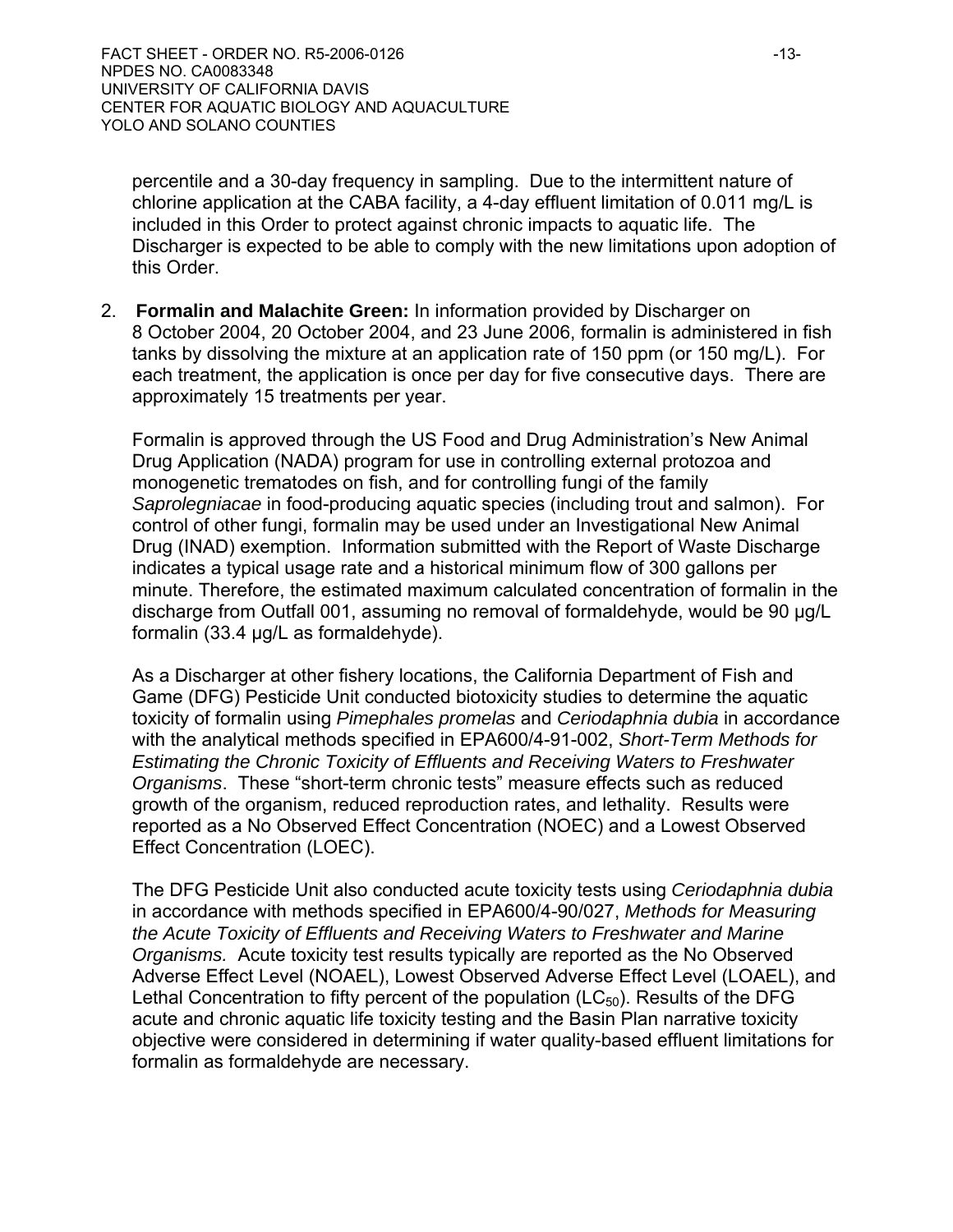Results of 7-day chronic toxicity tests indicated *Ceriodaphnia dubia* was the most sensitive species, with a 7-day NOEC value of 1.3 mg/l formaldehyde for survival and <1.3 mg/L for reproduction (the Regional Water Board used a NOEC of 1.3 mg/L). Acute toxicity tests conducted using *Ceriodaphnia dubia* showed a 96-hour NOAEL of 1.3 mg/l formaldehyde. Additional acute toxicity tests with *Ceriodaphnia dubia* were conducted using only an 8-hour exposure, resulting in a 96-hour NOAEL concentration of 6.7 mg/L formaldehyde. The USEPA Integrated Risk Information System (IRIS) reference dose, as a drinking water level, is 1.4 mg/L and the USEPA Drinking Water Health Advisory level is 1.0 mg/L. The taste and odor threshold for formaldehyde is 0.6 mg/l.

Based on the results of the toxicity tests and estimates of potential discharges of formaldehyde from the facility, formaldehyde may be discharged at levels that cause, or have the reasonable potential to cause, or contribute to an excursion of the narrative water quality objective for toxicity in the Basin Plan. Accordingly, this Order includes water quality-based effluent limitations for formaldehyde based on Basin Plan narrative toxicity objectives. The taste and odor threshold for formaldehyde has been established as a 30-day average effluent limitation based on the Basin Plan's chemical constituents objective.

The Discharger uses malachite green during treatments with formalin. Malachite green is used to treat ectoparasites such as gill flukes, Ich and Trichodina as well as bacteria and fungal infections. Information submitted with the Report of Waste Discharge shows the typical usage rate and a historical minimum flow of 300 gallons per minute. However, the Discharger has concern regarding the environmental impact of Malachite-Green and is therefore discontinuing the use of this chemical at the CABA facility

*3.* **Oxytetracycline:** The discharge of uneaten fish food contains some of the most significant pollutants discharged from CAAP facilities. In a letter dated 23 June 2006, the Discharger states that the antibiotic oxytetracycline is administered in feed formulations and dissolved in tanks to control acute disease outbreaks. However, the Regional Water Board has determined that oxytetracycline can be safely discharged when used in feed formulations. Oxytetracycline, used as a food additive in a manner consistent with associated BMPs, is released in minimal amounts in the facility effluent. Therefore, oxytetracycline, when used in feed formulations, is not likely to be discharged from the CABA facility at levels that would cause, have the reasonable potential to cause, or contribute to an excursion of Basin Plan narrative water quality objectives for toxicity. Effluent limitations for total suspended solids contained in this Order limit the amount of uneaten food to be released in the facility effluent.

Oxytetracycline is dissolved in tanks at an application rate of 20 mg/L. The typical usage rate and a historical minimum flow of 300 gallons per minute provides an estimated maximum calculated concentration of oxytetracycline in the discharge from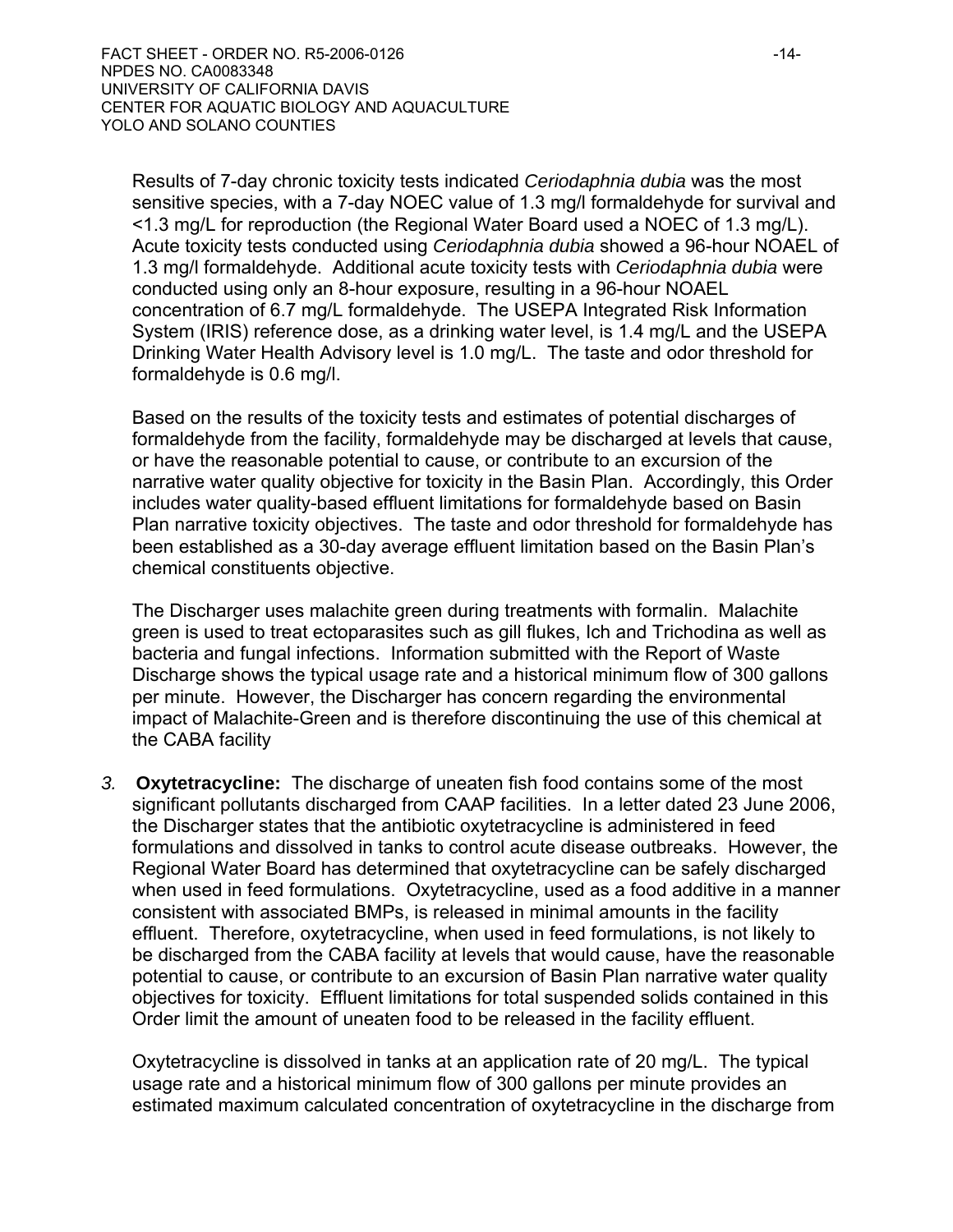Outfalls D-001 and D-002 of 0.20 mg/L. The Regional Water Board considered the results of acute and chronic aquatic life toxicity testing conducted by the DFG Pesticide Unit for oxytetracycline used in an immersion bath treatment*.* Results of acute toxicity tests using *C. dubia* showed a 96-hour NOAEL of 40.4 mg/L. Results of chronic toxicity tests using *C. dubia* showed a 7-day NOEC for reproduction of 48 mg/L. The estimated maximum discharge concentration of 0.2 mg/L of oxytetracycline from the immersion treatments and the estimated maximum discharge concentration of 2.0 mg/L from the food treatment are both less than the lowest NOEC and NOAEL.

The DFG toxicity testing was based on immersion that introduces the antibiotic directly into the water column. The maximum concentration of oxytetracycline estimated in the Discharger's effluent from food formulation treatments is based on the conservative assumption that all of the Oxytetracycline would be discharged to the receiving waters. Accordingly, this Order does not include water quality-based effluent limitations for this substance; however, it does require reporting of its use as specified in the attached Monitoring and Reporting Program. When additional information becomes available regarding the use or toxicity of any of these substances*,* the Regional Water Board will re-evaluate whether their corresponding discharge may cause, have the reasonable potential to cause, or contribute to an excursion of Basin Plan objectives for toxicity. If necessary, this Order will be reopened to include numeric effluent limitations.

- 4. **Nitrofurazone:** Nitrofurazone is bactericidal for many gram-positive and gramnegative bacteria that cause disease in fresh water and marine fishes. This antibacterial is effective for control of Aeromonas, Vibrio, and related species. Nitrofurazone is particularly useful for control of minor topical skin infections of marine fishes that have not become systemic (internal). The FDA has withdrawn approval for nitrofurazone to be used to treat food-producing animals, although nitrofurazone is allowed to be used for non-food producing animals. However, the Discharger has concern regarding Nitrofurazone as it is listed on the California Regulatory Notice Register of chemicals known to the State to cause cancer or reproductive toxicity (24 October 2003), and is therefore discontinuing the use of this chemical at the CABA facility.
- 5. **Sodium Chloride:** The Discharger reports that sodium chloride (salt) is used at the CABA facility at a rate of up to 35,000 mg/L. Sodium chloride is used as a stress reducer, an osmo-regulatory enhancer, and as a treatment for fish lice. The U.S. Food and Drug Administration (FDA) considers sodium chloride an unapproved new animal drug of low regulatory priority (LRP drug) for use in aquaculture. Consequently, the FDA is unlikely to take regulatory action if an appropriate grade is used, good management practices are followed, and local environmental requirements are met. The Discharger reports that the treatment level for fish lice is 3.5% (30,000mg/L) in a static bath. A maximum estimated effluent concentration of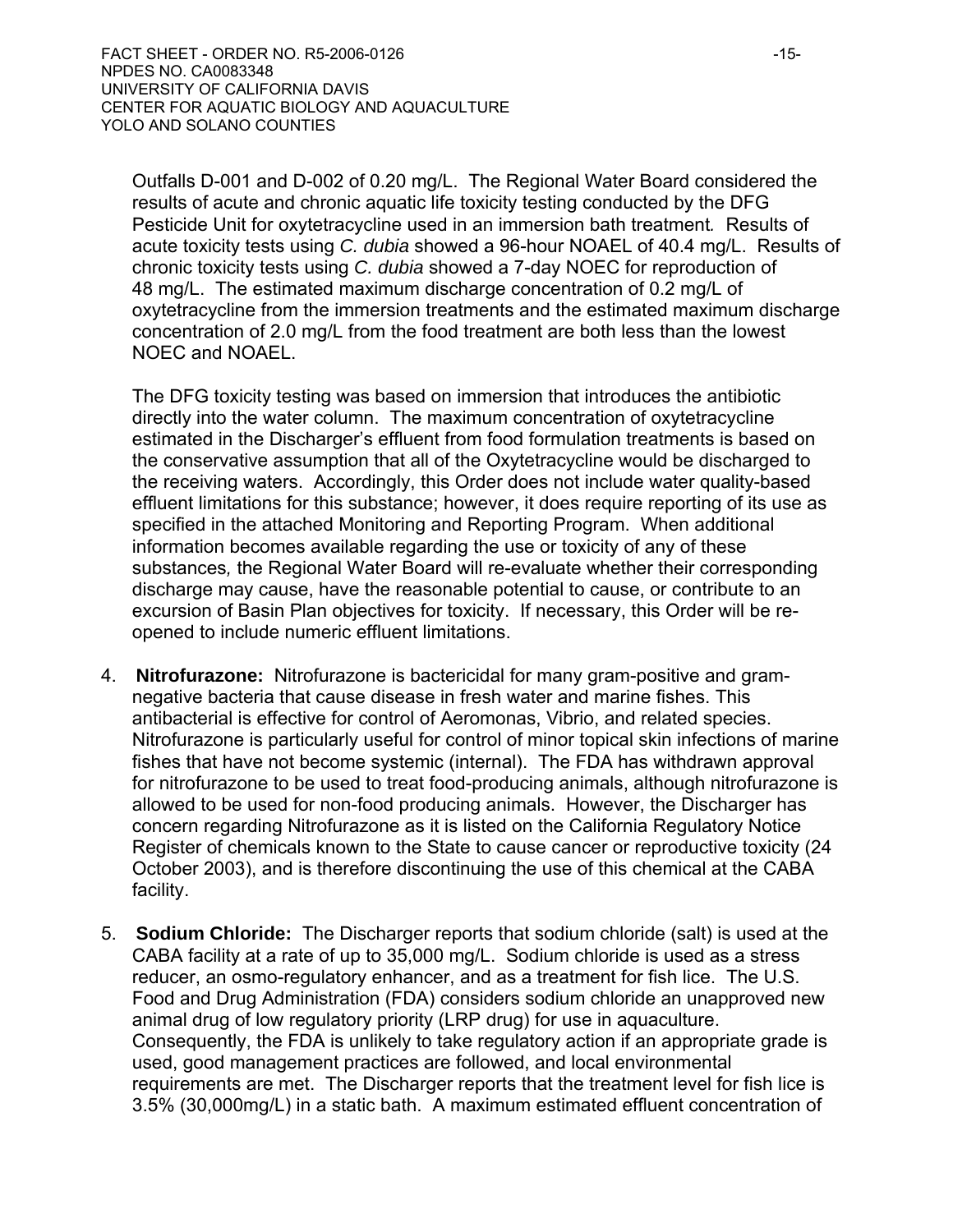sodium chloride is estimated to be approximately 30 mg/L sodium chloride following treatment.

In water, sodium chloride dissociates into sodium and chloride ions that contribute to total dissolved solids (TDS) concentrations. TDS are solids that can be dissolved in water. These solids may include carbonate, bicarbonate, chloride, sulfate, phosphate, nitrate, calcium magnesium, sodium, organic ions, and other ions. The salinity of wastewater is determined by measuring electrical conductivity (EC) to measure the ability of a water molecule to carry an electrical current, a property that is proportional to the concentration of ions in solution. When salts dissolve in water, ions are formed and the solution will conduct electricity. EC increases with salinity because of the increasing presence of ions (usually sodium and chloride ions).

There are no numeric water quality objectives for EC, TDS, or chloride in the NTR, CTR, or Basin Plan for Putah Creek. Domestic and municipal use as well as agricultural irrigation is a beneficial use of the receiving water. *Water Quality for Agriculture, Food and Agriculture Organization of the United Nations—Irrigation and Drainage Paper No. 29, Rev. 1* (R.S. Ayers and D.W. Westcot, Rome, 1985), recommends that the EC level in waters used for agricultural irrigation not exceed 700 μmhos/cm (Agricultural Water Quality Goal) because it will reduce crop yield for sensitive plants. The Agricultural Water Quality Goal for TDS is 450 mg/L and the Secondary MCL for EC is 900 μmhos/cm. USEPA's recommended ambient water quality criteria for chloride for the protection of freshwater aquatic life, are 860 mg/l as a one-hour average and 230 mg/l as a four-day average. The Agricultural Water Quality Goal for chloride is 106 mg/L.

**Electrical Conductivity:** Because dissolved ions in water increase EC, the measures of TDS, chloride ions, and EC are related. Therefore, effectively controlling the level of EC in an effluent will also result in the presence of less TDS and chloride in the effluent. Due to the direct application of salt to water flowing through the facility and, therefore, the potential discharge of salt, the Regional Water Board has determined that the discharger may cause, have the reasonable potential to cause, or contribute to an in-stream excursion of the narrative water quality objective for chemical constituents. The receiving water, Putah Creek, periodically exceeds the 700 μmhos/cm recommended value for agricultural use.

Information submitted by the Discharger indicates that water for the CABA facility is supplied by pumped groundwater and Lake Berryessa surface water. Groundwater EC levels range from 620 umhos/cm to 873 umhos/cm. Lake Berryessa supply water EC levels range from 240 umhos/cm to 475 umhos/cm. Receiving water monitoring information submitted by the Discharger indicates that the EC level in Putah Creek upstream and downstream of the two discharge locations range from 238 umhos/cm to 569 umhos/cm.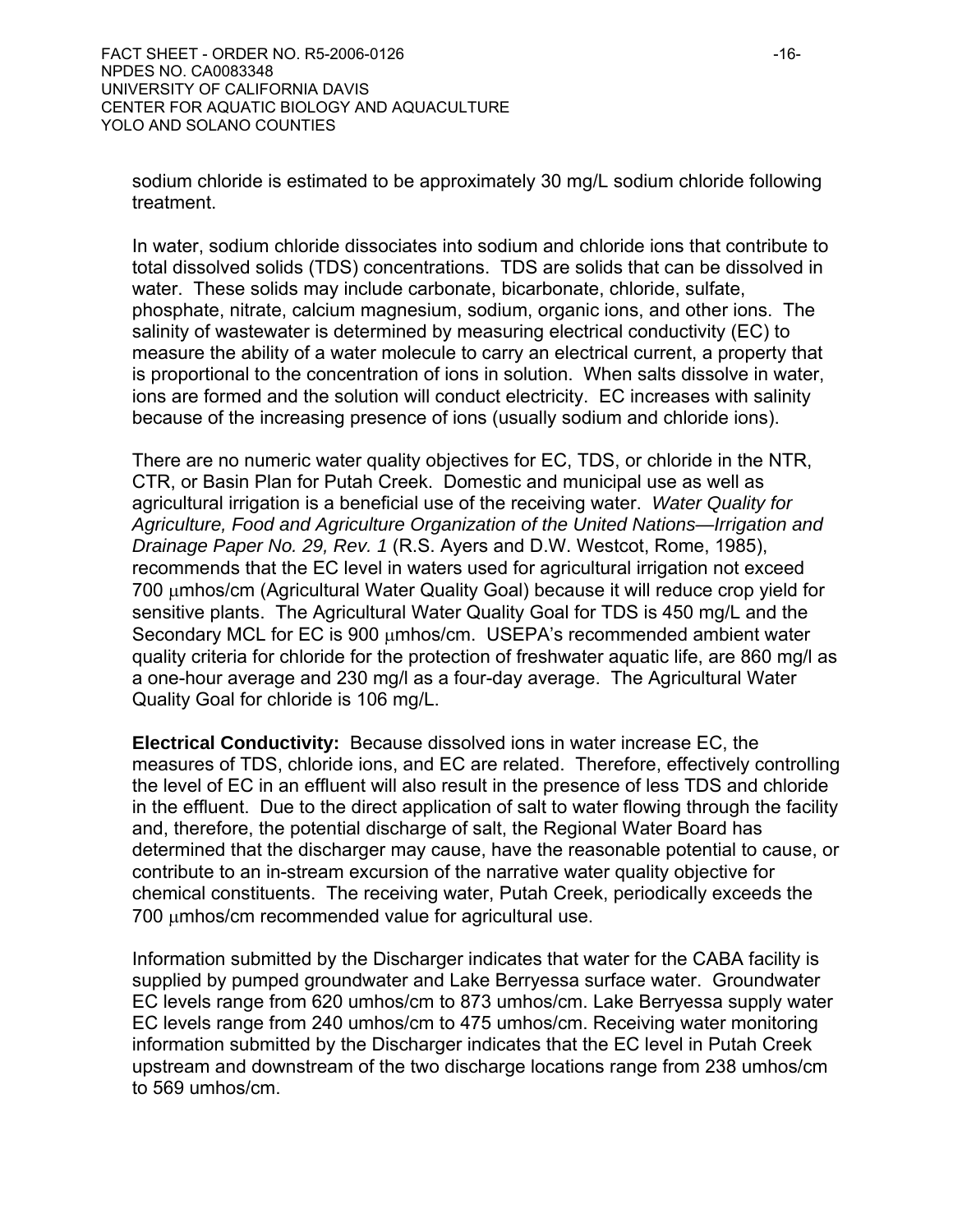The Discharger's effluent EC data for September 2003 through July 2006 indicates that the EC in the two discharges range from 542 umhos/cm to 795 umhos/cm for the Aquatic Center and from 450 umhos/cm to 800 umhos/cm for the Putah Creek Research Facility. Therefore, EC effluent limitations have been included in this Order to protect the beneficial uses of the receiving water. To be consistent with the Regional Water Board's current strategy of not allowing an increase of salinity discharges into surface waters that drain into the Delta, an average monthly effluent limitation (AMEL) of 800 μmhos/cm for the Aquatic Center and the Putah Creek Research Center have been established. These EC effluent limitations: (1) allow the Discharger to continue discharging their current amount of salinity until results of the Salinity Minimization Study, as required in this Order, are implemented, and (2) prevent the Discharger from increasing its current salinity loading to the receiving water. Data submitted by the Discharger demonstrates that the Discharger shall be able to comply with the EC limitations and consideration of a compliance schedule for EC is not necessary.

The Regional Water Board may reopen this Order to revise the EC effluent limitation if further information becomes available that concludes the monthly average EC limitation should be less than 800 umhos/cm to protect the beneficial uses of the receiving waters.

Additionally, given that an effluent limitation for EC is included, and because of the direct relationship between EC, TDS, and chloride, this Order does not include effluent limitations for TDS or chloride. However, in order to establish the specific relationship between EC and chloride in the effluent, EC and chloride monitoring are required when salt is being applied at the facility. Because the Discharger has control over the use of salt, the Discharger is expected to be able to comply with final limitations for EC upon adoption of this Order.

### CTR CONSTITUENTS

- 1. **Cadmium:** In a 12 July 2006 letter to the Regional Water Board, the Discharger states that cadmium may potentially be used in future research activities. The CTR criterion for cadmium for aquatic life, after adjusted for hardness, is 2.65  $\mu$ g/L, and the California primary MCL for cadmium is 5  $\mu$ g/L. Effluent limitations have been established for cadmium based on the CTR criterion. Because the Discharger has control over the use of cadmium the Discharger is expected to be able to comply with final limitations upon adoption of this Order.
- 2. **Chromium:** Monitoring data provided by the Discharger included one sampling event that included detectable concentrations for total chromium. Total chromium was detected in effluent, at a maximum concentration of 23 μg/L for the Aquatic Center facility and 13 μg/L for the Putah Creek Research Facility. As stated in this Order, the Discharger failed to complete sampling as required in the previous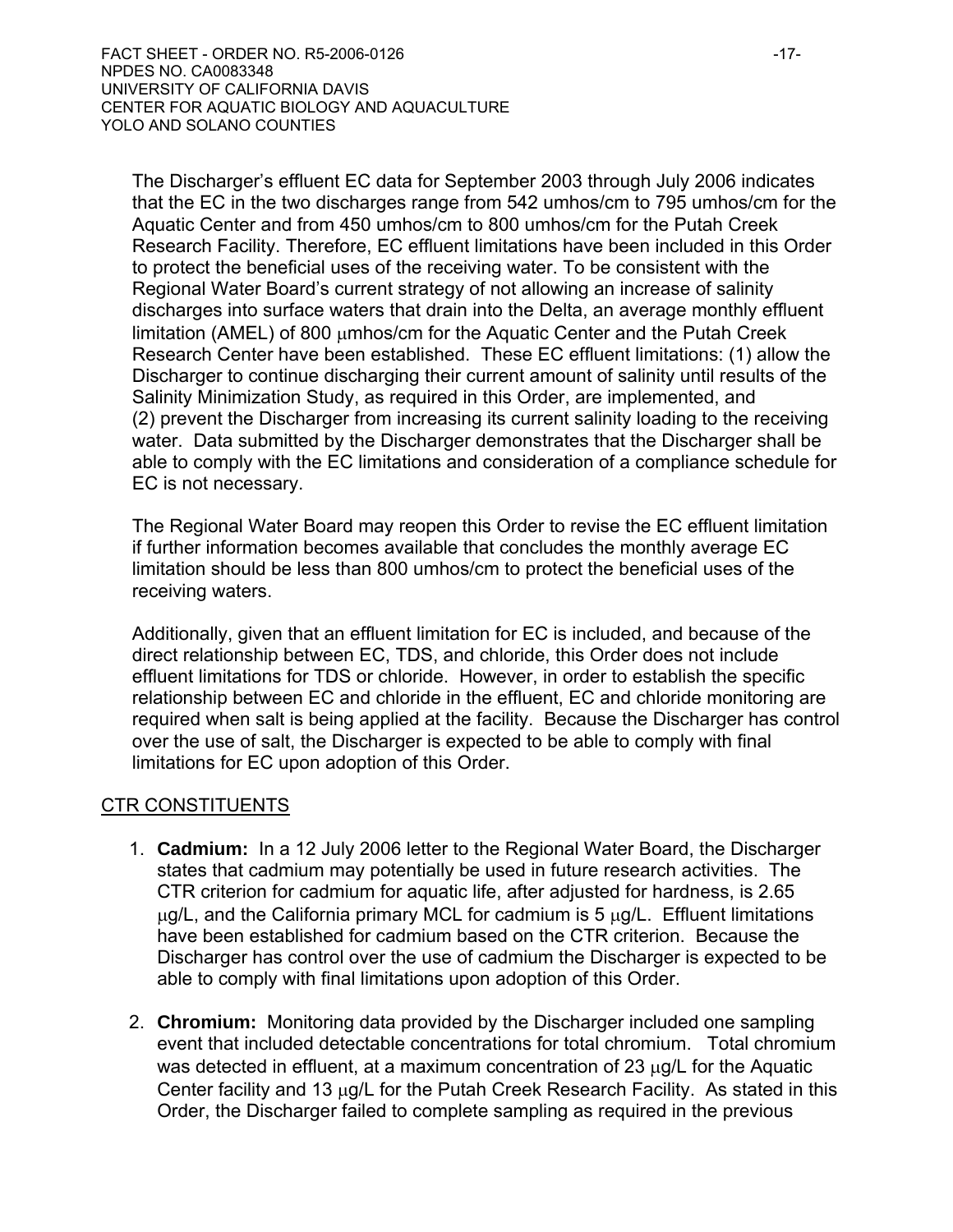Order and in a CWC Section 13267 technical report requirement. In the limited sampling conducted, the Discharger did not differentiate between trivalent and hexavalent speciation of chromium.

In a 12 July 2006 letter to the Regional Water Board, the Discharger states that chromium may potentially be used in future research activities. The California primary MCL for total chromium is 50 μg/L. Effluent Limitations have been established for chromium based on the primary MCL criteria for human health. Because the Discharger has control over the use of chromium the Discharger is expected to be able to comply with final limitations upon adoption of this Order.

The Discharger is also required to monitor both hexavalent and trivalent chromium in the effluents from the Aquatic Center and the Putah Creek Research Facility in order to determine if limitations are necessary to protect water quality.

- 3. **Mercury:** In a 12 July 2006 letter to the Regional Water Board, the Discharger states that mercury compounds may potentially be used in research activities. The CTR human health criterion for mercury is 0.05 μg/L. Effluent Limitations have been established for mercury based on the CTR criterion. Because the Discharger has control over the use of mercury, and mercury compounds, the Discharger is expected to be able to comply with final limitations upon adoption of this Order.
- 4. **Selenium:** In a 12 July 2006 letter to the Regional Water Board, the Discharger states that selenium may potentially be used in research activities. The CTR aquatic life criterion for selenium is  $5 \mu g/L$ . Effluent Limitations have been established for selenium based on the CTR. Because the Discharger has control over the use of selenium the Discharger is expected to be able to comply with final limitations upon adoption of this Order.

### TECHNOLOGY-BASED EFFLUENT LIMITATIONS

The following limitations were developed using the Best Professional Judgment of the Regional Water Board staff. These limitations are as stringent, or more stringent, than water quality based effluent limitations and will be protective of designated uses for the receiving stream.

**Biochemical Oxygen Demand (5-day):** Biochemical oxygen demand (BOD) is a measure of the amount of oxygen used in the biochemical oxidation of organic matter. Organic matter is discharged from aquaculture facilities primarily from feces and uneaten feed. Elevated levels of organic compounds contribute to eutrophication and oxygen depletion. The U.S. EPA has collected data from aquaculture facilities throughout the nation in support of the Effluent Limitation Guidelines and New Source Performance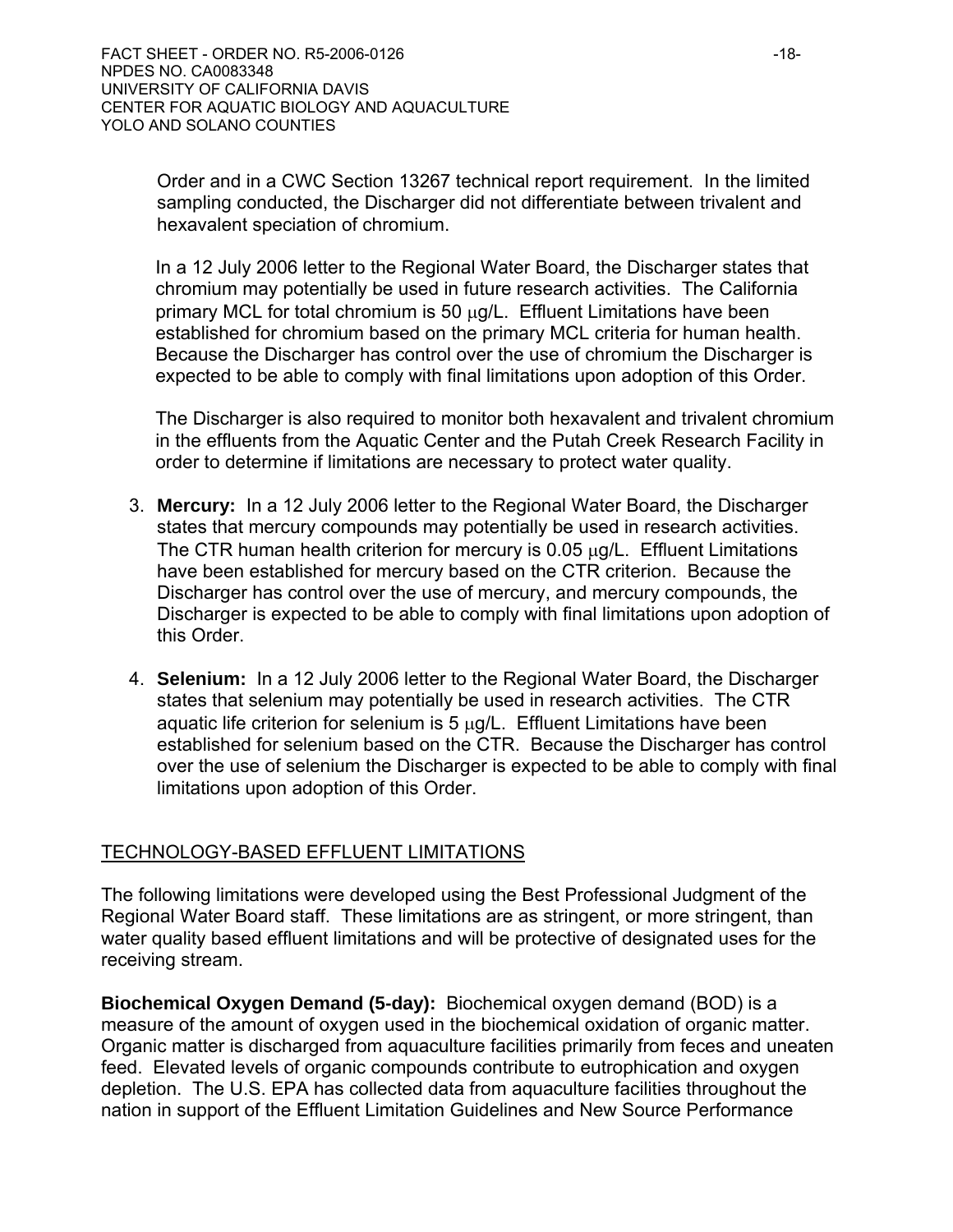Standards for the Concentrated Aquatic Animal Production Point Source Category, 40 CFR Part 451. Though not directly applicable to the Discharger, data contained in the Technical Development Document (EPA-821-R-04-012) demonstrate that the limitations for BOD (5-day) in the previous Order are protective of water quality. Order 99-017 established effluent limitations for BOD (5-day) of 10 mg/L monthly average, 15 mg/L weekly average, and 25 mg/L daily maximum that were technology-based limitations developed using best professional judgment. To protect beneficial uses, this Order maintains the BOD<sub>5</sub> Effluent Limitations established by the previous Order.

**Total Suspended Solids (TSS):** Solids are the largest pollutant loadings from aquaculture facilities. Proper management of flow through systems captures most of the generated solids. As stated in the Technical Development Document (EPA-821-R-04-012), "Suspended solids can degrade aquatic ecosystems by increasing turbidity and reducing the depth to which sunlight can penetrate, which decreases photosynthetic activity and oxygen production by plants and phytoplankton. Increased suspended solids can also increase the temperature of surface water since the particles absorb heat from the sunlight. Higher temperatures can result in lower dissolved oxygen (DO) levels and impact aquatic habitat.

Suspended solids can abrade and damage fish gills, increasing the risk of infection and disease. They can also cause a shift toward more sediment-tolerant species, reduce filtering efficiency for zooplankton in lakes and estuaries, carry nutrients and metals, adversely affect aquatic insects that are at the base of the food chain (Schueler and Holland, 2000), and harm fish development (Colt and Tomasso, 2001)." The previous Order established effluent limitations for TSS of 25 mg/L monthly average, 40 mg/L weekly average, and 65 mg/L daily maximum, which were technology-based limits developed using best professional judgment. These limitations will be protective of the narrative water quality objective for suspended material from the Basin Plan. In order to protect beneficial uses, this Order maintains the TSS Effluent Limitations established by the previous Order.

**Settleable Solids:** Solids are the largest pollutant loadings from aquaculture facilities. Proper management of flow through systems captures most of the generated solids. As stated in the Technical Development Document (EPA-821-R-04-012), "As sediment settles, it can smother fish eggs and bottom-dwelling organisms, interrupt the reproduction of aquatic species, destroy habitat for benthic organisms (USEPA, 2000) and fish spawning areas. Deposited sediments also increase the sediment oxygen demand, which can deplete DO in lakes or streams (Schueler and Holland, 2000). Order No. 99-017 established effluent limitations for Settleable Solids of 0.1 mg/L daily maximum. This limitation complies with the narrative water quality objective from the Basin Plan that states "waters shall not contain substances in concentrations that result in the deposition of material that causes nuisance or adversely affects beneficial uses". In order to ensure attainment of beneficial uses, this Order carries over the Settleable Solids Effluent Limitations established by the previous Order.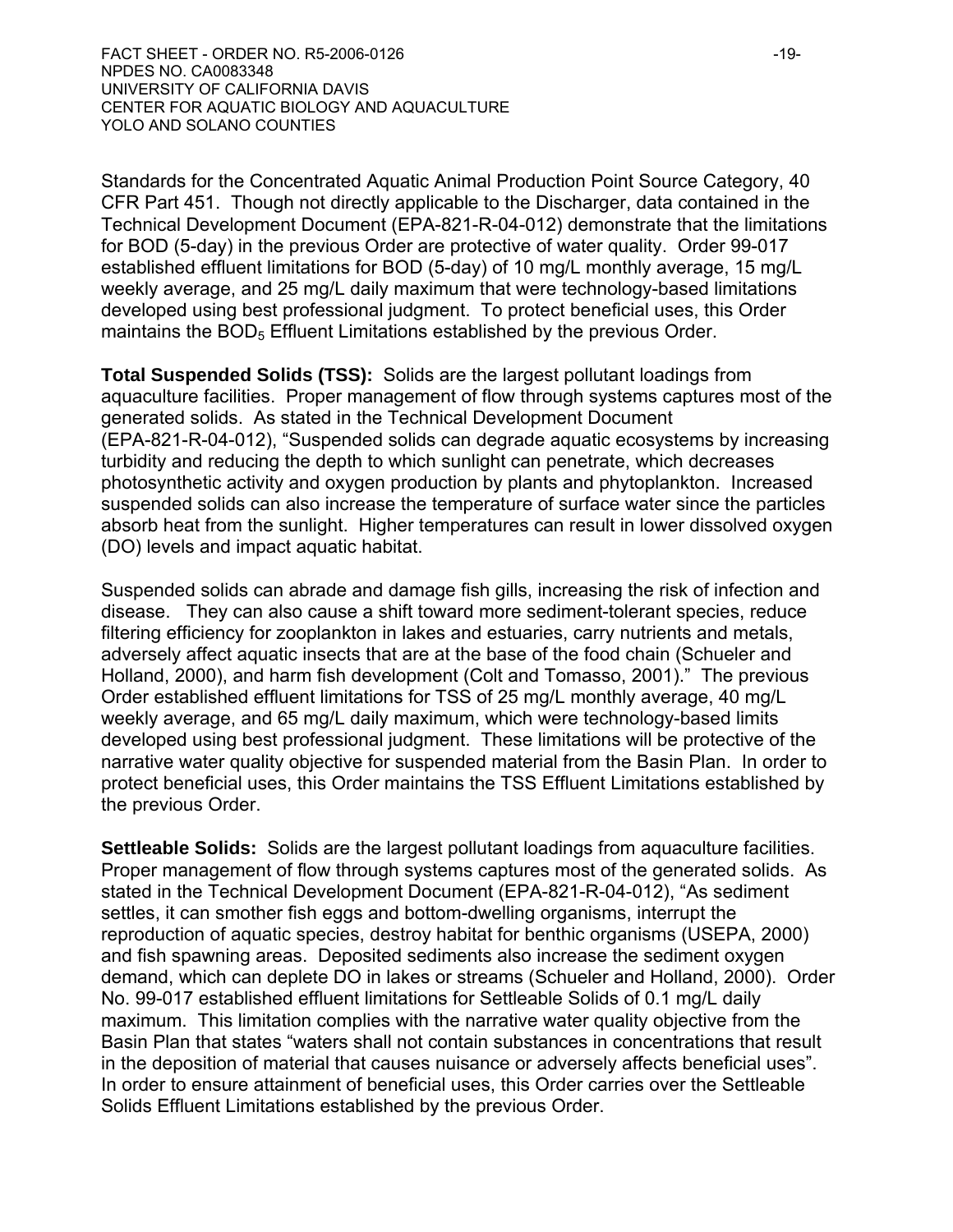### OTHER CONSTITUENTS

**pH:** In accordance with Basin Plan requirements, the previous Order established a discharge pH range of not less than 6.5 or greater than 8.5. To insure that the discharge from this facility is not a detriment to the aquatic life in the receiving water, the discharge to the South Fork of Putah Creek shall not have a pH less than 6.5 or greater than 8.5.

**Toxicity:** The Basin Plan states that "All waters shall be maintained free of toxic substances in concentrations that produce detrimental physiological responses in human, plant, animal, or aquatic life. This objective applies regardless of whether the toxicity is caused by a single substance or the interactive effect of multiple substances….The survival of aquatic life in surface waters subjected to a waste discharge or other controllable water quality factors shall not be less than that for the same water body in areas unaffected by the waste discharge…." The Basin Plan requires that "as a minimum, compliance with this objective…shall be evaluated with a 96-hour bioassay." This Order requires both acute and chronic toxicity monitoring to evaluate compliance with this water quality objective. The Basin Plan also states: "…effluent limits based upon acute biotoxicity tests of effluents will be prescribed where appropriate…" Effluent limitations for acute toxicity are included in this Order.

The frequency of chronic toxicity monitoring, including Whole Effluent Toxicity Testing, is continued from the previous Order. If a trend of toxicity is observed, the Discharger shall be required to develop and conduct a toxicity identification evaluation (TIE) and toxicity reduction evaluation (TRE) plan that includes a schedule for plan implementation.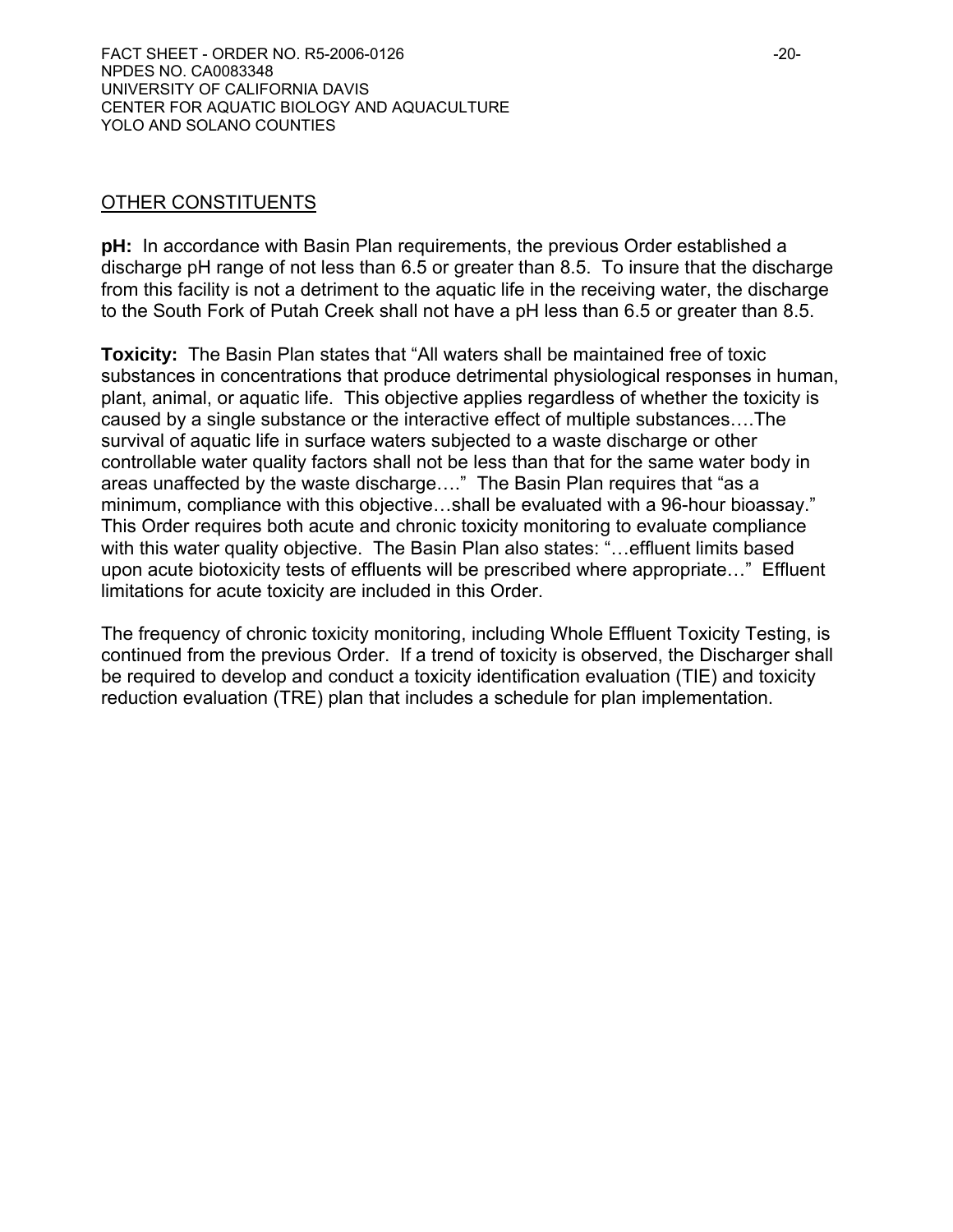### PONDS SPECIFICATIONS

The Discharger utilizes an evaporation/percolation pond for the disposal of wastewater from the Aquatic Disease Lab located at the Aquatic Center facility. Wastewater from all other laboratories in the Aquatic Center facility and from the Putah Creek Research Facility is circulated through settling ponds (Jamison Pond and Beaver Pond) prior to discharge to the South Fork of Putah Creek. This Order contains monitoring and reporting requirements for the settling ponds assure degradation of the groundwater does not take place and requires the Discharger to implement best management practices for mosquito and vector control measures.

Aquatic Center facility wastewater may be used for irrigation of adjacent agricultural land owned by the Discharger. This Order contains effluent limitations for Aquatic Center facility that supports the use of this effluent for agricultural irrigation purposes. Putah Creek Research Facility wastewater may be diverted to a series of ponds used for ecosystem studies. This Order requires that no wastewater be discharged from an evaporation/percolation pond and that it be free from nuisance conditions. Nuisance conditions from ponds are typically found when strong odors occur when the dissolved oxygen concentration is allowed to drop below 1.0 mg/L. This Order requires that the dissolved oxygen concentration be maintained above 1.0 mg/*l* in the upper one-foot of water in the ponds and that a minimum pond freeboard of one foot be maintained to prevent overtopping.

# RECEIVING WATER LIMITATIONS AND MONITORING

**Dissolved Oxygen:**Potential cold freshwater aquatic habitat is designated as a beneficial use of Putah Creek. For water bodies designated as having cold freshwater aquatic habitat as a beneficial use, the Basin Plan includes a water quality objective of maintaining a minimum of 7.0 mg/L of dissolved oxygen. In order to assure attainment of the Basin Plan requirement for the protection of the cold freshwater aquatic habitat beneficial use, this Order contains a new receiving water limitation of 7.0 mg/L for dissolved oxygen.

For surface water bodies outside of the Delta, the Basin Plan requires that "…the monthly median of the mean daily DO concentration shall not fall below 85 percent of saturation in the main water mass, and the 95 percentile concentration shall not fall below 75 percent of saturation." This objective is included as a receiving water limitation in the Order. In addition, this Order requires DO monitoring of the facility's effluent to better understand the relationship between the effluent and the condition of the receiving stream.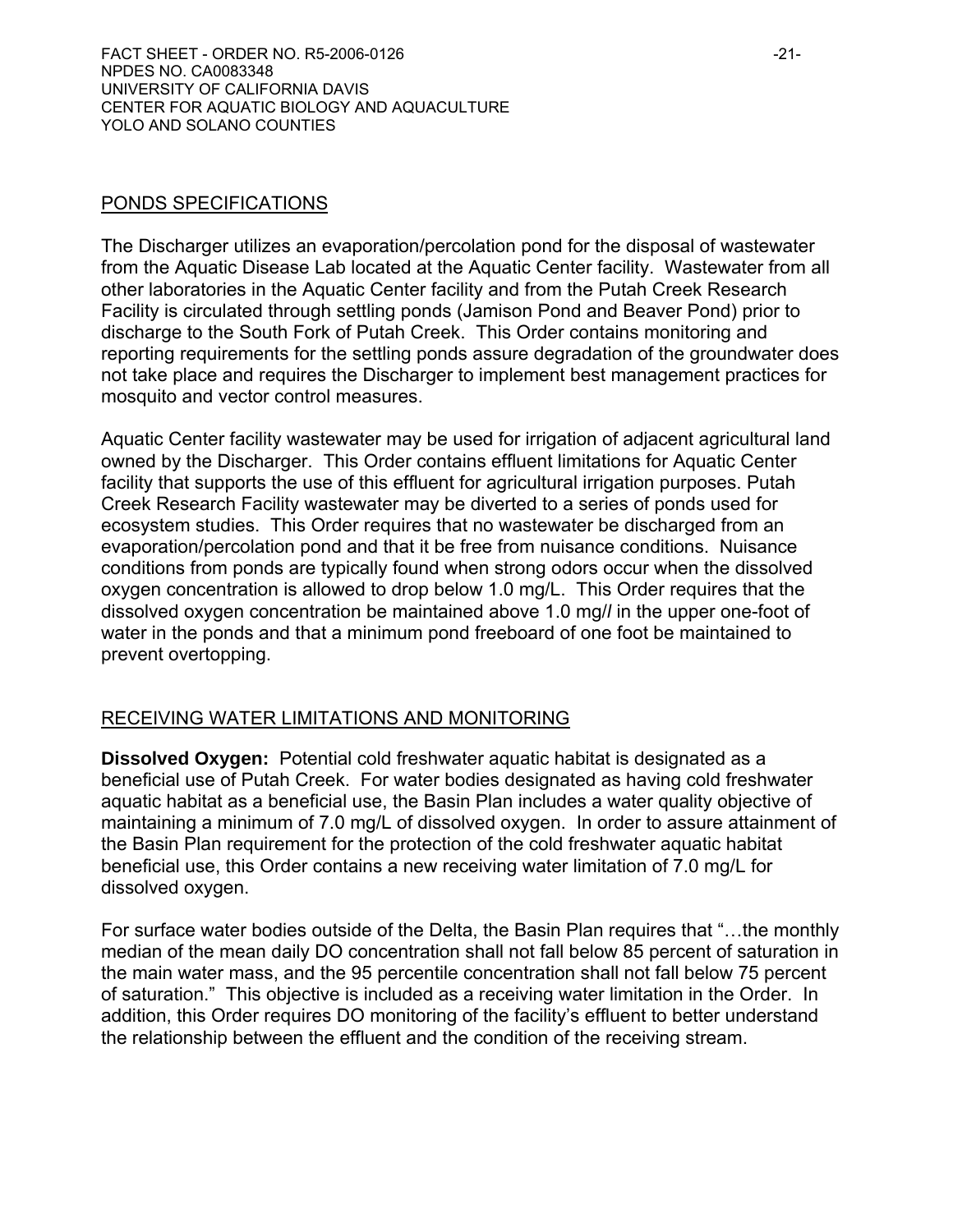**pH:**For all surface water bodies in the Sacramento River and San Joaquin River basins, the Basin Plan includes a water quality objective for pH in surface waters, which states: "The pH shall not be depressed below 6.5 nor raised above 8.5. Changes in normal ambient pH levels shall not exceed 0.5 in fresh water with designated COLD and WARM beneficial uses." This Order requires monitoring upstream and downstream from both discharge locations to ensure compliance with this requirement.

**Temperature:**The Basin Plan includes the following objective: "At no time or place shall the temperature of COLD or WARM intrastate waters be increased more than 5ºF above natural receiving water temperature." This Order applies the Basin Plan water quality objective for temperature directly as a receiving water limitation, based on Basin Plan and Thermal Plan requirements at locations R-1, R-2, R-3, and R-4.

**Turbidity:** The Basin Plan states that: "Waters shall be free of changes in turbidity that cause nuisance or adversely effect beneficial uses." Based on Basin Plan objectives, this Order requires that increases in turbidity attributable to controllable water quality factors not exceed the following:

- 1 Nephelometric Turbidity Unit (NTU) where natural turbidity is between 0 and 5 NTUs
- 20 percent where natural turbidity is between 5 and 10 NTUs
- 10 NTUs where natural turbidity is between 50 and 100 NTUs
- 10 percent where natural turbidity is greater than 100 NTUs

# SPECIAL STUDIES AND ADDITIONAL MONITORING REQUIREMENTS

**Constituent Study.** On 2 March 2000, the State Water Resources Control Board adopted the *Policy for Implementation of Toxics Standards for Inland Surface Waters, Enclosed Bays, and Estuaries of California*, also known as the State Implementation Policy (SIP). The SIP established methods of evaluating receiving water criteria and developing effluent limitation in NPDES Permits for the priority pollutants contained in the U.S. Environmental Protection Agency's (USEPA) *California Toxics Rule* and portions of USEPA's *National Toxics Rule*. Section 1.2 of the SIP directs the Regional Water Board to require all NPDES dischargers, pursuant to California Water Code Section 13267, to submit data sufficient to (1) determine if priority pollutants require effluent limitations (reasonable potential analysis) and (2) calculate water quality-based effluent limitations. Further, Section 2.4 of the SIP requires that each discharger submit to the Regional Water Boards reports necessary to determine compliance with effluent limitations for priority pollutants in permits. Sections 2.4.1 through 2.4.4 of the SIP provide minimum standards for analyses and reporting. (Copies of the SIP may be obtained from the State Water Resources Control Board, or downloaded from

http://www.waterboards.ca.gov/iswp/index.html) To implement the SIP, effluent and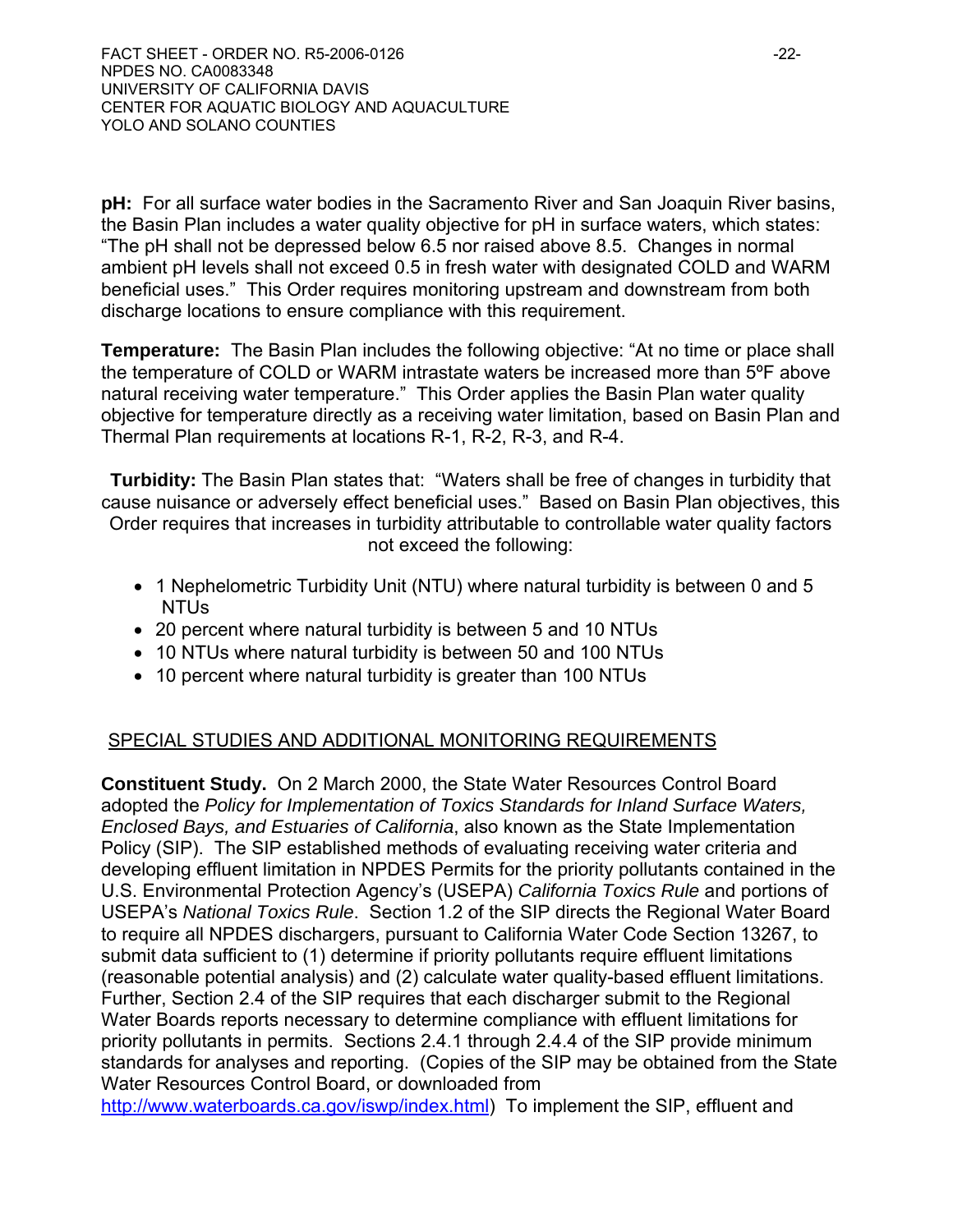FACT SHEET - ORDER NO. R5-2006-0126 -23- NPDES NO. CA0083348 UNIVERSITY OF CALIFORNIA DAVIS CENTER FOR AQUATIC BIOLOGY AND AQUACULTURE YOLO AND SOLANO COUNTIES

receiving water data are needed for all priority pollutants. Effluent and receiving water pH and hardness are required to evaluate the toxicity of certain priority pollutants (such a heavy metals) where the toxicity of the constituents varies with pH and/or hardness. Section 3 of the SIP prescribes mandatory monitoring of dioxin congeners.

In addition to the specific requirements of the SIP, the Regional Water Board is requiring the following monitoring needed for permit development:

Drinking water constituents. Constituents for which drinking water Maximum Contaminant Levels (MCLs) have been prescribed in the California Code of Regulation are included in the *Water Quality Control Plan, Fourth Edition, for the Sacramento and San Joaquin River Basins* (Basin Plan). The Basin Plan defines virtually all surface waters within the Central Valley Region as having existing or potential beneficial uses for municipal and domestic supply. The Basin Plan further requires that, at a minimum, water designated for use as domestic or municipal supply shall not contain concentrations of chemical constituents in excess of the MCLs contained in the California Code of Regulations.

Effluent and receiving water temperature. This is both a concern for application of certain temperature-sensitive constituents, such as fluoride, and for compliance with the Basin Plan's thermal discharge requirements.

Effluent and receiving water hardness and pH. These are necessary because several of the CTR constituents are hardness or pH dependent.

Dioxin and furan sampling. Section 3 of the SIP has specific requirements for the collection of samples for analysis of dioxin and furan congeners, which are detailed in Attachment B. Briefly, dischargers classified as minor must collect and analyze one wet season and one dry season sample.

Pursuant to Section 13267 of the California Water Code, this Order includes a requirement for the Discharger to submit monitoring data for the effluent and receiving water as described in Attachment B.

### GROUNDWATER STUDIES AND MONITORING

The Water Quality Control Plan for the Basin Plan designates beneficial uses, establishes narrative and numerical water quality objectives, and contains implementation plans and policies for protecting all waters of the Basin. The Basin Plan includes plans and policies of the State Water Board incorporated by reference. Pursuant to CWC Section 13263(a), waste discharge requirements must implement the Basin Plan and, by extension, the beneficial uses of surface and groundwaters potentially affected by the discharge.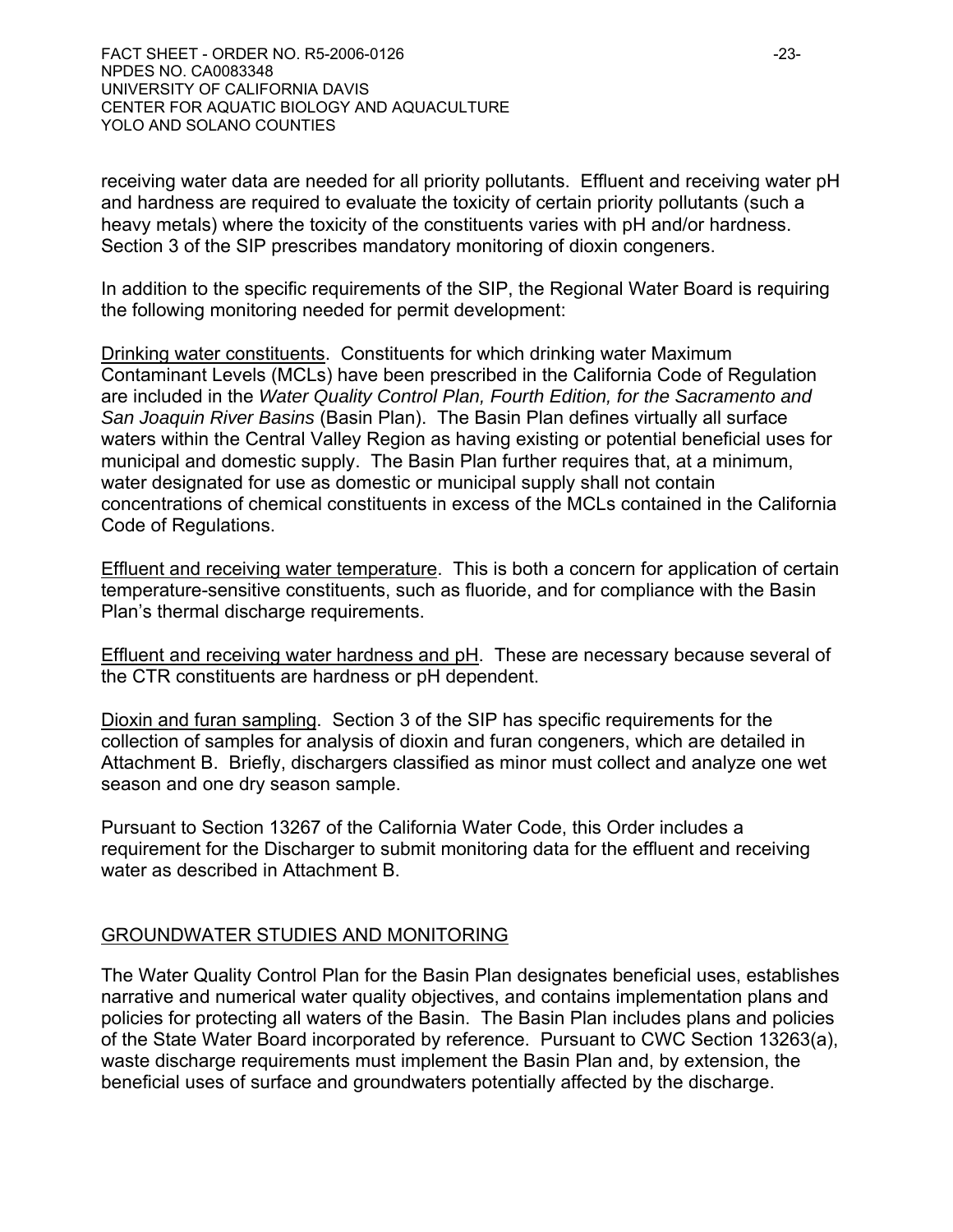The Basin Plan defines groundwater as including "all subsurface waters that occur in fully saturated zones and fractures within soils and other geologic formations" (page I-1.00) and designates the beneficial uses of groundwater in the discharge area as municipal (MUN) and domestic supply, agricultural supply (AGR), industrial service supply (IND), and industrial process supply (PROC).

The Discharger is required to submit a *Monitoring Well Installation Work Plan* consistent with, and include the items listed in *Requirements for Monitoring Well Installation Work Plans and Monitoring Well Installation Reports.* The *Monitoring Well Installation Work Plan* must evaluate the hydrogeology of the groundwater aquifer between the Aquatic Center effluent pond and Putah Creek and address the potential hydraulic flow between the groundwater and the surface water. The plan must include supporting information that addresses whether data from a groundwater monitoring well between the Aquatic Center pond and Putah Creek will provide water quality information that differs from receiving water quality data. The Discharger is permitted to use existing groundwater monitoring wells 4A, 3A, and 14A, as shown in Attachment A, for monitoring of groundwater from the Putah Creek Research Facility. The network's monitoring wells will be constructed to yield representative samples from the first saturated zone, and deeper zones as necessary, to evaluate the discharge's impact on groundwater. All wells will comply with appropriate standards as described in *California Well Standards Bulletin 74-90*  (June 1991) and *Water Well Standards: State of California Bulletin 94-81* (December 1981), and any more stringent standards adopted by the Discharger or Yolo County pursuant to CWC Section 13801. The proposed network should include existing monitoring wells where they will serve to measure compliance or provide other relevant information (e.g., depth to groundwater).

The Discharger will install approved monitoring wells, properly remove ineffective wells (as necessary), and monitor groundwater in accord with this Order's MRP. Following well installation, the Discharger shall submit a *Monitoring Well Installation Report* consistent with, and include the items listed in, Section 2 of *Requirements for Monitoring Well Installation Work Plans and Monitoring Well Installation Reports.* The Discharger will continue to monitor groundwater in existing monitoring wells in accordance with the MRP unless and until individual existing wells are removed from the approved network. After the first sampling event, the Discharger is required to report on its sampling protocol as specified in this Order's MRP. After one year of monitoring, the Discharger will characterize natural background quality of monitored constituents in a technical report. The report shall present a summary of monitoring data and determine natural background quality for each parameter/constituent identified in the MRP based on data from at least eight consecutive groundwater monitoring events using the methods described in Title 27, Section 20415(e)(10). For each parameter/constituent, the report shall compare measured concentrations in wells used to monitor impacts from the discharge against the calculated natural background concentration, as well as the interim numeric groundwater limitations.

The following compliance schedule in implementing the work is required: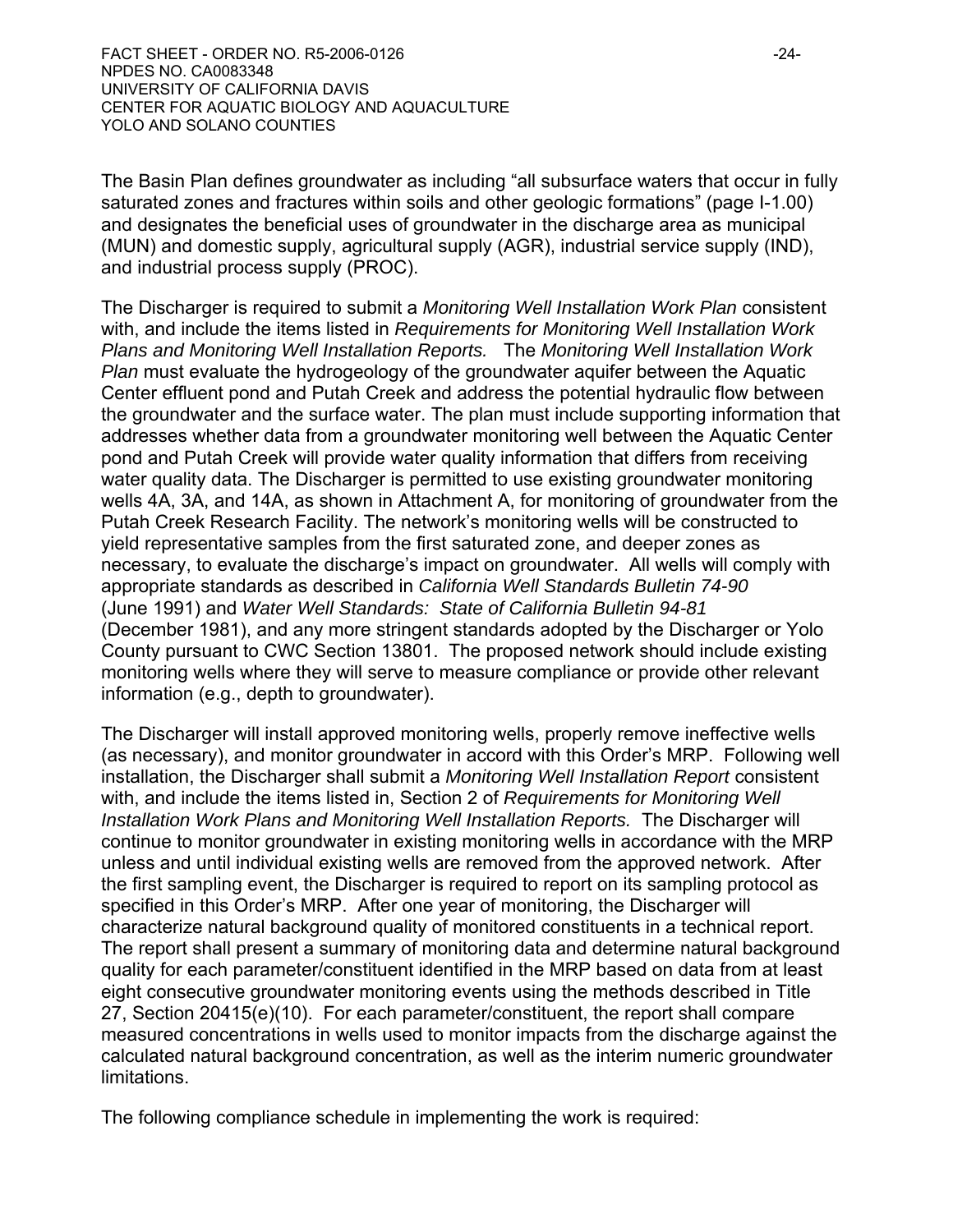| Task                                                                                                                               | <b>Compliance Date</b>                                                        |
|------------------------------------------------------------------------------------------------------------------------------------|-------------------------------------------------------------------------------|
| Submit Monitoring Well Installation Work<br>Plan (See Attachment C)                                                                | Within 120 days following Order<br>adoption                                   |
| Implement monitoring well installation work<br>plan                                                                                | 30 days following completion of task A                                        |
| Complete monitoring well installation and<br>well destruction and commence<br>groundwater monitoring from newly<br>installed wells | 60 days following completion of task B                                        |
| Submit Monitoring Well Installation Report                                                                                         | 30 days following completion of task C                                        |
| Submit technical report on sampling<br>procedures and proposed Data Analysis<br>Methods as described in the MRP                    | 1 <sup>st</sup> day of the second month following<br>the first sampling event |
| Submit technical report: natural background<br>quality                                                                             | 365/730 days following completion of<br>task E                                |

Technical reports submitted pursuant to this Provision shall be subject to the requirements of the Standard Provisions and are subject to Executive Officer approval.

# GENERAL EFFLUENT LIMITATION INFORMATION

Selected 40 CFR Section 122.2 definitions:

*Average monthly effluent limitation (AMEL)* means the highest allowable average of "daily discharges" over a calendar month, calculated as the sum of all "daily discharges" measured during a calendar month divided by the number of "daily discharges" measured during that month.

*Average weekly discharge limitation* means the highest allowable average of "daily discharges" over a calendar week, calculated as the sum of all "daily discharges" measured during a calendar week divided by the number of "daily discharges" measured during that week.

*Continuous discharge* means a "discharge" which occurs without interruption throughout the operating hours of the facility, except for infrequent shutdowns for maintenance, process changes, or other similar activities.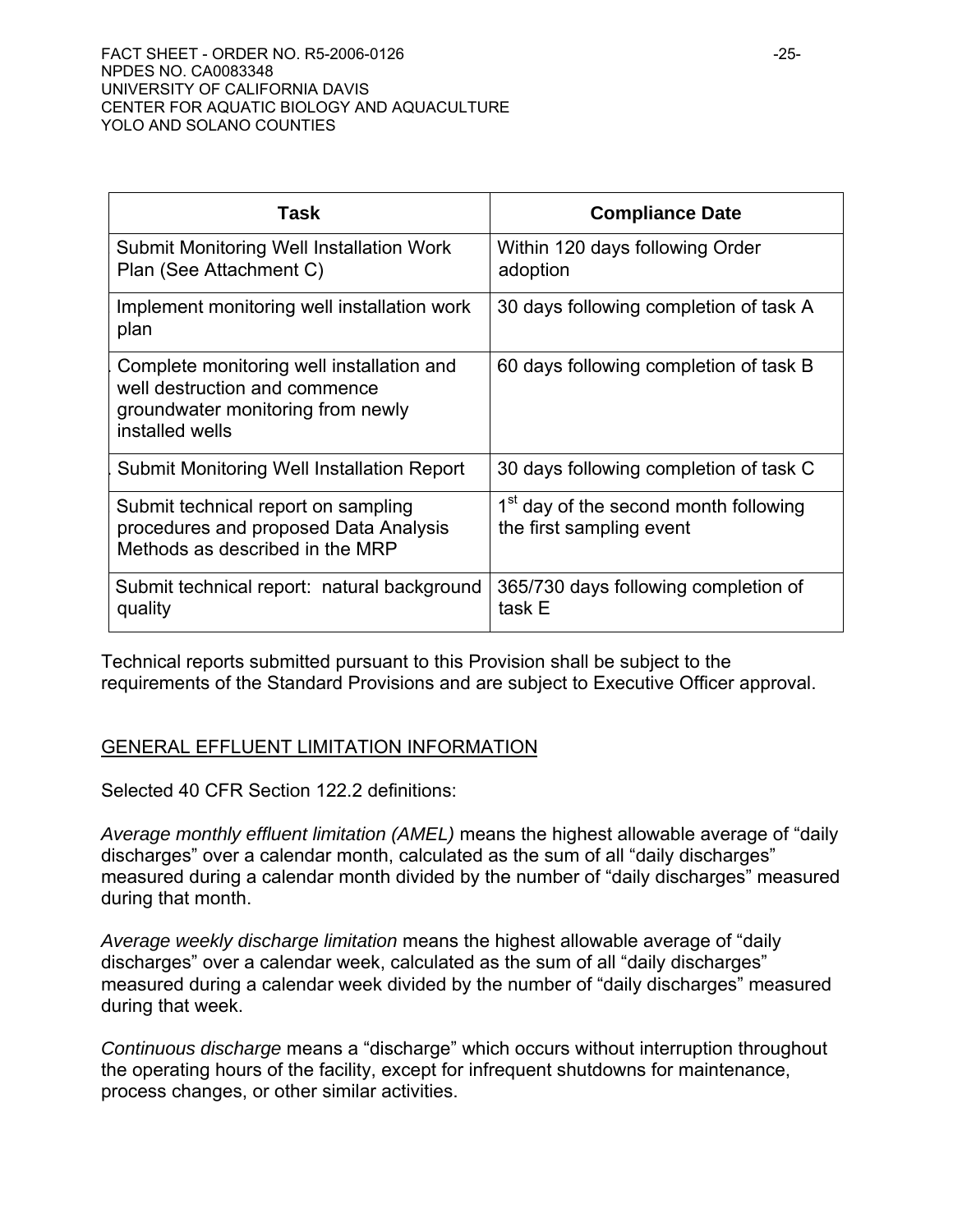FACT SHEET - ORDER NO. R5-2006-0126 -26- NPDES NO. CA0083348 UNIVERSITY OF CALIFORNIA DAVIS CENTER FOR AQUATIC BIOLOGY AND AQUACULTURE YOLO AND SOLANO COUNTIES

*Daily discharge* means the "discharge of a pollutant" measured during a calendar day or any 24-hour period that reasonable represents a calendar day for purposes of sampling. For pollutants with limitations expressed in units of mass, the "daily discharge" is calculated as the total mass of the pollutant discharged over the day. For pollutants with limitations expressed in other units of measurement, the "daily discharge" is calculated as the average measurement of the pollutant over the day.

*Maximum daily effluent limitation (MDEL)* means the highest allowable "daily discharge".' 40 CFR §122.45 states that:

(b)(2)(i) "Calculation of any permit limitations, standards, or prohibitions which are based on production (or other measure of operation) shall be based not upon the designed production capacity buy rather upon a reasonable measure of actual production of the facility."

(f) "All pollutants limited in permits shall have limitations, standards, or prohibitions expressed in terms of mass except: [f]or pH, temperature, radiation, or other pollutants which cannot appropriately be expressed by mass…Pollutants limited in terms of mass additionally may be limited in terms of other units of measurement, and the permit shall require the permittee to comply with both limitations."

USEPA recommends a maximum daily limitation rather than an average weekly limitation for water quality based permitting.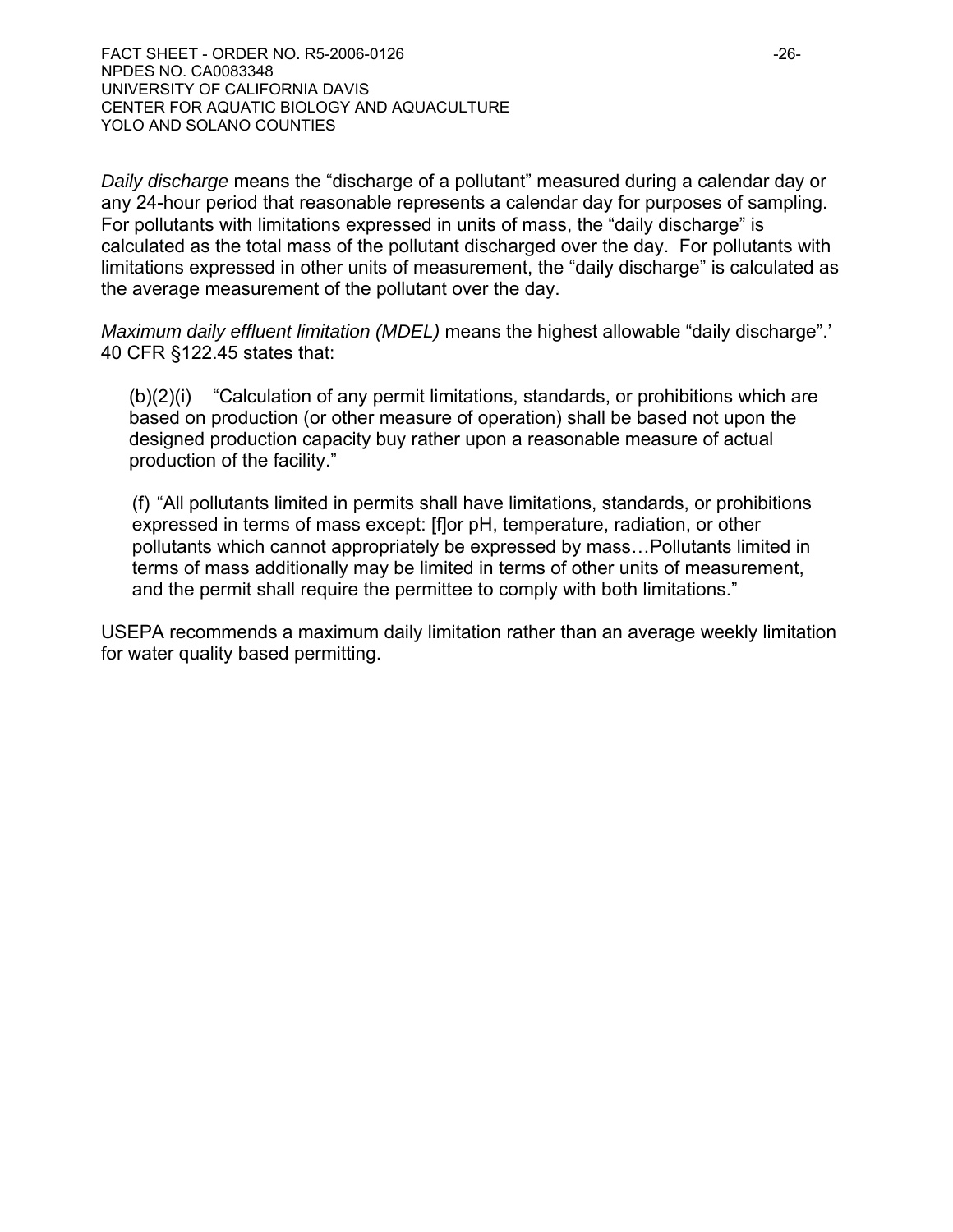#### CALIFORNIA REGIONAL WATER QUALITY CONTROL BOARD CENTRAL VALLEY REGION

#### ORDER NO. R5-2006-0126

### NPDES NO. CA0083348

#### MONITORING AND REPORTING PROGRAM FOR UNIVERSITY OF CALIFORNIA CENTER FOR AQUATIC BIOLOGY AND AQUACULTURE YOLO AND SOLANO COUNTIES

This Monitoring and Reporting Program (MRP) is issued pursuant to California Water Code (CWC) Sections 13383 and 13267. The University of California (Discharger) shall not implement any changes to the Program unless and until the Regional Water Quality Control Board (Regional Water Board) or Executive Officer issues a revised MRP. Specific sample station locations shall be established under direction of the Regional Water Board's staff, and a description of the stations shall be attached to this Order.

The Code of Federal Regulations (CFR) at 40 CFR Section 122.48 requires that all National Pollutant Discharge Elimination System (NPDES) permits specify monitoring and reporting requirements. CWC sections 13267 and 13383 also authorize the Regional Water Board to require technical and monitoring reports. This MRP establishes monitoring and reporting requirements that implement the federal and State regulations.

The Discharger must use US Environmental Protection Agency (USEPA) test methods and detection limits to achieve detection levels below applicable water quality criteria. At a minimum, the Discharger shall comply with the Monitoring Requirements for these constituents as outlined in Section 2.3 and 2.4 of the *Policy for Implementation of Toxics Standards for Inland Surface Waters*, Enclosed Bays, and Estuaries of California (also referred to as the State Implementation Plan or SIP), adopted 2 March 2000 and amended on 24 February 2005 by the State Water Resources Control Board (State Water Board). All peak monitoring values identified by the USEPA test methods shall be reported.

#### **EFFLUENT MONITORING AQUATIC CENTER (D-001) and PUTAH CREEK RESEARCH FACILITY (D-002)**

Effluent samples shall be collected at **D-001** at a point downstream from the last connection through which wastes can be admitted to the outfall and prior to discharge from the Aquatic Center to the South Fork of Putah Creek. During periods when wastewater from the Aquatic Center facility is re-used for campus agriculture irrigation purposes, effluent samples shall also be collected at **D-001A** at the central drainage sump located adjacent to the main well. Effluent samples shall be collected at **D-002** at a point downstream from the last connection through which wastes can be admitted to the outfall and prior to discharge from the Putah Creek Research Facility to either the South Fork of Putah Creek or the Experimental Ecosystem. For both discharges, effluent samples shall be representative of the volume and quality of the discharge. Time of collection of samples shall be recorded. Effluent monitoring shall include at least the following: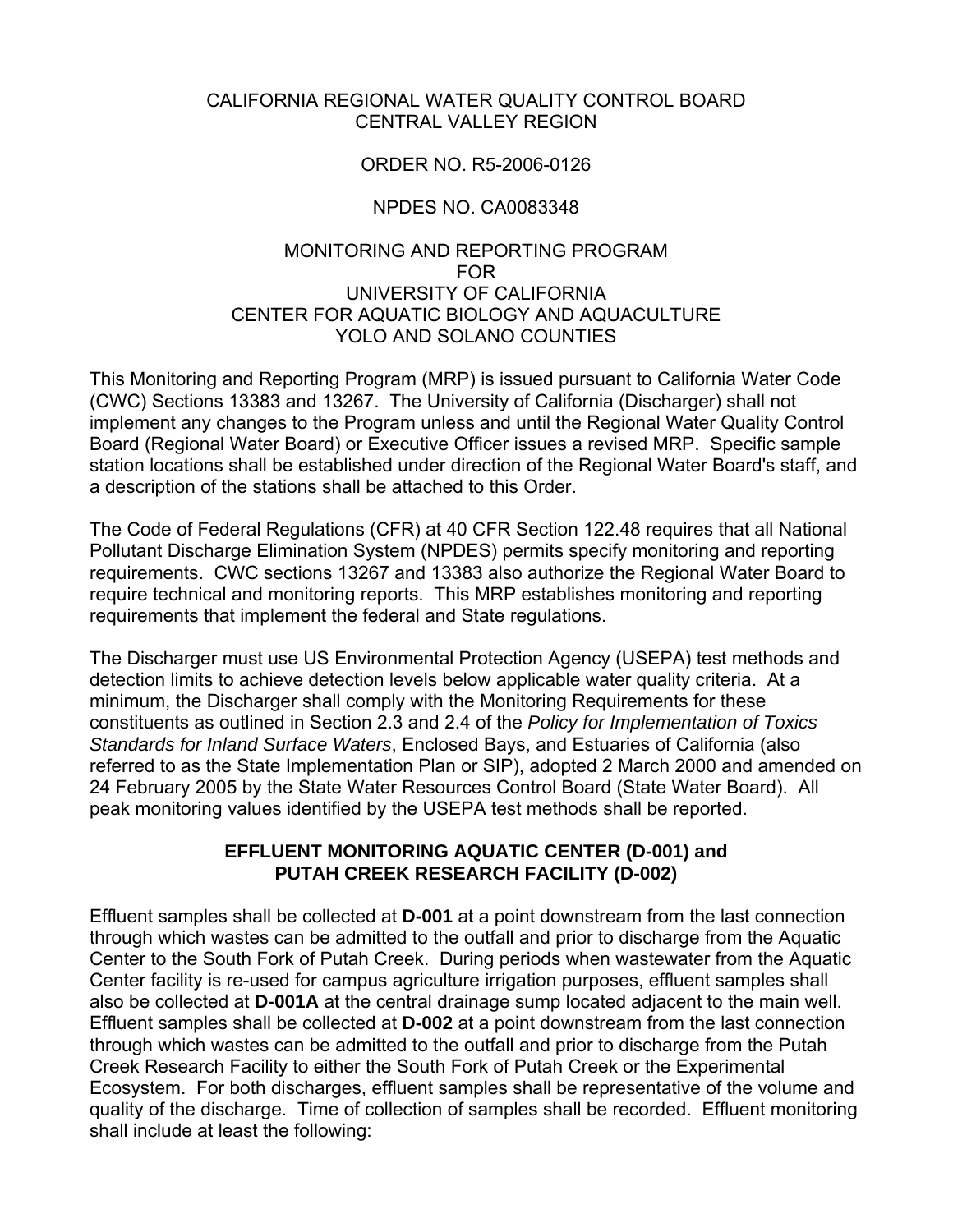**Effluent Location D-001, D-001A and D-002** 

| <b>Constituents</b>                                    | <b>Units</b>  | <b>Type of Sample</b>             | <b>Sampling</b><br><b>Frequency</b> |
|--------------------------------------------------------|---------------|-----------------------------------|-------------------------------------|
| Flow (from each facility)                              | mgd           | Metered                           | Continuous                          |
| 5 Day Biochemical Oxygen<br>Demand (BOD <sub>5</sub> ) | mg/L, lbs/day | 24-hour<br>composite <sup>1</sup> | Quarterly                           |
| <b>Total Suspended Solids (TSS)</b>                    | mg/L, lbs/day | 24-hour<br>composite <sup>1</sup> | Quarterly                           |
| <b>Settleable Solids</b>                               | mI/L          | 24-hour<br>composite <sup>1</sup> | Quarterly                           |
| Electrical Conductivity (EC)<br>@ $25^{\circ}C^2$      | umhos/cm      | Grab                              | Quarterly                           |
| Chloride                                               | mg/L, lbs/day | Grab                              | Monthly during use                  |
| <b>Total Dissolved Solids</b>                          | mg/L, lbs/day | 24-hour<br>composite <sup>1</sup> | Monthly during use                  |
| Formaldehyde <sup>3</sup>                              | mg/L, lbs/day | Grab                              | Weekly during use                   |
| $C$ admium <sup>4</sup>                                | µg/L, lbs/day | Grab                              | Weekly during use                   |
| Total residual chlorine <sup>5,6</sup>                 | mg/L, lbs/day | Grab                              | Daily <sup>7</sup>                  |
| Oxytetracycline <sup>8</sup>                           | mg/L, lbs/day | Grab                              | Weekly during use                   |
| Mercury                                                | mg/L          | Grab                              | Weekly during use                   |
| Selenium, Total <sup>9</sup>                           | µg/L, lbs/day | Grab                              | Weekly during use                   |
| Pyrethroids <sup>11</sup>                              | µg/L, lbs/day | Grab                              | Weekly during use                   |
| Microcystin <sup>12</sup>                              | µg/L, lbs/day | Grab                              | Weekly during use                   |
| Beta Napthoflavone <sup>13</sup>                       | µg/L, lbs/day | Grab                              | Weekly during use                   |
| Estradiol <sup>14</sup>                                | µg/L, lbs/day | Grab                              | Weekly during use                   |
| Chlorpyrophos <sup>15</sup>                            | µg/L, lbs/day | Grab                              | Weekly during use                   |
| Florfenicol <sup>16</sup>                              | µg/L, lbs/day | Grab                              | Weekly during use                   |
| Chloramine T <sup>17</sup>                             | µg/L, lbs/day | Grab                              | Weekly during use                   |
| Hardness as CaCO <sub>3</sub>                          | mg/L          | Grab                              | Monthly                             |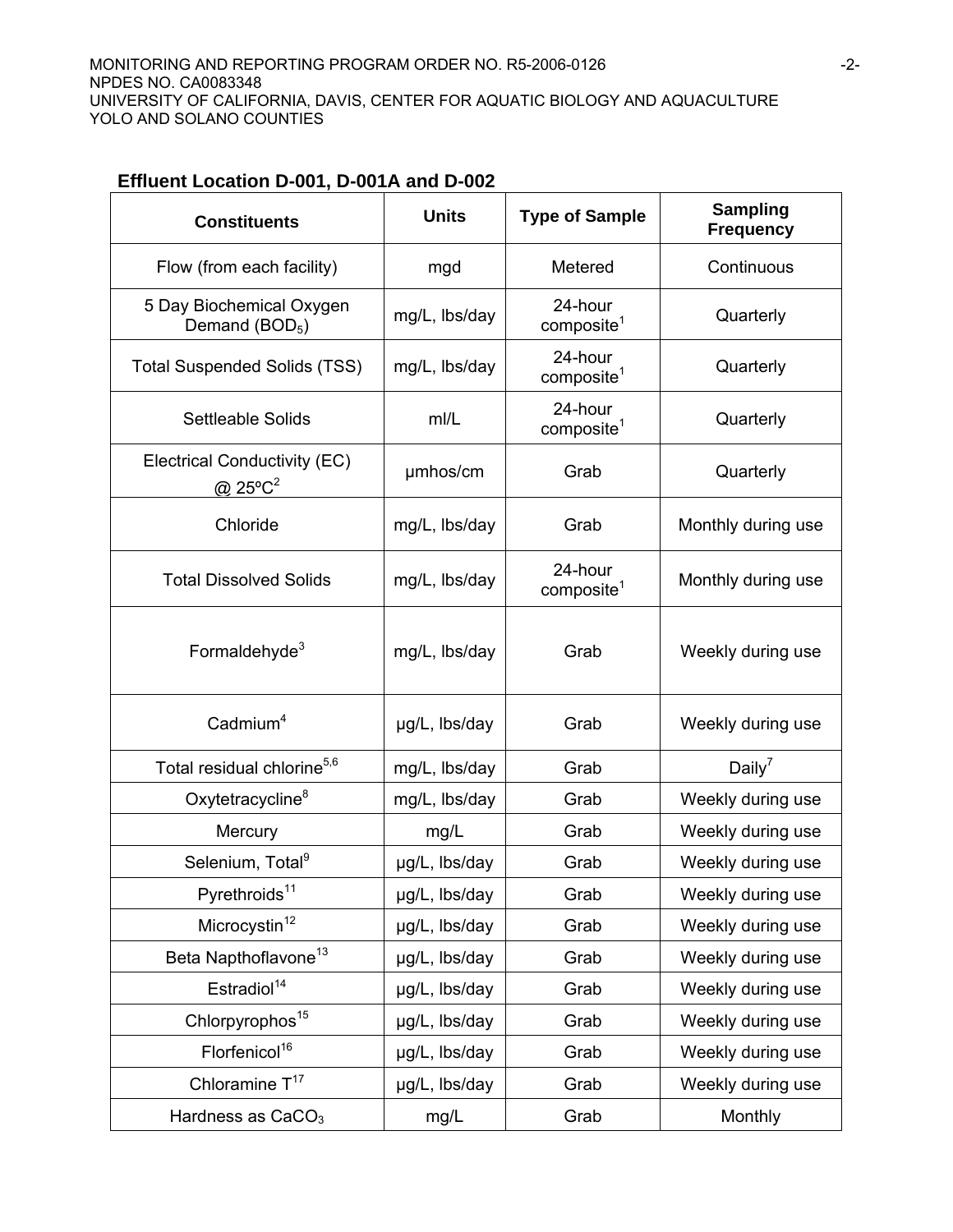#### MONITORING AND REPORTING PROGRAM ORDER NO. R5-2006-0126 NPDES NO. CA0083348 UNIVERSITY OF CALIFORNIA, DAVIS, CENTER FOR AQUATIC BIOLOGY AND AQUACULTURE YOLO AND SOLANO COUNTIES

| <b>Constituents</b>                 | <b>Units</b>                         | <b>Type of Sample</b> | <b>Sampling</b><br><b>Frequency</b> |  |
|-------------------------------------|--------------------------------------|-----------------------|-------------------------------------|--|
| pH                                  | standard<br>Metered or Grab<br>units |                       | Weekly                              |  |
|                                     |                                      | Grab                  | Quarterly                           |  |
| Chromium (hexavalent) <sup>18</sup> | µg/L, lbs/day                        | Grab                  | Weekly during use                   |  |
| Chromium (total) <sup>18</sup>      |                                      | Grab                  | Quarterly                           |  |
|                                     | µg/L, lbs/day                        | Grab                  | Weekly during use                   |  |
| <b>Priority Pollutant Metals</b>    | See below                            | Grab                  | See below                           |  |
| Temperature                         | $\mathsf{P}$                         | Grab                  | Weekly                              |  |
| <b>Acute Toxicity</b>               | ---                                  | Composite             | Annually                            |  |
| <b>Chronic Toxicity</b>             |                                      | Composite             | Annually                            |  |

1 Composite samples shall be flow proportional composite samples.

- 2 In months when sodium chloride is added to waters of the Facility, EC and chloride shall be measured during sodium chloride use.
- 3 In months when formalin is added to the waters of the Facility, formaldehyde concentration shall be measured during formalin use.
- 4 In months when cadmium is added to the waters of the Facility, cadmium concentration shall be measured during use.
- 5 Use of continuous monitoring instrumentation for chlorine and dechlorination agent residual in the effluent is an appropriate method of process control. However, the accuracy of the chlorine analyzers is not low enough to meet minimum detection levels. Residual dechlorination agent in the effluent indicates that chlorine is not present in the effluent, which can validate a zero residual reading on the chlorine analyzer. Reporting of these two constituents, when dechlorination agent is present and chlorine is zero, sufficiently insures compliance with the chlorine residual limit, as long as the instruments are maintained and calibrated in accordance with the manufactures recommendations. In addition to the continuous recorder, a daily grab sample of the effluent shall be analyzed by a certified laboratory for chlorine and the dechlorination agent. Readings from the residual analyzers shall be taken at the time of sampling, and reported with the laboratory results to validate the accuracy of the process control instrumentation.
- 6 Report magnitude and duration of all non-zero residual events. Non-zero events are defined as a reading of zero for chlorine residual and the dechlorination agent is below the minimum detection limit of the continuous residual monitoring device. If the continuous monitoring device is out of service, then one grab chlorine residual sample shall be collected per day.
- 7 Monitor daily whenever chlorine or chlorine containing substances are used for cleaning and sanitizing.
- 8 In months when oxytetracycline is added to the waters of the Facility, concentrations shall be measured during oxytetracycline use.
- 9 In months when selenium is added to the waters of the Facility, concentrations shall be measured during use.
- 11 In months when pyrethroids are added to the waters of the Facility, concentrations shall be measured during use.
- 12 In months when mycrocystin is added to the waters of the Facility, concentrations shall be measured during use.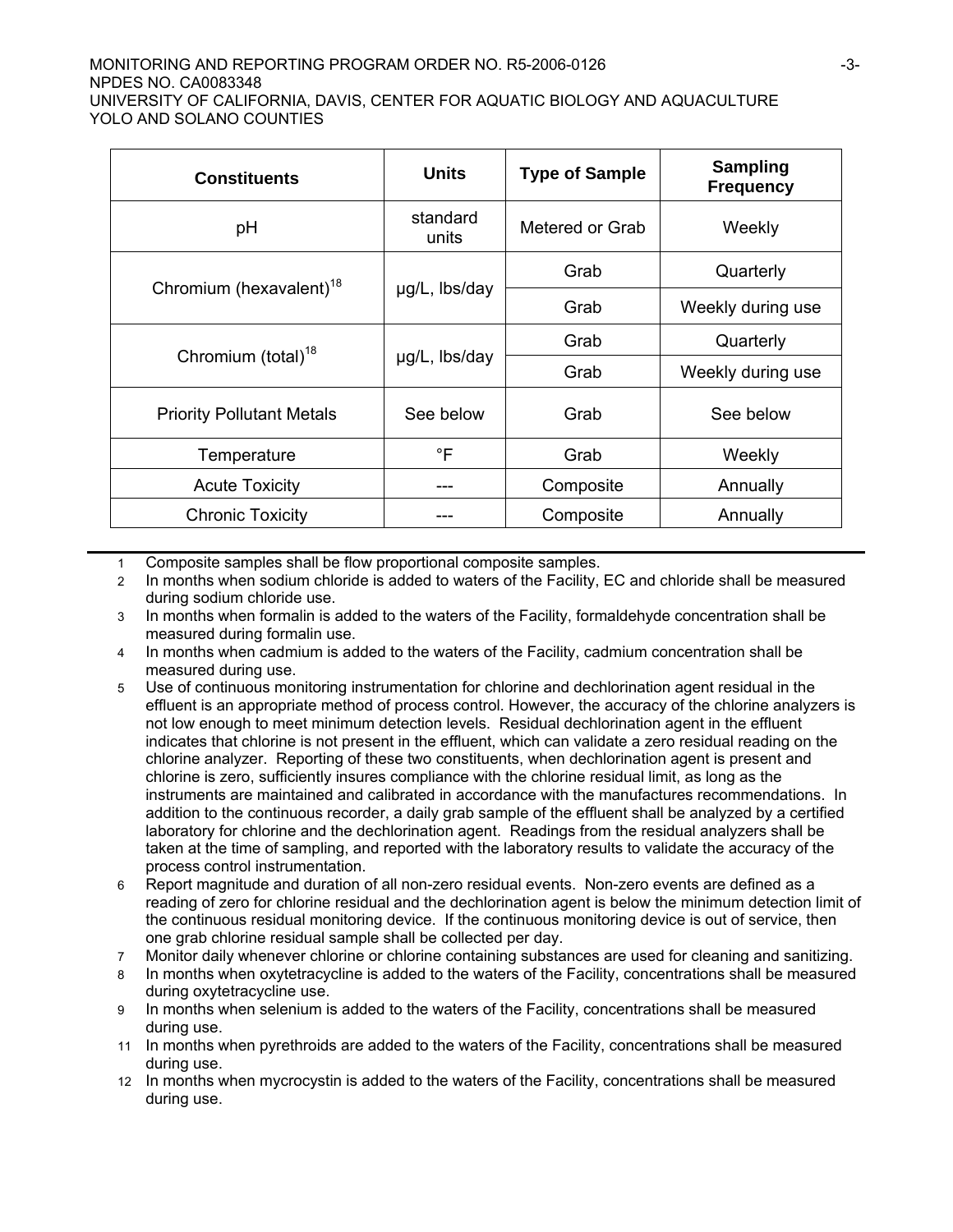MONITORING AND REPORTING PROGRAM ORDER NO. R5-2006-0126 -4- NPDES NO. CA0083348 UNIVERSITY OF CALIFORNIA, DAVIS, CENTER FOR AQUATIC BIOLOGY AND AQUACULTURE YOLO AND SOLANO COUNTIES

- 13 In months when beta napthoflavone is added to the waters of the Facility, concentrations shall be measured during use.
- 14 In months when estradiol is added to the waters of the Facility, concentrations shall be measured during use.
- 15 In months when chlorpyrophos is added to the waters of the Facility, concentrations shall be measured during use.
- 16 In months when florfenicol is added to the waters of the Facility, concentrations shall be measured during use.
- 17 In months when chloramine T is added to the waters of the Facility, concentrations shall be measured during use.
- 18 In months when chromium is added to the waters of the Facility, concentrations shall be measured during use.

If the discharge of a constituent, chemical and/or drug is intermittent rather than continuous, then on the first day of each such intermittent discharge, the Discharger shall monitor and record data for all of the applicable constituents listed above, after which the frequencies of analysis given in the schedule shall apply for the duration of each such intermittent discharge. In no event shall the Discharger be required to monitor and record data more often than twice the frequencies listed in the schedule.

# **DRUG AND CHEMICAL USE REPORT**

The following information shall be submitted for all chemicals, therapeutic agents (antibiotics) or anesthetics administered via immersion baths and discharged at the Facility:

- a. The name(s) and active ingredient(s).
- b. The date(s) of application.
- c. The purpose(s) for the application.
- d. The treatment concentration(s), duration of treatment, whether the treatment was static or flush, amount in gallons or pounds used, and the flow in cubic feet per second (cfs) in the treatment units.
- e. The total flow through the facility to the South Fork of Putah Creek after mixing with the treated water.
- f. The estimated concentration in the effluent at the point of discharge.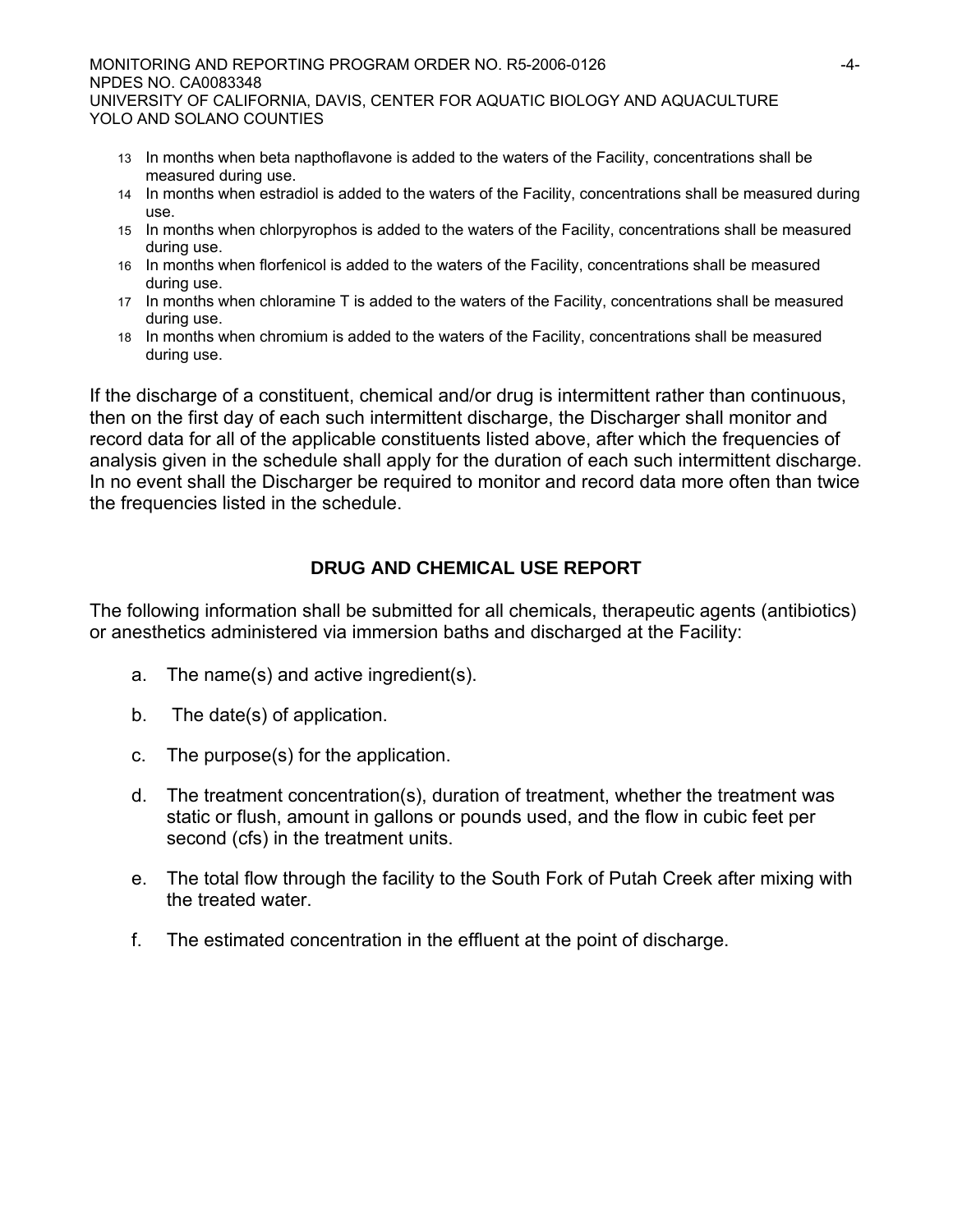MONITORING AND REPORTING PROGRAM ORDER NO. R5-2006-0126 NPDES NO. CA0083348 UNIVERSITY OF CALIFORNIA, DAVIS, CENTER FOR AQUATIC BIOLOGY AND AQUACULTURE YOLO AND SOLANO COUNTIES

## **Calculation of Concentration:**

For drugs or chemicals used in an immersion bath, "drip" treatment, or in other direct application to waters at the facility, use the following formula to calculate concentration (C) at the point of discharge.

- $C =$  concentration of chemical or drug at the point of discharge
- C = (treatment concentration) x (flow in treatment area)  $\div$  (flow at point of discharge)

# **Example: Oxytetracycline concentration**

 $C = 0.2$  mg/L (Oxytetracycline) x 0.45 mgd (flow through treatment area) 0.74 mgd (flow at point of discharge)

 $C = 0.2$  mg/L x 0.61

## **C = 0.12 mg/L Oxytetracycline at the point of discharge**

This information shall be submitted in the monthly discharge monitoring report, if applicable. If the analysis of this chemical use data compared with any toxicity testing results or other available information for the therapeutic agent, chemical or anesthetic indicates that the discharge may cause, have the reasonable potential to cause, or contribute to an excursion of a numeric or narrative water quality criterion or objective, the Executive Officer may require site specific whole effluent toxicity (WET) tests using *C. dubia* or reopen this Order to include an effluent limitation based on that objective.

# **WHOLE EFFLUENT TOXICITY TESTING REQUIREMENTS**

- A. Acute Toxicity Testing: The Discharger shall conduct acute toxicity testing to determine whether the effluent is contributing acute toxicity to the receiving water. The Discharger shall meet the following acute toxicity testing requirements:
	- 1. Monitoring Frequency: The Discharger shall perform annual acute toxicity testing.
	- 2. Sample Types: For static non-renewal and static renewal testing, the samples shall be 24-hour flow proportional composites and shall be representative of the volume and quality of the discharge. The effluent samples shall be taken at the effluent monitoring locations for D-001 and D-002.
	- 3. Test Species: Test species shall be fathead minnows (*Pimephales promelas*).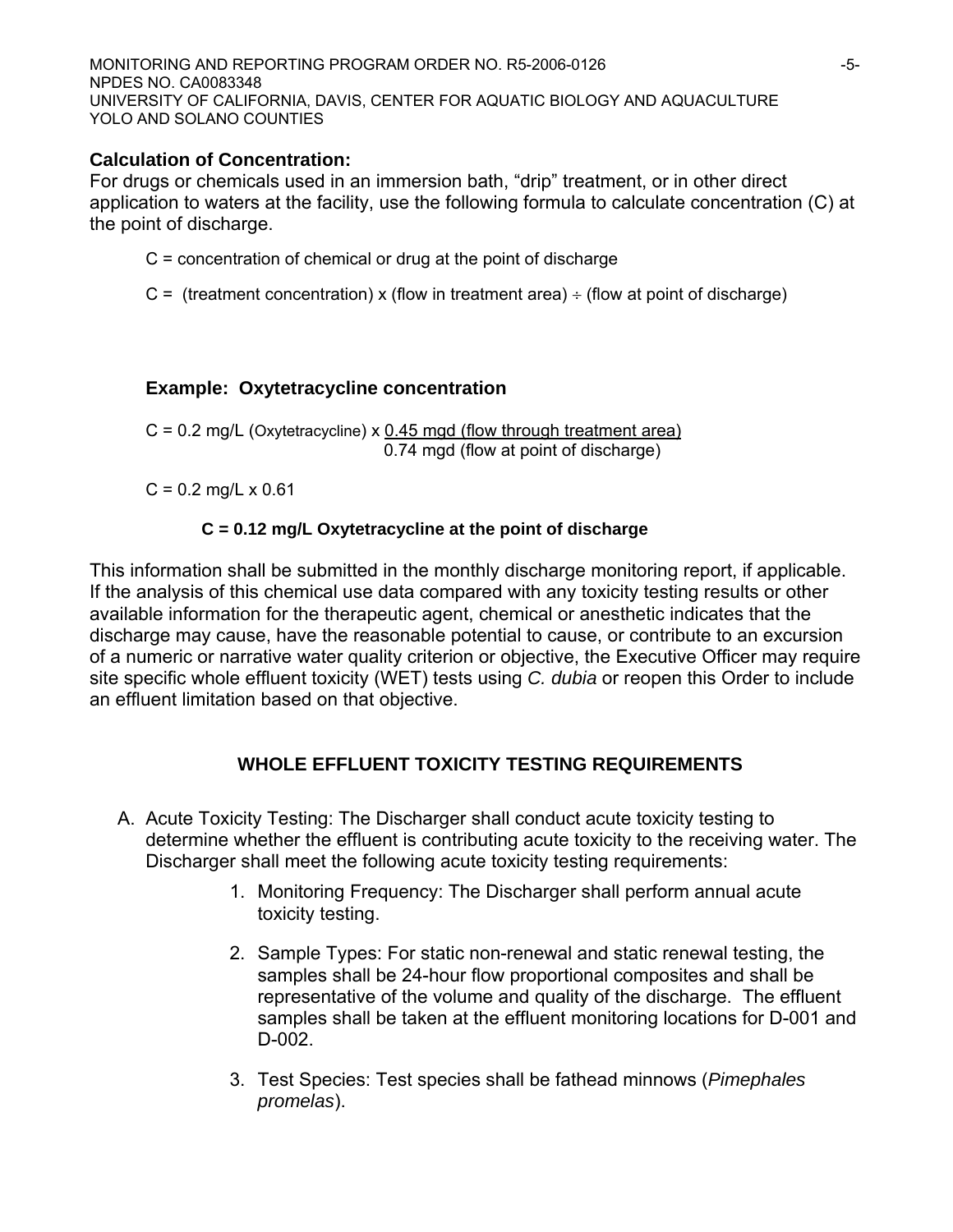- 4. Methods: The acute toxicity testing samples shall be analyzed using EPA-821-R-02-012, Fifth Edition. Temperature, total residual chlorine, and pH shall be recorded at the time of sample collection. No pH adjustment may be made unless approved by the Executive Officer.
- 5. Test Failure: If an acute toxicity test does not meet all test acceptability criteria, as specified in the test method, the Discharger must re-sample and re-test as soon as possible, not to exceed 7 days following notification of test failure.
- B. Chronic Toxicity Testing: The Discharger shall conduct three species chronic toxicity testing to determine whether the effluent is contributing chronic toxicity to the receiving water. The Discharger shall meet the following chronic toxicity testing requirements:
	- 1. Monitoring Frequency: The Discharger shall perform annually, three species chronic toxicity testing*.*
	- 2. Sample Types: Effluent samples shall be flow proportional 24-hour composites and shall be representative of the volume and quality of the discharge. The effluent samples shall be taken at the effluent monitoring location specified in the Monitoring and Reporting Program. The receiving water control shall be a 24-hour composite sample obtained from the R-1 and R-3 sampling location, as identified in the Monitoring and Reporting Program.
	- 3. Sample Volumes: Adequate sample volumes shall be collected to provide renewal water to complete the test in the event that the discharge is intermittent.
	- 4. Test Species: Chronic toxicity testing measures sublethal (e.g. reduced growth, reproduction) and/or lethal effects to test organisms exposed to an effluent compared to that of the control organisms. The Discharger shall conduct chronic toxicity tests with:
		- The cladoceran, water flea, *Ceriodaphnia dubia* (survival and reproduction test);
		- The fathead minnow, *Pimephales promelas* (larval survival and growth test); and
		- The green alga, *Selenastrum capricornutum* (growth test).
	- 5. Methods: The presence of chronic toxicity shall be estimated as specified in *Short-term Methods for Estimating the Chronic Toxicity of Effluents and Receiving Waters to Freshwater Organisms, Fourth Edition,* EPA/821-R-02- 013, October 2002.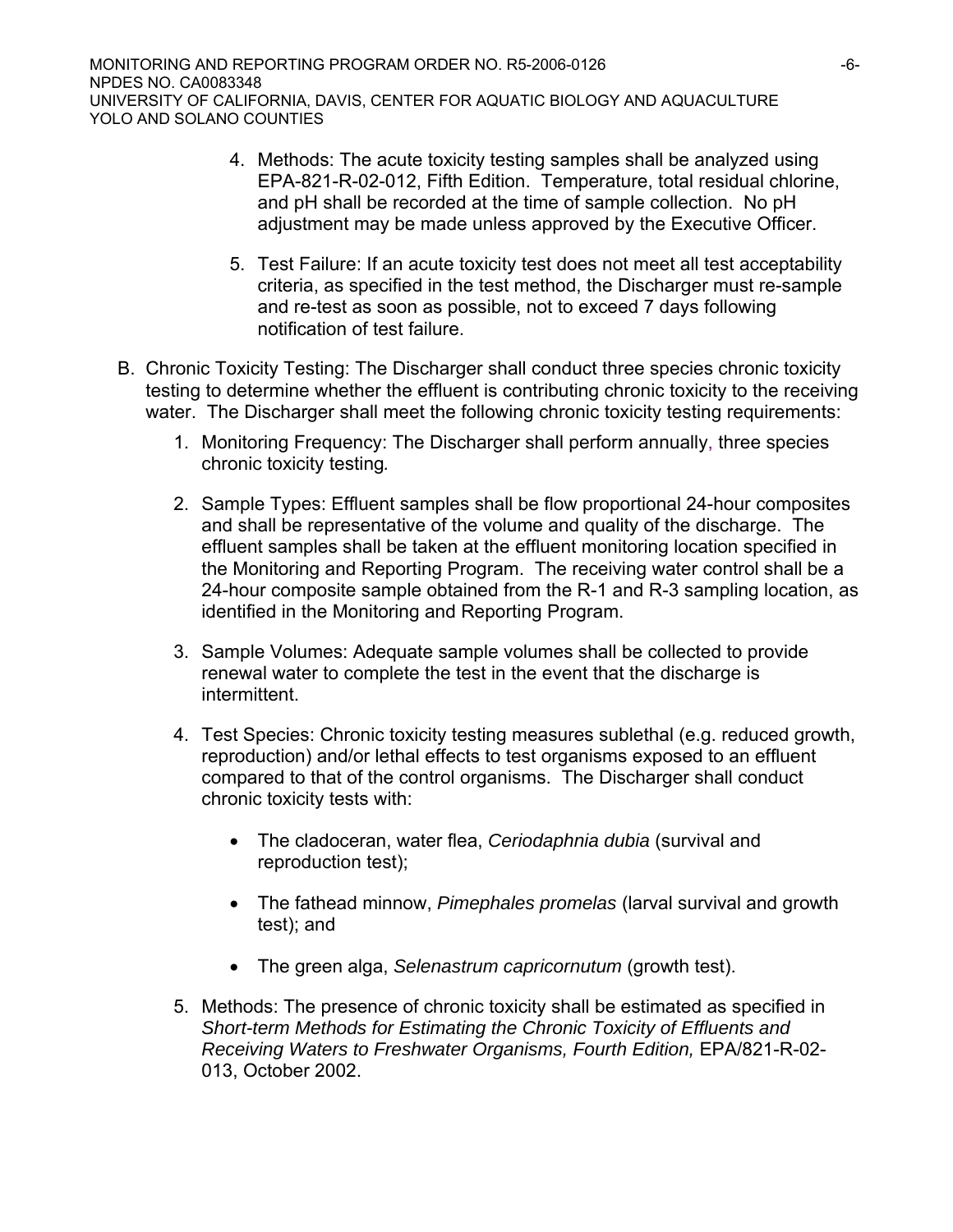- 6. Reference Toxicant: As required by the SIP, all chronic toxicity tests shall be conducted with concurrent testing with a reference toxicant and shall be reported with the chronic toxicity test results.
- 7. Dilutions: The chronic toxicity testing shall be performed using the dilution series identified in the Table below. The receiving water control shall be used as the diluent.
- 8. Test Failure: The Discharger must re-sample and re-test as soon as possible, but no later than fourteen (14) days after receiving notification of a test failure. A test failure is defined as follows:
	- a. The reference toxicant test or the effluent test does not meet all test acceptability criteria as specified in the *Short-term Methods for Estimating the Chronic Toxicity of Effluents and Receiving Waters to Freshwater Organisms, Fourth Edition*, EPA/821-R-02-013, October 2002 (Method Manual), and its subsequent amendments or revisions; or
	- b. The percent minimum significant difference (PMSD) measured for the test exceeds the upper PMSD bound variability criterion in Table 6 on page 52 of the Method Manual. (A retest is only required in this case if the test results do not exceed the monitoring trigger.)

|                    | Dilutions (%) |    |    |    | <b>Controls</b> |                    |                     |
|--------------------|---------------|----|----|----|-----------------|--------------------|---------------------|
| <b>Sample</b>      | 100           | 75 | 50 | 25 | 12.5            | Receiving<br>Water | Laboratory<br>Water |
| % Effluent         | 100           | 75 | 50 | 25 | 12.5            |                    |                     |
| % Receiving Water  |               | 25 | 50 | 75 | 87.5            | 100                |                     |
| % Laboratory Water |               |    |    |    |                 |                    | 100                 |

### **Chronic Toxicity Testing Dilution Series**

- C. WET Testing Notification Requirements: The Discharger shall notify the Regional Water Board within 24-hrs after the receipt of test results exceeding the monitoring trigger during regular or accelerated monitoring, or an exceedance of the acute toxicity effluent limitation.
- D. WET Testing Reporting Requirements: All toxicity test reports shall include the contracting laboratory's complete report provided to the Discharger and shall be in accordance with the appropriate "Report Preparation and Test Review" sections of the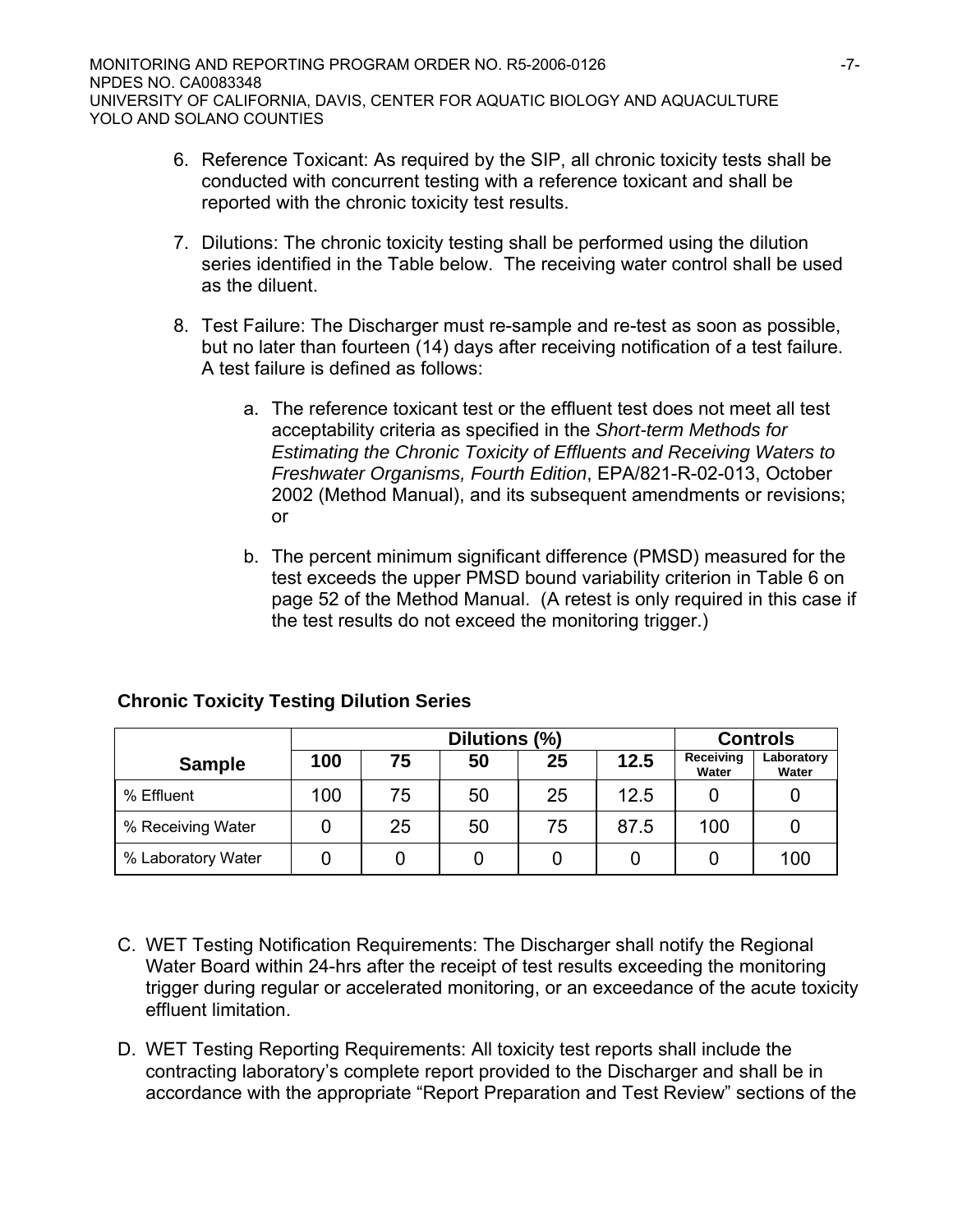method manuals. At a minimum, whole effluent toxicity monitoring shall be reported as follows:

- 1. Chronic WET Reporting: Regular chronic toxicity monitoring results shall be reported to the Regional Water Board within 30 days following completion of the test, and shall contain, at minimum:
	- a. The results expressed in Chronic Toxicity Units (Tuc), measured as 100/NOEC, and also measured as  $100/LC_{50}$ ,  $100/EC_{25}$ ,  $100/IC_{25}$ , and  $100/IC_{50}$ , as appropriate.
	- b. The statistical methods used to calculate endpoints;
	- c. The statistical output page, which includes the calculation of the percent minimum significant difference (PMSD);
	- d. The dates of sample collection and initiation of each toxicity test; and
	- e. The results compared to the numeric toxicity monitoring trigger.

Additionally, the monthly discharger self-monitoring reports shall contain an updated chronology of chronic toxicity test results expressed in TUc, and organized by test species, type of test (survival, growth or reproduction), and monitoring frequency, i.e., either quarterly, monthly, accelerated, or TRE.

- 2. Acute WET Reporting: Acute toxicity test results shall be submitted with the monthly discharger self-monitoring reports and reported as percent survival.
- 3. TRE Reporting: Reports for Toxicity Reduction Evaluations shall be submitted in accordance with the schedule contained in the Discharger's approved TRE Work Plan.
- 4. Quality Assurance (QA): The Discharger must provide the following information for QA purposes:
	- a. Results of the applicable reference toxicant data with the statistical output page giving the species, NOEC, LOEC, type of toxicant, dilution water used, concentrations used, PMSD, and dates tested.
	- b. The reference toxicant control charts for each endpoint, which include summaries of reference toxicant tests performed by the contracting laboratory.
	- c. Any information on deviations or problems encountered and how they were dealt with.
	- d. Information on all instances in which the Discharger determined the facility effluent to be unsuitable for discharge and the wastewater was containerized and hauled offsite.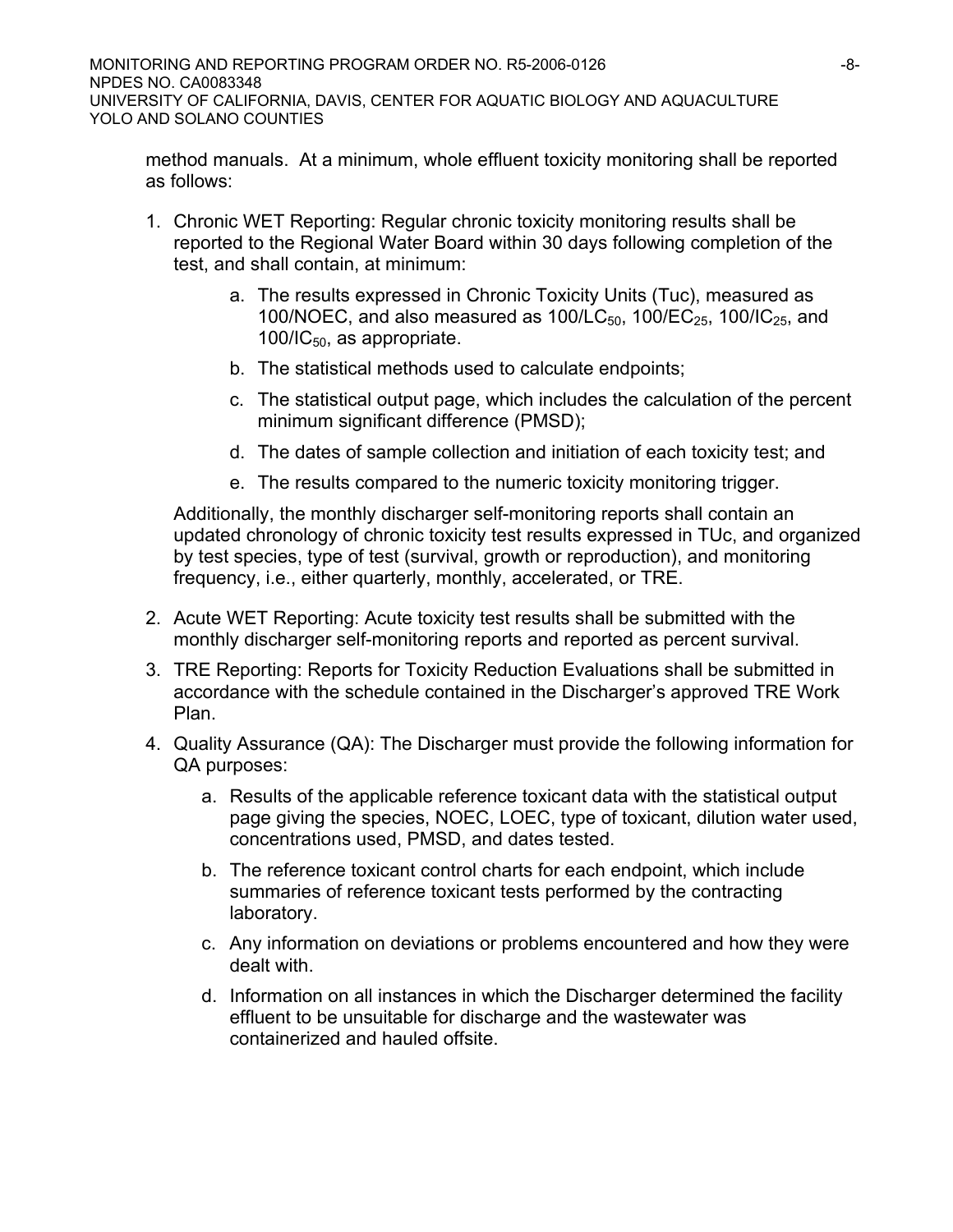# **RECEIVING WATER MONITORING**

The receiving water shall be monitored at the following monitoring locations:

| <b>Station</b> | <b>Description</b>                                                                                     |
|----------------|--------------------------------------------------------------------------------------------------------|
| $R-1$          | South Fork Putah Creek, 50 feet upstream of the Aquatic Center facility<br>discharge point.            |
| $R-2$          | South Fork Putah Creek, 150 feet downstream from the Aquatic Center<br>facility discharge point.       |
| $R-3$          | South Fork Putah Creek, 50 feet upstream of the Putah Creek Research<br>Facility discharge point.      |
| $R-4$          | South Fork Putah Creek, 150 feet downstream from the Putah Creek<br>Research Facility discharge point. |

All receiving water samples shall be grab samples. At minimum, receiving water monitoring shall be conducted for the following constituents at the corresponding frequencies:

| <b>Constituents</b>                                       | <b>Units</b>      | <b>Station</b>     | <b>Sampling</b><br><b>Frequency</b> |
|-----------------------------------------------------------|-------------------|--------------------|-------------------------------------|
| Dissolved Oxygen                                          | mg/L              | R-1, R-2, R-3, R-4 | Quarterly                           |
| pH                                                        | standard<br>units | R-1, R-2, R-3, R-4 | Quarterly                           |
| <b>Hardness</b>                                           | mg/L              | R-1, R-2, R-3, R-4 | Quarterly                           |
| Temperature                                               | °F                | R-1, R-2, R-3, R-4 | Quarterly                           |
| Turbidity                                                 | <b>NTU</b>        | R-1, R-2, R-3, R-4 | Quarterly                           |
| <b>Electrical Conductivity (EC)</b><br>at $25^{\circ}$ C) | umhos/cm          | R-1, R-2, R-3, R-4 | Quarterly                           |

In conducting the receiving water monitoring, a written log shall be kept of the receiving water conditions, the experimental ecosystem wetlands and all sampling locations. Attention shall be given to the presence or absence of:

- a. Floating or suspended matter
- b. Discoloration
- c. Bottom deposits
- d. Aquatic life
- e. Visible films, sheens or coatings
- f. Fungi, slimes, or objectionable growths
- g. Potential nuisance conditions

The Discharger's written log on receiving water conditions shall be summarized in the monitoring report.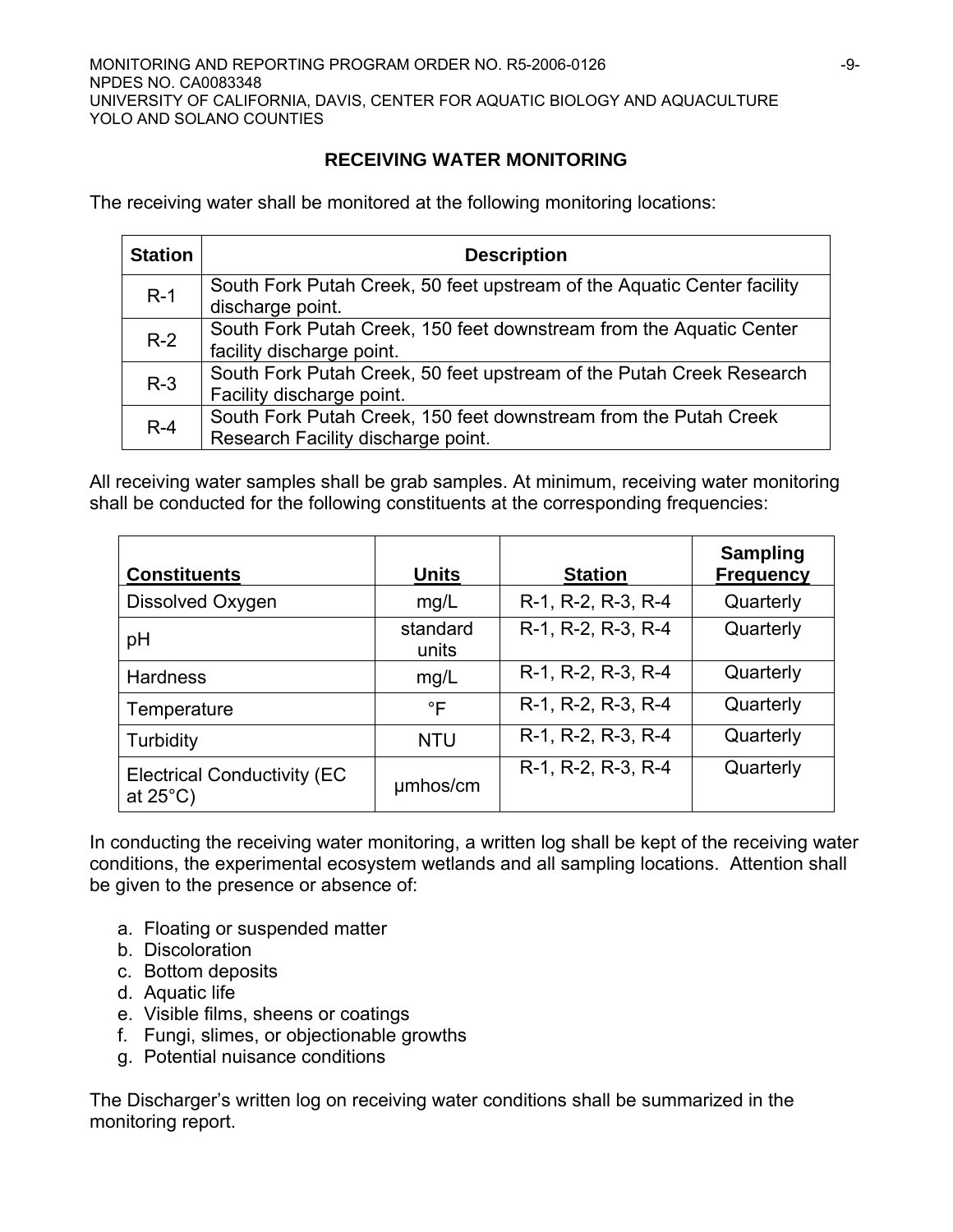#### **PONDS AND WETLANDS MONITORING**

There shall be **no discharge** to surface waters from the evaporation/percolation pond that receives wastewater from the Aquatic Disease Wet Lab. In order to comply with permit requirements for the evaporation/percolation pond, settling ponds, and wetlands/ponds, monitoring of the ponds shall include at least the following:

WETLANDS INFLUENT/EFFLUENT MONITORING:

A monitoring station shall be established at each major inlet and outlet point for the measurement and collection of representative samples of the influent and effluent. The influent/effluent monitoring shall consist of the following:

| <b>Constituents</b>                              | <b>Units</b>                     | <b>Type of Sample</b> | <b>Sampling Frequency</b> |
|--------------------------------------------------|----------------------------------|-----------------------|---------------------------|
| pH                                               | standard units                   | Grab                  | Monthly                   |
| DO <sup>1</sup>                                  | mg/L                             | Grab                  | Monthly                   |
| Freeboard                                        | feet                             | Visual                | Monthly                   |
| Color                                            |                                  | Observation           | Monthly                   |
| Odors                                            |                                  | Observation           | Monthly                   |
| Electrical Conductivity (EC)<br>@ $25^{\circ}$ C | umhos/cm                         | Grab                  | Monthly                   |
| Chronic Toxicity <sup>2</sup>                    |                                  | Grab                  | Quarterly                 |
| Temperature <sup>2</sup>                         | <sup>o</sup> F or <sup>o</sup> C | Grab                  | Quarterly                 |
| Hardness <sup>2</sup>                            | mg/l                             | Grab                  | Quarterly                 |

<sup>1</sup> Measured within the upper one-foot of water in the pond<br><sup>2</sup> Monitoring required in the Experimental Ecosystem/Wetlands only. Monitoring shall only be required during times when the wastewater is routed to or stored in the wetlands.

### **PRIORITY POLLUTANT METALS MONITORING**

The SIP states that the Regional Water Boards will require periodic monitoring (at least once prior to issuance and re-issuance of a permit) for pollutants with applicable criteria or objectives and no effluent limitations have been established in an existing permit.

The Regional Water Board has determined that, based on priority pollutant data collected from this facility and similar aquaculture facilities, discharge of priority pollutants other than metals are unlikely. Accordingly, the Regional Water Board is requiring, as part of this MRP, that the Discharger monitor effluent and supply water (as a surrogate for receiving water upstream of the discharge) and analyze the sample for priority pollutant metals **one time, prior to 18 months after the adoption date of this Order, and submit the corresponding monitoring results prior to 21 months after the adoption date of this Order.**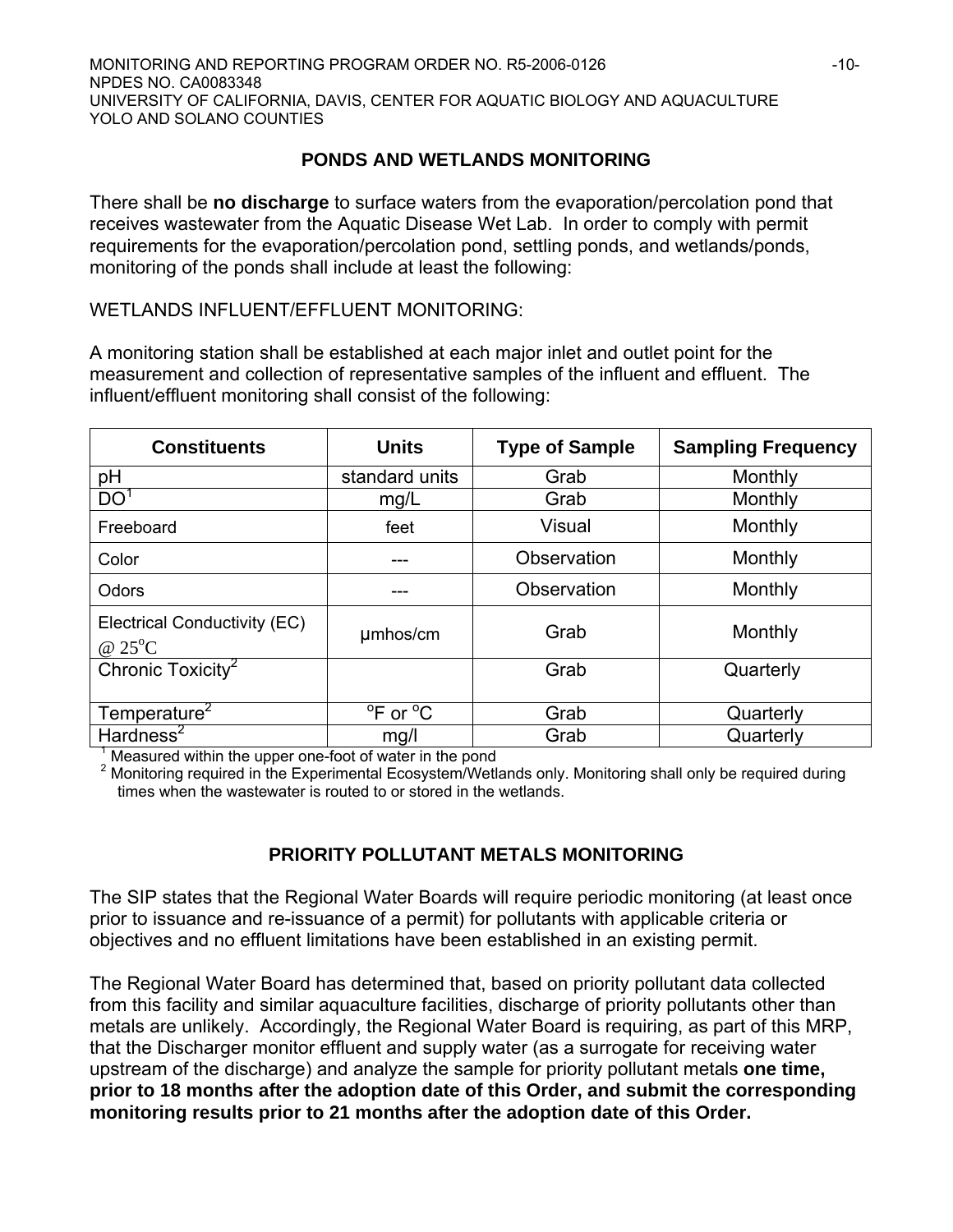The Discharger must analyze pH and hardness of the effluent and supply water at the same time as priority pollutant metals monitoring. The priority pollutant metals, for which this onetime analysis is required, are as follows:

- **Antimony Lead** 
	-
- **Arsenic** Mercury
- **Beryllium** Mickel
- Cadmium Selenium
- Chromium (III) **B.** Silver
- Chromium (IV) Thallium
- Copper Zinc
- 

Metals shall be analyzed by the USEPA methods listed below. The Discharger may use alternative analytical procedures with approval by the Regional Water Board, if the alternative method has the same or better detection level than the method listed.

| <b>Method Description</b>                                          | <b>EPA Method</b> | <b>Constituents</b>                                                                                           |
|--------------------------------------------------------------------|-------------------|---------------------------------------------------------------------------------------------------------------|
| <b>Inductively Coupled</b><br>Plasma/Mass Spectrometry<br>(ICP/MS) | 1638              | Antimony, Beryllium, Cadmium,<br>Copper, Lead, Nickel,<br>Selenium, Silver, Thallium,<br>Total Chromium, Zinc |
| Cold Vapor Atomic Absorption<br>(CVAA)                             | 1631              | Mercury                                                                                                       |
| Gaseous Hydride Atomic<br>Absorption (HYDRIDE)                     | 206.3             | Arsenic                                                                                                       |
| Flame Atomic Absorption (FAA)                                      | 218.4             | Chromium VI                                                                                                   |

All priority pollutant metal analyses shall be performed at a laboratory certified by the California Department of Health Services. The laboratory is required to submit the Minimum Level (ML) and the Method Detection Limit (MDL) with the reported results for each constituent. The MDL should be as close as practicable to the USEPA MDL determined by the procedure found in 40 CFR Part 136. The results of analytical determinations for the presence of chemical constituents in a sample shall use the following reporting protocols:

- a. Sample results greater than or equal to the reported ML shall be reported as measured by the laboratory.
- b. Sample results less than the reported ML, but greater than or equal to the laboratory's MDL, shall be reported as "Detected but Not Quantified," or DNQ. The estimated chemical concentration of the sample shall also be reported.
- c. For the purposes of data collection, the laboratory shall write the estimated chemical concentration next to DNQ as well as the words "Estimated Concentration." Numerical estimates of data quality may be by percent accuracy  $(+)$  or  $-$  a percentage of the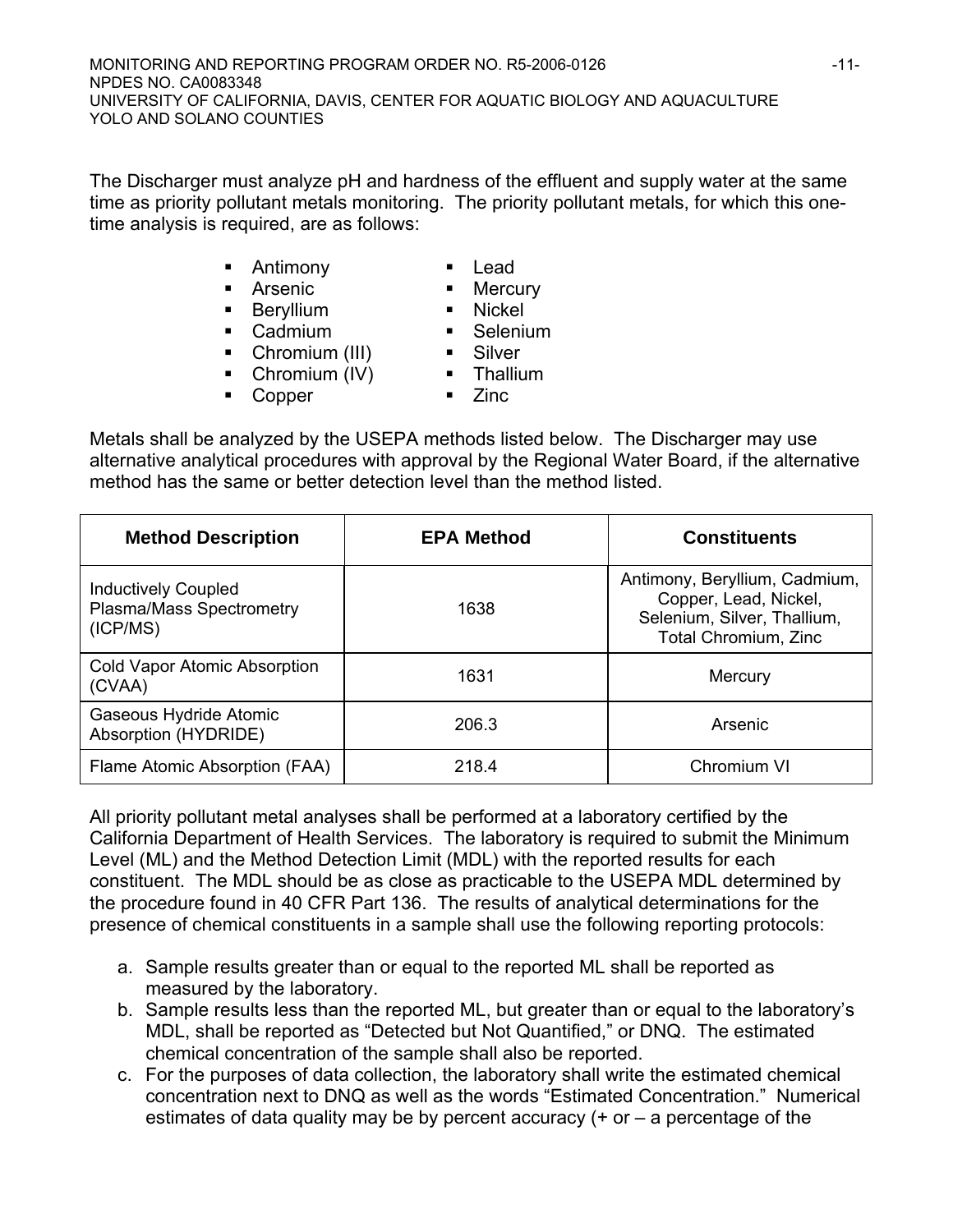reported value), numerical ranges (low to high), or any other means considered appropriate by the laboratory.

d. Sample results that are less than the laboratory's MDL shall be reported as "Not Detected" or ND.

#### **GROUNDWATER MONITORING**

Prior to construction of any additional groundwater monitoring wells, the Discharger shall submit plans and specifications to the Regional Water Board for review and approval. Once installed, all new wells shall be added to the MRP as new monitoring locations, and shall be sampled and analyzed according to the schedule below.

The Discharger is required to submit a *Monitoring Well Installation Work Plan* consistent with, and include the items listed in *Requirements for Monitoring Well Installation Work Plans and Monitoring Well Installation Reports.* The work plan should describe a proposed groundwater monitoring well network containing one or more background monitoring wells and sufficient number of designated monitoring wells to evaluate performance and compliance with this Order's groundwater limitations. These include monitoring wells immediately down gradient of aquatic disease wet lab evaporation/percolation pond, the Putah Creek Research Facility sedimentation pond, and the wetlands area that do or may release waste constituents to groundwater.

The Discharger must conduct the necessary investigation surrounding the Aquatic Center ponds to address the surrounding hydrogeology and the need for monitoring wells between the Aquatic Center ponds and Putah Creek. The findings of the investigation must be incorporated in the Monitoring Well Installation Work Plan required in WDR Order No. R5-2006-0126. The Discharger must provide technical justification and hydrological information supporting that their proposed groundwater monitoring plan will provide the necessary information to determine compliance with groundwater quality requirements and prohibitions in the proposed Orders.

The network's monitoring wells will be constructed to yield representative samples from the first saturated zone, and deeper zones as necessary, to evaluate the discharge's impact on groundwater. All wells will comply with appropriate standards as described in *California Well Standards Bulletin 74-90* (June 1991) and *Water Well Standards: State of California Bulletin 94-81* (December 1981), and any more stringent standards adopted by the Discharger or Yolo County pursuant to CWC Section 13801. The proposed network should include existing monitoring wells where they will serve to measure compliance or provide other relevant information (e.g., depth to groundwater).

The Discharger will install approved monitoring wells, utilize existing wells, properly remove ineffective wells (as necessary), and monitor groundwater in accordance with this Order. Following well installation, the Discharger shall submit a *Monitoring Well Installation Report* consistent with, and include the items listed in, Section 2 of *Requirements for Monitoring Well Installation Work Plans and Monitoring Well Installation Reports.* The Discharger will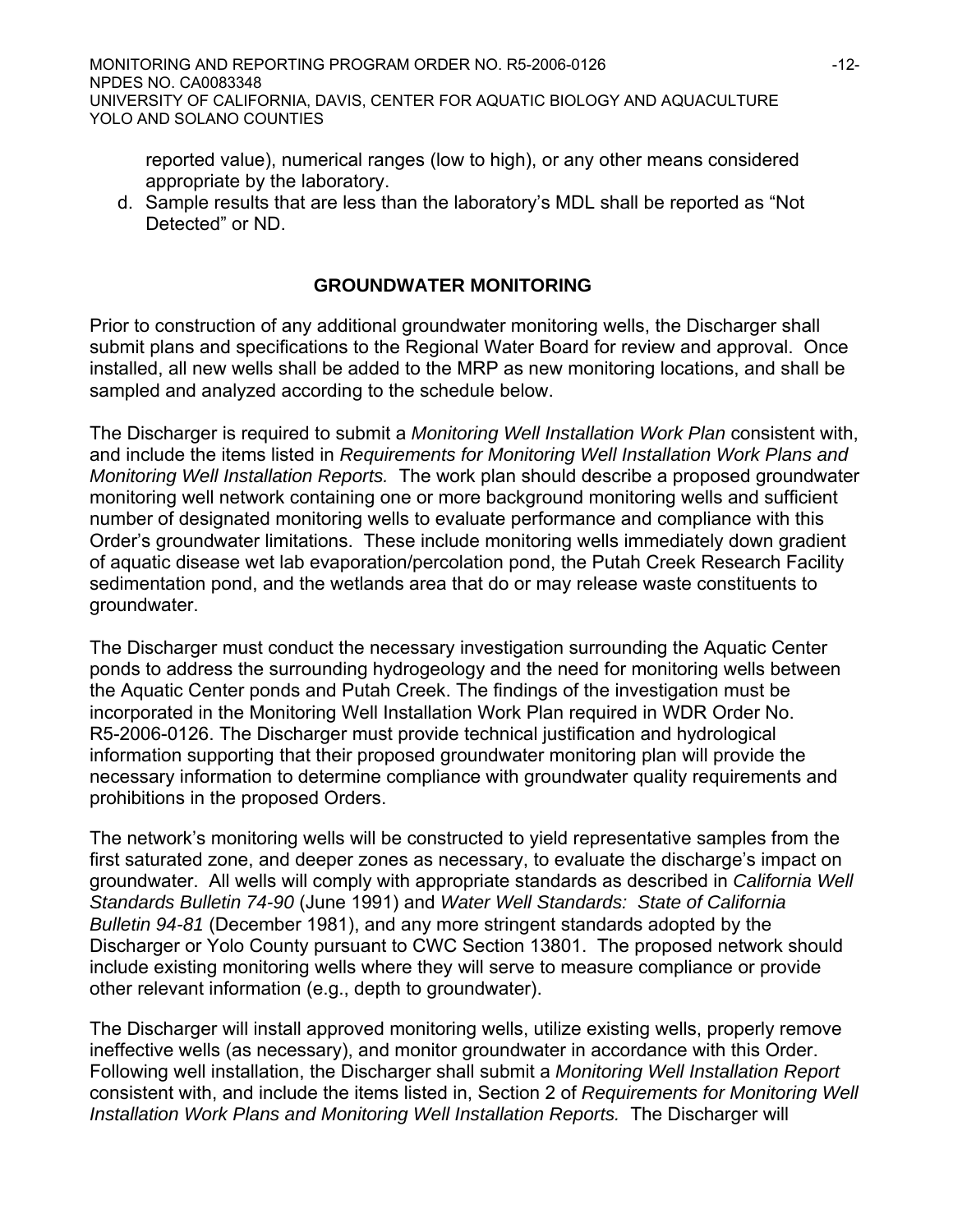continue to monitor groundwater in existing monitoring wells in accordance with the MRP unless and until individual existing wells are removed from the approved network.

Prior to collecting samples and after measuring the water level, each monitoring well shall be adequately purged to remove water that has been standing within the well screen and casing that may not be chemically representative of formation water. Depending on the hydraulic conductivity of the geologic setting, the volume removed during purging typically does not exceed three to five times the volumes of the standing water within the well casing and screen, or additionally the filter pack pore volume. At least quarterly, and concurrently with groundwater quality sampling, the Discharger shall measure the water level in each well as groundwater depth (in feet and hundredths) and as groundwater surface elevation (in feet and hundredths above mean sea level). Samples shall be collected from approved monitoring wells and analyzed for the following constituents:

| <b>Constituent/Parameter</b>                       | <b>Units</b>                     | <b>Type of</b><br><b>Sample</b> | <b>Frequency</b>       |
|----------------------------------------------------|----------------------------------|---------------------------------|------------------------|
| Depth to groundwater                               | To 0.01 foot<br>(hundredths)     | Measured                        | Quarterly <sup>1</sup> |
|                                                    | Above mean sea<br>level, to 0.01 |                                 | Quarterly <sup>1</sup> |
| Groundwater elevation                              | foot                             | Calculated                      |                        |
| <b>Gradient Direction</b>                          | Degrees                          | Calculated                      | Quarterly <sup>1</sup> |
| рH                                                 | pH Units                         | Grab                            | Quarterly <sup>1</sup> |
| <b>Chemical Oxygen Demand</b>                      | mg/L                             | Grab                            | Quarterly <sup>1</sup> |
| <b>Total Organic Carbon</b>                        | mg/L                             | Grab                            | Quarterly <sup>1</sup> |
| <b>Total Nitrogen</b>                              | mg/L                             | Calculated                      | Quarterly <sup>1</sup> |
| Nitrates (as N)                                    | mg/L                             | Grab                            | Quarterly <sup>1</sup> |
| Total Kjeldahl Nitrogen (as N)                     | mg/L                             | Grab                            | Quarterly <sup>1</sup> |
| <b>Electrical Conductivity</b><br>$(Q25^{\circ}C)$ | umhos/cm                         | Grab                            | Quarterly <sup>1</sup> |
| Oxytetracycline                                    | mg/L                             | Grab                            | Annually               |
| Formaldehyde                                       | mg/L                             | Grab                            | Annually               |
| Title 22 Metals $3$                                | Mg/L                             | Grab                            | Annually               |
| Standard Minerals <sup>3</sup>                     | mg/L                             | Grab                            | Annually               |

1 January, April, July and October

 $2^2$  Standard minerals shall include all major cations and anions and include verification that the analysis is complete (*i.e*., cation/anion balance). Standard Minerals shall include boron, calcium, iron, magnesium, potassium, sodium, chloride, manganese, phoshorus, total alkalinity (including alkalinity series), and hardness. Title 22 metals shall include the analyses of arsenic, cadmium, chromium, copper, lead, mercury, nickel, and zinc.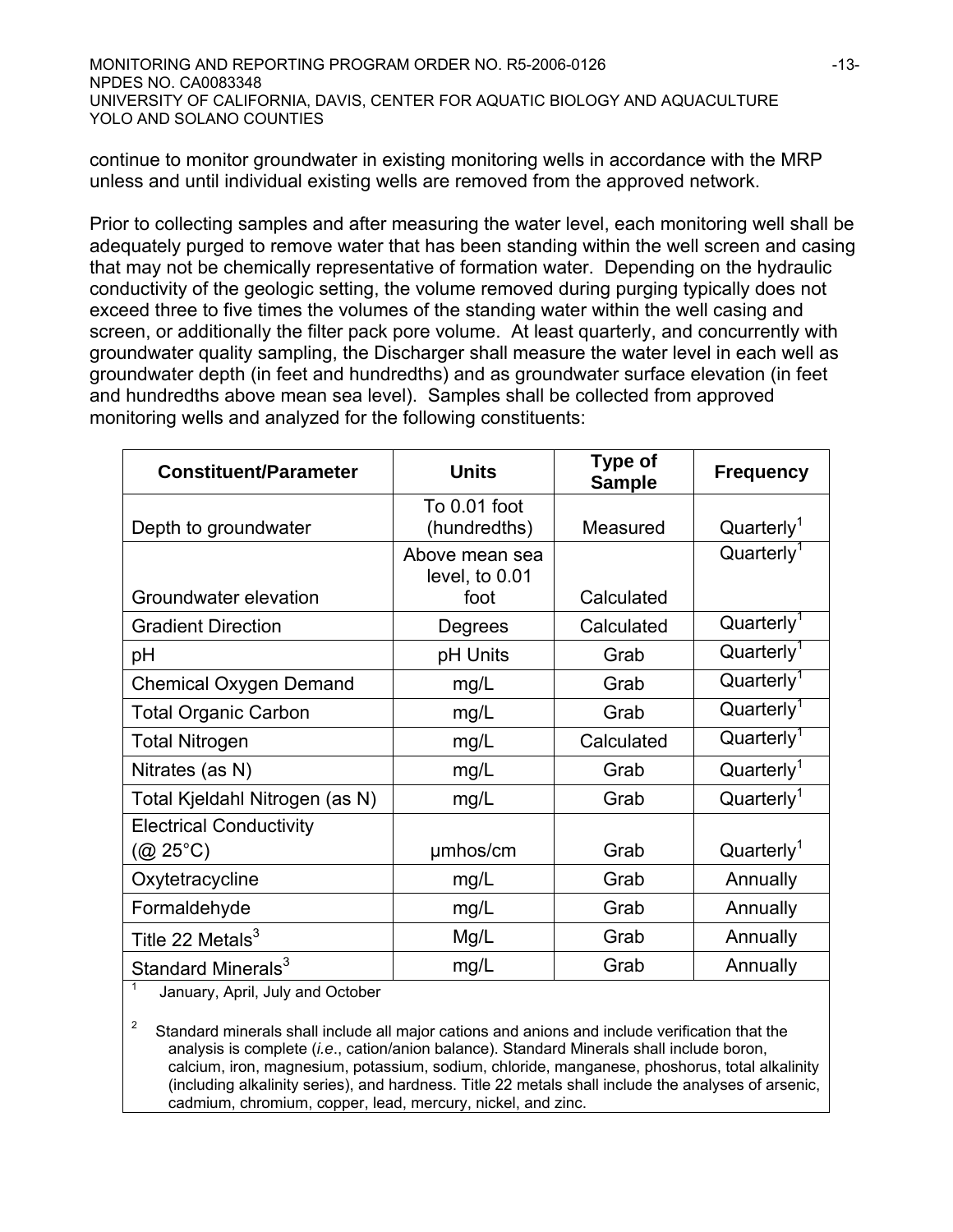Additionally, the Discharger shall include a technical description of proposed Data Analysis Methods for evaluating groundwater monitoring data (e.g., equivalent or similar to that described in Title 27 Section 20415(e)(7-10)), at a minimum consisting of methods to: (a) characterize natural background groundwater concentrations of monitored constituents; (b) for detected constituents, determine statistically significant differences between background concentration monitors and compliance wells for constituents that do not have water quality objectives or have background concentrations that exceed water quality objectives; and (c) select the minimum sample size required for the proposed data analysis approach and, if greater than the 4 quarters required by this monitoring program, identify of when and how the additional samples will be collected during the one-year groundwater characterization period.

After one full year of groundwater monitoring, the Discharger shall analyze monitoring data from background well(s) to (a) compute values characterizing natural background water quality for each monitored chemical constituent/parameter and (b) perform an initial assessment of whether there is evidence of an impact from the discharge. Reports thereafter shall be submitted quarterly by the **1st day of the second month** after the prescribed sample collection and shall include the same analysis. The Discharger shall characterize groundwater quality using the proposed Data Analysis Method for the following constituents:

| <b>Groundwater Constituents to Evaluate Using Data Analysis Method</b> |                                |  |  |
|------------------------------------------------------------------------|--------------------------------|--|--|
| Chloride                                                               | TOC                            |  |  |
| Hardness (as CaCO3)                                                    | <b>Electrical Conductivity</b> |  |  |
| Nitrate (as N)                                                         |                                |  |  |

### A. Quarterly Groundwater Monitoring Report

Quarterly groundwater monitoring reports shall be submitted under separate cover to the Regional Board by the **1st day of the second month following each calendar quarter** (i.e., the first quarter report is due by May 1<sup>st</sup>). The Quarterly Report shall include the following:

- 1. Tabular summary of all groundwater monitoring results collected to date.
- 2. Scaled maps showing relevant structures and features of the facilities, the locations of monitoring wells and any other sampling stations, and groundwater elevation contours referenced to mean sea level datum.
- 3. An assessment of groundwater flow direction and gradient on the date of measurement, comparison of previous flow direction and gradient data, and discussion of seasonal trends, if any.
- 4. A narrative discussion of the analytical results for all groundwater locations monitored, including spatial and temporal trends, with reference to summary data tables, graphs, and appended analytical reports (as applicable).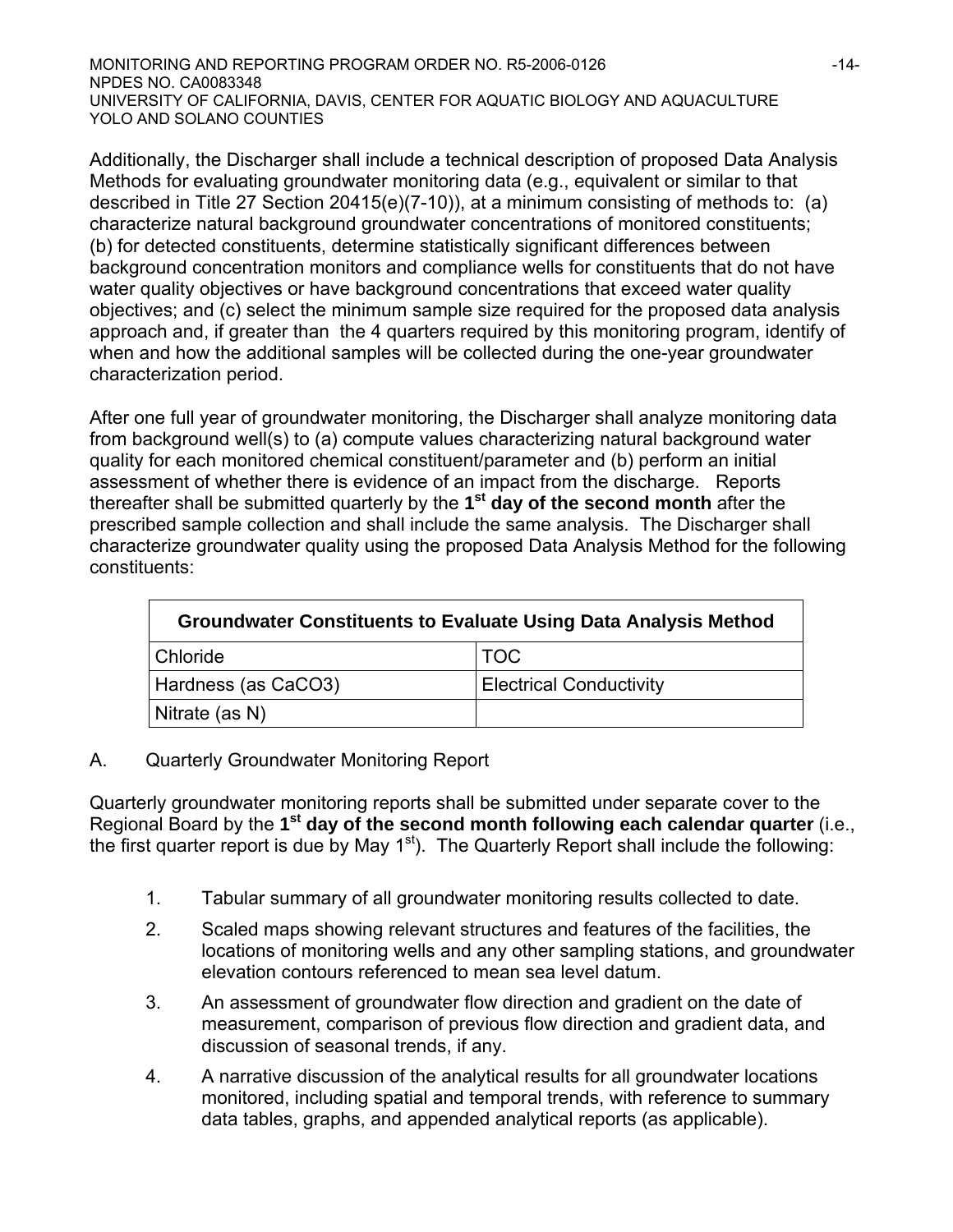- 5. A comparison, of the monitoring data collected during the reporting period to numerical groundwater limitations in the WDRs, and an explanation of any exceedances of limitations.
- 6. A narrative description of all preparatory, monitoring, sampling, and analytical testing activities for the groundwater monitoring (reference to previously submitted report(s) describing standard sampling procedures is acceptable).
- 7. Field logs for each well, documenting depth to groundwater; parameters measured before, during, and after purging; method of purging; calculation of casing volume; and total volume of water purged.
- 8. Summary data tables of historical and current water table elevations and analytical results.
- 9. Copies of laboratory analytical report(s) for groundwater monitoring.

## **REPORTING**

Monitoring results shall be submitted to the Regional Water Board by the **first day** of the second month following sample collection. Quarterly, semi-annual, and annual monitoring results and reports shall be submitted by the **first day of the second month following each calendar quarter, semi-annual period, and year**, respectively.

In reporting the monitoring data, the Discharger shall arrange the data in tabular form so that the date, the constituents, and the concentrations are readily discernible. The data shall be summarized in such a manner to illustrate clearly whether the discharge complies with waste discharge requirements. The highest daily maximum for the month, monthly and weekly averages, and medians, should be determined and recorded.

If the Discharger monitors any pollutant at the locations designated herein, more frequently than is required by this Order, the results of such monitoring shall be included in the calculation and reporting of the values required in the discharge monitoring report form. Such increased frequency shall be indicated on the discharge monitoring report form.

The Discharger may also be requested to submit an annual discharger report to the Regional Water Board with both tabular and graphical summaries of the monitoring data obtained during the previous years. Any such request shall be made in writing. The report shall discuss the facility's compliance record for the most recent year. If violations have occurred, the report shall also discuss the corrective actions, taken and planned, to bring the discharge into full compliance with the waste discharge requirements.

All reports submitted in response to this MRP shall comply with the signatory requirements of the Standard Provision in the WDR Order.

The following compliance schedule in implementing groundwater wells and monitoring is required: